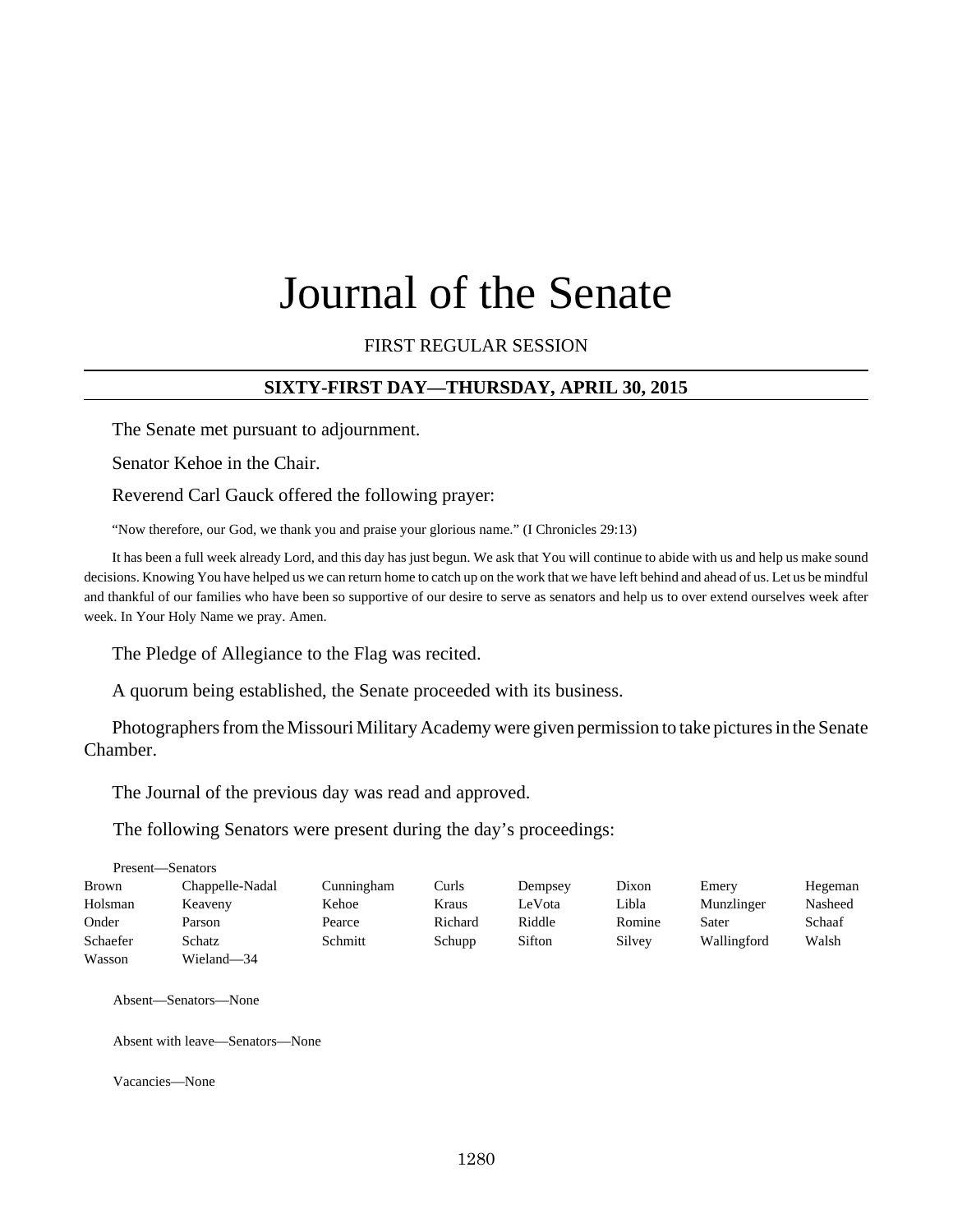#### **RESOLUTIONS**

Senator Dempsey offered Senate Resolution No. 995, regarding State Employee Recognition Week, which was adopted.

Senator Keaveny offered Senate Resolution No. 996, regarding William Leon Kroc, Webster Groves, which was adopted.

#### **CONCURRENT RESOLUTIONS**

Senator Richard moved that **SCR 38** be taken up for adoption, which motion prevailed. On motion of Senator Richard, **SCR 38** was adopted by the following vote:

#### YEAS—Senators

| Brown    | Chappelle-Nadal | Cunningham | Curls   | Dempsey | Dixon  | Emery       | Hegeman |
|----------|-----------------|------------|---------|---------|--------|-------------|---------|
| Holsman  | Keaveny         | Kehoe      | Kraus   | LeVota  | Libla  | Munzlinger  | Nasheed |
| Onder    | Parson          | Pearce     | Richard | Riddle  | Romine | Sater       | Schaaf  |
| Schaefer | Schatz          | Schmitt    | Schupp  | Sifton  | Silvey | Wallingford | Walsh   |
| Wasson   | Wieland—34      |            |         |         |        |             |         |

NAYS—Senators—None

Absent—Senators—None

Absent with leave—Senators—None

Vacancies—None

#### **REPORTS OF STANDING COMMITTEES**

Senator Dempsey, Chairman of the Committee on Gubernatorial Appointments, submitted the following reports, reading of which was waived:

Mr. President: Your Committee on Gubernatorial Appointments, to which were referred the following appointments, begs leave to report that it has considered the same and recommends that the Senate do give its advice and consent to the following:

Pat Ann Danner Meyer, Democrat, as a member of the Credit Union Commission; and

Jade D. James, Democrat, as a member of the State Board of Registration for the Healing Arts.

Senator Dempsey requested unanimous consent of the Senate to vote on the above reports in one motion. There being no objection, the request was granted.

Senator Dempsey moved that the committee reports be adopted, and the Senate do give its advice and consent to the above appointments, which motion prevailed.

Senator Cunningham, Chairman of the Committee on Governmental Accountability and Fiscal Oversight, submitted the following reports:

Mr. President: Your Committee on Governmental Accountability and Fiscal Oversight, to which were referred **SCS** for **HCS** for **HBs 517** and **754** and **HB 514** begs leave to report that it has considered the same and recommends that the bills do pass.

#### **HOUSE BILLS ON THIRD READING**

Senator Schmitt moved that **HB 514** be called from the Informal Calendar and again taken up for 3rd reading and final passage, which motion prevailed.

**HB 514** was read the 3rd time and passed by the following vote: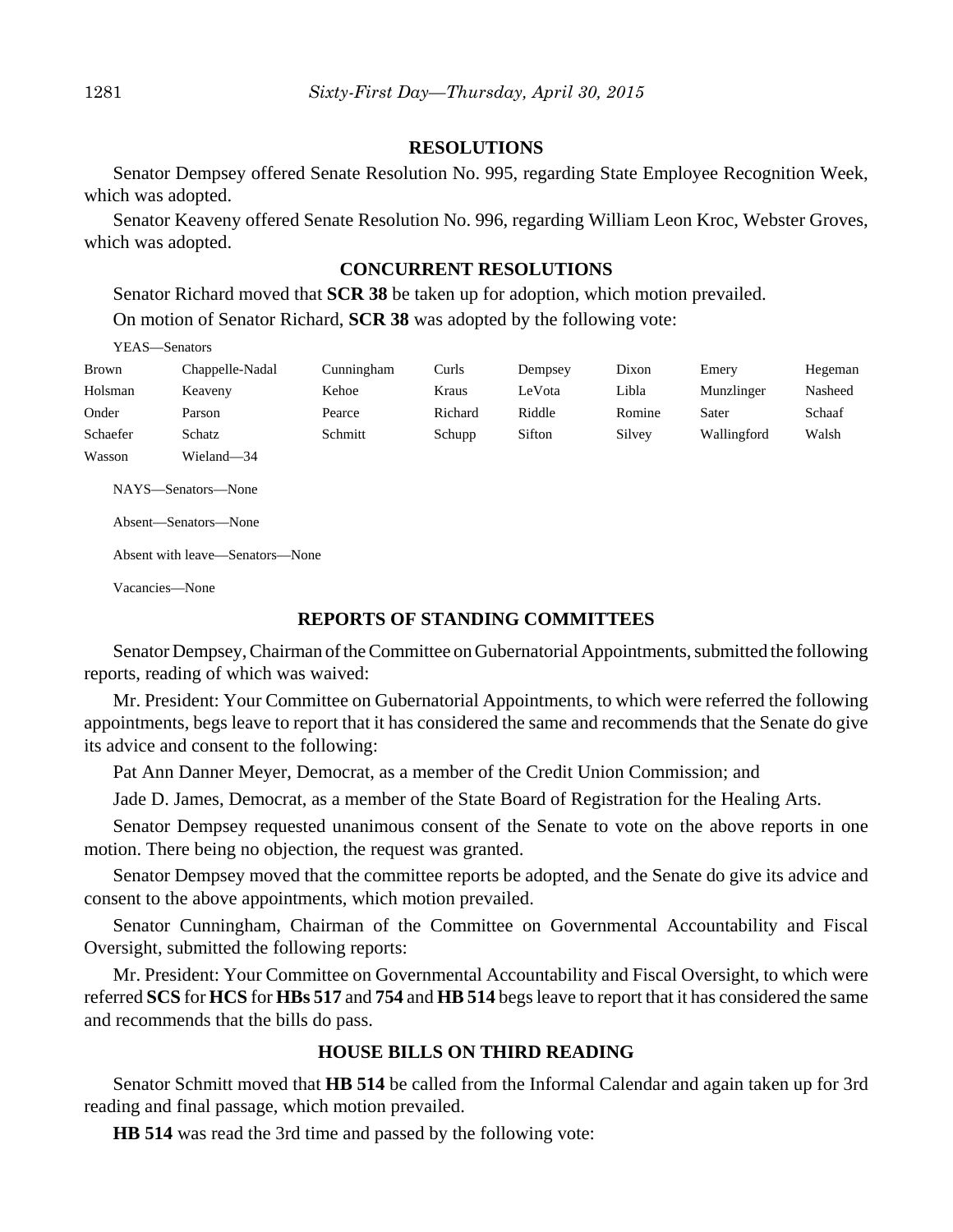| Brown   | Chappelle-Nadal | <b>Cunningham</b> | Curls  | Dempsey     | Dixon      | Hegeman  | Holsman    |
|---------|-----------------|-------------------|--------|-------------|------------|----------|------------|
| Keaveny | Kehoe           | Kraus             | LeVota | Libla       | Munzlinger | Nasheed  | Onder      |
| Pearce  | Richard         | Riddle            | Romine | Sater       | Schaaf     | Schaefer | Schatz     |
| Schmitt | Schupp          | Sifton            | Silvey | Wallingford | Walsh      | Wasson   | Wieland-32 |

NAYS—Senator Emery—1

Absent—Senator Parson—1

Absent with leave—Senators—None

Vacancies—None

The President declared the bill passed.

On motion of Senator Schmitt, title to the bill was agreed to.

Senator Schmitt moved that the vote by which the bill passed be reconsidered.

Senator Richard moved that motion lay on the table, which motion prevailed.

#### **PRIVILEGED MOTIONS**

Senator Schmitt moved that the Senate refuse to recede from its position on **SS** for **SCS** for **HB 458**, as amended, as amended, and grant the House a conference thereon, which motion prevailed.

Senator Cunningham moved that the Senate refuse to concur in **HCS** for **SS** for **SCS** for **SB 67**, as amended, and request the House to recede from its position or, failing to do so, grant the Senate a conference thereon, which motion prevailed.

#### **SENATE BILLS FOR PERFECTION**

Senator Libla moved that **SB 540**, with **SS** (pending), be called from the Informal Calendar and again taken up for perfection, which motion prevailed.

Senator Onder assumed the Chair.

**SS** for **SB 540** was taken up.

Senator Schaaf offered **SA 1**:

#### SENATE AMENDMENT NO. 1

Amend Senate Substitute for Senate Bill No. 540, Page 1, In the Title, Line 7, by inserting immediately after "taxes" the following: ", with a referendum clause"; and

Further amend said bill, page 4, section 142.803, line 20 of said page, by inserting after all of said line the following:

"Section B. This act is hereby submitted to the qualified voters of this state for approval or rejection at an election which is hereby ordered and which shall be held and conducted on Tuesday next following the first Monday in November, 2016, pursuant to the laws and constitutional provisions of this state for the submission of referendum measures by the general assembly, and this act shall become effective when approved by a majority of the votes cast thereon at such election and not otherwise.".

Senator Schaaf moved that the above amendment be adopted.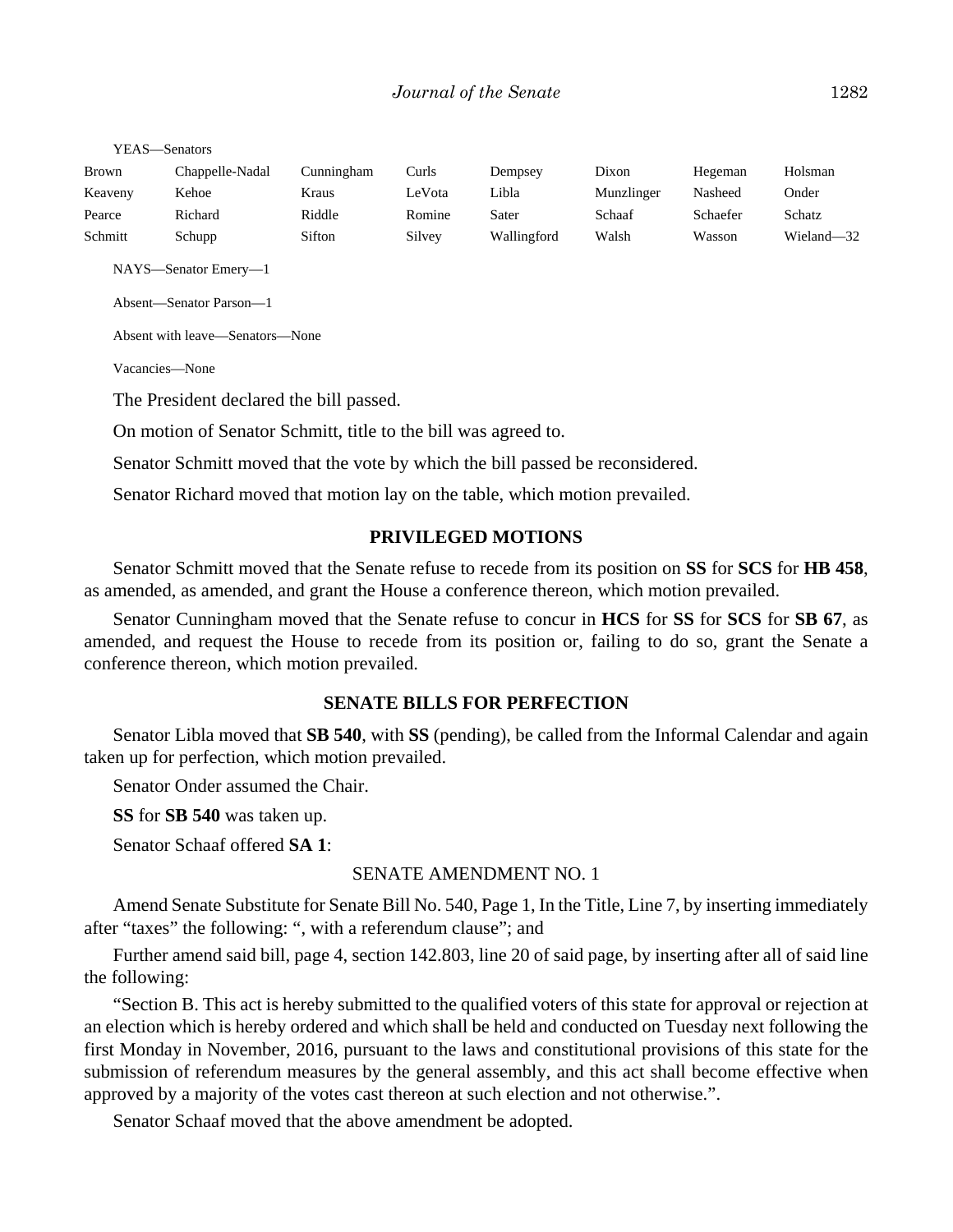Senator Emery requested a roll call vote be taken. He was joined in his request by Senators Brown, Hegeman, Libla and Sater.

At the request of Senator Schaaf, **SA 1** was withdrawn.

Senator Schaaf offered **SA 2**:

#### SENATE AMENDMENT NO. 2

Amend Senate Substitute for Senate Bill No. 540, Page 1, In the Title, Lines 4-5, by striking all of said lines; and further amend line 7 of said title by striking "motor fuel taxes" and inserting in lieu thereof "transportation"; and

Further amend said bill and page, section 142.803, line 10 of said page, by striking all of said line and inserting in lieu thereof the following: "**31, 2015. Thereafter, such tax shall be eighteen and one-half cents per gallon except on diesel fuel. Beginning January 1, 2016, the tax on diesel fuel shall be twenty and one-half cents per gallon**"; and

Further amend said bill and section, page 3, line 24, by inserting after all of said line the following:

"**3. The provisions of this section shall be effective August 28, 2015, provided however that the provisions of subdivisions (4) to (6) of subsection 1 of this section shall become effective January 1, 2016.**"; and

Further amend said bill, pages 3-4, section 142.803, by striking all of said section from the bill and inserting in lieu thereof the following:

"**238.500. Sections 238.500 to 238.580 may be cited as the "Public-Private Partnership Authority Act" or the "P3 Authority Act".**

**238.510. As used in sections 238.500 to 238.580, the following terms mean:**

**(1) "Contract", any purchase and sale agreement, lease, service agreement, franchise agreement, concession agreement or other written agreement entered into under sections 238.500 to 238.580 with respect to the provision of a public service and any related project;**

**(2) "Department", the Missouri department of transportation;**

**(3) "Private sector entity", any corporation, whether for profit or not for profit, limited liability company, partnership, limited liability partnership, sole proprietorship, business trust, joint venture, or other entity, whether foreign or domestic, but shall not mean the state, a political subdivision of the state, or a public or governmental entity, agency, or instrumentality of the state;**

**(4) "Project", includes construction, reconstruction, rehabilitation, renovation, installation, or enlargement of any bridge, street, road, highway, access road, interchange, intersection, signing, signalization, shelter, or rest area and any similar or related improvement to transportation infrastructure as part of Interstate 70 in existence as of August 28, 2015;**

**(5) "Proposer", a private sector entity, a local or regional public entity or agency, or any group or combination thereof, submitting qualifications or a proposal for a public-private partnership contract;**

**(6) "Public service", a service provided for a public purpose of the department and identified in a request for qualifications or proposals under sections 238.500 to 238.580;**

**(7) "User fees", tolls, fees, rents, or other charges authorized to be imposed by the department and collected by the private sector entity under the terms of a public-private partnership agreement.**

**238.530. 1. There is established a board to be known as the "Building Missouri's Future Board".**

**(1) The board shall be composed of three members to be appointed by the governor by and with**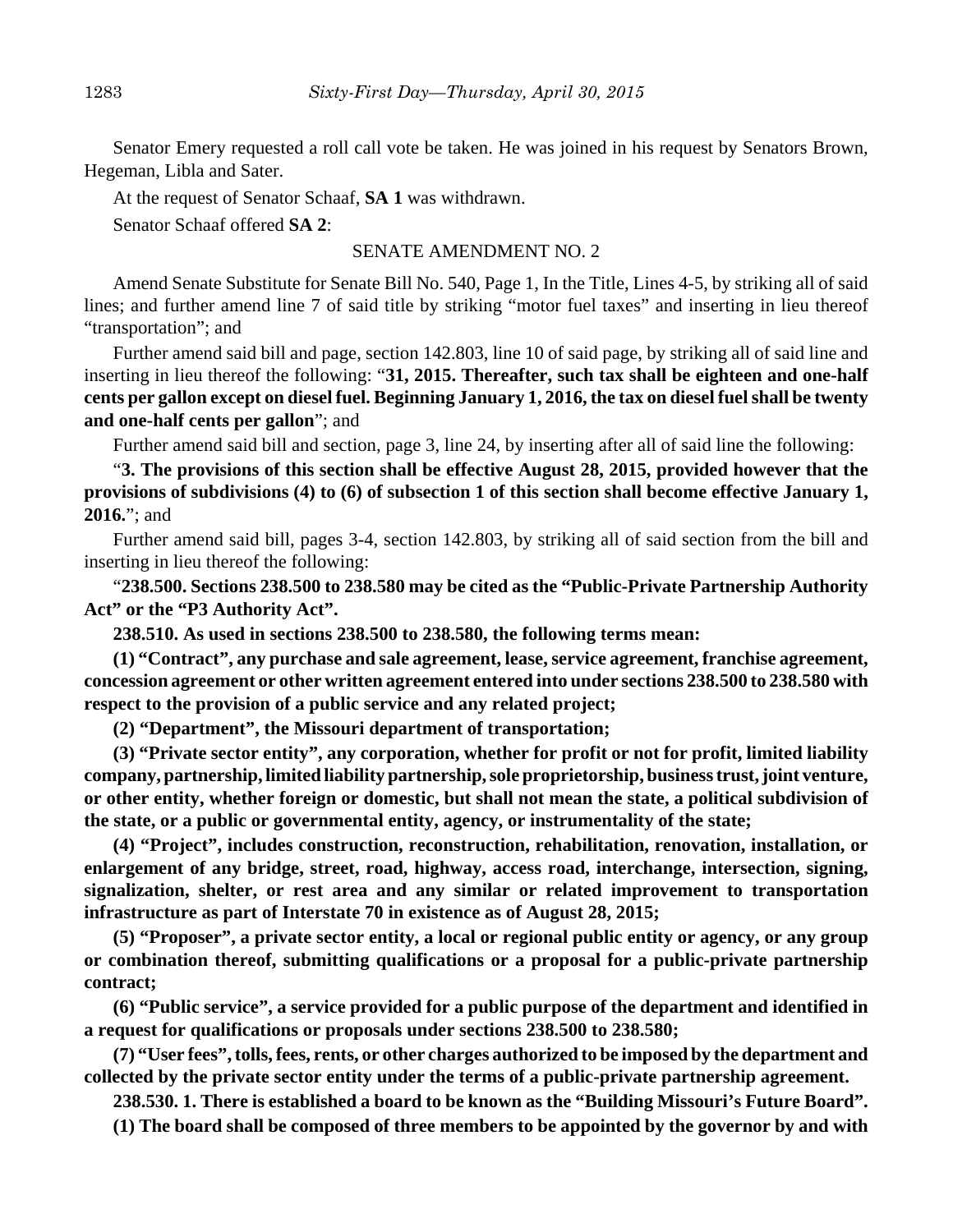**the advice and consent of the senate.**

**(2) Gubernatorial appointees shall have significant expertise and experience in one or more of the following fields:**

**(a) Transportation;**

**(b) Finance; or**

**(c) Land use and planning.**

**(3) All appointees shall be citizens of the state of Missouri.**

**(4) Initial members of the board shall serve staggered terms with one member serving one year, the second member serving two years, and third member serving three years.**

**(5) Appointee terms thereafter shall be for three years. No appointee may hold a position on the board for longer than two terms.**

**(6) Vacancies shall be filled for the duration of the original term.**

**(7) The chairmanship of the board shall rotate on an annual basis among the three members of the board.**

**2. The duties and functions of the board shall include approval of any proposed contract between the department and a private sector entity to establish a public-private partnership agreement under the terms of section 238.550.**

**3. The board may incur such other reasonable and proper costs and expenses as are related to the duties and functions allowed by statute.**

**4. The board is authorized to adopt those rules that are reasonable and necessary to accomplish the limited duties specifically delegated within this section. Any rule or portion of a rule, as the term is defined in section 536.010, that is created under the authority delegated in this section shall become effective only if it complies with and is subject to all of the provisions of chapter 536 and, if applicable, section 536.028. This section and chapter 536 are nonseverable and if any of the powers vested with the general assembly pursuant to chapter 536 to review, to delay the effective date or to disapprove and annul a rule are subsequently held unconstitutional, then the grant of rulemaking authority and any rule proposed or adopted after August 28, 2015, shall be invalid and void.**

**238.540. The Missouri department of transportation is charged with providing a public service shall have the authority to develop and implement a competitive process for identifying projects to be procured, funded, designed and built through public-private partnerships governed by comprehensive agreements entered into by the department and the selected, qualified proposer.**

**238.550. 1. The department may identify potential projects and public services for which a publicprivate partnership may be appropriate to improve public operational efficiencies, improve environmental performance, promote public safety, attract private investment in the state, and minimize government liabilities.**

**2. After the department identifies a potential partnership for a project or public service, the department shall conduct a public sector comparator study of the potential partnership. The members of the building Missouri's future board shall determine the scope of each public sector comparator, which scope shall depend on the type of proposed project and the nature of the public service under consideration for the partnership. The following shall be considered as components of a public sector comparator:**

**(1) The definition of the public need served by the proposed partnership;**

**(2) The cost required to meet the public need served by the public service under traditional**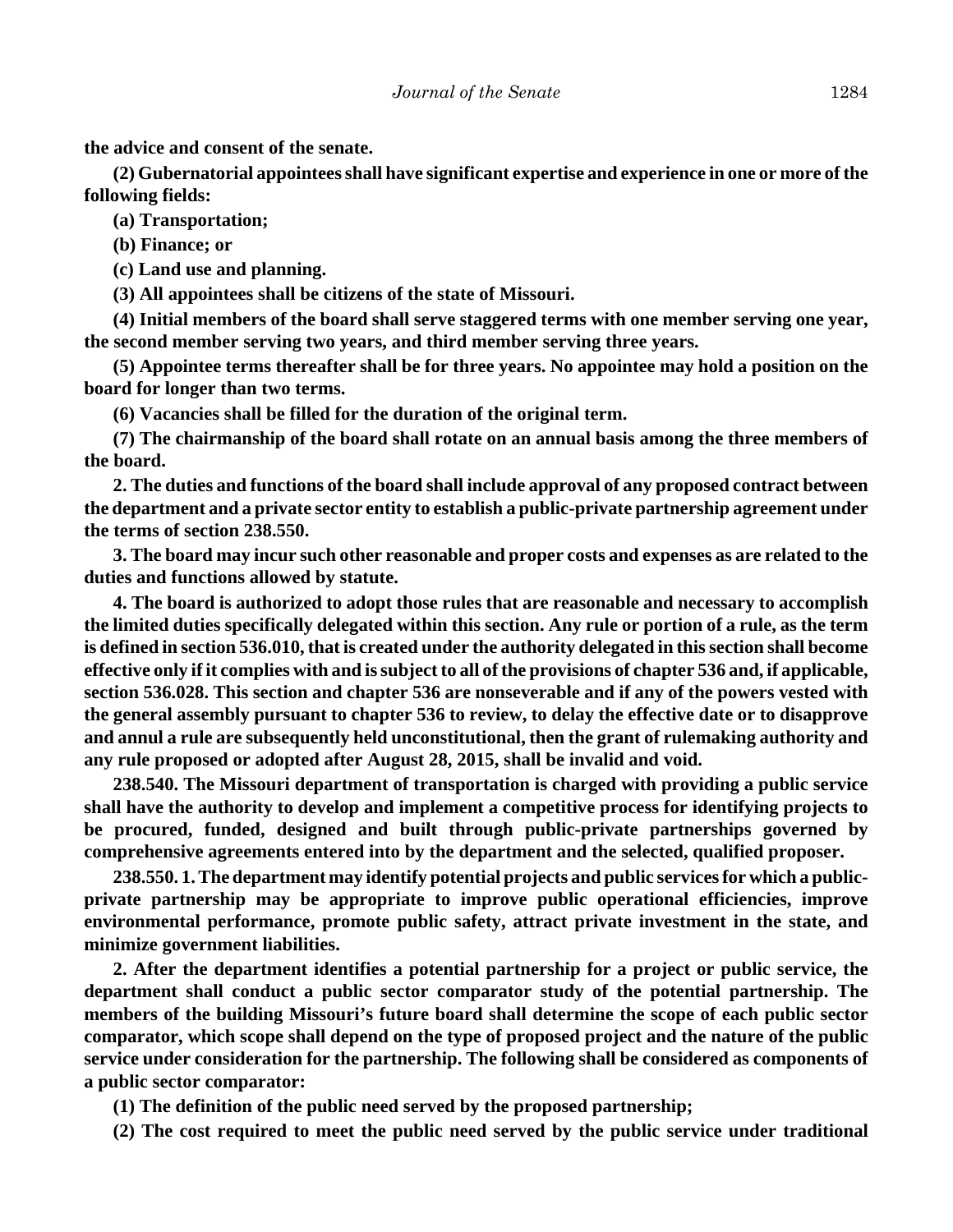**procurements or traditional public entity or commission operations;** 

**(3) An analysis of alternative methods for providing the public services under consideration, including but not limited to design-build, design-build-finance, design-build-fiance-operate-maintain, service contracts or leases, and how the alternative methods would meet the need served by the public service;**

**(4) An evaluation of the costs and benefits of using an alternative method or public-private partnership to render a public service, which shall include:**

**(a) The potential cost of utilizing an alternative method;**

**(b) The operation and technological risks involved in utilizing an alternative method;**

**(c) A comparative analysis of rendering the public service by allowing the department to utilize traditional methods;**

**(d) The financial impact the partnership will have on the department;**

**(e) The impact the partnership is projected to have on job formation, economic growth, and the community in which the public service is to be rendered.**

**3. The department shall develop and use a competitive procurement process to form a publicprivate partnership for the purpose of developing, financing, or operating a project. The department shall publish notice of the intent to enter into a contract for a partnership for public service or related project and shall publish notice of the intent to enter into a contract for a partnership for public service or related project and shall prepare a request for private sector entities interested in serving as proposers for the partnership. The notice shall notify interested parties of the opportunity to submit their qualifications for consideration and shall be published at least thirty days prior to the deadline for submitting those qualifications. The department also may advertise the information contained in the notice in appropriate and widely available print and electronic public and professional media and otherwise notify as it sees fit those parties believed to be interested in providing the public service and in any related project.**

**4. After inviting qualifications, the department shall evaluate the qualifications submitted and may hold discussions with proposers to further explore their qualifications. Following this evaluation, the department may determine a list of qualified proposers based on criteria in the invitation, and invite only those proposers to submit a proposal.**

**5. The department shall prepare a request for proposal and the proposed partnership contract which shall contain the terms and conditions to carry out and effectuate the purposes of sections 238.500 to 238.580 which may include:**

**(1) The duration of the contract, which shall not exceed seventy-five years;**

**(2) Rates or fees for the public services to be provided or methods or procedures for the determination of such rates or fees;**

**(3) Standards for the public services to be provided;**

**(4) Standards and responsibilities for operation and maintenance of any related project;**

**(5) Required financial assurances;**

**(6) Financial and other data reporting requirements;**

**(7) Bases and procedures for termination of the contract and retaking of possession or title to the project; and**

**(8) Events of default and remedies upon default, including mandamus, suits in equity, actions at law, or any combination of those remedial actions.**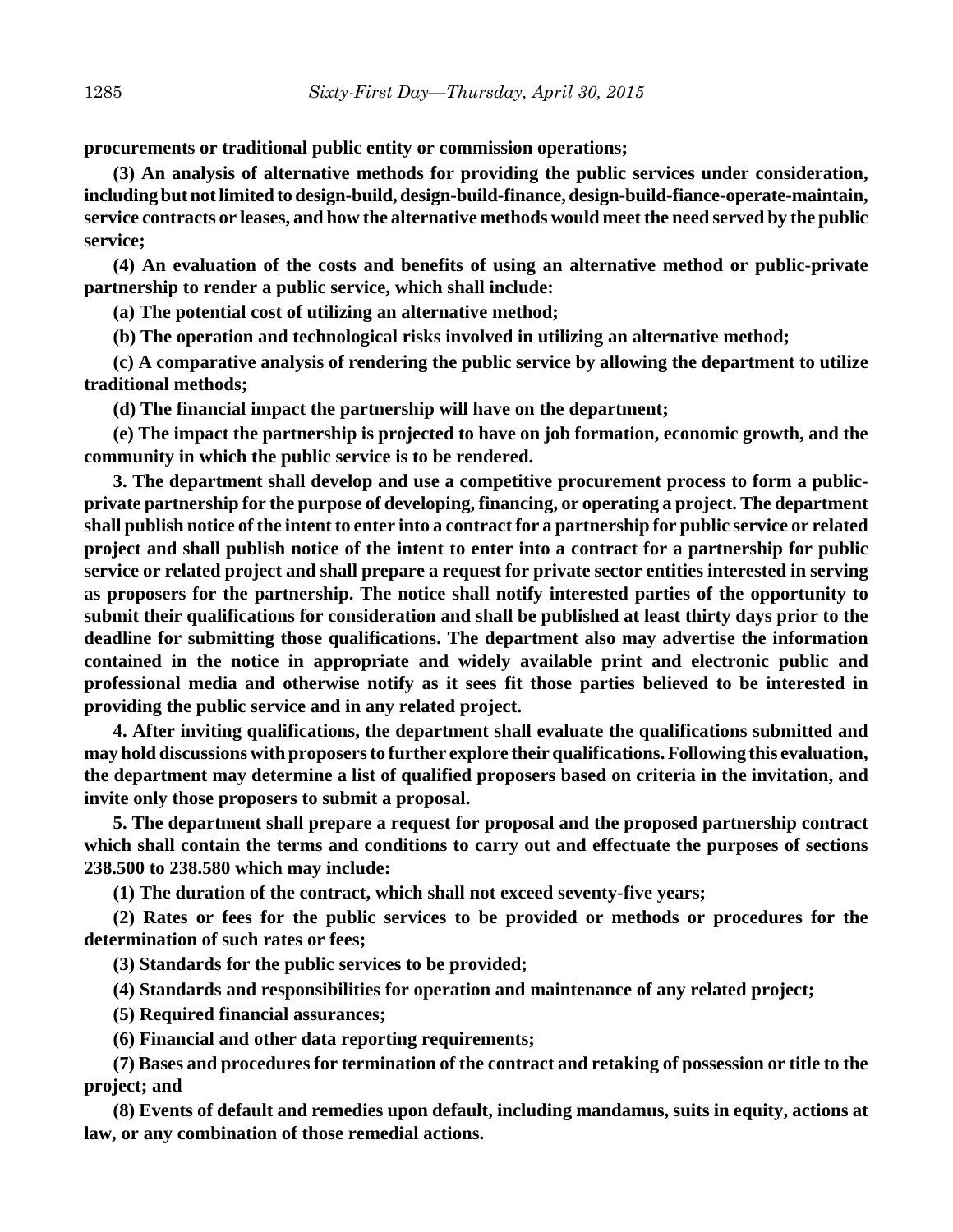**6. After proposals are received, the department shall evaluate the proposals submitted using the criteria established in its request for proposal and may hold discussions with proposers to further explore their proposals, the scope and nature of the public service or services they would provide, and the various technical approaches they may take regarding the public service and any related project. Following this evaluation, the department shall select the proposer ranked most qualified to provide the public service and shall negotiate and execute a comprehensive agreement establishing the terms for the financing, development, and operation of the project.**

**7. Upon failure to negotiate a comprehensive agreement with the proposer ranked most qualified, the department shall inform the proposer in writing of the termination of negotiations and may enter into negotiations with the proposer ranked next most qualified. If negotiations again fail, the same procedure may be followed with each next most qualified proposer selected and ranked, in order of ranking, until a comprehensive agreement is negotiated and executed.**

**8. If the department fails to negotiate a comprehensive agreement with any of the ranked proposers, the department may terminate the process or select and rank additional proposers, based on their qualifications or proposals, and the negotiations shall continue as with the proposers initially selected and ranked until a comprehensive agreement is negotiated.**

**9. The authorized representative of the department may reject any and all submissions of qualifications or proposals, and may unilaterally terminate the procurement process at any point.**

**238.560. The exercise of the powers granted by sections 238.500 to 238.580 will be for the benefit of the people of the state and shall be liberally construed to effect the purposes thereof. As the performance of public services will constitute the performance of essential government functions, any project or part thereof owned by the state and used for performing any public service pursuant to a contract entered into under sections 238.500 to 238.580 that would be exempt from taxation or assessments in the absence of such contract shall remain exempt from taxation and assessments levied by the state and its subdivisions to the same extent as if not subject to that contract. The gross receipts and income of a successful proposer derived from providing public services under a contract through a project owned by the state shall be exempt from taxation levied by the state and its subdivisions. Any transfer or lease between a proposer and the state of a project or part thereof, or item included or to be included in the project, shall be exempt from the taxes levied by the state and its political subdivisions if the state is retaining ownership of the project or part thereof that is being transferred or leased.**

**238.570. 1. The department shall have the authority to impose or collect user fees and they shall be empowered to delegate that authority to a private sector entity under the terms of a comprehensive public-private partnership agreement.**

**2. The department may retain or contract for the services of commercial appraisers, engineers, investment bankers, financial advisers, accounting experts, and other consultants, independent contractors, or providers of professional services as are necessary to carry out the department's powers and duties under sections 238.500 to 238.580, including the identification of public services and any related projects to be subject to invitations for qualifications or proposals under sections 238.500 to 238.580, the development of those invitations and related evaluation criteria, the evaluation of those invitations, and negotiation of any contract under sections 238.500 to 238.580.**

**238.580. If any provision of sections 238.500 to 238.580 or the application thereof to anyone or any circumstances is held invalid, the remainder of those sections and the application of such provisions to others or other circumstances shall not be affected thereby.**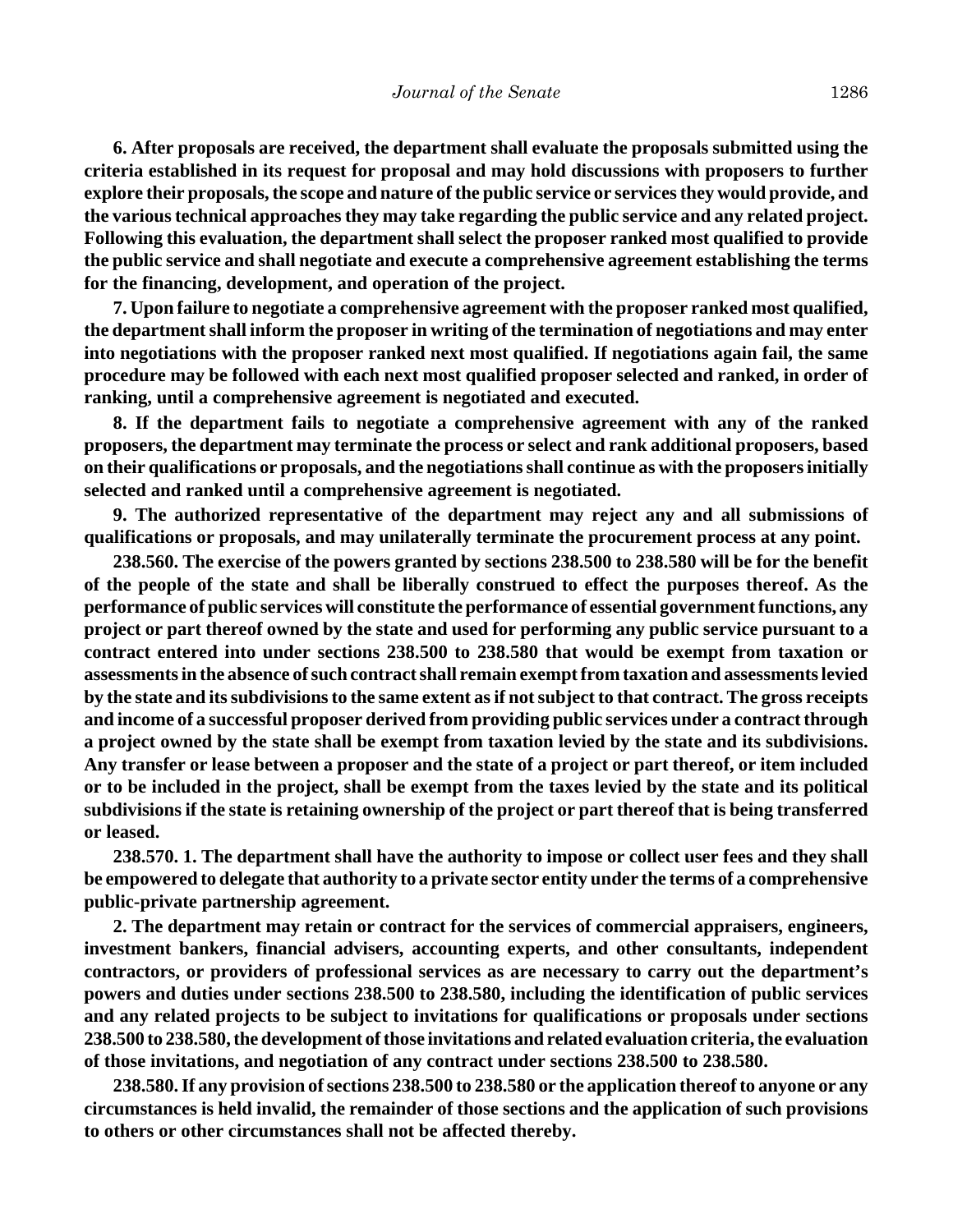**Section 1. Notwithstanding the provisions of section 1.140 to the contrary, the provisions of section 142.803 shall be nonseverable from sections 238.500 to 238.580, and if any provision of sections 238.500 to 238.580 is for any reason held to be invalid, such decision shall invalidate section 142.803.**"; and

Further amend the title and enacting clause accordingly.

Senator Schaaf moved that the above amendment be adopted.

Senator Kraus offered **SA 1** to **SA 2**:

#### SENATE AMENDMENT NO. 1 TO

#### SENATE AMENDMENT NO. 2

Amend Senate Amendment to Senate Substitute for Senate Bill No. 540, Page 4, Section 238.510, Line 6, by inserting after all of said line the following:

"**4. Notwithstanding the provisions of sections 238.500 to 238.580 to the contrary, any agreement between the department and a private sector entity providing for the construction, operation, or maintenance of a highway and collection of user fees relating to such services shall be approved by a concurrent resolution of the general assembly before becoming effective.**"; and further renumber the remaining subsection accordingly.

Senator Kraus moved that the above amendment be adopted, which motion prevailed on a standing division vote.

Senator Keaveny offered **SA 2** to **SA 2**:

SENATE AMENDMENT NO. 2 TO

## SENATE AMENDMENT NO. 2

Amend Senate Amendment No. 2 to Senate Amendment No. 2 to Senate Substitute for Senate Bill No. 540, Page 9, Section 238.570, Line 15, by inserting immediately at the end of said line the following:

## "**Collection stations for user fees may only be established on portions of a highway consisting of two lanes of traffic traveling in each direction as of August 28, 2015.**".

Senator Keaveny moved that the above amendment be adopted, which motion failed.

**SA 2**, as amended, was again taken up.

Senator Schaaf moved that the above amendment be adopted, which motion prevailed on a standing division vote.

Senator Libla moved that **SS** for **SB 540**, as amended, be adopted, which motion prevailed.

Senator Libla moved that **SS** for **SB 540**, as amended, be declared perfected and ordered printed.

Senator Emery requested a roll call vote be taken on the perfection of **SS** for **SB 540**, as amended. He was joined in his request by Senators Libla, Hegeman, Holsman and Walsh.

**SS** for **SB 540** was declared perfected and ordered printed by the following vote:

YEAS—Senators

| Cunningham    | Curls      | Dempsey | Dixon   | Holsman | Keaveny | Kehoe  | LeVota      |
|---------------|------------|---------|---------|---------|---------|--------|-------------|
| Libla         | Munzlinger | Nasheed | Richard | Romine  | Schatz  | Schupp | Wallingford |
| Walsh         | Wasson—18  |         |         |         |         |        |             |
| NAYS-Senators |            |         |         |         |         |        |             |
| <b>Brown</b>  | Emery      | Hegeman | Kraus   | Onder   | Pearce  | Riddle | Sater       |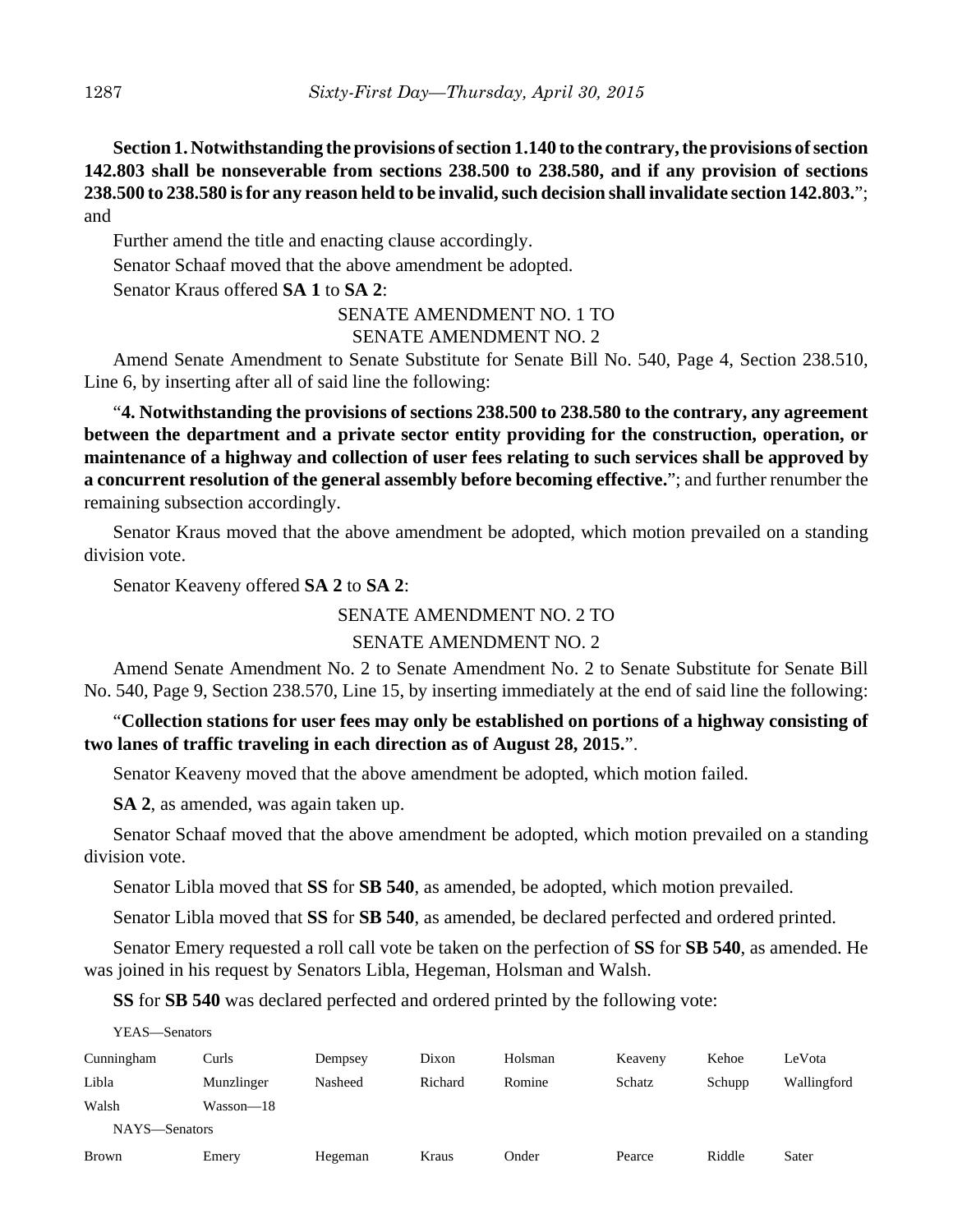| Schaaf          | Schaefer                   | Schmitt | Silvey | Wieland-13 |  |
|-----------------|----------------------------|---------|--------|------------|--|
|                 | Absent—Senator Sifton—1    |         |        |            |  |
|                 | Absent with leave—Senators |         |        |            |  |
| Chappelle-Nadal | Parson—2                   |         |        |            |  |
| Vacancies—None  |                            |         |        |            |  |

#### **MESSAGES FROM THE HOUSE**

The following messages were received from the House of Representatives through its Chief Clerk:

Mr. President: I am instructed by the House of Representatives to inform the Senate that the House has taken up and passed **HCS** for **HB 513**, entitled:

An Act to repeal sections 274.170, 274.190, 347.055, 347.160, 347.179, 347.740, 351.049, 351.065, 351.120, 351.122, 351.125, 351.127, 351.522, 351.576, 351.657, 351.658, 351.1015, 351.1018, 351.1213, 355.011, 355.021, 355.023, 355.703, 355.857, 356.211, 356.233, 357.010, 357.030, 357.060, 358.440, 358.460, 358.470, 358.501, 359.145, 359.531, 359.641, 359.651, 359.653, 392.010, 417.016, 417.018, 417.021, 417.026, 417.031, 417.170, 417.175, and 417.220, RSMo, and to enact in lieu thereof forty-three new sections relating to business filing fees collected by the secretary of state.

In which the concurrence of the Senate is respectfully requested.

Read 1st time.

Also,

Mr. President: I am instructed by the House of Representatives to inform the Senate that the House has taken up and passed **HB 824**, entitled:

An Act to repeal section 393.015, RSMo, and to enact in lieu thereof one new section relating to water service.

In which the concurrence of the Senate is respectfully requested.

Read 1st time.

Also,

Mr. President: I am instructed by the House of Representatives to inform the Senate that the House has taken up and passed **HCS** for **HB 122**, entitled:

An Act to repeal sections 563.031, 571.030, and 571.111, RSMo, and to enact in lieu thereof three new sections relating to firearms, with penalty provisions.

In which the concurrence of the Senate is respectfully requested.

Read 1st time.

Also,

Mr. President: I am instructed by the House of Representatives to inform the Senate that the House has taken up and passed **HCS** for **HB 479**, entitled:

An Act to amend chapter 267, RSMo, by adding thereto one new section relating to agricultural data collection.

In which the concurrence of the Senate is respectfully requested.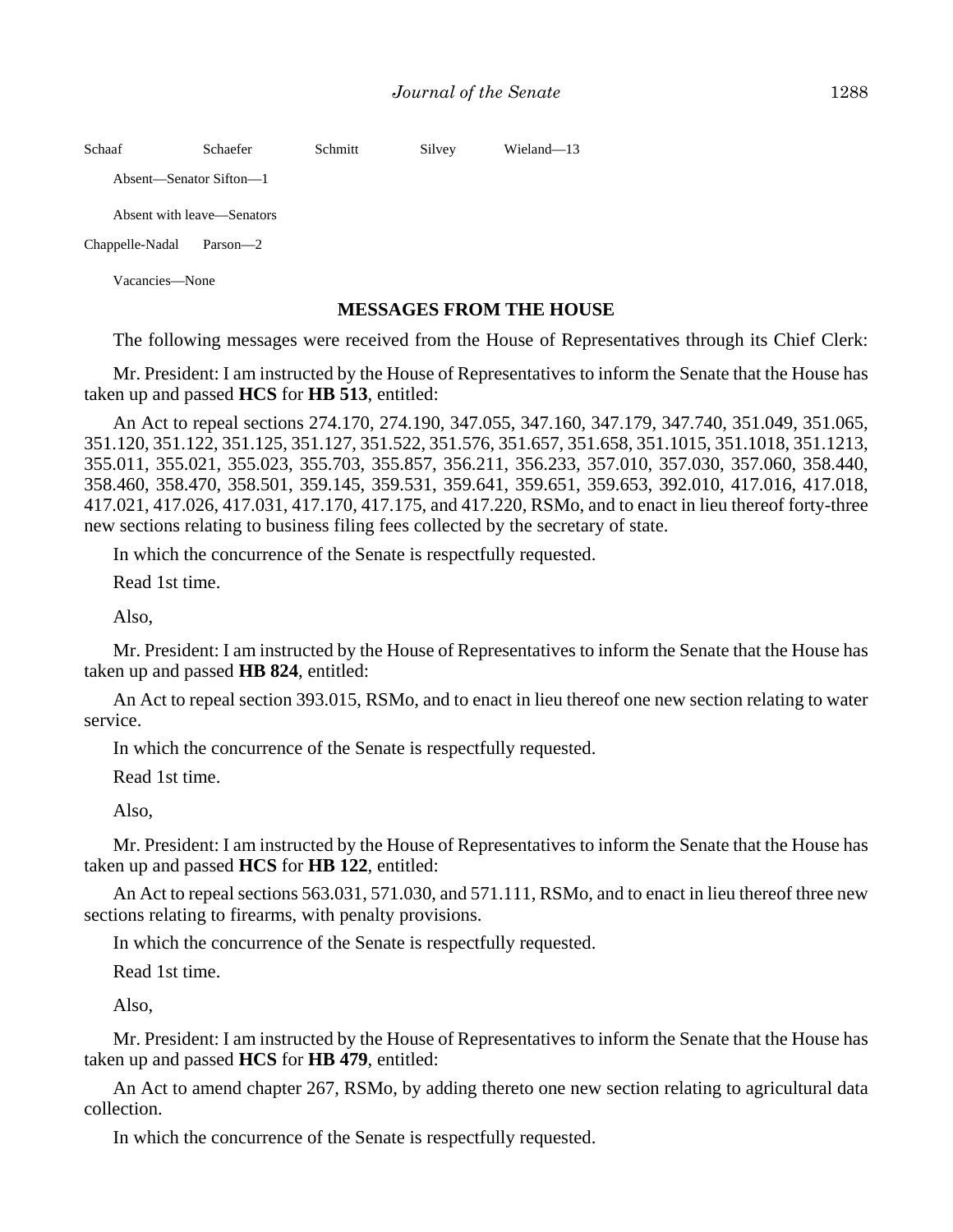Read 1st time.

Also,

Mr. President: I am instructed by the House of Representatives to inform the Senate that the House has taken up and passed **HB 612**, entitled:

An Act to repeal section 221.111 as enacted by senate bill no. 491, ninety-seventh general assembly, second regular session and sections 217.360 and 221.407, RSMo, and to enact in lieu thereof three new sections relating to correctional facilities, with penalty provisions.

In which the concurrence of the Senate is respectfully requested.

Read 1st time.

Also,

Mr. President: I am instructed by the House of Representatives to inform the Senate that the House has taken up and passed **HCS** for **HB 530**, entitled:

An Act to repeal sections 72.418, 190.055, 321.017, 321.130, 321.210, and 321.322, RSMo, and to enact in lieu thereof six new sections relating to emergency services.

In which the concurrence of the Senate is respectfully requested.

Read 1st time.

Also,

Mr. President: I am instructed by the House of Representatives to inform the Senate that the House has taken up and passed **HB 1054**, entitled:

An Act to repeal section 163.410, RSMo, and to enact in lieu thereof one new section relating to school funding.

In which the concurrence of the Senate is respectfully requested.

Read 1st time.

Also,

Mr. President: I am instructed by the House of Representatives to inform the Senate that the House has taken up and passed **HCS** for **HB 1044**, entitled:

An Act to amend chapter 478, RSMo, by adding thereto one new section relating to an armed offender docket in the circuit court of Jackson County.

In which the concurrence of the Senate is respectfully requested.

Read 1st time.

Also,

Mr. President: I am instructed by the House of Representatives to inform the Senate that the House has taken up and passed **HCS** for **HB 207**, entitled: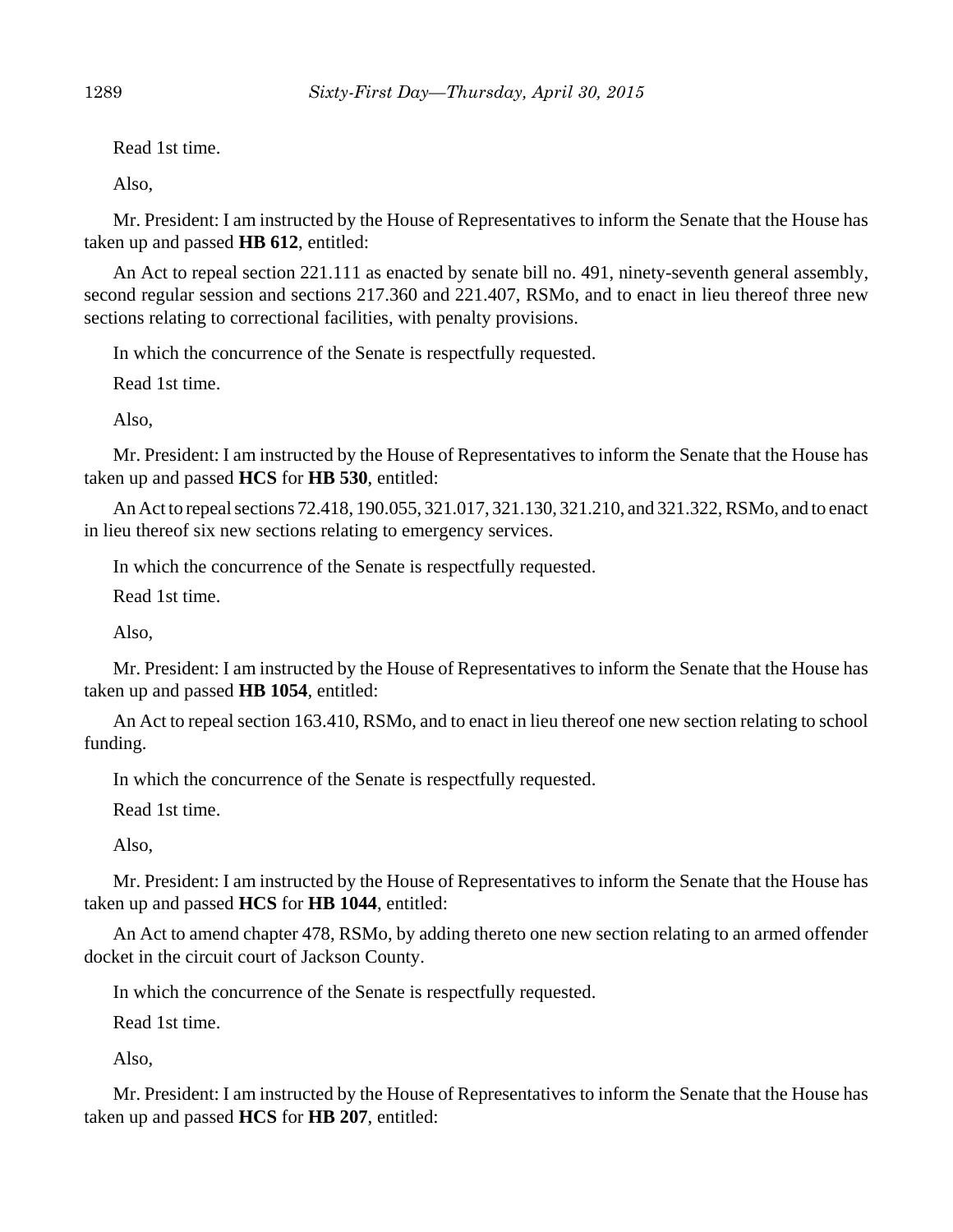An Act to amend chapter 304, RSMo, by adding thereto one new section relating to automated traffic enforcement systems, with a referendum clause.

In which the concurrence of the Senate is respectfully requested.

Read 1st time.

Also,

Mr. President: I am instructed by the House of Representatives to inform the Senate that the House has taken up and passed **HCS** for **SCS** for **SB 172**, entitled:

An Act to repeal sections 160.514, 161.855, 169.070, 169.141, 169.324, 169.560, 169.715, 173.750, and 178.550, RSMo, and to enact in lieu thereof thirteen new sections relating to elementary and secondary education, with an emergency clause for a certain section.

With House Amendment Nos. 1, 2, 3, 4, 5, 6, 7 and 8.

## HOUSE AMENDMENT NO. 1

Amend House Committee Substitute for Senate Committee Substitute for Senate Bill No. 172, Page 3, Section 160.514, Line 75, by deleting the word "**entity**" and inserting in lieu thereof the word "**authority**"; and

Further amend said bill, Page 9, Section 161.855, Line 66, by inserting immediately after all of said line and section the following:

"167.223. 1. Public high schools may, in cooperation with Missouri public [community] **two-year** colleges and public or private four-year colleges and universities, offer postsecondary course options to high school students. A postsecondary course option allows eligible students to attend vocational or academic classes on a college or university campus and receive both high school and college credit upon successful completion of the course.

2. For purposes of state aid, the pupil's resident district shall continue to count the pupil in the average daily attendance of such resident district for any time the student is attending a postsecondary course.

3. Any pupil enrolled in a [community] **two-year** college under a postsecondary course option shall be considered a resident student for the purposes of calculating state aid to the [community] **two-year** college.

4. [Community] **Two-year** colleges and four-year colleges and universities may charge reasonable fees for pupils enrolled in courses under a postsecondary course option. Such fees may be paid by the district of residence or by the pupil, as determined by the agreement between the district of residence and the college or university."; and

Further amend said bill, Page 26, Section 170.029, Line 21, by inserting immediately after the word "**standards**" the following: "**, technical coursework, and skills assessments developed**"; and

Further amend said bill, Page 26, Section 169.715, Line 33, by inserting immediately after all of said line and section the following:

"170.011. 1. Regular courses of instruction in the Constitution of the United States and of the state of Missouri and in American history and institutions shall be given in all public and private schools in the state of Missouri, except privately operated trade schools, and shall begin not later than the seventh grade and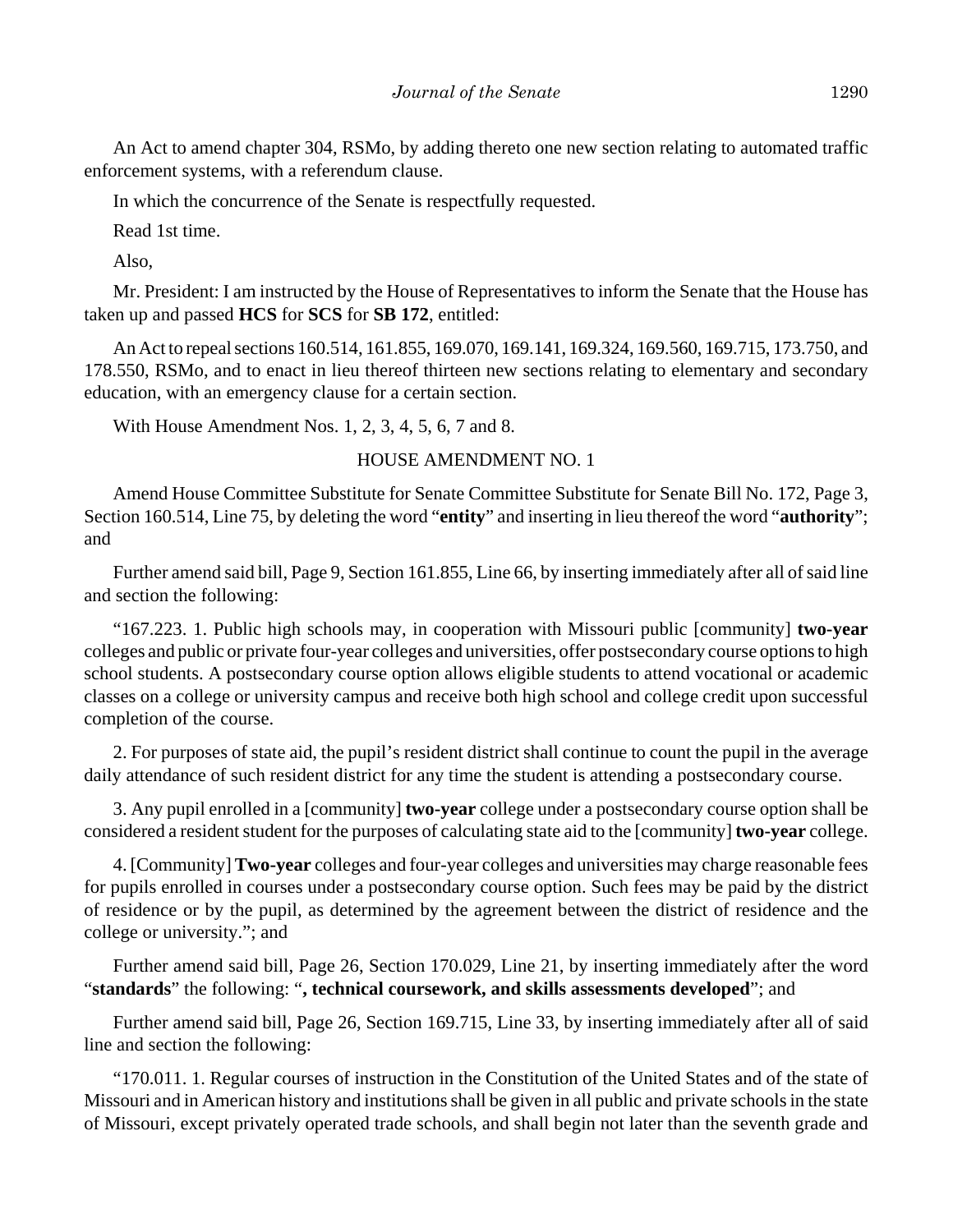continue in high school to an extent determined by the state commissioner of education, and shall continue in college and university courses to an extent determined by the state commissioner of higher education. In the 1990-91 school year and each year thereafter, local school districts maintaining high schools shall comply with the provisions of this section by offering in grade nine, ten, eleven, or twelve a course of instruction in the institutions, branches and functions of the government of the state of Missouri, including local governments, and of the government of the United States, and in the electoral process. A local school district maintaining such a high school shall require that prior to the completion of the twelfth grade each pupil who receives a high school diploma or certificate of graduation on or after January 1, 1994, shall satisfactorily complete such a course of study. Such course shall be of at least one semester in length and may be two semesters in length. The department of elementary and secondary education may provide assistance in developing such a course if the district requests assistance. A school district may elect to waive the requirements of this subsection for any student who transfers from outside the state to a Missouri high school if the student can furnish documentation deemed acceptable by the school district of the student's successful completion in any year from the ninth through the twelfth grade of a course of instruction in the institutions, branches, and functions of state government, including local governments, and of the government of the United States, and in the electoral process.

# 2. **A student of a college or university, who, after having earned a passing grade in a course of instruction prescribed in this section, transfers to another college or university, is not required to earn a passing grade in another such course as a condition precedent to his or her graduation from the college or university.**

**3.** American history courses at the elementary and secondary levels shall include in their proper timeline sequence specific referrals to the details and events of the racial equality movement that have caused major changes in United States and Missouri laws and attitudes.

**[**3.**] 4. [**No pupil shall receive a certificate of graduation from any public or private school other than private trade schools unless he has satisfactorily passed an examination on the provisions and principles of the Constitution of the United States and of the state of Missouri, and in American history and American institutions. A school district may elect to waive the requirements of this subsection for any student who transfers from outside the state to a Missouri high school if the student can furnish documentation deemed acceptable by the school district of the student's successful completion in any year from the ninth through the twelfth grade of a course of instruction in the institutions, branches, and functions of state government, including local governments, and of the government of the United States, and in the electoral process. A student of a college or university, who, after having completed a course of instruction prescribed in this section and successfully passed an examination on the United States Constitution, and in American history and American institutions required hereby, transfers to another college or university, is not required to complete another such course or pass another such examination as a condition precedent to his graduation from the college or university.**] To receive a certificate of graduation, public or private schools other than private trade schools may require a passing score on an examination of the provisions and principles of the Constitution of the United States, the Constitution of the state of Missouri, or both the Constitution of the United States and of the state of Missouri.**

**[**4**.] 5.** In the 1990-91 school year and each year thereafter, each school district maintaining a high school may annually nominate to the state board of education a student who has demonstrated knowledge of the principles of government and citizenship through academic achievement, participation in extracurricular activities, and service to the community. Annually, the state board of education shall select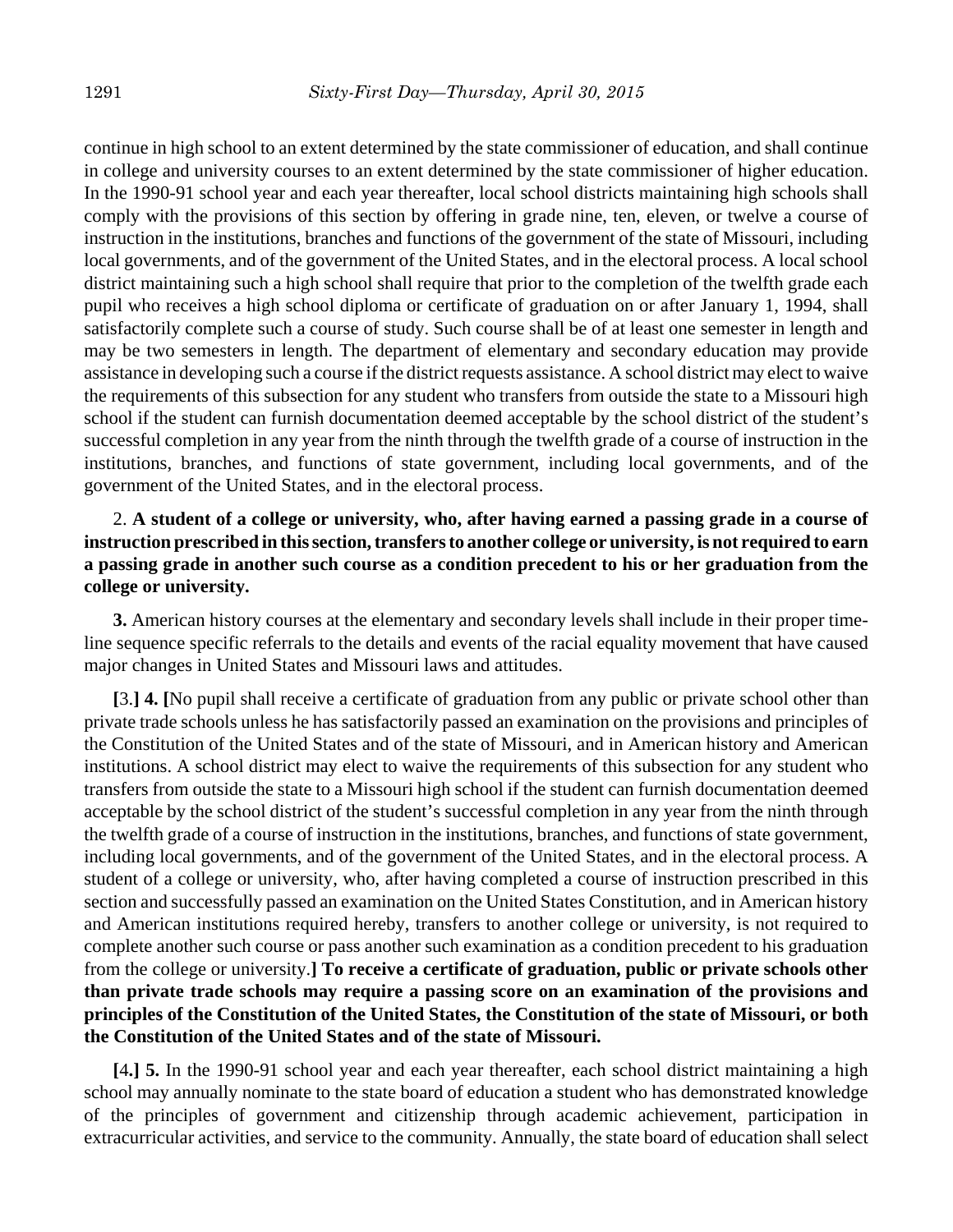fifteen students from those nominated by the local school districts and shall recognize and award them for their academic achievement, participation and service.

**[**5.**] 6.** The provisions of this section shall not apply to students from foreign countries who are enrolled in public or private high schools in Missouri, if such students are foreign exchange students sponsored by a national organization recognized by the department of elementary and secondary education.: and

Further amend said bill, Page 27, Section 170.029, Line 34 by inserting after said line the following:

"**170.345. 1. This section shall be known as the "Missouri Civics Education Initiative".**

**2. Any student entering ninth grade after July 1, 2016, who is attending any public, charter, or private school except private trade schools, or a student seeking to complete a high school equivalency certificate shall, as a condition of high school graduation or its equivalent, take and receive a passing grade on a basic civics test similar to the civics portion of the United States Naturalization test, produced by the United States Citizenship and Immigration Services (USCIS).**

**3. The test required under subsection 2 of this section shall consist of questions used by the USCIS that are administered to applicants for United States citizenship. In order to receive a passing score on the test, a student shall answer at least sixty percent of the questions correctly.**

**4. Any student may take the test as many times as necessary for passage but shall receive a passing score prior to receiving a high school diploma, a certificate of high school graduation, or a high school equivalency certificate.**

**5. Every public school, charter school, private school except private trade schools, and the department of elementary and secondary education shall certify that a student has taken and received a passing grade on the test.**

**6. Each school district shall adopt a policy to permit the waiver of the requirements of this section for any student with a disability if recommended by the student's IEP committee. For purposes of this subsection, "IEP" means individualized education program.**"; and

Further amend said bill by amending the title, enacting clause, and intersectional references accordingly.

#### HOUSE AMENDMENT NO. 2

Amend House Committee Substitute for Senate Committee Substitute for Senate Bill No. 172, Page 4, Section 160.514, Line 111, by inserting immediately after all of said line the following:

"160.775. 1. Every district shall adopt an antibullying policy by September 1, 2007.

2. "Bullying" means intimidation or harassment that causes a reasonable student to fear for his or her physical safety or property**; substantially interferes with the educational performance, opportunities, or benefits of any student without exception; or substantially disrupts the orderly operation of the school**. Bullying may consist of **but is not limited to** physical actions, including gestures, or oral, cyberbullying, electronic, or written communication, and any threat of retaliation for reporting of such acts. **Bullying is prohibited by students on school property, at any school function, or on a school bus. "Cyberbullying" is bullying as defined in this subsection through the transmission of a communication including, but not limited to, a message, text, sound, or image by means of an electronic device including, but not limited to, a telephone, wireless telephone, or other wireless**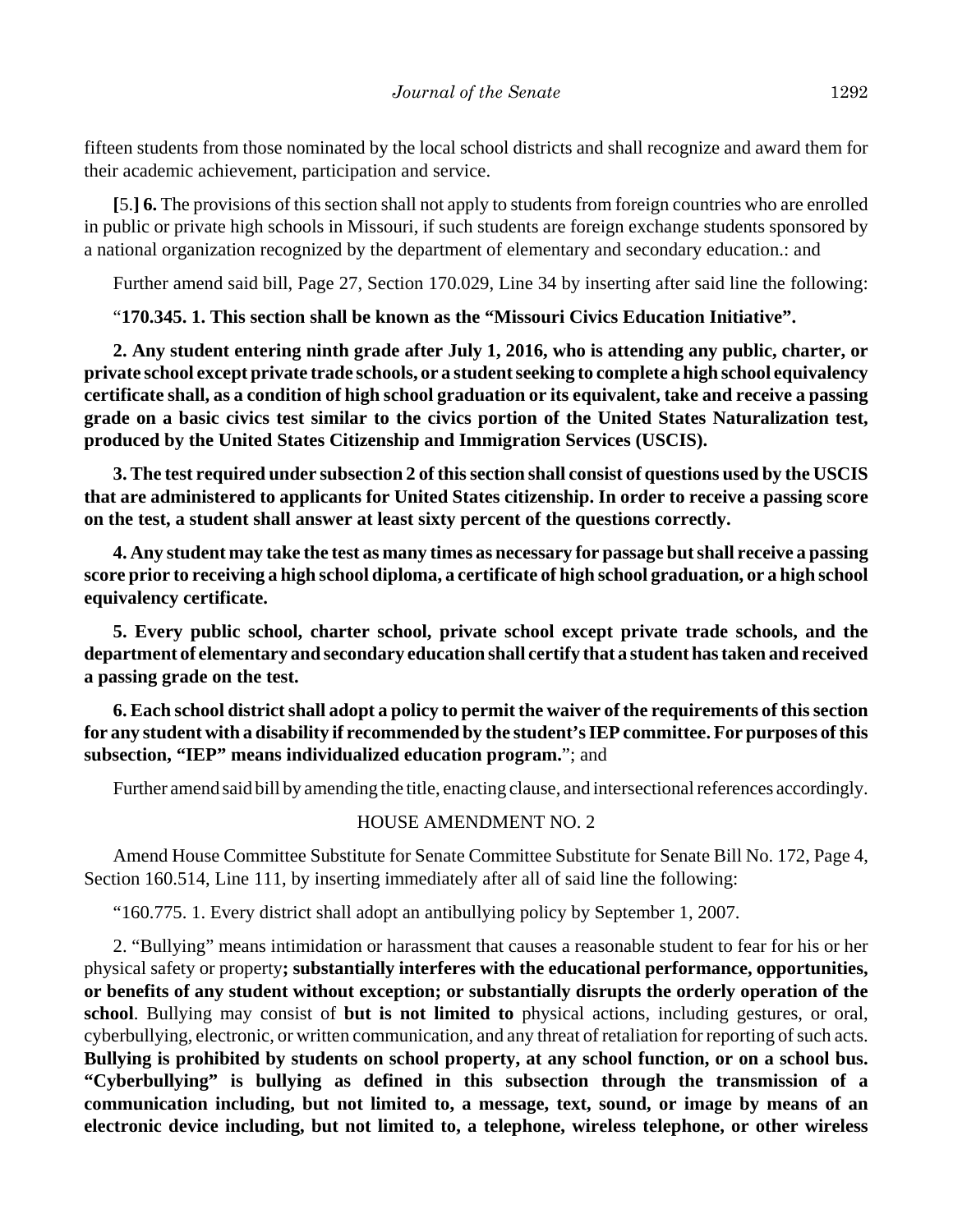### **communication device, computer, or pager**.

3. Each district's antibullying policy shall be founded on the assumption that all students need a safe learning environment. Policies shall treat **all** students equally and shall not contain specific lists of protected classes of students who are to receive special treatment. Policies may include age-appropriate differences for schools based on the grade levels at the school. Each such policy shall contain a statement of the consequences of bullying.

4. Each district's antibullying policy shall **be included in the student handbook and shall** require**, at a minimum, the following components:**

## **(1) A statement prohibiting bullying, defined no less inclusively than in subsection 2 of this section;**

**(2) A statement requiring** district employees to report any instance of bullying of which the employee has firsthand knowledge**[**. The district policy shall address training of employees in the requirements of the district policy.**], has reasonable cause to suspect that a student has been subject to bullying, or has received a report of bullying from a student. The policy shall require a district employee who witnesses an incident of bullying or has received reliable information that an incident of bullying has occurred to verbally report the incident to the district's designated individual at the school on the same day the employee witnessed or received the reliable information regarding the incident unless extenuating circumstances prohibit the employee from reporting until the next school day. The policy shall require such a district employee to report an incident of bullying in writing to the district's designated individual at the school within two school days. The policy shall require that the district maintain records of all incidents of bullying and their resolution. The policy shall also contain a description of the format that shall be used for a written report, which shall require, at a minimum, a listing of the offense and the outcome of any investigation;**

**(3) A procedure for reporting an act of bullying. The policy shall also include a statement requiring that the district designate an individual at each school in the district to receive verbal reports and written reports of incidents of bullying. Such individual shall be a district employee who is a school principal, school administrator, or school supervisor;**

**(4) A procedure for prompt investigation of reports of violations and complaints, identifying one or more employees responsible for the investigation including, at a minimum, the following requirements:**

**(a) Within one school day of a written report of an incident of bullying being received, the school principal, or his or her designee, shall initiate an investigation of the incident;**

**(b) The school principal may appoint other school staff to assist with the investigation;**

**(c) The investigation shall be completed within ten school days from the date of the written report;**

**(5) The range of ways in which a school will respond once an incident of bullying is confirmed;**

**(6) A statement that prohibits reprisal or retaliation against any person who reports an act of bullying and the consequence and appropriate remedial action for a person who engages in reprisal or retaliation;**

**(7) A statement of how the policy is to be publicized; and**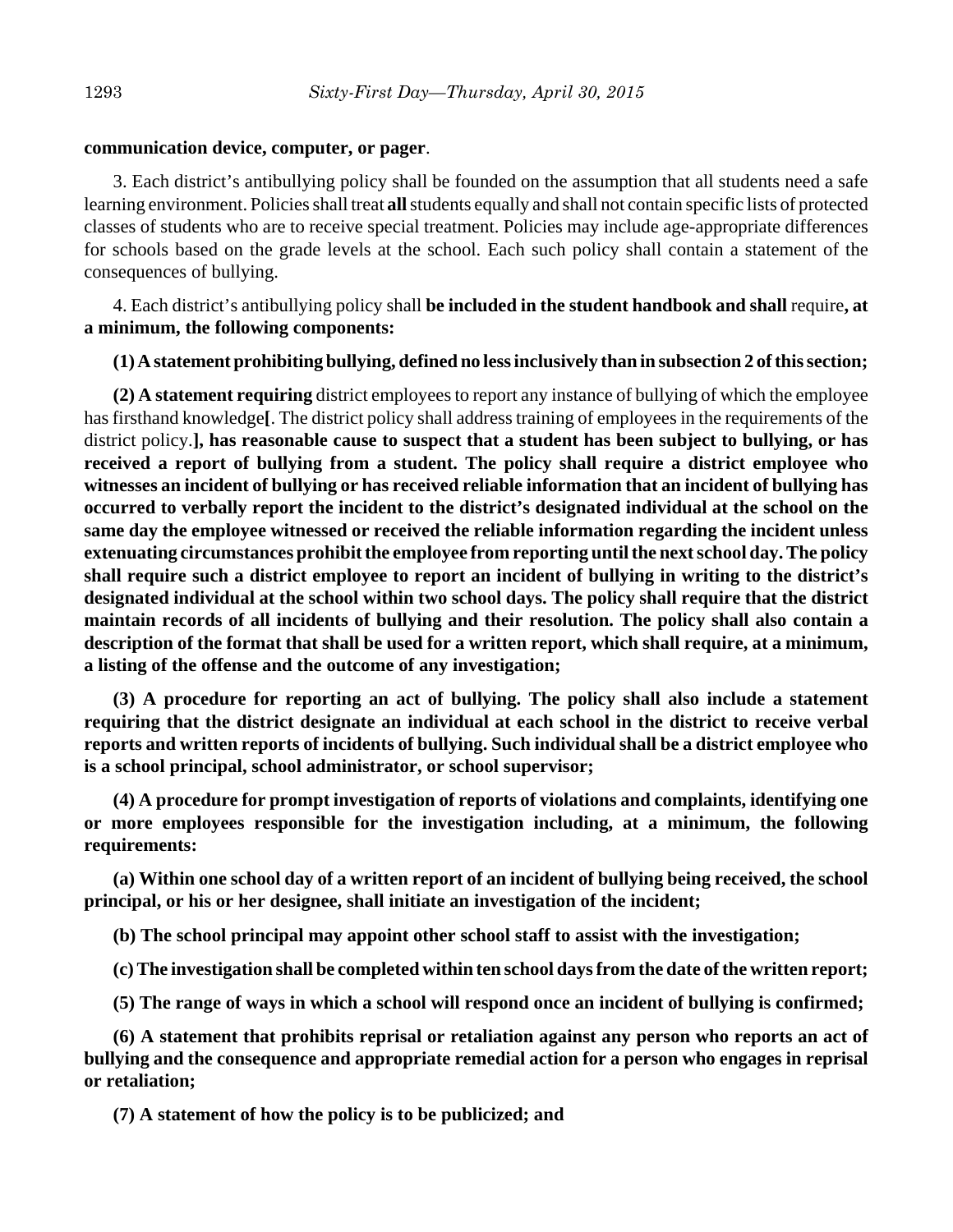**(8) A process for discussing the district's antibullying policy with students and training school employees and volunteers who have significant contact with students in the requirements of the policy, including at a minimum the following statements:**

**(a) The school district shall provide information and appropriate training to the school district staff who have significant contact with students regarding the policy;**

**(b) The school district shall give annual notice of the policy to students, parents or guardians, and staff;**

**(c) The school district shall provide education and information to students regarding bullying, including information regarding the school district policy prohibiting bullying, the harmful effects of bullying, and other applicable initiatives to prevent bullying, including student peer-to-peer initiatives to provide accountability and policy enforcement for those found to have engaged in bullying, reprisal, or retaliation against any person who reports an act of bullying;**

**(d) The administration of the school district shall instruct its school counselors and school psychologists to educate students who are victims of bullying on techniques for students to overcome bullying's negative effects. Such techniques shall include but not be limited to cultivating the student's self-worth and self-esteem; teaching the student to defend himself or herself assertively and effectively; helping the student develop social skills; and encouraging the student to develop an internal locus of control. The provisions of this paragraph shall not be construed to contradict or limit any other provision of this section; and**

**(e) The administration of the school district shall implement programs and other initiatives to prevent bullying, to respond to such conduct in a manner that does not stigmatize the victim, and to make resources or referrals available to victims of bullying.**

**5. Notwithstanding any other provision of law, any school district may subject any student to discipline for cyberbullying. The district shall have jurisdiction to prohibit cyberbullying that originates on a school's campus if the electronic communication was made using the school's technological resources or the electronic communication was made on the school's campus using the student's own personal technological resources. The district shall have jurisdiction to prohibit cyberbullying that originates off the school's campus if:**

**(1) It was reasonably foreseeable that the electronic communication would reach the school's campus; or**

**(2) There is a sufficient nexus between the electronic communication and the school which includes, but is not limited to, speech that is directed at a school-specific audience, or the speech was brought onto or accessed on the school campus, even if it was not the student in question who did so.**

**6. In determining the appropriate disciplinary action for a cyberbullying offense under subsection 5 of this section, the district shall take into consideration the nature of the offense, the age of the student, and the following:**

**(1) For a first-time or minor cyberbullying offense, the district may mandate that the student attend counseling and education sessions;**

**(2) For a second or more serious cyberbullying offense, the district may prohibit the student from**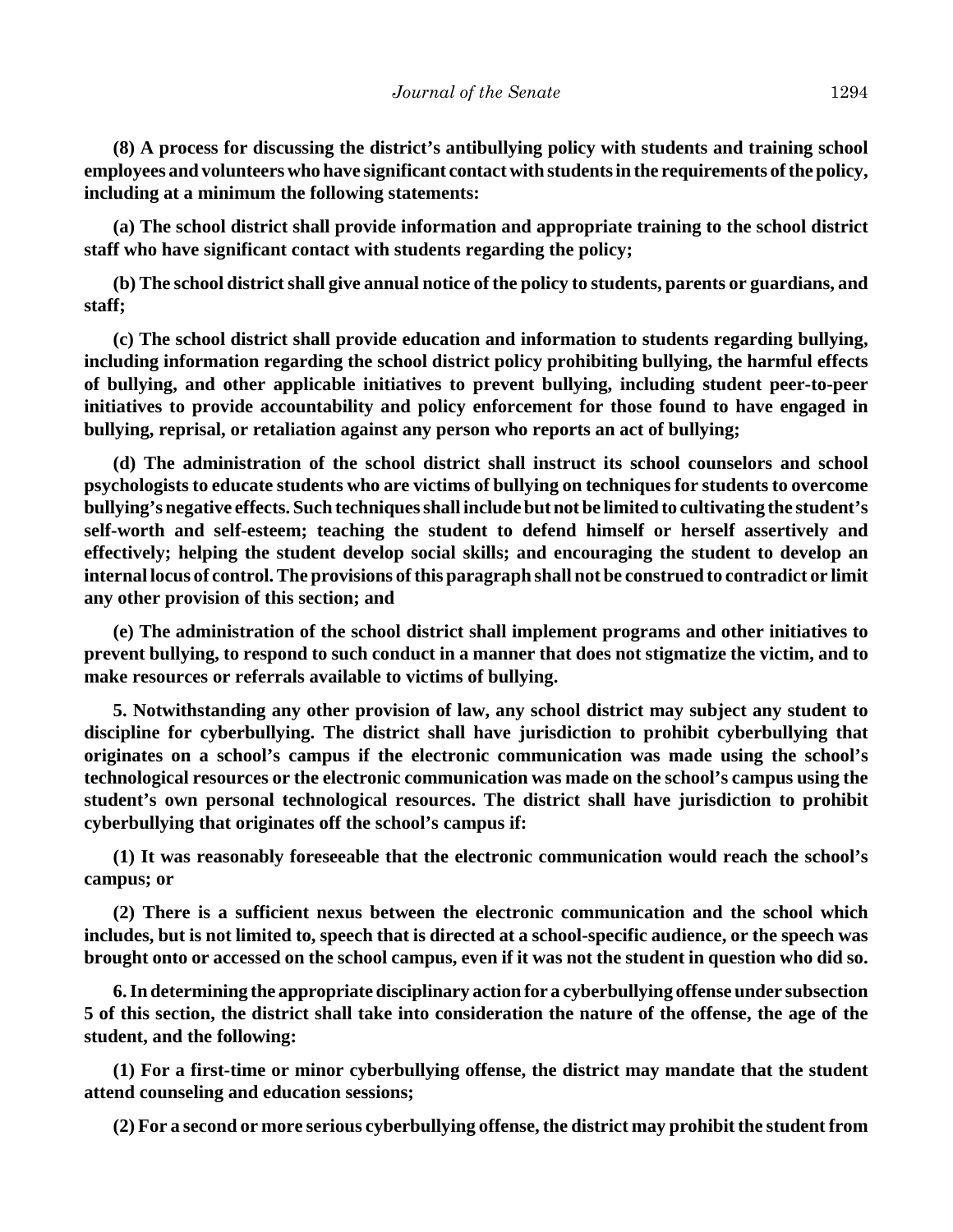**participating in school activities or events;**

**(3) For a serious incident of cyberbullying, the school may suspend or expel the student.**

**7. Each district shall annually review its antibullying policy and revise it as needed. The district's school board shall receive input from school personnel and administrators when reviewing and revising the policy.**

**8. Each district shall develop a method to keep track of any correspondence between individuals and the district, or any school in the district, regarding an incident of bullying. Such correspondence shall be a closed record under chapter 610.**

**9. Each district shall annually report to the department of elementary and secondary education the number of confirmed reported bullying incidents in the district at the school level and the district level, and any action taken in response to an incident of bullying, including but not limited to expulsions and suspensions, for each school in the district. No district shall release any confidential information not authorized by state or federal law for public release. The department of elementary and secondary education shall post this information on its internet website within thirty days of receiving it but shall ensure that no personally identifiable information is posted.**"; and

Further amend said bill by amending the title, enacting clause, and intersectional references accordingly.

### HOUSE AMENDMENT NO. 3

Amend House Committee Substitute for Senate Committee Substitute for Senate Bill No. 172, Page 9, Section 161.855, Line 66, by inserting after all of said section and line the following:

"162.720. 1. Where a sufficient number of children are determined to be gifted and their development requires programs or services beyond the level of those ordinarily provided in regular public school programs, districts may establish special programs for such gifted children.

2. The state board of education shall determine standards for such programs. Approval of such programs shall be made by the state department of elementary and secondary education based upon project applications submitted by July fifteenth of each year.

# **3. No district shall make a determination as to whether a child is gifted based on the child's participation in an advanced placement course or international baccalaureate course. Districts shall only determine a child is gifted if the child meets the definition of "gifted children" as provided in section 162.675.**

163.031. 1. The department of elementary and secondary education shall calculate and distribute to each school district qualified to receive state aid under section 163.021 an amount determined by multiplying the district's weighted average daily attendance by the state adequacy target, multiplying this product by the dollar value modifier for the district, and subtracting from this product the district's local effort and, in years not governed under subsection 4 of this section, subtracting payments from the classroom trust fund under section 163.043.

2. Other provisions of law to the contrary notwithstanding:

(1) For districts with an average daily attendance of more than three hundred fifty in the school year preceding the payment year: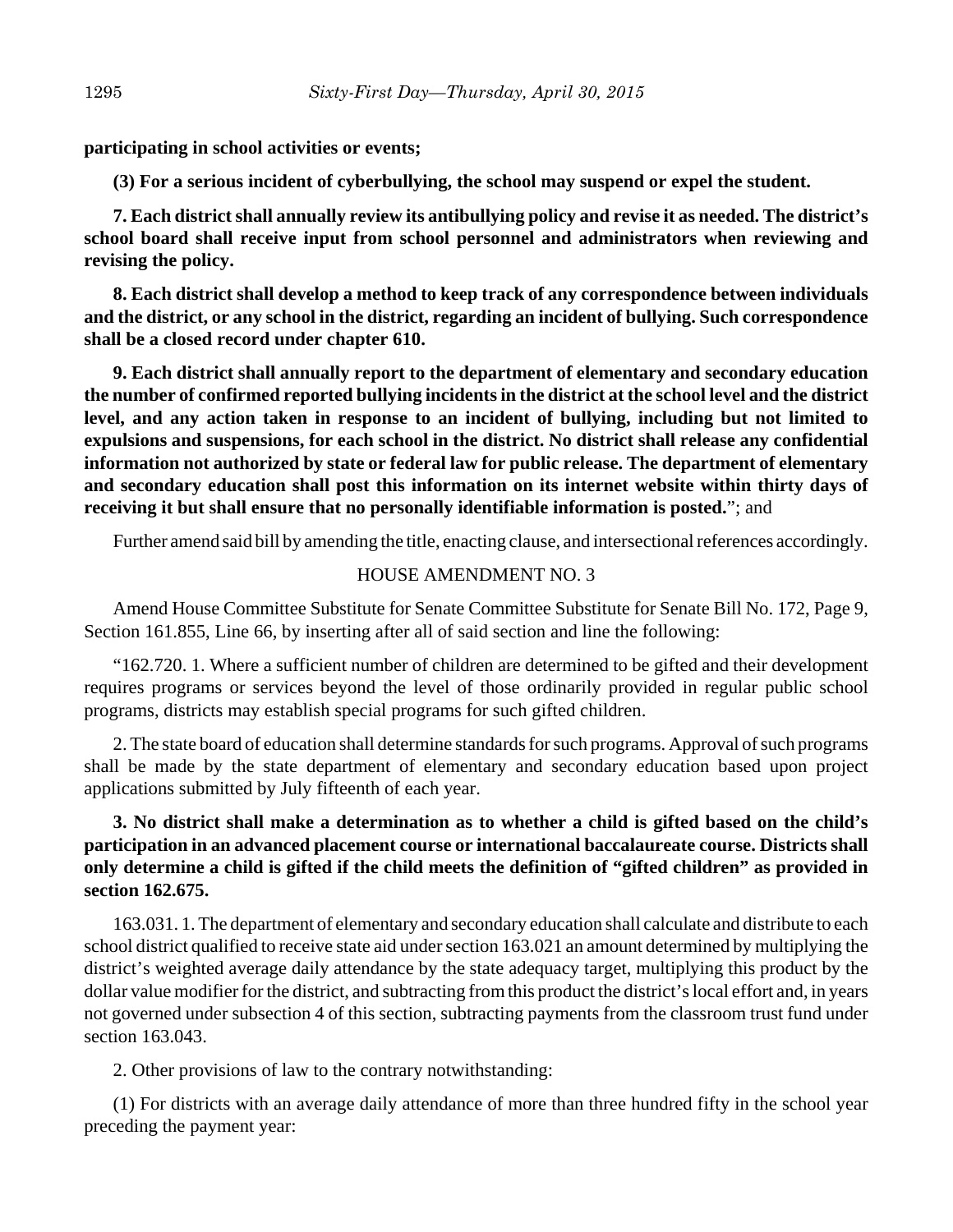(a) For the 2006-07 school year, the state revenue per weighted average daily attendance received by a district from the state aid calculation under subsections 1 and 4 of this section, as applicable, and the classroom trust fund under section 163.043 shall not be less than the state revenue received by a district in the 2005-06 school year from the foundation formula, line 14, gifted, remedial reading, exceptional pupil aid, fair share, and free textbook payment amounts multiplied by the sum of one plus the product of onethird multiplied by the remainder of the dollar value modifier minus one, and dividing this product by the weighted average daily attendance computed for the 2005-06 school year;

(b) For the 2007-08 school year, the state revenue per weighted average daily attendance received by a district from the state aid calculation under subsections 1 and 4 of this section, as applicable, and the classroom trust fund under section 163.043 shall not be less than the state revenue received by a district in the 2005-06 school year from the foundation formula, line 14, gifted, remedial reading, exceptional pupil aid, fair share, and free textbook payment amounts multiplied by the sum of one plus the product of twothirds multiplied by the remainder of the dollar value modifier minus one, and dividing this product by the weighted average daily attendance computed for the 2005-06 school year;

(c) For the 2008-09 school year, the state revenue per weighted average daily attendance received by a district from the state aid calculation under subsections 1 and 4 of this section, as applicable, and the classroom trust fund under section 163.043 shall not be less than the state revenue received by a district in the 2005-06 school year from the foundation formula, line 14, gifted, remedial reading, exceptional pupil aid, fair share, and free textbook payment amounts multiplied by the dollar value modifier, and dividing this product by the weighted average daily attendance computed for the 2005-06 school year;

(d) For each year subsequent to the 2008-09 school year, the amount shall be no less than that computed in paragraph (c) of this subdivision, multiplied by the weighted average daily attendance pursuant to section 163.036, less any increase in revenue received from the classroom trust fund under section 163.043;

(2) For districts with an average daily attendance of three hundred fifty or less in the school year preceding the payment year:

(a) For the 2006-07 school year, the state revenue received by a district from the state aid calculation under subsections 1 and 4 of this section, as applicable, and the classroom trust fund under section 163.043 shall not be less than the greater of state revenue received by a district in the 2004-05 or 2005-06 school year from the foundation formula, line 14, gifted, remedial reading, exceptional pupil aid, fair share, and free textbook payment amounts multiplied by the sum of one plus the product of one-third multiplied by the remainder of the dollar value modifier minus one;

(b) For the 2007-08 school year, the state revenue received by a district from the state aid calculation under subsections 1 and 4 of this section, as applicable, and the classroom trust fund under section 163.043 shall not be less than the greater of state revenue received by a district in the 2004-05 or 2005-06 school year from the foundation formula, line 14, gifted, remedial reading, exceptional pupil aid, fair share, and free textbook payment amounts multiplied by the sum of one plus the product of two-thirds multiplied by the remainder of the dollar value modifier minus one;

(c) For the 2008-09 school year, the state revenue received by a district from the state aid calculation under subsections 1 and 4 of this section, as applicable, and the classroom trust fund under section 163.043 shall not be less than the greater of state revenue received by a district in the 2004-05 or 2005-06 school year from the foundation formula, line 14, gifted, remedial reading, exceptional pupil aid, fair share, and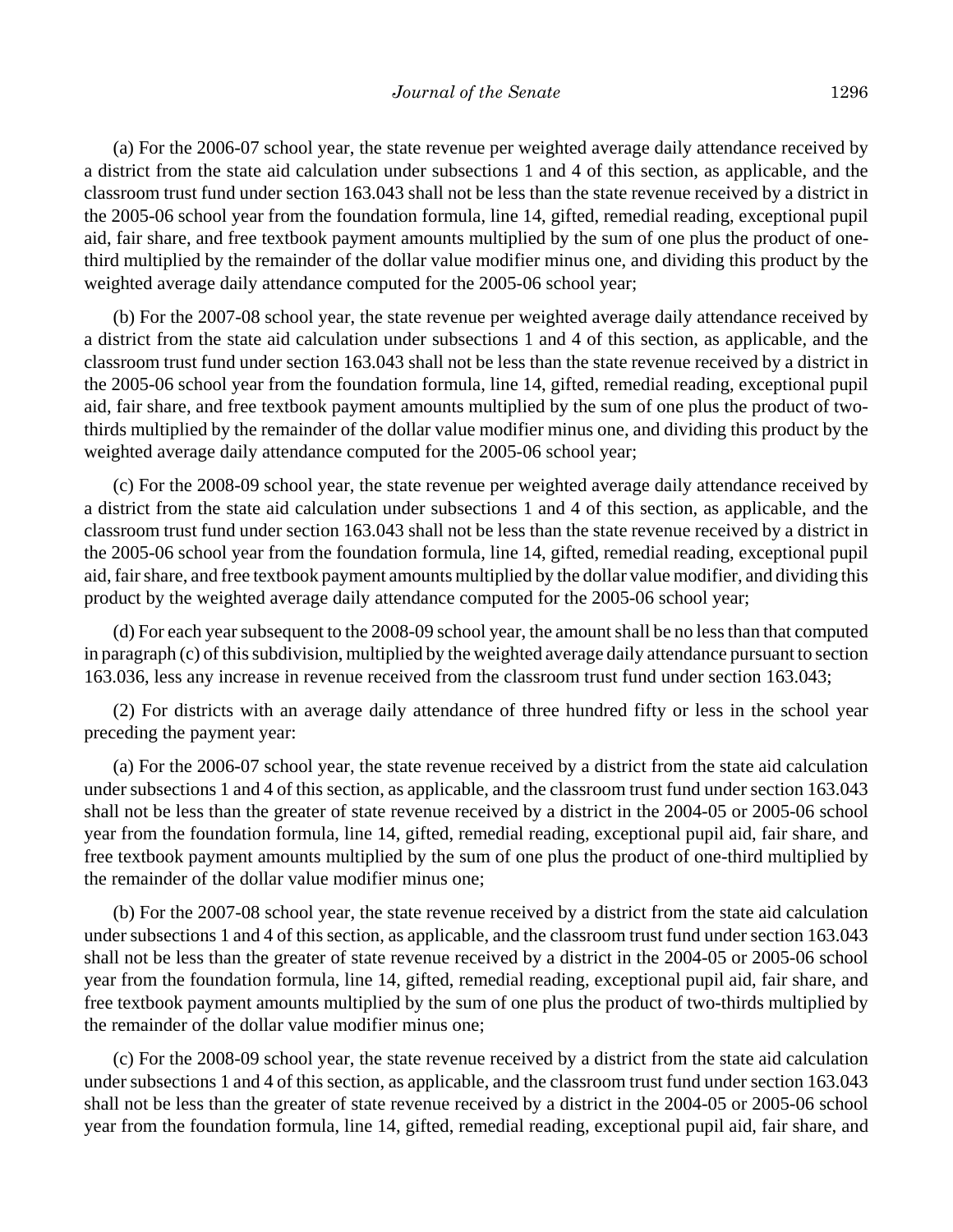free textbook payment amounts multiplied by the dollar value modifier;

(d) For each year subsequent to the 2008-09 school year, the amount shall be no less than that computed in paragraph (c) of this subdivision;

(3) The department of elementary and secondary education shall make an addition in the payment amount specified in subsection 1 of this section to assure compliance with the provisions contained in this subsection.

3. School districts that meet the requirements of section 163.021 shall receive categorical add-on revenue as provided in this subsection. The categorical add-on for the district shall be the sum of: seventyfive percent of the district allowable transportation costs under section 163.161; the career ladder entitlement for the district, as provided for in sections 168.500 to 168.515; the vocational education entitlement for the district, as provided for in section 167.332; and the district educational and screening program entitlements as provided for in sections 178.691 to 178.699. The categorical add-on revenue amounts may be adjusted to accommodate available appropriations.

4. In the 2006-07 school year and each school year thereafter for five years, those districts entitled to receive state aid under the provisions of subsection 1 of this section shall receive state aid in an amount as provided in this subsection.

(1) For the 2006-07 school year, the amount shall be fifteen percent of the amount of state aid calculated for the district for the 2006-07 school year under the provisions of subsection 1 of this section, plus eightyfive percent of the total amount of state revenue received by the district for the 2005-06 school year from the foundation formula, line 14, gifted, remedial reading, exceptional pupil aid, fair share, and free textbook payments less any amounts received under section 163.043.

(2) For the 2007-08 school year, the amount shall be thirty percent of the amount of state aid calculated for the district for the 2007-08 school year under the provisions of subsection 1 of this section, plus seventy percent of the total amount of state revenue received by the district for the 2005-06 school year from the foundation formula, line 14, gifted, remedial reading, exceptional pupil aid, fair share, and free textbook payments less any amounts received under section 163.043.

(3) For the 2008-09 school year, the amount of state aid shall be forty-four percent of the amount of state aid calculated for the district for the 2008-09 school year under the provisions of subsection 1 of this section plus fifty-six percent of the total amount of state revenue received by the district for the 2005-06 school year from the foundation formula, line 14, gifted, remedial reading, exceptional pupil aid, fair share, and free textbook payments less any amounts received under section 163.043.

(4) For the 2009-10 school year, the amount of state aid shall be fifty-eight percent of the amount of state aid calculated for the district for the 2009-10 school year under the provisions of subsection 1 of this section plus forty-two percent of the total amount of state revenue received by the district for the 2005-06 school year from the foundation formula, line 14, gifted, remedial reading, exceptional pupil aid, fair share, and free textbook payments less any amounts received under section 163.043.

(5) For the 2010-11 school year, the amount of state aid shall be seventy-two percent of the amount of state aid calculated for the district for the 2010-11 school year under the provisions of subsection 1 of this section plus twenty-eight percent of the total amount of state revenue received by the district for the 2005-06 school year from the foundation formula, line 14, gifted, remedial reading, exceptional pupil aid, fair share,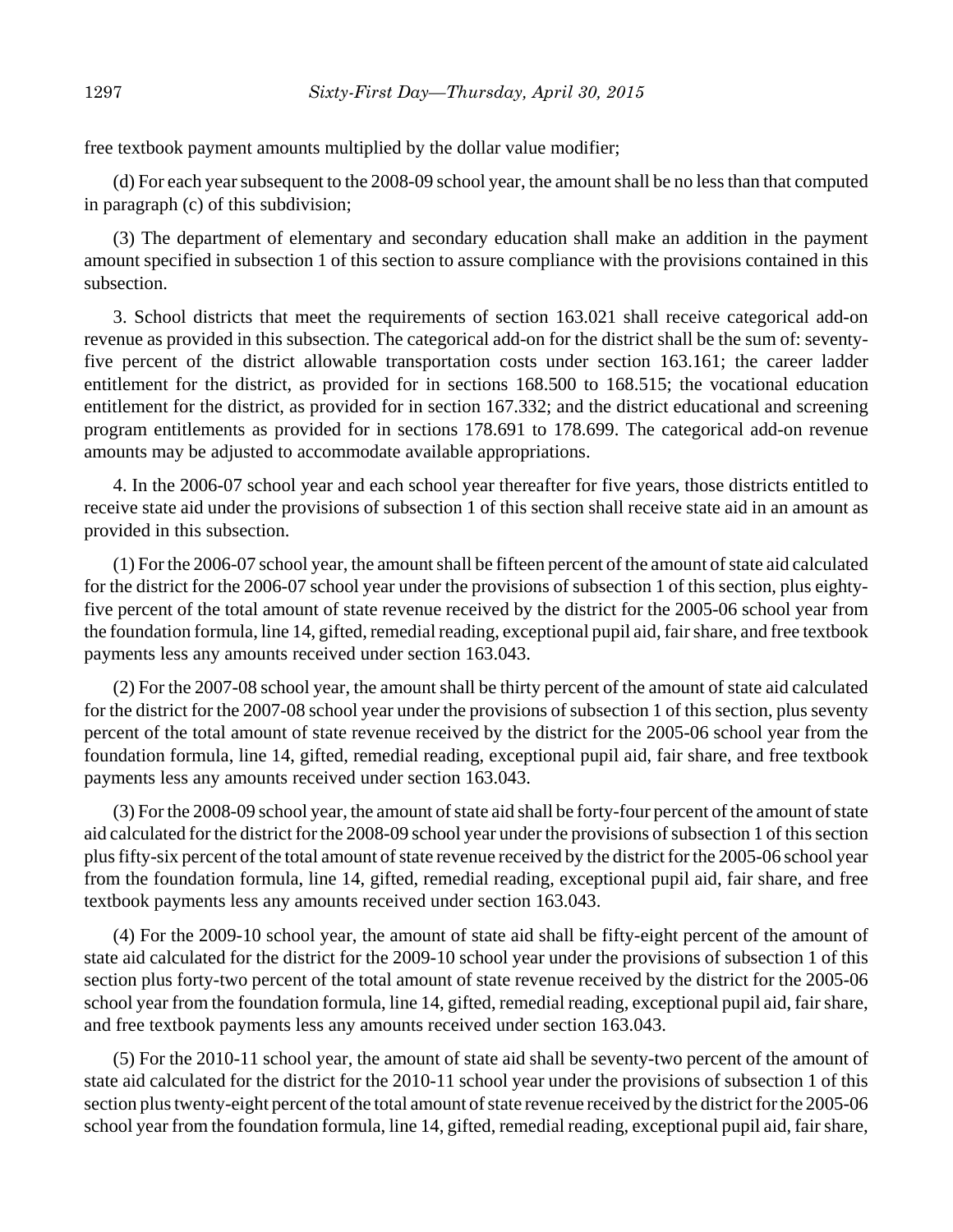and free textbook payments less any amounts received under section 163.043.

(6) For the 2011-12 school year, the amount of state aid shall be eighty-six percent of the amount of state aid calculated for the district for the 2011-12 school year under the provisions of subsection 1 of this section plus fourteen percent of the total amount of state revenue received by the district for the 2005-06 school year from the foundation formula, line 14, gifted, remedial reading, exceptional pupil aid, fair share, and free textbook payments less any amounts received under section 163.043.

(7) (a) **[**a.**]** For the 2006-07 school year, if a school district experiences a decrease in summer school average daily attendance of more than twenty percent from the district's 2005-06 summer school average daily attendance, an amount equal to the product of the percent reduction that is in excess of twenty percent of the district's summer school average daily attendance multiplied by the funds generated by the district's summer school program in the 2005-06 school year shall be subtracted from the district's current year payment amount.

**[**b.**] (b)** For the 2007-08 school year, if a school district experiences a decrease in summer school average daily attendance of more than thirty percent from the district's 2005-06 summer school average daily attendance, an amount equal to the product of the percent reduction that is in excess of thirty percent of the district's summer school average daily attendance multiplied by the funds generated by the district's summer school program in the 2005-06 school year shall be subtracted from the district's payment amount.

**[**c.**] (c)** For the 2008-09 school year, if a school district experiences a decrease in summer school average daily attendance of more than thirty-five percent from the district's 2005-06 summer school average daily attendance, an amount equal to the product of the percent reduction that is in excess of thirty-five percent of the district's summer school average daily attendance multiplied by the funds generated by the district's summer school program in the 2005-06 school year shall be subtracted from the district's payment amount.

**[**d.**](d)** Notwithstanding the provisions of this **[**paragraph**]subdivision**, no such reduction shall be made in the case of a district that is receiving a payment under section 163.044 or any district whose regular school term average daily attendance for the preceding year was three hundred fifty or less.

**[**e.**] (e)** This **[**paragraph**] subdivision** shall not be construed to permit any reduction applied under this **[**paragraph**] subdivision** to result in any district receiving a current-year payment that is less than the amount calculated for such district under subsection 2 of this section.

**[**(b) If a school district experiences a decrease in its gifted program enrollment of more than twenty percent from its 2005-06 gifted program enrollment in any year governed by this subsection, an amount equal to the product of the percent reduction in the district's gifted program enrollment multiplied by the funds generated by the district's gifted program in the 2005-06 school year shall be subtracted from the district's current year payment amount.**]**

5. For any school district meeting the eligibility criteria for state aid as established in section 163.021, but which is considered an option district under section 163.042 and therefore receives no state aid, the commissioner of education shall present a plan to the superintendent of the school district for the waiver of rules and the duration of said waivers, in order to promote flexibility in the operations of the district and to enhance and encourage efficiency in the delivery of instructional services as provided in section 163.042.

6. (1) No less than seventy-five percent of the state revenue received under the provisions of subsections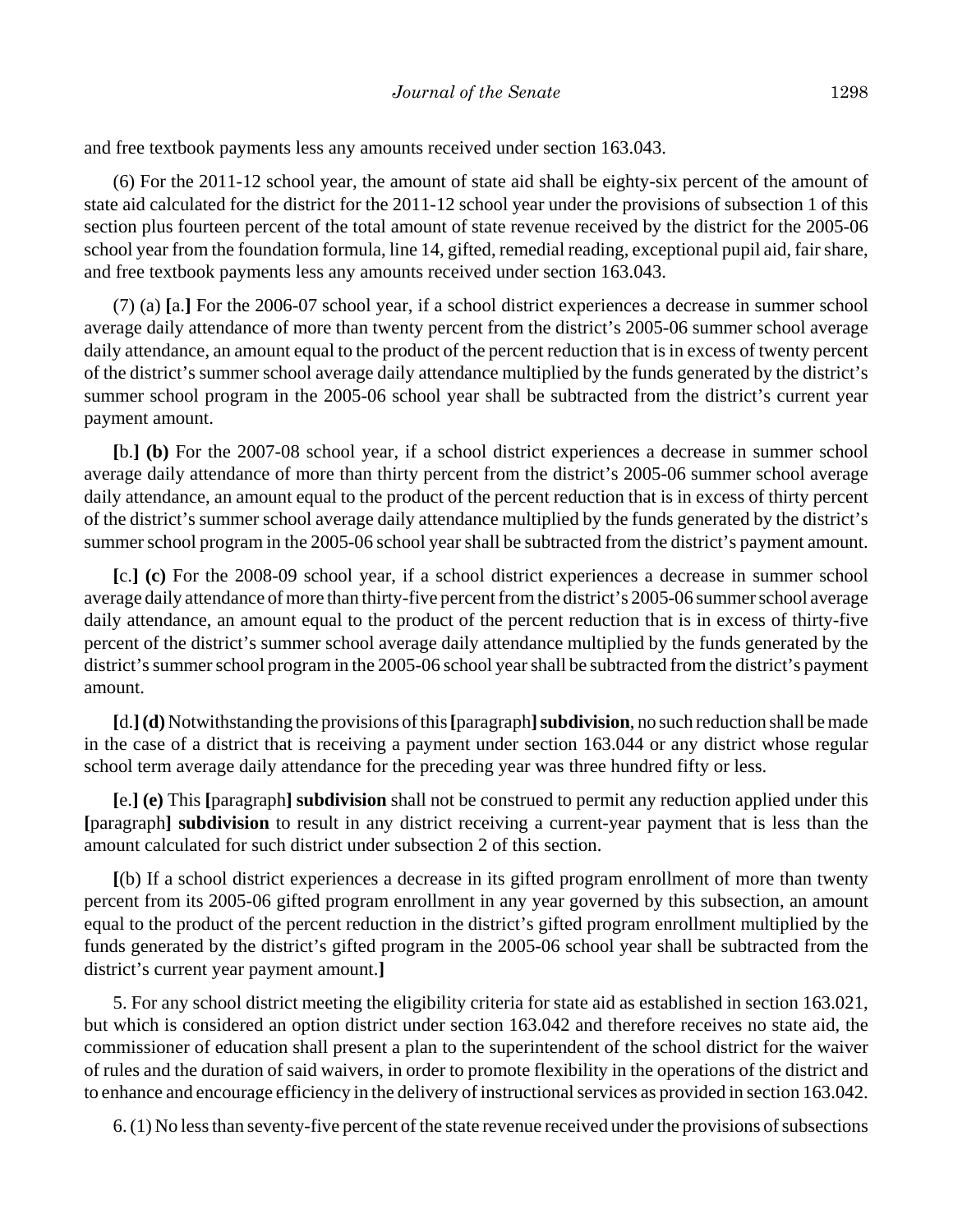1, 2, and 4 of this section shall be placed in the teachers' fund, and the remaining percent of such moneys shall be placed in the incidental fund. No less than seventy-five percent of one-half of the funds received from the school district trust fund distributed under section 163.087 shall be placed in the teachers' fund. One hundred percent of revenue received under the provisions of section 163.161 shall be placed in the incidental fund. One hundred percent of revenue received under the provisions of sections 168.500 to 168.515 shall be placed in the teachers' fund.

(2) A school district shall spend for certificated compensation and tuition expenditures each year:

(a) An amount equal to at least seventy-five percent of the state revenue received under the provisions of subsections 1, 2, and 4 of this section;

(b) An amount equal to at least seventy-five percent of one-half of the funds received from the school district trust fund distributed under section 163.087 during the preceding school year; and

(c) Beginning in fiscal year 2008, as much as was spent per the second preceding year's weighted average daily attendance for certificated compensation and tuition expenditures the previous year from revenue produced by local and county tax sources in the teachers' fund, plus the amount of the incidental fund to teachers' fund transfer calculated to be local and county tax sources by dividing local and county tax sources in the incidental fund by total revenue in the incidental fund.

In the event a district fails to comply with this provision, the amount by which the district fails to spend funds as provided herein shall be deducted from the district's state revenue received under the provisions of subsections 1, 2, and 4 of this section for the following year, provided that the state board of education may exempt a school district from this provision if the state board of education determines that circumstances warrant such exemption.

7. **(1)** If a school district's annual audit discloses that students were inappropriately identified as eligible for free and reduced lunch, special education, or limited English proficiency and the district does not resolve the audit finding, the department of elementary and secondary education shall require that the amount of aid paid pursuant to the weighting for free and reduced lunch, special education, or limited English proficiency in the weighted average daily attendance on the inappropriately identified pupils be repaid by the district in the next school year and shall additionally impose a penalty of one hundred percent of such aid paid on such pupils, which penalty shall also be paid within the next school year. Such amounts may be repaid by the district through the withholding of the amount of state aid.

**(2) Beginning in the 2016-2017 school year and in each school year after that, if a district experiences a decrease in its gifted program enrollment of twenty percent or more from the previous school year, an amount equal to the product of the difference between the number of students enrolled in the gifted program in the current school year and the number of students enrolled in the gifted program in the previous school year multiplied by six hundred eighty dollars shall be subtracted from the district's current year payment amount.**

8. Notwithstanding any provision of law to the contrary, in any fiscal year during which the total formula appropriation is insufficient to fully fund the entitlement calculation of this section, the department of elementary and secondary education shall adjust the state adequacy target in order to accommodate the appropriation level for the given fiscal year. In no manner shall any payment modification be rendered for any district qualified to receive payments under subsection 2 of this section based on insufficient appropriations."; and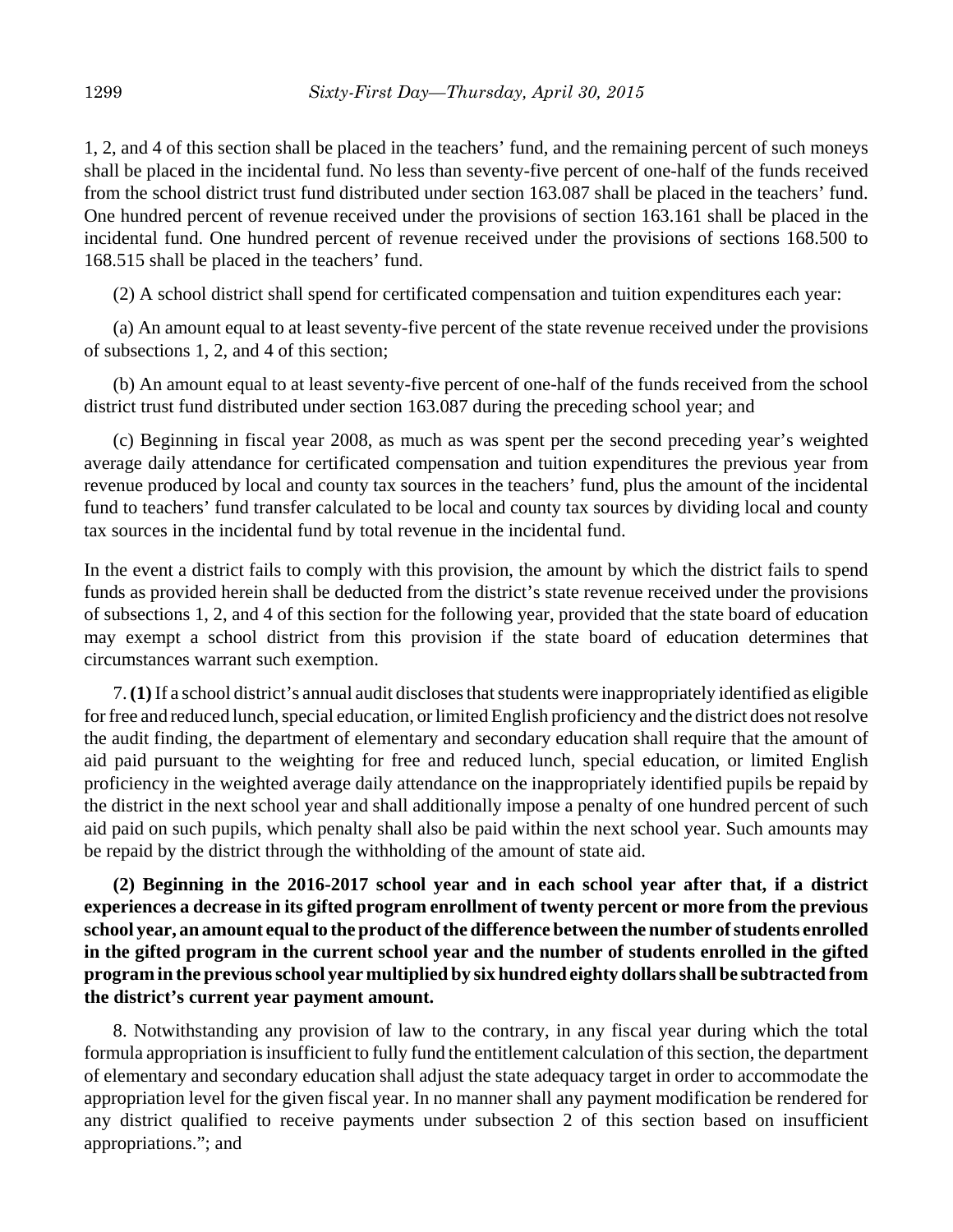Further amend said bill, Page 30, Section B, by inserting after all of said section the following:

"Section C. Section 163.031 of Section A of this act shall become effective July 1, 2016."; and

Further amend said bill by amending the title, enacting clause, and intersectional references accordingly.

#### HOUSE AMENDMENT NO. 4

Amend House Committee Substitute for Senate Committee Substitute for Senate Bill No. 172, Page 27, Section 170.029, Line 34, by inserting immediately after all of said section and line the following:

"**170.350. A school district may develop a policy that allows student participation in the Constitution Project of the Missouri Supreme Court to be recognized by:**

**(1) The granting of credit for some portion of, or in collaboration with:**

**(a) The community service or citizenship requirements of the A+ tuition reimbursement program under section 160.545;**

**(b) The Missouri and United States Constitution course under section 170.011; or**

**(c) Any relevant course or instructional unit in American government or a similar subject; and**

**(2) District or school-level awards including, but not limited to, certificates or assemblies.**"; and

Further amend said bill by amending the title, enacting clause, and intersectional references accordingly.

#### HOUSE AMENDMENT NO. 5

Amend House Committee Substitute for Senate Committee Substitute for Senate Bill No. 172, Page 9, Section 161.855, Line 66, by inserting after all of said section and line the following:

"**162.732. 1. There is hereby established a "Committee on Schools for the Severely Disabled" in the department of elementary and secondary education. The committee shall be composed of the following five members:**

**(1) One member who is an employee of the department of elementary and secondary education, appointed by the commissioner of education;**

**(2) One member from the house of representatives, appointed by the speaker of the house of representatives;**

**(3) One member from the senate, appointed by the president pro tem of the senate;**

**(4) One member from the joint committee on education, appointed by the chair of the joint committee on education; and**

**(5) One member who is on the staff of the Missouri schools for the severely disabled established under section 162.730, appointed by the commissioner of education.**

**2. The committee on schools for the severely disabled shall:**

**(1) Examine the regulations under which the schools for the severely disabled established under section 162.730 operate; and**

**(2) Recommend any changes to the regulations that would allow the schools for the severely**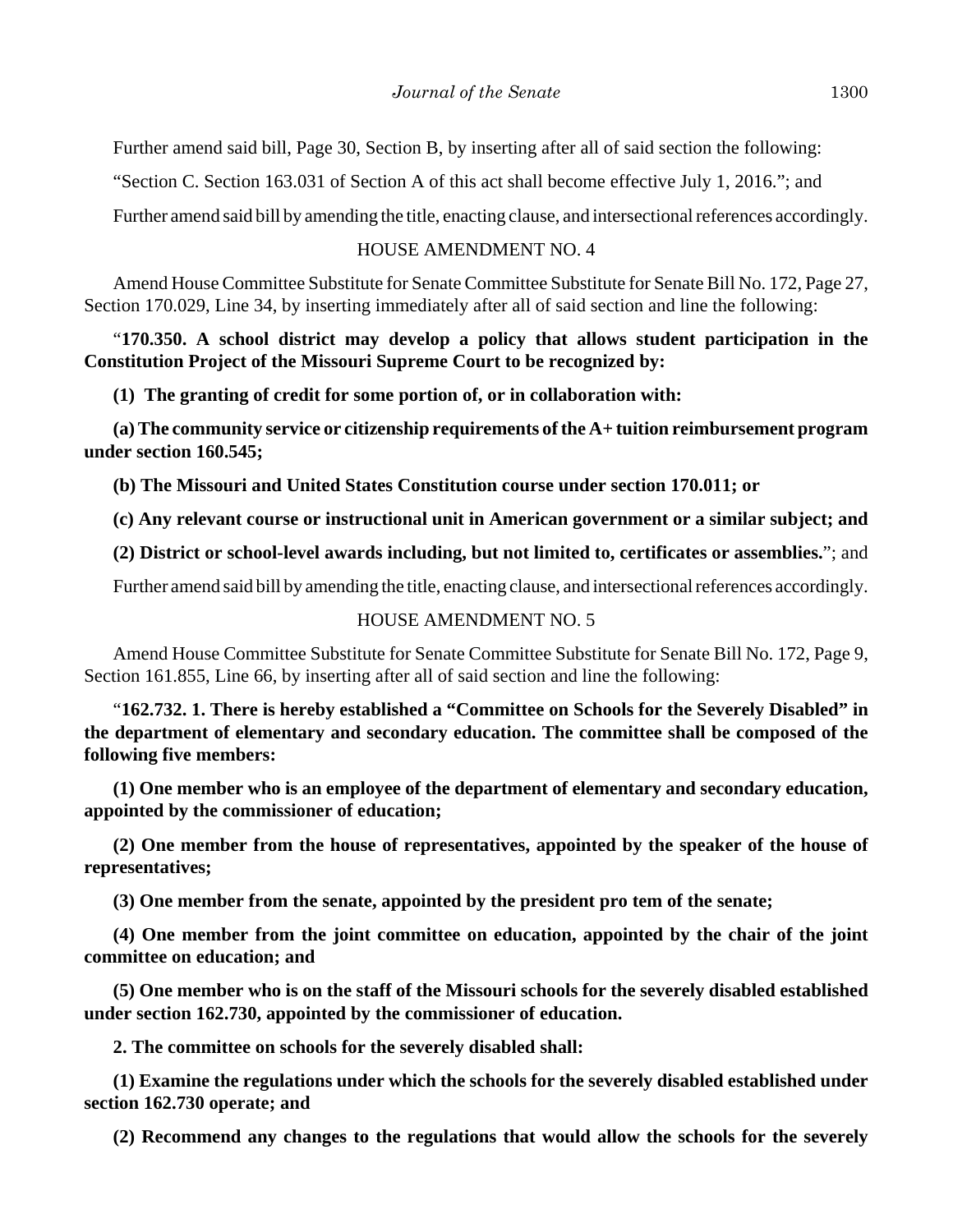**disabled to better serve the children of the schools.**

**3. Before December 1, 2015, the committee on schools for the severely disabled shall report its findings and recommendations to the house committee on elementary and secondary education. Such recommendations shall include the recommendations described under subdivision (2) of subsection 2 of this section.**"; and

Further amend said bill by amending the title, enacting clause, and intersectional references accordingly.

## HOUSE AMENDMENT NO. 6

Amend House Committee Substitute for Senate Committee Substitute for Senate Bill No. 172, Page 27, Section 170.029, Line 34, by inserting after all of said line the following:

"**170.047. 1. Beginning in the 2016-2017 school year, any licensed educator may annually complete up to two hours of training or professional development in youth suicide awareness and prevention as part of the professional development hours required for state board of education certification.**

**2. The department of elementary and secondary education shall develop guidelines suitable for training or professional development in youth suicide awareness and prevention. The department shall develop materials that may be used for such training or professional development.**

**3. For purposes of this section, the term "licensed educator" means any teacher with a certificate of license to teach issued by the state board of education or any other educator or administrator required to maintain a professional license issued by the state board of education.**

**4. The department of elementary and secondary education may promulgate rules and regulations to implement this section. Any rule or portion of a rule, as that term is defined in section 536.010, that is created under the authority delegated in this section shall become effective only if it complies with and is subject to all of the provisions of chapter 536 and, if applicable, section 536.028. This section and chapter 536 are nonseverable, and if any of the powers vested with the general assembly pursuant to chapter 536 to review, to delay the effective date, or to disapprove and annul a rule are subsequently held unconstitutional, then the grant of rulemaking authority and any rule proposed or adopted after August 28, 2015, shall be invalid and void.**

**170.048. 1. By July 1, 2017, each district shall adopt a policy for youth suicide awareness and prevention, including the training and education of district employees.**

**2. Each district's policy shall address, but need not be limited to, the following:**

**(1) Strategies that can help identify students who are at possible risk of suicide;**

**(2) Strategies and protocols for helping students at possible risk of suicide; and**

**(3) Protocols for responding to a suicide death.**

**3. By July 1, 2016, the department of elementary and secondary education shall develop a model policy that districts may adopt. When developing the model policy, the department shall cooperate, consult with, and seek input from organizations that have expertise in youth suicide awareness and prevention. By July 1, 2020, and at least every three years thereafter, the department shall request information and seek feedback from districts on their experience with the policy for youth suicide**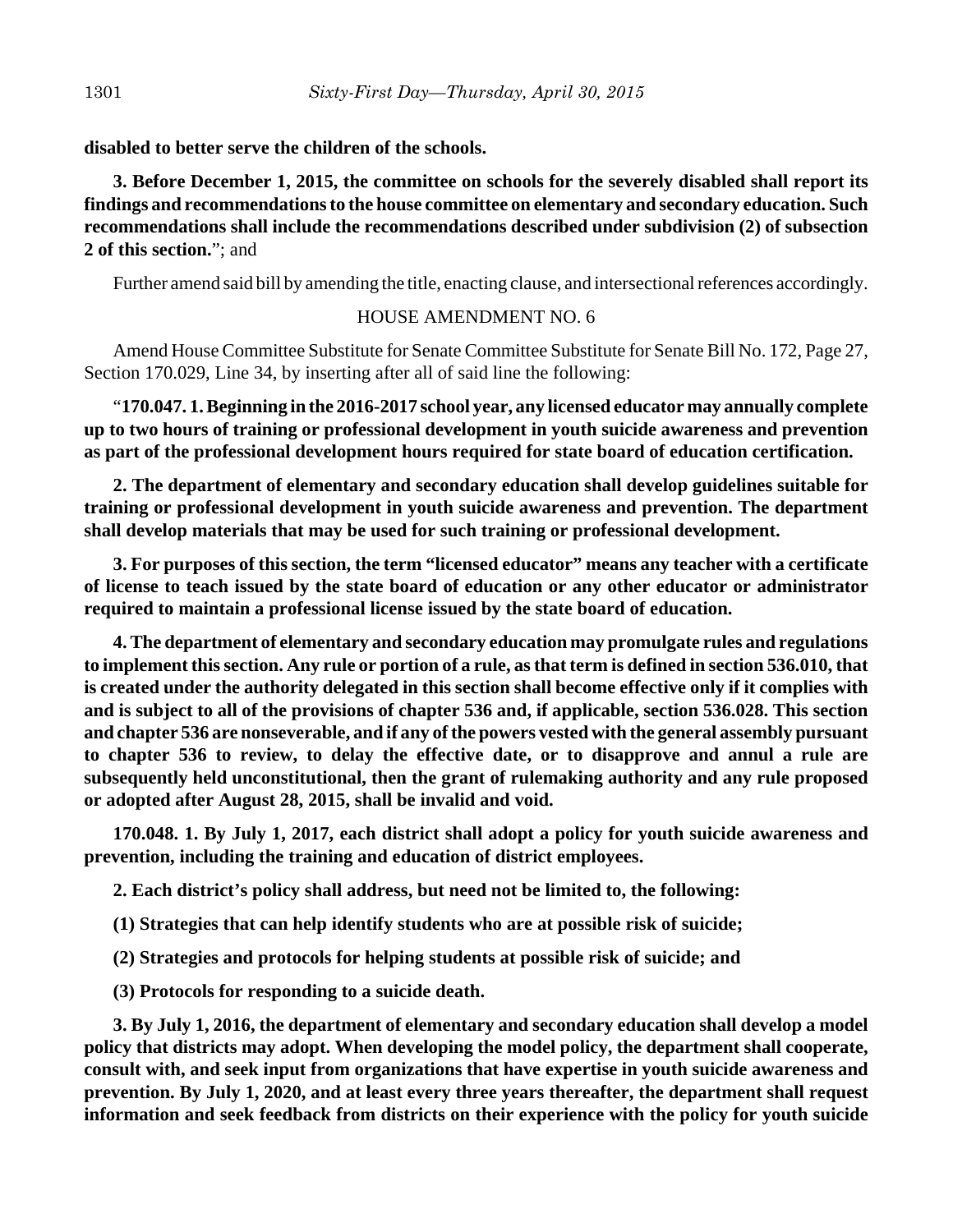## **awareness and prevention. The department shall review this information and may use it to change the department's model policy. The department shall post any information on its website that it has received from districts that it deems relevant. The department shall not post any confidential information or any information that personally identifies any student or school employee.**"; and

Further amend said bill, Page 1, Section A, Line 4, by inserting after all of said line the following:

"160.261. 1. The local board of education of each school district shall clearly establish a written policy of discipline, including the district's determination on the use of corporal punishment and the procedures in which punishment will be applied. A written copy of the district's discipline policy and corporal punishment procedures, if applicable, shall be provided to the pupil and parent or legal guardian of every pupil enrolled in the district at the beginning of each school year and also made available in the office of the superintendent of such district, during normal business hours, for public inspection. All employees of the district shall annually receive instruction related to the specific contents of the policy of discipline and any interpretations necessary to implement the provisions of the policy in the course of their duties, including but not limited to approved methods of dealing with acts of school violence, disciplining students with disabilities and instruction in the necessity and requirements for confidentiality.

2. The policy shall require school administrators to report acts of school violence to all teachers at the attendance center and, in addition, to other school district employees with a need to know. For the purposes of this chapter or chapter 167, "need to know" is defined as school personnel who are directly responsible for the student's education or who otherwise interact with the student on a professional basis while acting within the scope of their assigned duties. As used in this section, the phrase "act of school violence" or "violent behavior" means the exertion of physical force by a student with the intent to do serious physical injury as defined in section 556.061 to another person while on school property, including a school bus in service on behalf of the district, or while involved in school activities. The policy shall at a minimum require school administrators to report, as soon as reasonably practical, to the appropriate law enforcement agency any of the following crimes, or any act which if committed by an adult would be one of the following crimes:

(1) First degree murder under section 565.020;

(2) Second degree murder under section 565.021;

(3) Kidnapping under section 565.110 as it existed prior to January 1, 2017, or kidnapping in the first degree under section 565.110;

(4) First degree assault under section 565.050;

(5) Rape in the first degree under section 566.030;

(6) Sodomy in the first degree under section 566.060;

(7) Burglary in the first degree under section 569.160;

(8) Burglary in the second degree under section 569.170;

(9) Robbery in the first degree under section 569.020 as it existed prior to January 1, 2017, or robbery in the first degree under section 570.023;

(10) Distribution of drugs under section 195.211 as it existed prior to January 1, 2017, or manufacture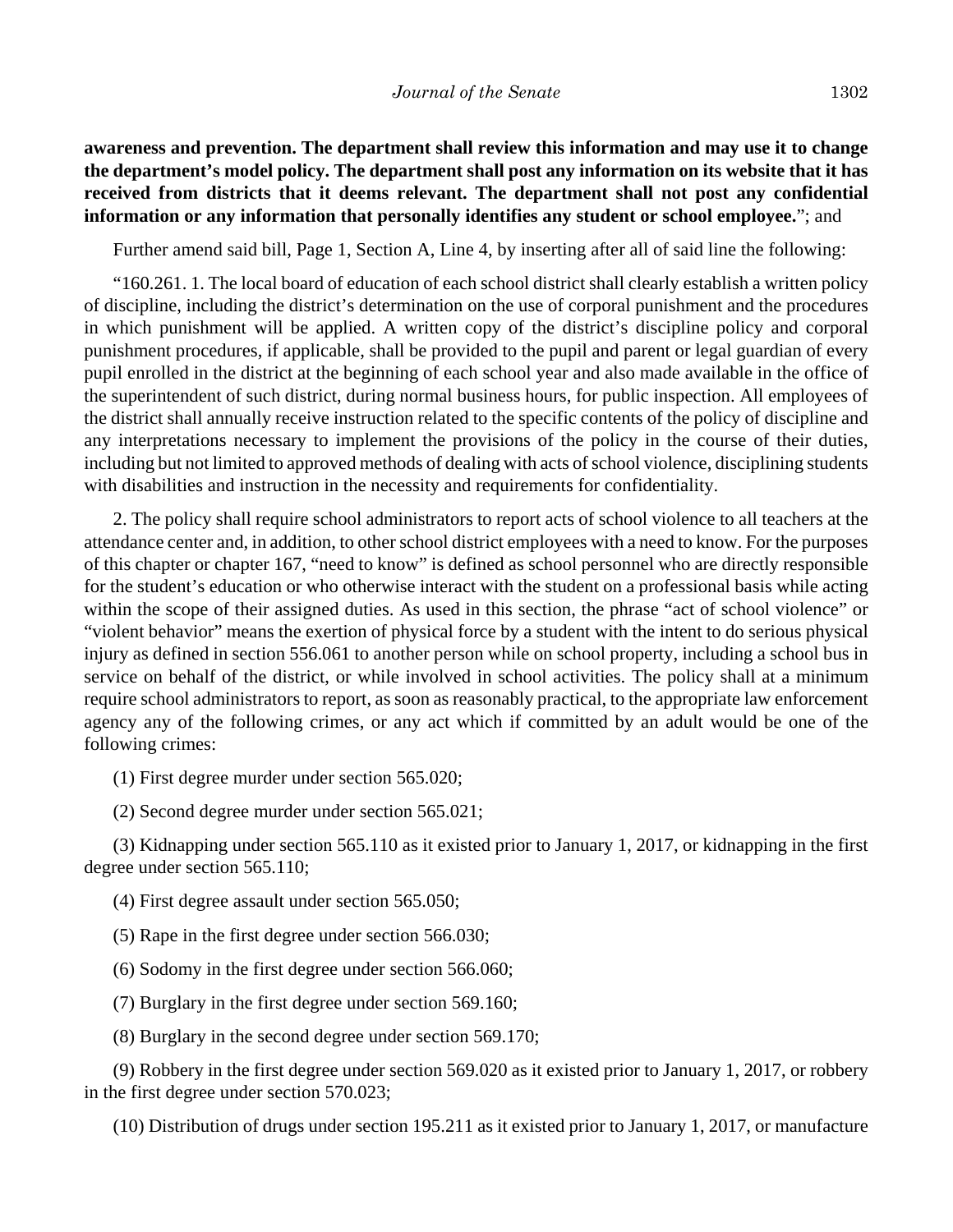of a controlled substance under section 579.055;

(11) Distribution of drugs to a minor under section 195.212 as it existed prior to January 1, 2017, or delivery of a controlled substance under section 579.020;

(12) Arson in the first degree under section 569.040;

(13) Voluntary manslaughter under section 565.023;

(14) Involuntary manslaughter under section 565.024 as it existed prior to January 1, 2017, involuntary manslaughter in the first degree under section 565.024, or involuntary manslaughter in the second degree under section 565.027;

(15) Second degree assault under section 565.060 as it existed prior to January 1, 2017, or second degree assault under section 565.052;

(16) Rape in the second degree under section 566.031;

(17) Felonious restraint under section 565.120 as it existed prior to January 1, 2017, or kidnapping in the second degree under section 565.120;

(18) Property damage in the first degree under section 569.100;

(19) The possession of a weapon under chapter 571;

(20) Child molestation in the first degree pursuant to section 566.067 as it existed prior to January 1, 2017, or child molestation in the first, second, or third degree pursuant to section 566.067, 566.068, or 566.069;

(21) Sodomy in the second degree pursuant to section 566.061;

(22) Sexual misconduct involving a child pursuant to section 566.083;

(23) Sexual abuse in the first degree pursuant to section 566.100;

(24) Harassment under section 565.090 as it existed prior to January 1, 2017, or harassment in the first degree under section 565.090; **[**or**]**

(25) Stalking under section 565.225 as it existed prior to January 1, 2017, or stalking in the first degree under section 565.225; **or**

# **(26) Making a terrorist threat under section 574.115;**

committed on school property, including but not limited to actions on any school bus in service on behalf of the district or while involved in school activities. The policy shall require that any portion of a student's individualized education program that is related to demonstrated or potentially violent behavior shall be provided to any teacher and other school district employees who are directly responsible for the student's education or who otherwise interact with the student on an educational basis while acting within the scope of their assigned duties. The policy shall also contain the consequences of failure to obey standards of conduct set by the local board of education, and the importance of the standards to the maintenance of an atmosphere where orderly learning is possible and encouraged.

3. The policy shall provide that any student who is on suspension for any of the offenses listed in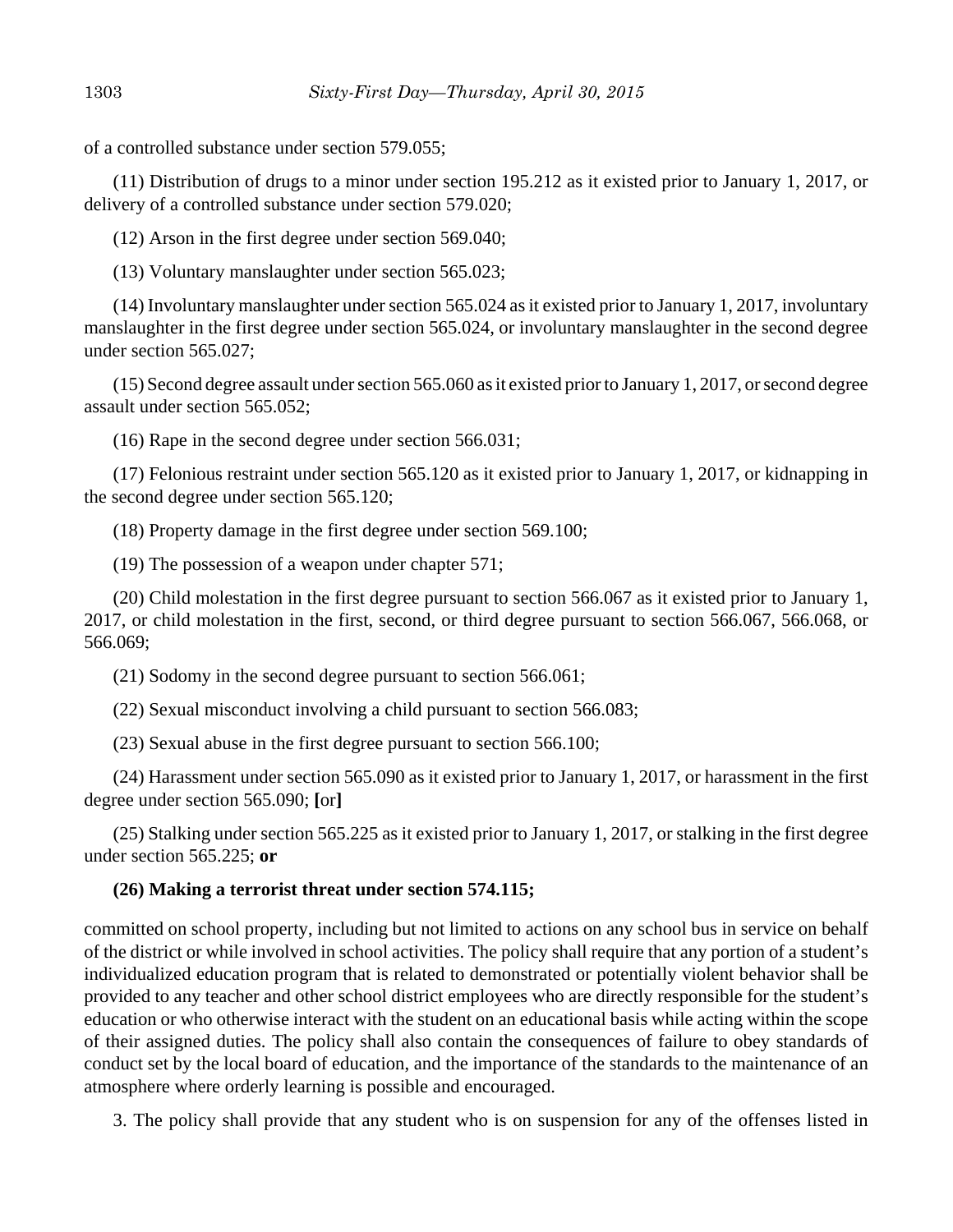subsection 2 of this section or any act of violence or drug-related activity defined by school district policy as a serious violation of school discipline pursuant to subsection 9 of this section shall have as a condition of his or her suspension the requirement that such student is not allowed, while on such suspension, to be within one thousand feet of any school property in the school district where such student attended school or any activity of that district, regardless of whether or not the activity takes place on district property unless:

(1) Such student is under the direct supervision of the student's parent, legal guardian, or custodian and the superintendent or the superintendent's designee has authorized the student to be on school property;

(2) Such student is under the direct supervision of another adult designated by the student's parent, legal guardian, or custodian, in advance, in writing, to the principal of the school which suspended the student and the superintendent or the superintendent's designee has authorized the student to be on school property;

(3) Such student is enrolled in and attending an alternative school that is located within one thousand feet of a public school in the school district where such student attended school; or

(4) Such student resides within one thousand feet of any public school in the school district where such student attended school in which case such student may be on the property of his or her residence without direct adult supervision.

4. Any student who violates the condition of suspension required pursuant to subsection 3 of this section may be subject to expulsion or further suspension pursuant to the provisions of sections 167.161, 167.164, and 167.171. In making this determination consideration shall be given to whether the student poses a threat to the safety of any child or school employee and whether such student's unsupervised presence within one thousand feet of the school is disruptive to the educational process or undermines the effectiveness of the school's disciplinary policy. Removal of any pupil who is a student with a disability is subject to state and federal procedural rights. This section shall not limit a school district's ability to:

(1) Prohibit all students who are suspended from being on school property or attending an activity while on suspension;

(2) Discipline students for off-campus conduct that negatively affects the educational environment to the extent allowed by law.

5. The policy shall provide for a suspension for a period of not less than one year, or expulsion, for a student who is determined to have brought a weapon to school, including but not limited to the school playground or the school parking lot, brought a weapon on a school bus or brought a weapon to a school activity whether on or off of the school property in violation of district policy, except that:

(1) The superintendent or, in a school district with no high school, the principal of the school which such child attends may modify such suspension on a case-by-case basis; and

(2) This section shall not prevent the school district from providing educational services in an alternative setting to a student suspended under the provisions of this section.

6. For the purpose of this section, the term "weapon" shall mean a firearm as defined under 18 U.S.C. Section 921 and the following items, as defined in section 571.010: a blackjack, a concealable firearm, an explosive weapon, a firearm, a firearm silencer, a gas gun, a knife, knuckles, a machine gun, a projectile weapon, a rifle, a shotgun, a spring gun or a switchblade knife; except that this section shall not be construed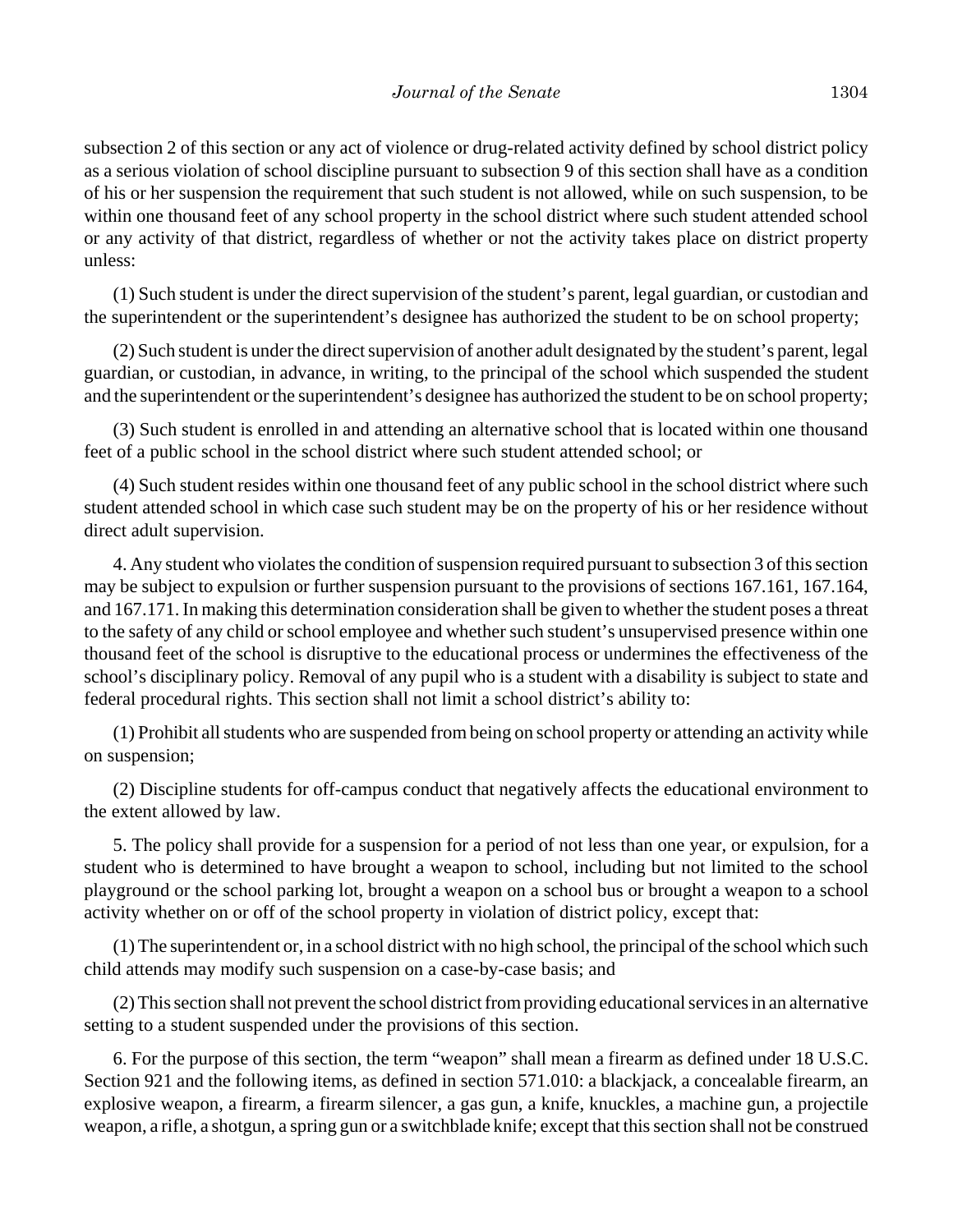to prohibit a school board from adopting a policy to allow a Civil War reenactor to carry a Civil War era weapon on school property for educational purposes so long as the firearm is unloaded. The local board of education shall define weapon in the discipline policy. Such definition shall include the weapons defined in this subsection but may also include other weapons.

7. All school district personnel responsible for the care and supervision of students are authorized to hold every pupil strictly accountable for any disorderly conduct in school or on any property of the school, on any school bus going to or returning from school, during school-sponsored activities, or during intermission or recess periods.

8. Teachers and other authorized district personnel in public schools responsible for the care, supervision, and discipline of schoolchildren, including volunteers selected with reasonable care by the school district, shall not be civilly liable when acting in conformity with the established policies developed by each board, including but not limited to policies of student discipline or when reporting to his or her supervisor or other person as mandated by state law acts of school violence or threatened acts of school violence, within the course and scope of the duties of the teacher, authorized district personnel or volunteer, when such individual is acting in conformity with the established policies developed by the board. Nothing in this section shall be construed to create a new cause of action against such school district, or to relieve the school district from liability for the negligent acts of such persons.

9. Each school board shall define in its discipline policy acts of violence and any other acts that constitute a serious violation of that policy. "Acts of violence" as defined by school boards shall include but not be limited to exertion of physical force by a student with the intent to do serious bodily harm to another person while on school property, including a school bus in service on behalf of the district, or while involved in school activities. School districts shall for each student enrolled in the school district compile and maintain records of any serious violation of the district's discipline policy. Such records shall be made available to teachers and other school district employees with a need to know while acting within the scope of their assigned duties, and shall be provided as required in section 167.020 to any school district in which the student subsequently attempts to enroll.

10. Spanking, when administered by certificated personnel and in the presence of a witness who is an employee of the school district, or the use of reasonable force to protect persons or property, when administered by personnel of a school district in a reasonable manner in accordance with the local board of education's written policy of discipline, is not abuse within the meaning of chapter 210. The provisions of sections 210.110 to 210.165 notwithstanding, the children's division shall not have jurisdiction over or investigate any report of alleged child abuse arising out of or related to the use of reasonable force to protect persons or property when administered by personnel of a school district or any spanking administered in a reasonable manner by any certificated school personnel in the presence of a witness who is an employee of the school district pursuant to a written policy of discipline established by the board of education of the school district, as long as no allegation of sexual misconduct arises from the spanking or use of force.

11. If a student reports alleged sexual misconduct on the part of a teacher or other school employee to a person employed in a school facility who is required to report such misconduct to the children's division under section 210.115, such person and the superintendent of the school district shall report the allegation to the children's division as set forth in section 210.115. Reports made to the children's division under this subsection shall be investigated by the division in accordance with the provisions of sections 210.145 to 210.153 and shall not be investigated by the school district under subsections 12 to 20 of this section for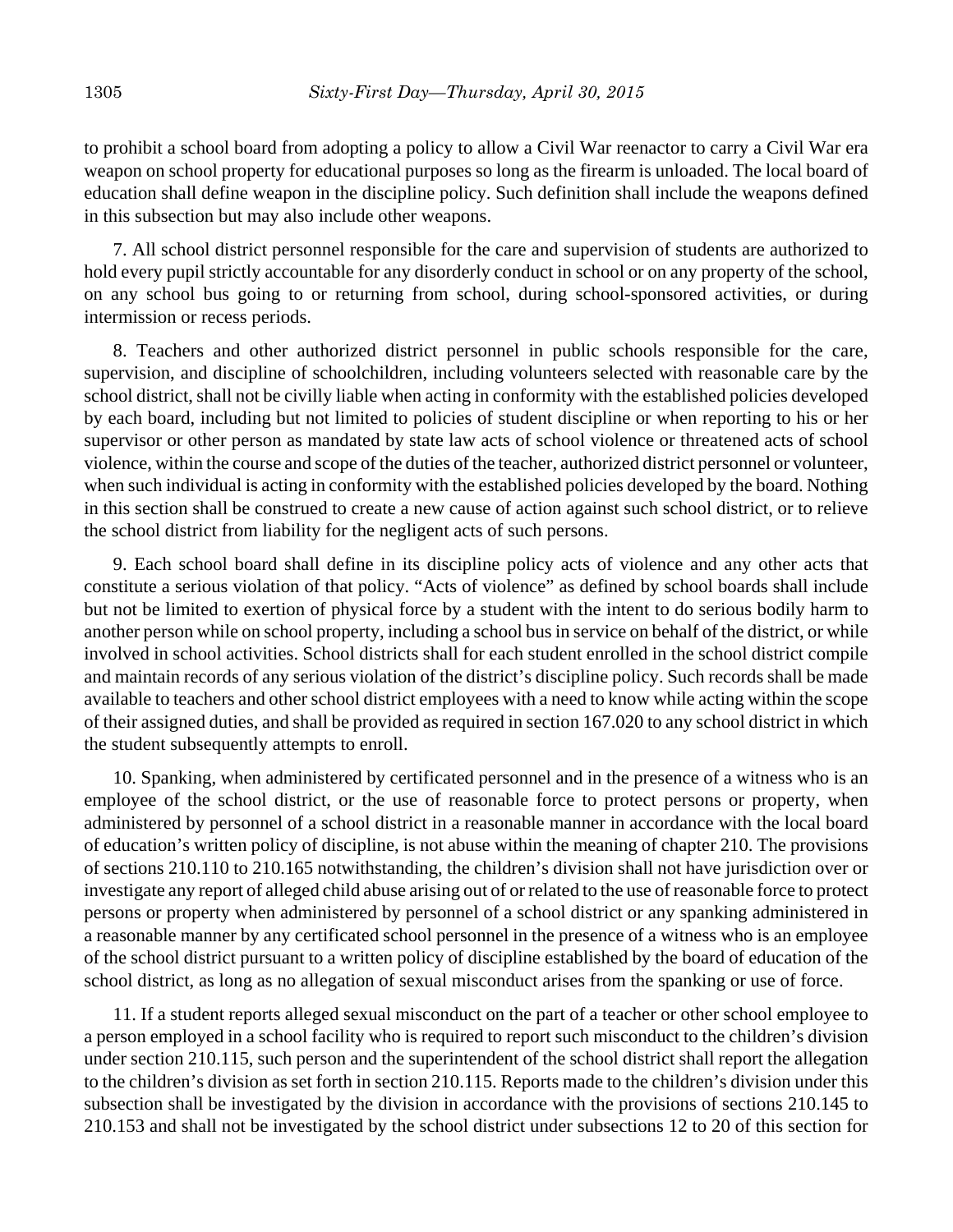purposes of determining whether the allegations should or should not be substantiated. The district may investigate the allegations for the purpose of making any decision regarding the employment of the accused employee.

12. Upon receipt of any reports of child abuse by the children's division other than reports provided under subsection 11 of this section, pursuant to sections 210.110 to 210.165 which allegedly involve personnel of a school district, the children's division shall notify the superintendent of schools of the district or, if the person named in the alleged incident is the superintendent of schools, the president of the school board of the school district where the alleged incident occurred.

13. If, after an initial investigation, the superintendent of schools or the president of the school board finds that the report involves an alleged incident of child abuse other than the administration of a spanking by certificated school personnel or the use of reasonable force to protect persons or property when administered by school personnel pursuant to a written policy of discipline or that the report was made for the sole purpose of harassing a public school employee, the superintendent of schools or the president of the school board shall immediately refer the matter back to the children's division and take no further action. In all matters referred back to the children's division, the division shall treat the report in the same manner as other reports of alleged child abuse received by the division.

14. If the report pertains to an alleged incident which arose out of or is related to a spanking administered by certificated personnel or the use of reasonable force to protect persons or property when administered by personnel of a school district pursuant to a written policy of discipline or a report made for the sole purpose of harassing a public school employee, a notification of the reported child abuse shall be sent by the superintendent of schools or the president of the school board to the law enforcement in the county in which the alleged incident occurred.

15. The report shall be jointly investigated by the law enforcement officer and the superintendent of schools or, if the subject of the report is the superintendent of schools, by a law enforcement officer and the president of the school board or such president's designee.

16. The investigation shall begin no later than forty-eight hours after notification from the children's division is received, and shall consist of, but need not be limited to, interviewing and recording statements of the child and the child's parents or guardian within two working days after the start of the investigation, of the school district personnel allegedly involved in the report, and of any witnesses to the alleged incident.

17. The law enforcement officer and the investigating school district personnel shall issue separate reports of their findings and recommendations after the conclusion of the investigation to the school board of the school district within seven days after receiving notice from the children's division.

18. The reports shall contain a statement of conclusion as to whether the report of alleged child abuse is substantiated or is unsubstantiated.

19. The school board shall consider the separate reports referred to in subsection 17 of this section and shall issue its findings and conclusions and the action to be taken, if any, within seven days after receiving the last of the two reports. The findings and conclusions shall be made in substantially the following form:

(1) The report of the alleged child abuse is unsubstantiated. The law enforcement officer and the investigating school board personnel agree that there was not a preponderance of evidence to substantiate that abuse occurred;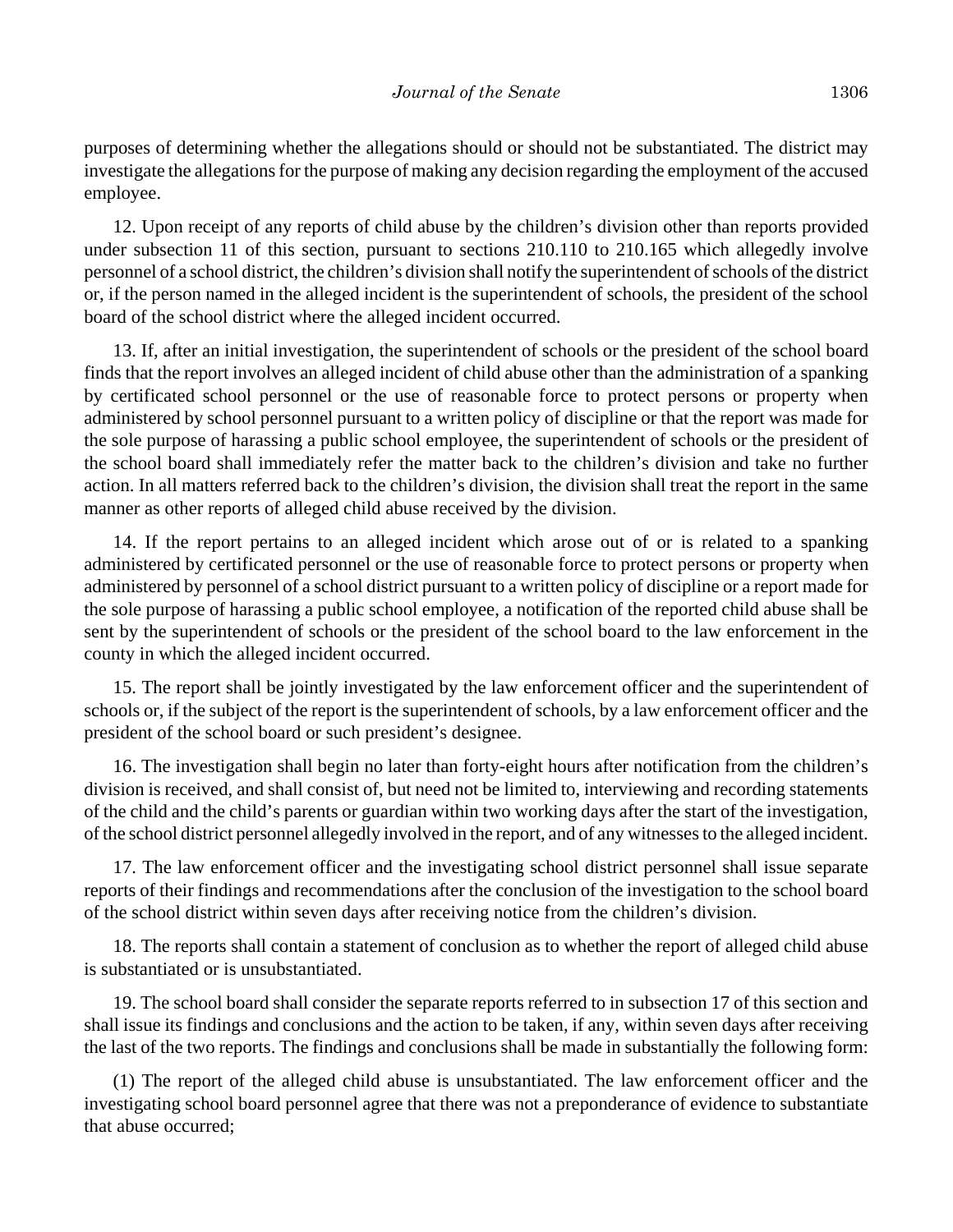(2) The report of the alleged child abuse is substantiated. The law enforcement officer and the investigating school district personnel agree that the preponderance of evidence is sufficient to support a finding that the alleged incident of child abuse did occur;

(3) The issue involved in the alleged incident of child abuse is unresolved. The law enforcement officer and the investigating school personnel are unable to agree on their findings and conclusions on the alleged incident.

20. The findings and conclusions of the school board under subsection 19 of this section shall be sent to the children's division. If the findings and conclusions of the school board are that the report of the alleged child abuse is unsubstantiated, the investigation shall be terminated, the case closed, and no record shall be entered in the children's division central registry. If the findings and conclusions of the school board are that the report of the alleged child abuse is substantiated, the children's division shall report the incident to the prosecuting attorney of the appropriate county along with the findings and conclusions of the school district and shall include the information in the division's central registry. If the findings and conclusions of the school board are that the issue involved in the alleged incident of child abuse is unresolved, the children's division shall report the incident to the prosecuting attorney of the appropriate county along with the findings and conclusions of the school board, however, the incident and the names of the parties allegedly involved shall not be entered into the central registry of the children's division unless and until the alleged child abuse is substantiated by a court of competent jurisdiction.

21. Any superintendent of schools, president of a school board or such person's designee or law enforcement officer who knowingly falsifies any report of any matter pursuant to this section or who knowingly withholds any information relative to any investigation or report pursuant to this section is guilty of a class A misdemeanor.

22. In order to ensure the safety of all students, should a student be expelled for bringing a weapon to school, violent behavior, or for an act of school violence, that student shall not, for the purposes of the accreditation process of the Missouri school improvement plan, be considered a dropout or be included in the calculation of that district's educational persistence ratio.

160.261. 1. The local board of education of each school district shall clearly establish a written policy of discipline, including the district's determination on the use of corporal punishment and the procedures in which punishment will be applied. A written copy of the district's discipline policy and corporal punishment procedures, if applicable, shall be provided to the pupil and parent or legal guardian of every pupil enrolled in the district at the beginning of each school year and also made available in the office of the superintendent of such district, during normal business hours, for public inspection. All employees of the district shall annually receive instruction related to the specific contents of the policy of discipline and any interpretations necessary to implement the provisions of the policy in the course of their duties, including but not limited to approved methods of dealing with acts of school violence, disciplining students with disabilities and instruction in the necessity and requirements for confidentiality.

2. The policy shall require school administrators to report acts of school violence to all teachers at the attendance center and, in addition, to other school district employees with a need to know. For the purposes of this chapter or chapter 167, "need to know" is defined as school personnel who are directly responsible for the student's education or who otherwise interact with the student on a professional basis while acting within the scope of their assigned duties. As used in this section, the phrase "act of school violence" or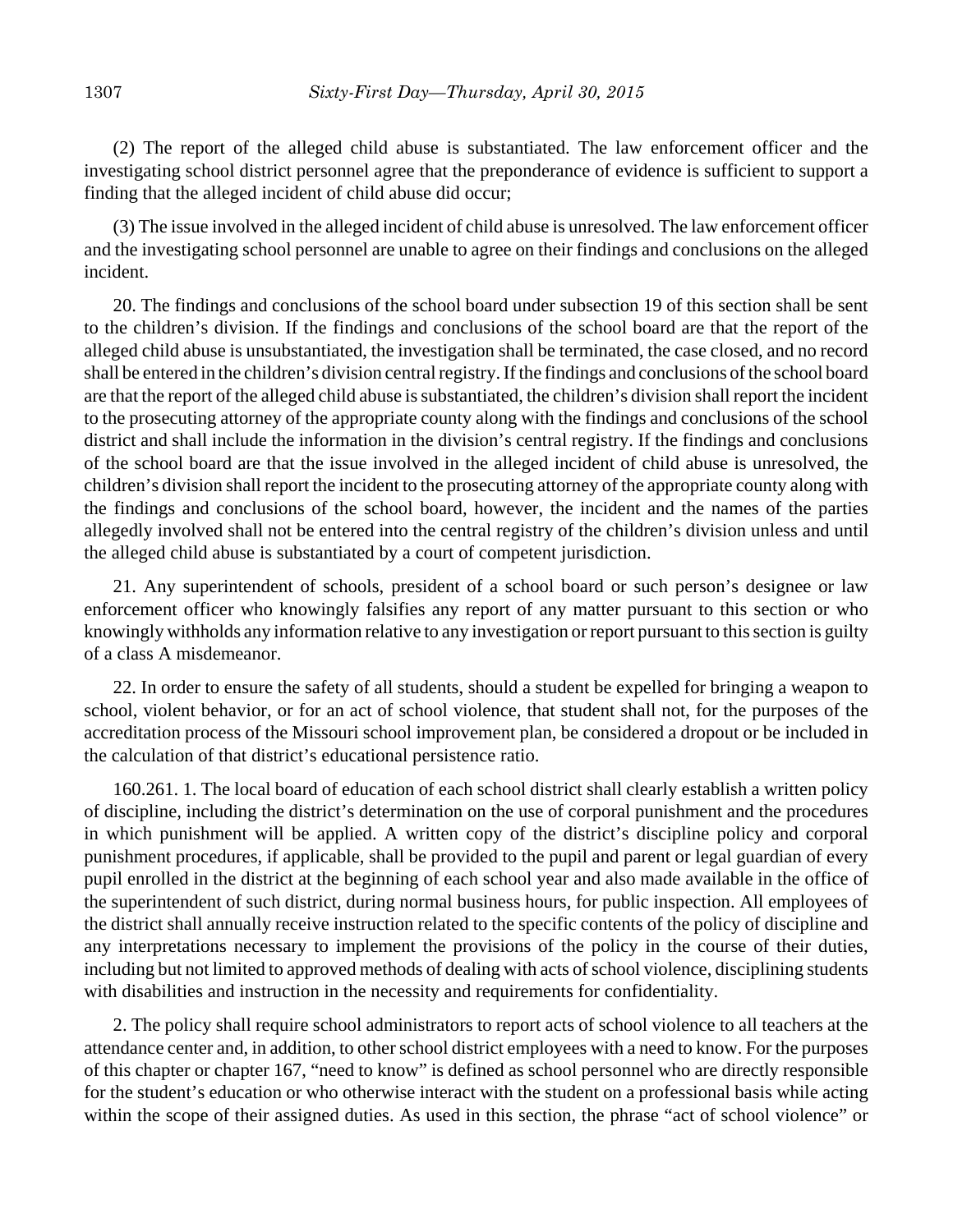"violent behavior" means the exertion of physical force by a student with the intent to do serious physical injury as defined in subdivision (6) of section 565.002 to another person while on school property, including a school bus in service on behalf of the district, or while involved in school activities. The policy shall at a minimum require school administrators to report, as soon as reasonably practical, to the appropriate law enforcement agency any of the following crimes, or any act which if committed by an adult would be one of the following crimes:

- (1) First degree murder under section 565.020;
- (2) Second degree murder under section 565.021;
- (3) Kidnapping under section 565.110;
- (4) First degree assault under section 565.050;
- (5) Rape in the first degree under section 566.030;
- (6) Sodomy in the first degree under section 566.060;
- (7) Burglary in the first degree under section 569.160;
- (8) Burglary in the second degree under section 569.170;
- (9) Robbery in the first degree under section 569.020;
- (10) Distribution of drugs under section 195.211;
- (11) Distribution of drugs to a minor under section 195.212;
- (12) Arson in the first degree under section 569.040;
- (13) Voluntary manslaughter under section 565.023;
- (14) Involuntary manslaughter under section 565.024;
- (15) Second degree assault under section 565.060;
- (16) Rape in the second degree under section 566.031;
- (17) Felonious restraint under section 565.120;
- (18) Property damage in the first degree under section 569.100;
- (19) The possession of a weapon under chapter 571;
- (20) Child molestation in the first degree pursuant to section 566.067;
- (21) Sodomy in the second degree pursuant to section 566.061;
- (22) Sexual misconduct involving a child pursuant to section 566.083;
- (23) Sexual abuse in the first degree pursuant to section 566.100;
- (24) Harassment under section 565.090; **[**or**]**
- (25) Stalking under section 565.225; **or**
- **(26) Making a terrorist threat under section 574.115;**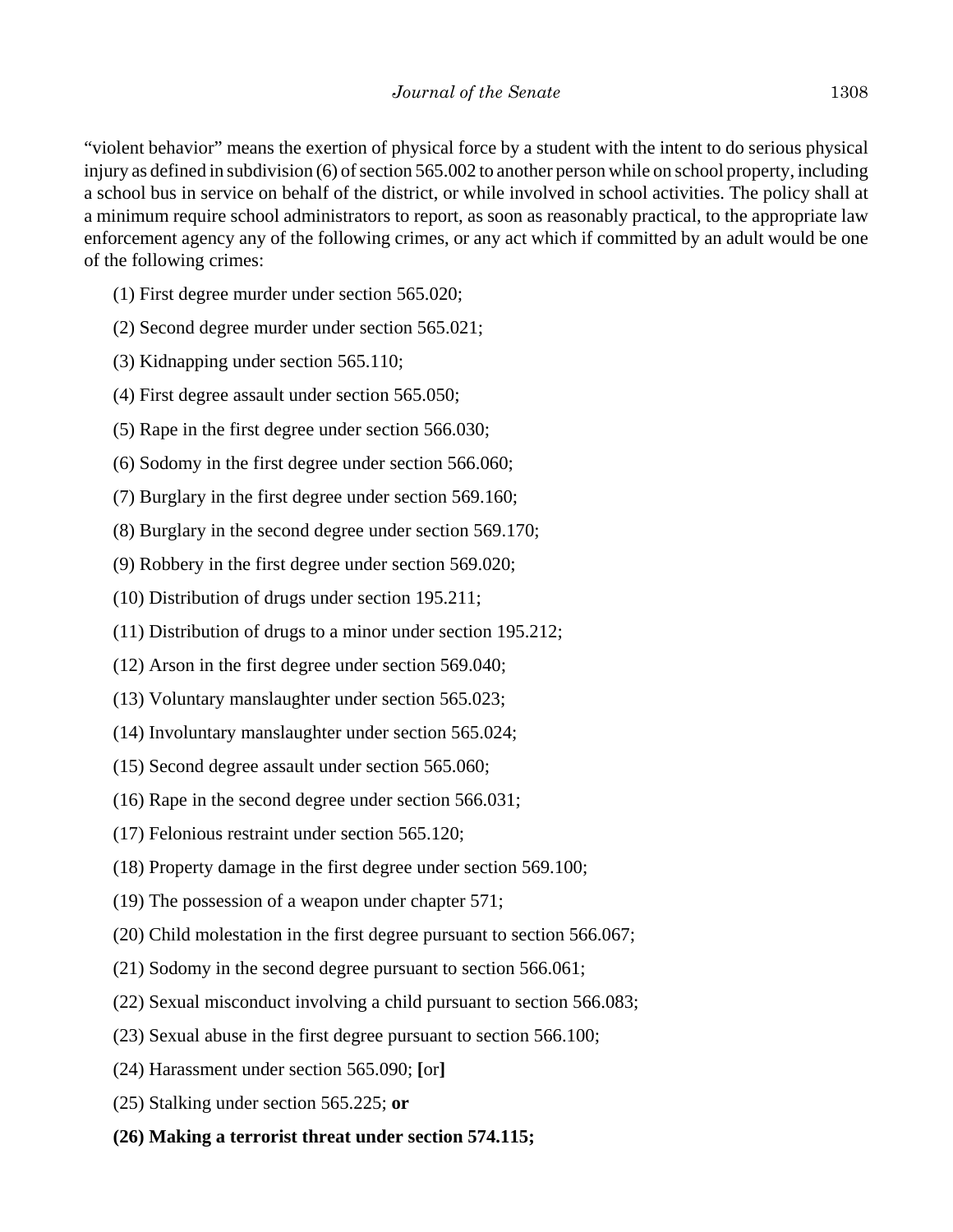committed on school property, including but not limited to actions on any school bus in service on behalf of the district or while involved in school activities. The policy shall require that any portion of a student's individualized education program that is related to demonstrated or potentially violent behavior shall be provided to any teacher and other school district employees who are directly responsible for the student's education or who otherwise interact with the student on an educational basis while acting within the scope of their assigned duties. The policy shall also contain the consequences of failure to obey standards of conduct set by the local board of education, and the importance of the standards to the maintenance of an atmosphere where orderly learning is possible and encouraged.

3. The policy shall provide that any student who is on suspension for any of the offenses listed in subsection 2 of this section or any act of violence or drug-related activity defined by school district policy as a serious violation of school discipline pursuant to subsection 9 of this section shall have as a condition of his or her suspension the requirement that such student is not allowed, while on such suspension, to be within one thousand feet of any school property in the school district where such student attended school or any activity of that district, regardless of whether or not the activity takes place on district property unless:

(1) Such student is under the direct supervision of the student's parent, legal guardian, or custodian and the superintendent or the superintendent's designee has authorized the student to be on school property;

(2) Such student is under the direct supervision of another adult designated by the student's parent, legal guardian, or custodian, in advance, in writing, to the principal of the school which suspended the student and the superintendent or the superintendent's designee has authorized the student to be on school property;

(3) Such student is enrolled in and attending an alternative school that is located within one thousand feet of a public school in the school district where such student attended school; or

(4) Such student resides within one thousand feet of any public school in the school district where such student attended school in which case such student may be on the property of his or her residence without direct adult supervision.

4. Any student who violates the condition of suspension required pursuant to subsection 3 of this section may be subject to expulsion or further suspension pursuant to the provisions of sections 167.161, 167.164, and 167.171. In making this determination consideration shall be given to whether the student poses a threat to the safety of any child or school employee and whether such student's unsupervised presence within one thousand feet of the school is disruptive to the educational process or undermines the effectiveness of the school's disciplinary policy. Removal of any pupil who is a student with a disability is subject to state and federal procedural rights. This section shall not limit a school district's ability to:

(1) Prohibit all students who are suspended from being on school property or attending an activity while on suspension;

(2) Discipline students for off-campus conduct that negatively affects the educational environment to the extent allowed by law.

5. The policy shall provide for a suspension for a period of not less than one year, or expulsion, for a student who is determined to have brought a weapon to school, including but not limited to the school playground or the school parking lot, brought a weapon on a school bus or brought a weapon to a school activity whether on or off of the school property in violation of district policy, except that: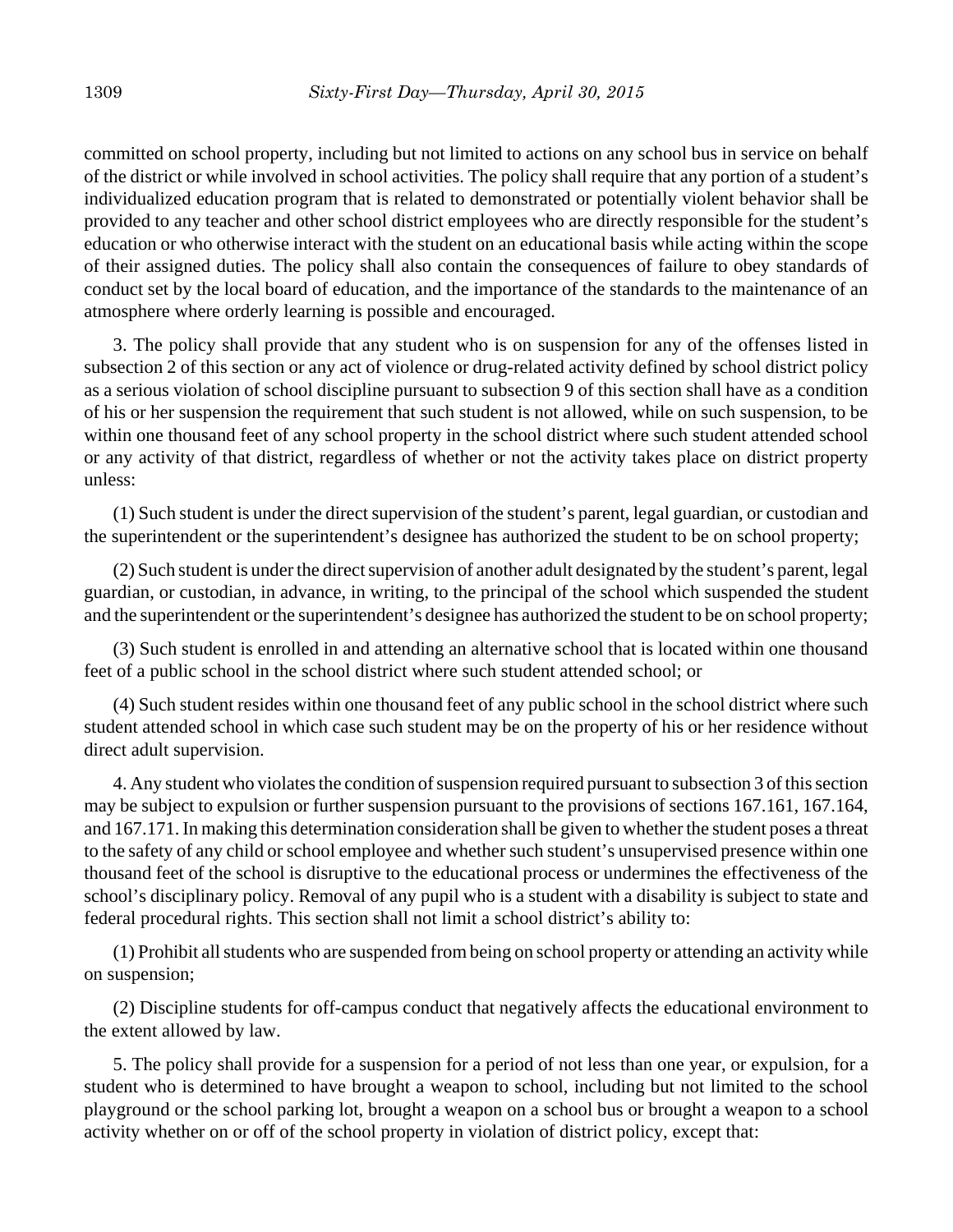(1) The superintendent or, in a school district with no high school, the principal of the school which such child attends may modify such suspension on a case-by-case basis; and

(2) This section shall not prevent the school district from providing educational services in an alternative setting to a student suspended under the provisions of this section.

6. For the purpose of this section, the term "weapon" shall mean a firearm as defined under 18 U.S.C. Section 921 and the following items, as defined in section 571.010: a blackjack, a concealable firearm, an explosive weapon, a firearm, a firearm silencer, a gas gun, a knife, knuckles, a machine gun, a projectile weapon, a rifle, a shotgun, a spring gun or a switchblade knife; except that this section shall not be construed to prohibit a school board from adopting a policy to allow a Civil War reenactor to carry a Civil War era weapon on school property for educational purposes so long as the firearm is unloaded. The local board of education shall define weapon in the discipline policy. Such definition shall include the weapons defined in this subsection but may also include other weapons.

7. All school district personnel responsible for the care and supervision of students are authorized to hold every pupil strictly accountable for any disorderly conduct in school or on any property of the school, on any school bus going to or returning from school, during school-sponsored activities, or during intermission or recess periods.

8. Teachers and other authorized district personnel in public schools responsible for the care, supervision, and discipline of schoolchildren, including volunteers selected with reasonable care by the school district, shall not be civilly liable when acting in conformity with the established policies developed by each board, including but not limited to policies of student discipline or when reporting to his or her supervisor or other person as mandated by state law acts of school violence or threatened acts of school violence, within the course and scope of the duties of the teacher, authorized district personnel or volunteer, when such individual is acting in conformity with the established policies developed by the board. Nothing in this section shall be construed to create a new cause of action against such school district, or to relieve the school district from liability for the negligent acts of such persons.

9. Each school board shall define in its discipline policy acts of violence and any other acts that constitute a serious violation of that policy. "Acts of violence" as defined by school boards shall include but not be limited to exertion of physical force by a student with the intent to do serious bodily harm to another person while on school property, including a school bus in service on behalf of the district, or while involved in school activities. School districts shall for each student enrolled in the school district compile and maintain records of any serious violation of the district's discipline policy. Such records shall be made available to teachers and other school district employees with a need to know while acting within the scope of their assigned duties, and shall be provided as required in section 167.020 to any school district in which the student subsequently attempts to enroll.

10. Spanking, when administered by certificated personnel and in the presence of a witness who is an employee of the school district, or the use of reasonable force to protect persons or property, when administered by personnel of a school district in a reasonable manner in accordance with the local board of education's written policy of discipline, is not abuse within the meaning of chapter 210. The provisions of sections 210.110 to 210.165 notwithstanding, the children's division shall not have jurisdiction over or investigate any report of alleged child abuse arising out of or related to the use of reasonable force to protect persons or property when administered by personnel of a school district or any spanking administered in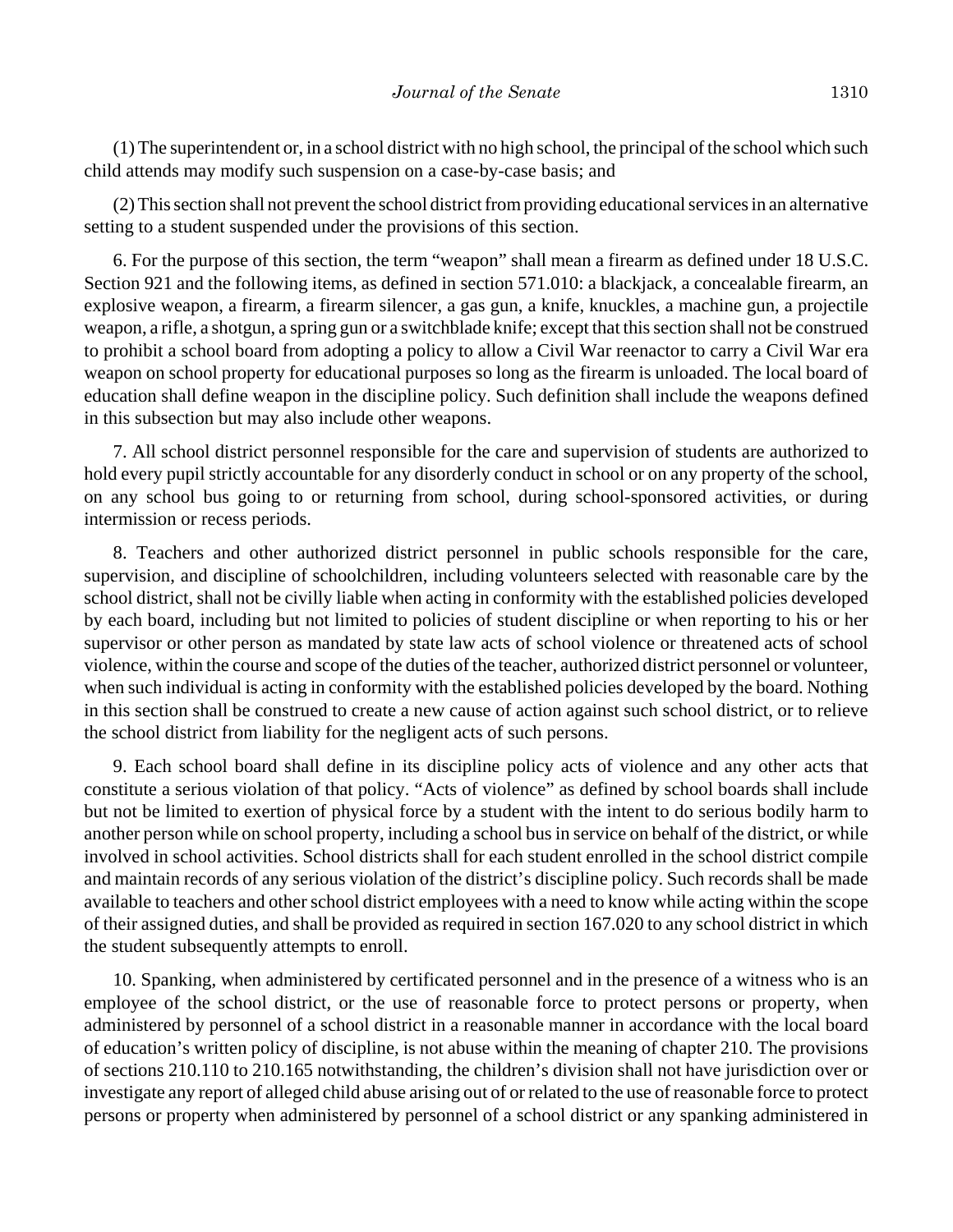a reasonable manner by any certificated school personnel in the presence of a witness who is an employee of the school district pursuant to a written policy of discipline established by the board of education of the school district, as long as no allegation of sexual misconduct arises from the spanking or use of force.

11. If a student reports alleged sexual misconduct on the part of a teacher or other school employee to a person employed in a school facility who is required to report such misconduct to the children's division under section 210.115, such person and the superintendent of the school district shall report the allegation to the children's division as set forth in section 210.115. Reports made to the children's division under this subsection shall be investigated by the division in accordance with the provisions of sections 210.145 to 210.153 and shall not be investigated by the school district under subsections 12 to 20 of this section for purposes of determining whether the allegations should or should not be substantiated. The district may investigate the allegations for the purpose of making any decision regarding the employment of the accused employee.

12. Upon receipt of any reports of child abuse by the children's division other than reports provided under subsection 11 of this section, pursuant to sections 210.110 to 210.165 which allegedly involve personnel of a school district, the children's division shall notify the superintendent of schools of the district or, if the person named in the alleged incident is the superintendent of schools, the president of the school board of the school district where the alleged incident occurred.

13. If, after an initial investigation, the superintendent of schools or the president of the school board finds that the report involves an alleged incident of child abuse other than the administration of a spanking by certificated school personnel or the use of reasonable force to protect persons or property when administered by school personnel pursuant to a written policy of discipline or that the report was made for the sole purpose of harassing a public school employee, the superintendent of schools or the president of the school board shall immediately refer the matter back to the children's division and take no further action. In all matters referred back to the children's division, the division shall treat the report in the same manner as other reports of alleged child abuse received by the division.

14. If the report pertains to an alleged incident which arose out of or is related to a spanking administered by certificated personnel or the use of reasonable force to protect persons or property when administered by personnel of a school district pursuant to a written policy of discipline or a report made for the sole purpose of harassing a public school employee, a notification of the reported child abuse shall be sent by the superintendent of schools or the president of the school board to the law enforcement in the county in which the alleged incident occurred.

15. The report shall be jointly investigated by the law enforcement officer and the superintendent of schools or, if the subject of the report is the superintendent of schools, by a law enforcement officer and the president of the school board or such president's designee.

16. The investigation shall begin no later than forty-eight hours after notification from the children's division is received, and shall consist of, but need not be limited to, interviewing and recording statements of the child and the child's parents or guardian within two working days after the start of the investigation, of the school district personnel allegedly involved in the report, and of any witnesses to the alleged incident.

17. The law enforcement officer and the investigating school district personnel shall issue separate reports of their findings and recommendations after the conclusion of the investigation to the school board of the school district within seven days after receiving notice from the children's division.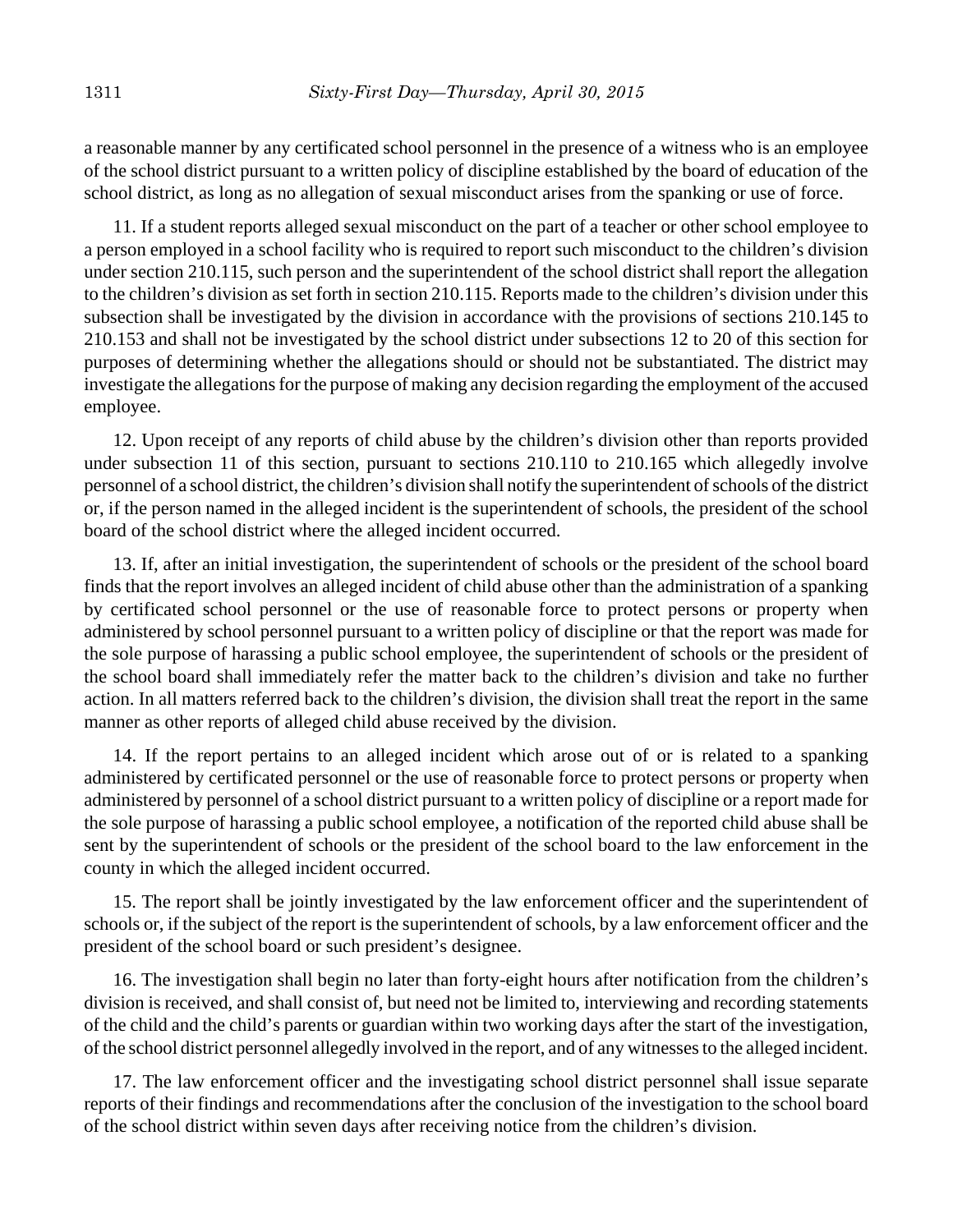18. The reports shall contain a statement of conclusion as to whether the report of alleged child abuse is substantiated or is unsubstantiated.

19. The school board shall consider the separate reports referred to in subsection 17 of this section and shall issue its findings and conclusions and the action to be taken, if any, within seven days after receiving the last of the two reports. The findings and conclusions shall be made in substantially the following form:

(1) The report of the alleged child abuse is unsubstantiated. The law enforcement officer and the investigating school board personnel agree that there was not a preponderance of evidence to substantiate that abuse occurred;

(2) The report of the alleged child abuse is substantiated. The law enforcement officer and the investigating school district personnel agree that the preponderance of evidence is sufficient to support a finding that the alleged incident of child abuse did occur;

(3) The issue involved in the alleged incident of child abuse is unresolved. The law enforcement officer and the investigating school personnel are unable to agree on their findings and conclusions on the alleged incident.

20. The findings and conclusions of the school board under subsection 19 of this section shall be sent to the children's division. If the findings and conclusions of the school board are that the report of the alleged child abuse is unsubstantiated, the investigation shall be terminated, the case closed, and no record shall be entered in the children's division central registry. If the findings and conclusions of the school board are that the report of the alleged child abuse is substantiated, the children's division shall report the incident to the prosecuting attorney of the appropriate county along with the findings and conclusions of the school district and shall include the information in the division's central registry. If the findings and conclusions of the school board are that the issue involved in the alleged incident of child abuse is unresolved, the children's division shall report the incident to the prosecuting attorney of the appropriate county along with the findings and conclusions of the school board, however, the incident and the names of the parties allegedly involved shall not be entered into the central registry of the children's division unless and until the alleged child abuse is substantiated by a court of competent jurisdiction.

21. Any superintendent of schools, president of a school board or such person's designee or law enforcement officer who knowingly falsifies any report of any matter pursuant to this section or who knowingly withholds any information relative to any investigation or report pursuant to this section is guilty of a class A misdemeanor.

22. In order to ensure the safety of all students, should a student be expelled for bringing a weapon to school, violent behavior, or for an act of school violence, that student shall not, for the purposes of the accreditation process of the Missouri school improvement plan, be considered a dropout or be included in the calculation of that district's educational persistence ratio."; and

Further amend said bill by amending the title, enacting clause, and intersectional references accordingly.

### HOUSE AMENDMENT NO. 7

Amend House Committee Substitute for Senate Committee Substitute for Senate Bill No. 172, Page 9, Section 161.855, Line 66, by inserting immediately after said line the following:

"**161.1005. 1. By July 1, 2016, the department shall employ a dyslexia therapist, licensed**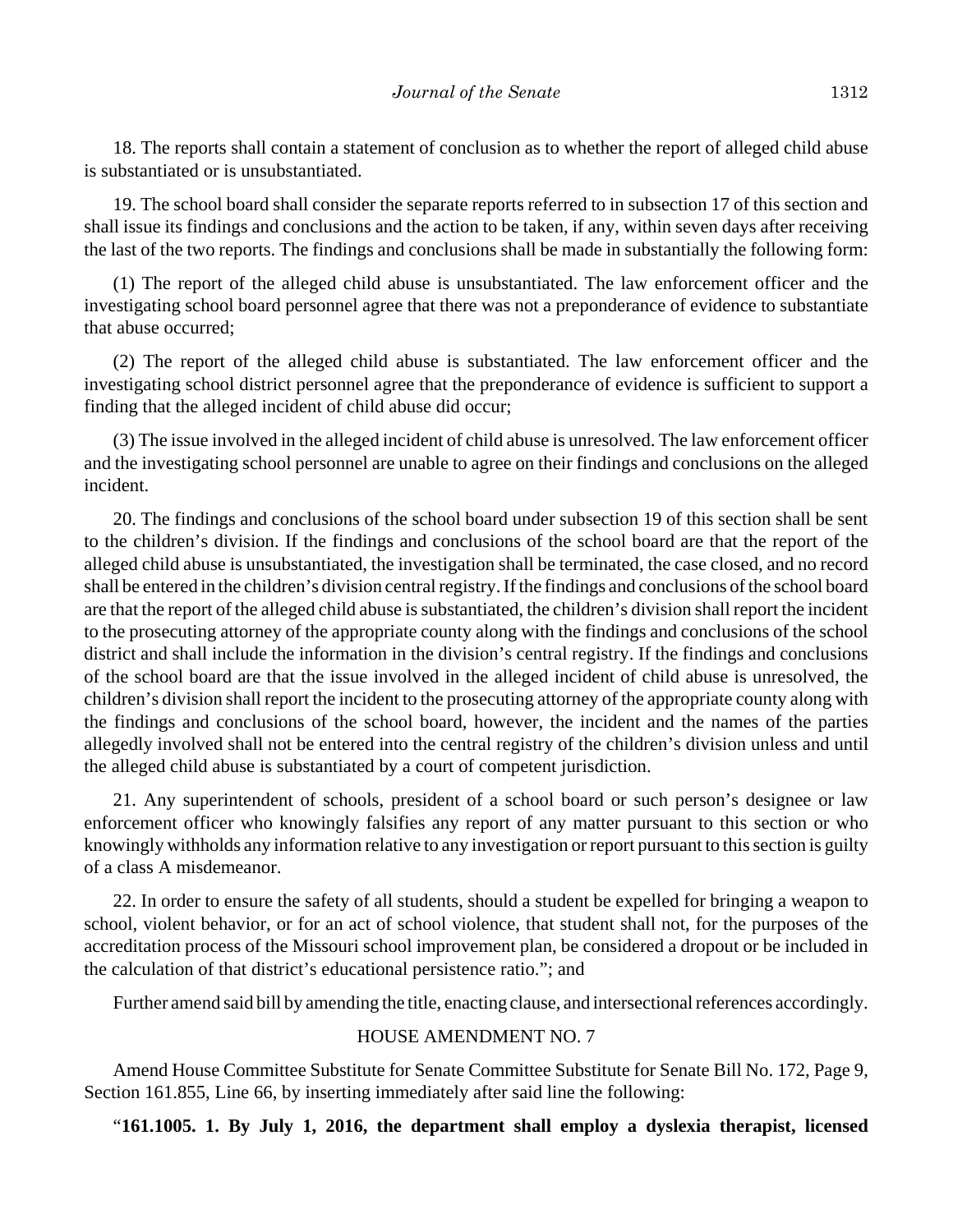**psychometrist, licensed speech-language pathologist, certified academic language therapist, or certified training specialist to serve as the department's dyslexia specialist. Such dyslexia specialist shall have a minimum of three years of field experience in screening, identifying, and treating dyslexia and related disorders.**

**2. The department shall ensure that the dyslexia specialist has completed training and received certification from a program approved by the legislative task force on dyslexia and is able to provide necessary information and support to school district teachers.**

**3. The dyslexia specialist shall:**

**(1) Be highly trained in dyslexia and related disorders, including best practice interventions and treatment models;**

**(2) Be responsible for the implementation of professional development; and**

**(3) Serve as the primary source of information and support for districts addressing the needs of students with dyslexia and related disorders.**

**4. In addition to other duties assigned under subsection 3 of this section, the dyslexia specialist shall also assist the department with developing and administering professional development programs to be made available to school districts no later than the 2016-17 school year. The programs shall focus on educating teachers regarding the indicators of dyslexia, the science surrounding teaching a student who is dyslexic, and classroom accommodations necessary for a student with dyslexia.**"; and

Further amend said substitute, Page 30, Section 178.550, Line 87, by inserting after all of said line the following:

"**633.420. 1. For the purposes of this section, the term "dyslexia" means a disorder that is neurological in origin, characterized by difficulties with accurate and fluent word recognition, and poor spelling and decoding abilities that typically result from a deficit in the phonological component of language, often unexpected in relation to other cognitive abilities and the provision of effective classroom instruction, and of which secondary consequences may include problems in reading comprehension and reduced reading experience that can impede growth of vocabulary and background knowledge. Nothing in this section shall prohibit a district from assessing students for dyslexia and offering students specialized reading instruction if a determination is made that a student suffers from dyslexia. Unless required by federal law, nothing in this definition shall require a student with dyslexia to be automatically determined eligible as a student with a disability.**

**2. There is hereby created the "Legislative Task Force on Dyslexia". The joint committee on education shall provide technical and administrative support as required by the task force to fulfill its duties. The task force shall meet at least quarterly and may hold meetings by telephone or video conference. The task force shall advise and make recommendations to the governor, general assembly, and relevant state agencies regarding matters concerning individuals with dyslexia including education and other adult and adolescent services.**

**3. The task force shall be comprised of eighteen members consisting of the following:**

**(1) Four members of the general assembly, with two members from the senate to be appointed by**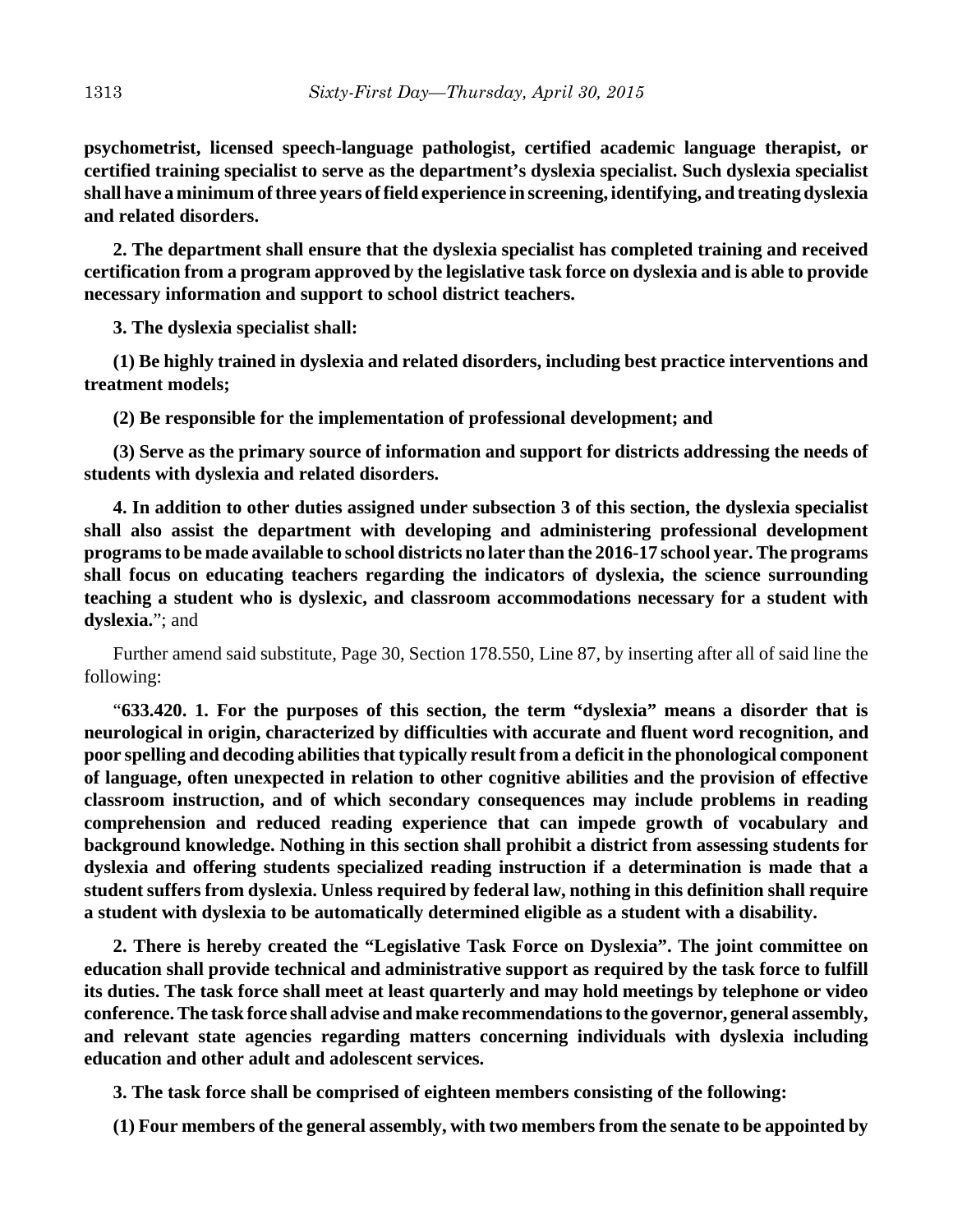**the president pro tempore and two members from the house of representatives to be appointed by the speaker of the house of representatives;**

**(2) The commissioner of education, or his or her designee;**

**(3) One representative from an institution of higher education located in this state with specialized expertise in dyslexia and reading instruction;**

**(4) A representative from a state teachers association or the Missouri National Education Association;**

**(5) A representative from the International Dyslexia Association of Missouri;**

**(6) A representative from Decoding Dyslexia of Missouri;**

**(7) A representative from the Missouri Association of Elementary School Principals;**

**(8) A representative from the Missouri Council of Administrators of Special Education;**

**(9) A professional licensed in the state of Missouri with experience diagnosing dyslexia including, but not limited to, a licensed psychologist, school psychologist, or neuropsychologist;**

**(10) A speech-language pathologist with training and experience in early literacy development and effective research-based intervention techniques for dyslexia, including an Orton-Gillingham remediation program recommended by the Missouri Speech-Language Hearing Association, or a certified academic language therapist recommended by the Academic Language Therapists Association who is a resident of this state;**

**(11) A representative from an independent private provider or nonprofit organization serving individuals with dyslexia;**

**(12) An assistive technology specialist with expertise in accessible print materials and assistive technology used by individuals with dyslexia recommended by the Missouri assistive technology council;**

**(13) One private citizen who has a child who has been diagnosed with dyslexia;**

**(14) One private citizen who has been diagnosed with dyslexia; and**

**(15) A representative of the Missouri State Council of the International Reading Association.**

**4. The members of the task force, other than the members from the general assembly and ex officio members, shall be appointed by the president pro tempore of the senate or the speaker of the house of representatives by September 1, 2015, by alternating appointments beginning with the president pro tempore of the senate. A chairperson shall be selected by the members of the task force. Any vacancy on the task force shall be filled in the same manner as the original appointment. Members shall serve on the task force without compensation.**

**5. The task force shall make recommendations for a statewide system for identification, intervention, and delivery of supports for students with dyslexia including the development of resource materials and professional development activities. These recommendations shall be included in a report to the governor and legislature and shall include findings and proposed legislation and**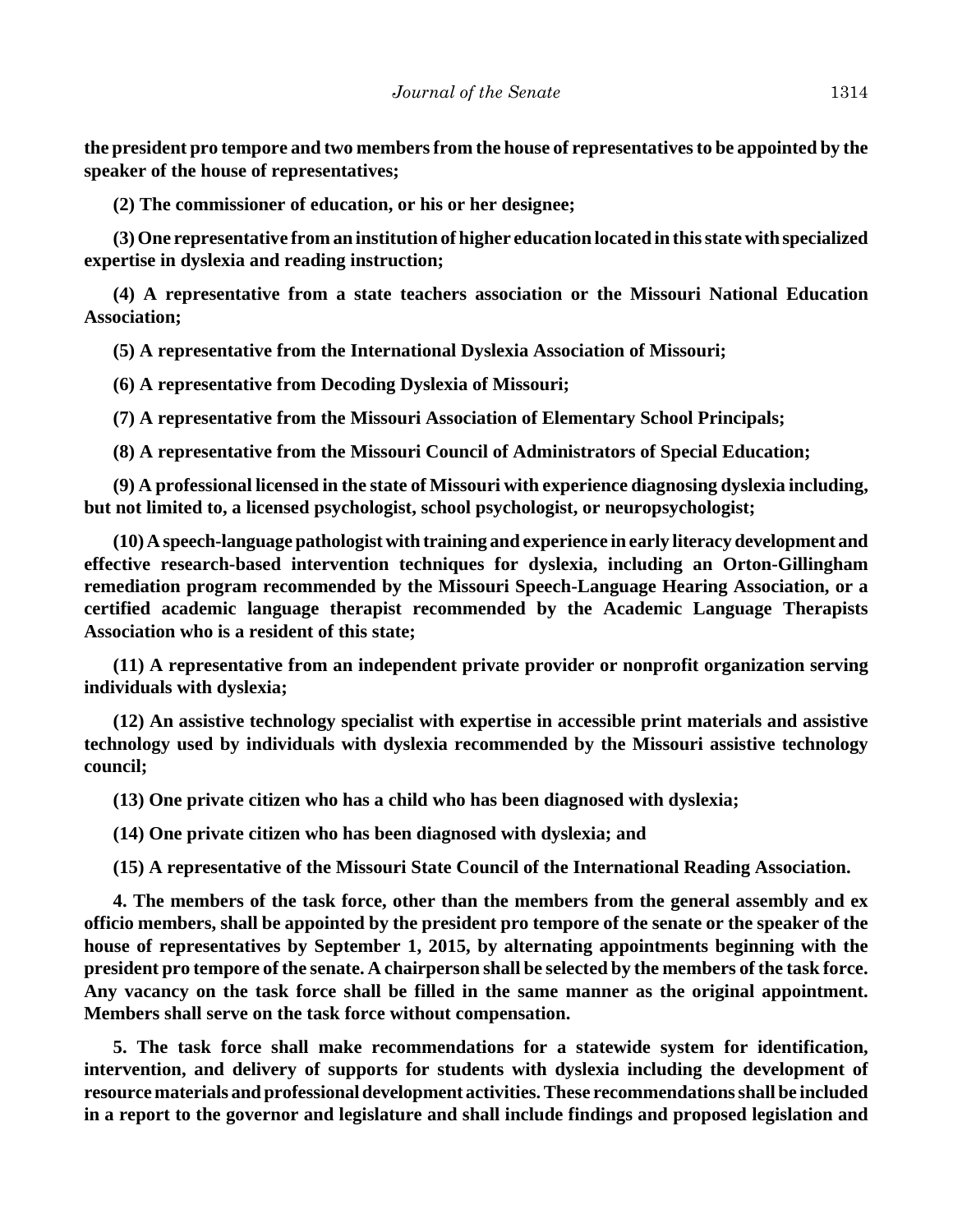**shall be made available no longer than twelve months from the task force's first meeting.**

**6. The recommendations and resource materials developed by the task force shall:**

**(1) Identify valid and reliable screening and evaluation assessments and protocols that can be used and the appropriate personnel to administer such assessments in order to identify children with dyslexia or the characteristics of dyslexia as part of an ongoing reading progress monitoring system, multi-tiered system of supports, and special education eligibility determinations in schools;**

**(2) Recommend an evidence-based reading instruction, with consideration of the National Reading Panel Report and Orton-Gillingham methodology principles for use in all Missouri schools, and intervention system, including a list of effective dyslexia intervention programs, to address dyslexia or characteristics of dyslexia for use by schools in multi-tiered systems of support and for services as appropriate for special education eligible students;**

**(3) Develop and implement preservice and inservice professional development activities to address dyslexia identification and intervention, including utilization of accessible print materials and assistive technology, within degree programs such as education, reading, special education, speech-language pathology, and psychology;**

**(4) Review teacher certification and professional development requirements as they relate to the needs of students with dyslexia;**

**(5) Examine the barriers to accurate information on the prevalence of students with dyslexia across the state and recommend a process for accurate reporting of demographic data; and**

**(6) Study and evaluate current practices for diagnosing, treating, and educating children in this state and examine how current laws and regulations affect students with dyslexia in order to present recommendations to the governor and general assembly.**

**7. The task force shall hire or contract for hire specialist services to support the work of the task force as necessary with appropriations made by the general assembly for that purpose or from other available funding.**

**8. The task force authorized under this section shall automatically sunset on August 31, 2017, unless reauthorized by an act of the general assembly.**"; and

Further amend said bill by amending the title, enacting clause, and intersectional references accordingly.

## HOUSE AMENDMENT NO. 8

Amend House Committee Substitute for Senate Committee Substitute for Senate Bill No. 172, Page 9, Section 161.855, Line 66, by inserting immediately after said line the following:

"**161.1010. 1. There is hereby established the "Missouri Course Access Program" to allow public school students to enroll in online, blended, and face-to-face courses to supplement coursework offered at the school where the student is enrolled. The Missouri course access program is separate and distinct from the virtual online school program established under section 161.670 and shall not be considered part of the virtual online school program for any purpose.**

**2. For purposes of sections 161.1010 to 161.1020, the following terms mean:**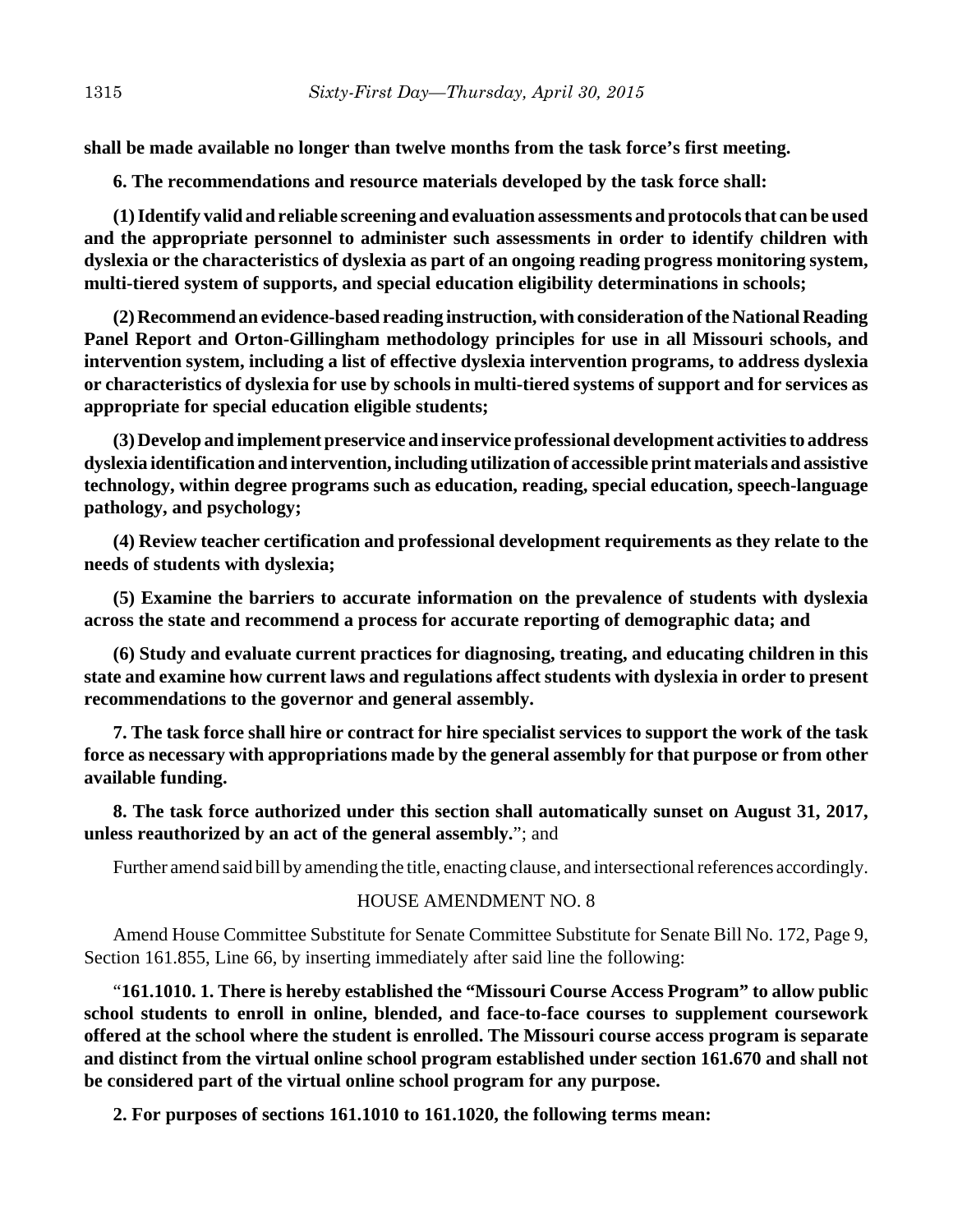**(1) "Course provider", an entity authorized by the department of elementary and secondary education to offer individual courses in person, online, or a combination of the two, including but not limited to online education providers, public or private elementary and secondary education institutions, education service agencies, private for profit or not-for-profit providers, postsecondary education institutions, and vocational or technical course providers;**

**(2) "Department", the department of elementary and secondary education;**

**(3) "Eligible funded student", any eligible participating student who is currently enrolled in a public school, including a public charter school, and who was previously enrolled in such school for at least one full school year;**

**(4) "Eligible participating student", any K-12 student who resides in the state;**

**(5) "Local education agency", a public authority legally constituted by the state as an administrative agency to provide control and direction for kindergarten through twelfth grade public educational institutions, including public charter schools;**

**(6) "State course access catalog", the website developed for the department of elementary and secondary education that provides a listing of all courses authorized and available to students in the state, detailed information about the courses to inform student enrollment decisions, and the ability for students to submit their course enrollments;**

**(7) "State course access program" or "program", the program created under sections 161.1010 to 161.1020.**

**161.1011. 1. Any eligible participating student may enroll in state course access program courses with the approval of such student's guidance counselor, as provided under subsection 3 of this section. An eligible funded student may enroll in state course access program courses that are funded by the program up to a maximum of seven credit hours per semester.**

**2. The families of eligible funded students and other eligible participating students may pay to enroll in state course access program courses above the maximum seven-credit hour limit specified in subsection 1 of this section.**

**3. Prior to enrolling in any state course access program course, a student shall first receive approval from his or her guidance counselor. Guidance counselors shall approve or disapprove a student's request to enroll based on the counselor's assessment of whether participation in the program and enrollment in a particular course is in the student's best interest. The department shall develop a procedure under which a student may appeal the decision of a guidance counselor made under the provisions of this section.**

**4. The local education agency where eligible funded students are enrolled full time may review enrollment requests to ensure courses are academically appropriate, logistically feasible, keep the student on track for an on-time graduation, and do not extend a student beyond a full-time course load. The local education agency may only reject enrollment requests for those reasons.**

**5. Local education agencies shall inform students and families of their right to appeal any enrollment denials in state course access program courses to the department, which shall provide a final enrollment decision within seven calendar days.**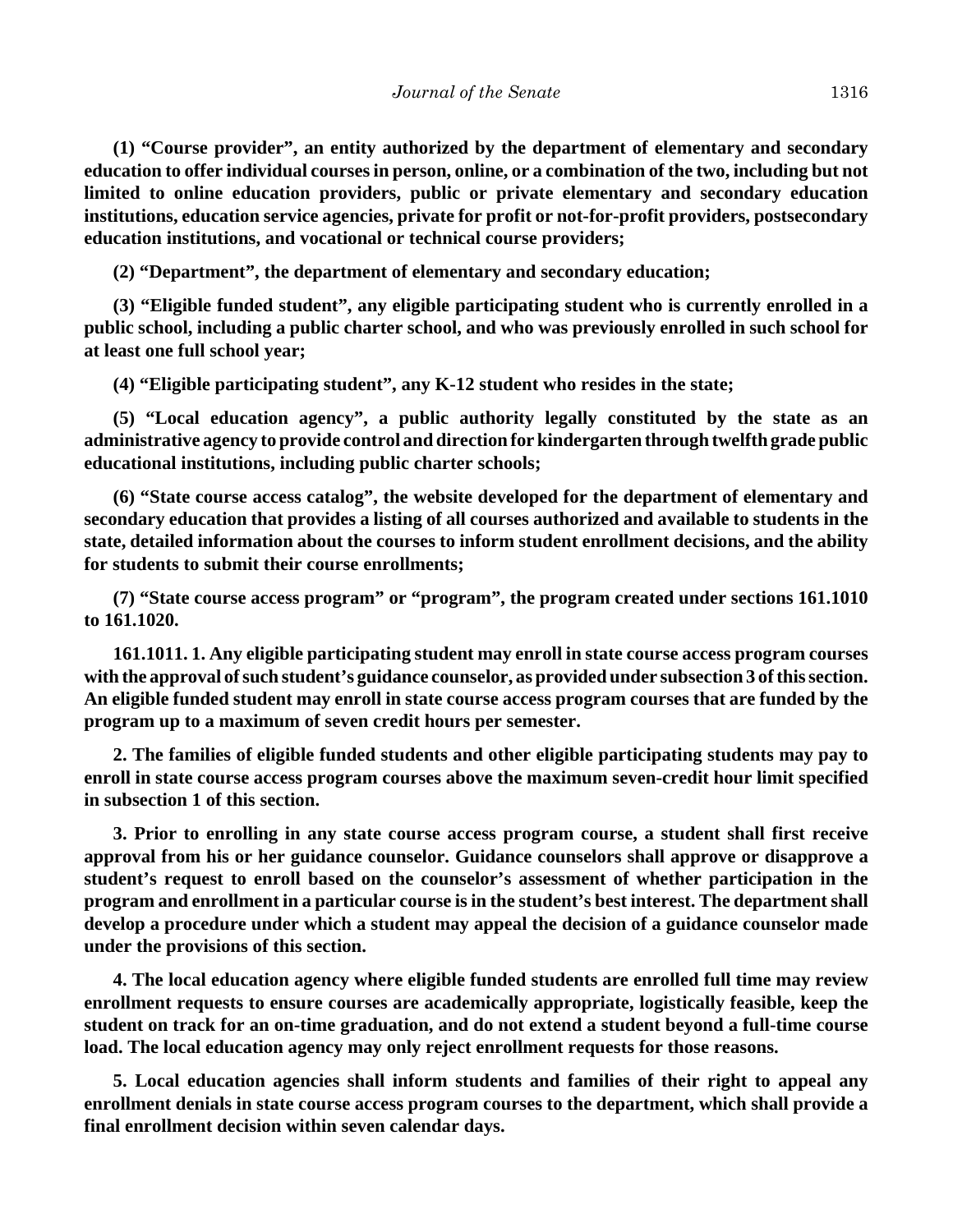**161.1012. 1. The department shall:**

**(1) Establish an authorization process for course providers that includes multiple opportunities for submission each year;**

**(2) Not later than ninety calendar days from initial submission date, authorize course providers that:**

**(a) Meet the criteria established under section 161.1013; and**

**(b) Provide courses which offer the instructional rigor and scope required under section 161.1013; and**

**(3) Not later than ninety calendar days from initial submission date, provide a written explanation to any course providers that are denied.**

**2. If a course provider is denied authorization, the provider may reapply in the future.**

**3. The department shall publish the process established under this section, including any deadlines and any guidelines applicable to the submission and authorization process for providers.**

**4. If the department determines that there are insufficient funds available for evaluating and authorizing course providers, the department may charge applicant providers a fee up to but no greater than the amount of the costs in order to ensure that evaluation occurs. The department shall establish and publish a fee schedule for purposes of this subsection.**

**161.1013. 1. To be authorized to offer a course through the state course access program, a provider shall:**

**(1) Comply with all applicable anti-discrimination provisions as well as applicable state and federal student data privacy provisions such as the Family Educational Rights and Privacy Act (FERPA);**

**(2) Provide an assurance that all online information and resources for online or blended courses are fully accessible for students of all abilities, including that:**

**(a) All of the courses submitted for approval are reviewed to ensure they meet legal accessibility standards;**

**(b) The provider has created and promulgated an Accessibility Online Learning Policy;**

**(c) The provider has designated an ADA Coordinator, a grievance policy, and annual notifications;**

**(d) The provider has policies and activities to ensure their organizational and course websites meet accessibility requirements; and**

**(e) The provider has no gateway exam or test where a specific score is required to participate in course access program courses beyond completion of prerequisite coursework or demonstrated mastery of prerequisite material;**

**(3) Demonstrate either:**

**(a) Prior evidence of delivering quality outcomes for students as demonstrated by completion**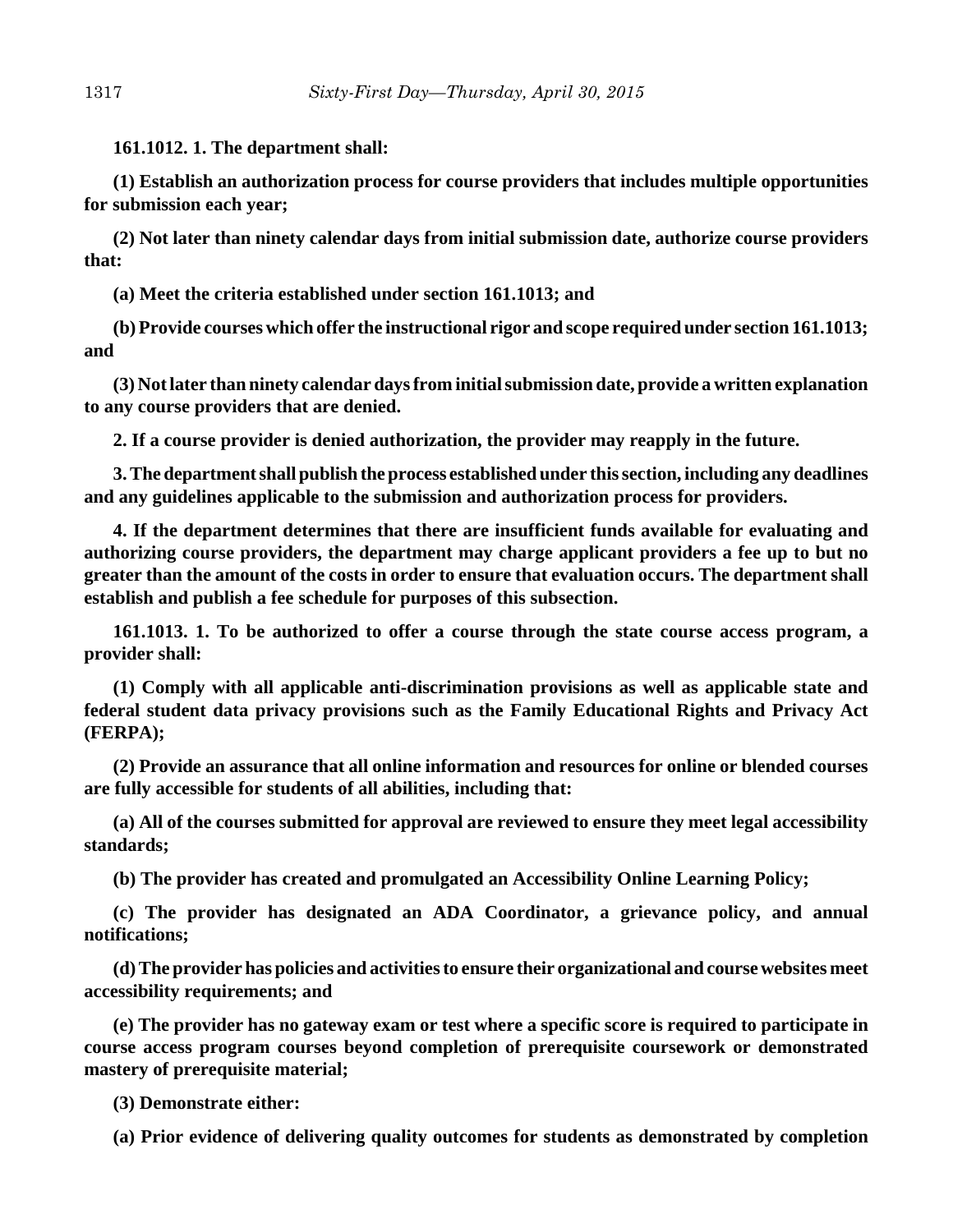**rates, student level growth, proficiency, or other quantifiable outcomes; or**

**(b) For course providers applying to offer a subject or grade level for the first time, provide a detailed justification, in a manner determined by the department, of how their organization's subject matter, instructional, or technical expertise will lead to successful outcomes for students;**

**(4) Ensure instructional and curricular quality through a detailed curriculum and student performance accountability plan that aligns with, and measures student attainment of, relevant state academic standards or other relevant standards in courses without state academic standards;**

**(5) Provide assurances that the course provider shall electronically provide, in a manner and format determined by the department, a detailed student record of enrollment, performance, completion, and grading information with the school systems where eligible participating students are enrolled full time.**

**2. Additional criteria developed by the department shall be used to evaluate providers and may include nationally recognized third-party quality standards.**

**161.1014. 1. The department shall establish a course review and approval process. The process may be implemented by the department or by an entity designated by the department.**

**2. In order to be approved and added to the state course access catalog, a course shall:**

**(1) Be, at a minimum, the equivalent in instructional rigor and scope to a course that is provided in a traditional classroom setting;**

**(2) Be aligned to relevant state academic standards or industry standards;**

**(3) Possess an assessment component for determining student proficiency, as well as student growth where applicable; and**

**(4) Be designed and implemented consistently with criteria established by the department and nationally recognized third-party quality standards.**

**3. The department may negotiate changes in the proposal to offer a course, if the department determines that changes are necessary in order to authorize the course.**

**161.1015. 1. The initial authorization of the course provider and approved courses shall be for a period of three years.**

**2. Providers shall annually report, in such a manner as directed by the department:**

**(1) Student enrollment data;**

**(2) Student outcomes, growth measures when available, proficiency rates, and completion rates for each subject area and grade level; and**

**(3) Student and parental feedback on overall satisfaction and quality, including availability of support from teachers, and their comments.**

**3. After the second year of the initial authorization period, the department shall conduct a thorough review of the course provider's activities and the academic performance of the students enrolled in courses offered by the course provider.**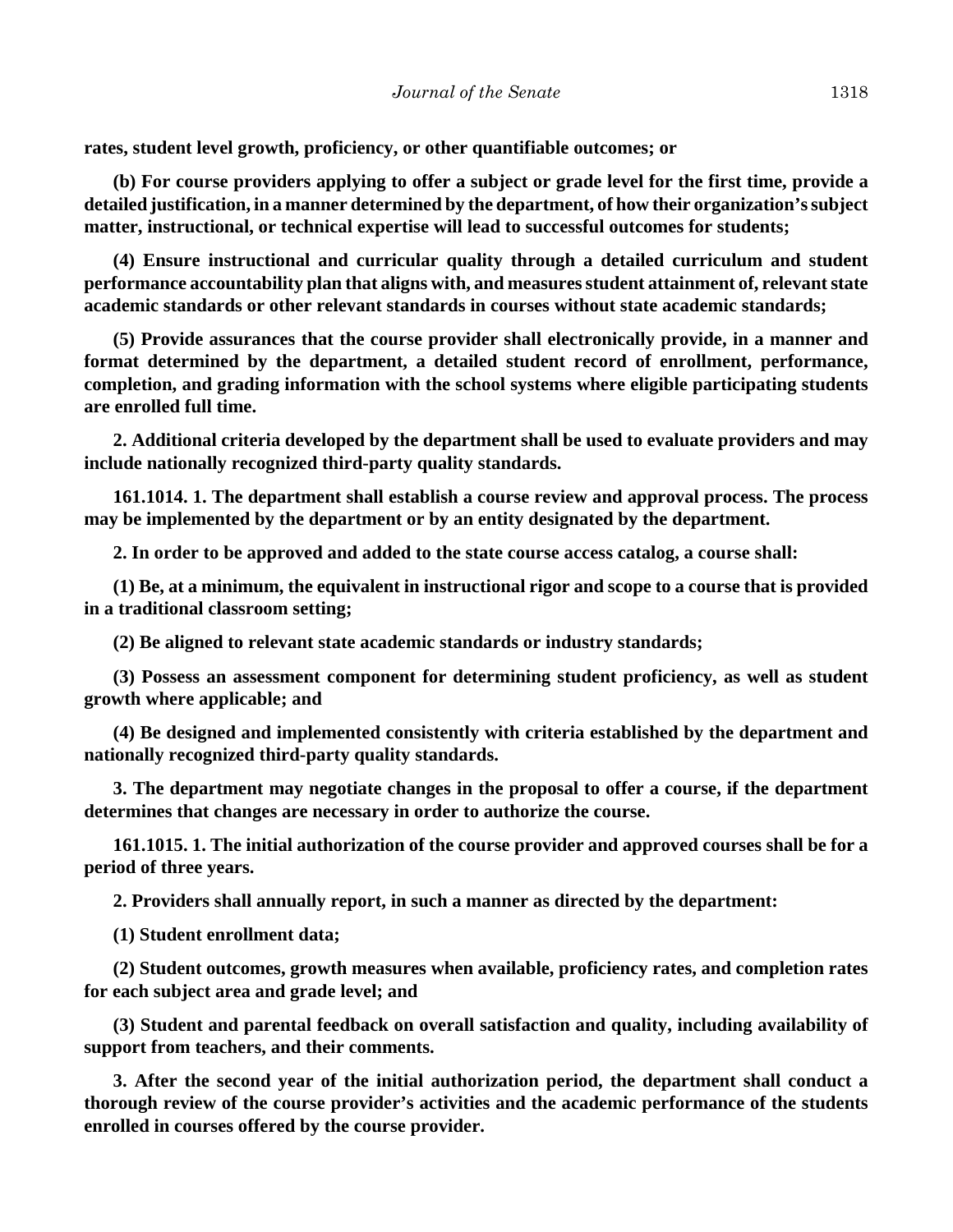**4. If the performance of the students enrolled in courses offered by the course provider does not meet agreed upon performance standards at any time, the course provider shall be placed on probation and required to submit a plan for improvement to the department. The department shall establish terms of probation and develop specific criteria the provider must meet in order to return to good standing. Course providers shall be given at least sixty days to meet the terms of probation. Determinations as to whether the provider has met the conditions of probation shall be at the sole discretion of the department. If the department determines that the provider has failed to meet the conditions of probation within the time frame established by the department, the department may terminate the provider's status. Course providers who are terminated by the department under the provisions of this subsection shall be ineligible for reinstatement as a course provider for two years from the time the provider's status was revoked.**

**5. After the initial three-year authorization period, the department may reauthorize the course provider for additional periods of not less than three years after thorough review of the course provider's activities and the achievement of students enrolled in courses offered by the course provider.**

**6. The department may exclude a course provided by an authorized provider at any time if the department determines that:**

**(1) The course is no longer adequately aligned with the state academic standards;**

**(2) The course no longer provides a detailed and quality curriculum and accountability plan; or**

**(3) The course fails to deliver outcomes as measured by course completion or student outcomes and performance on state or nationally accepted assessments.**

**161.1016. The department may enter into a reciprocity agreement with other states for the purpose of authorizing and approving high quality providers and courses for the state course access program and the operation of the state course access catalog.**

**161.1017. 1. The department shall:**

**(1) Publish the criteria required by section 161.1013 for courses that may be offered through the state course access program;**

**(2) Be responsible for creating the state course access catalog; the department may enter into an agreement with other states or organizations to develop or operate one or more aspects of the state course access catalog and state course access program;**

**(3) Publish a link to the state course access catalog in a prominent location on the department's website, which includes a listing of courses offered by authorized providers available through the state course access program, a detailed description of the courses, and any available student completion and outcome data; and**

**(4) Establish and publish a time frame or specific dates by which students are able to withdraw from a course provided through the state course access program without the student, local education agency, or course provider incurring a penalty.**

**2. The department shall maintain on its official website in a prominent location an informed**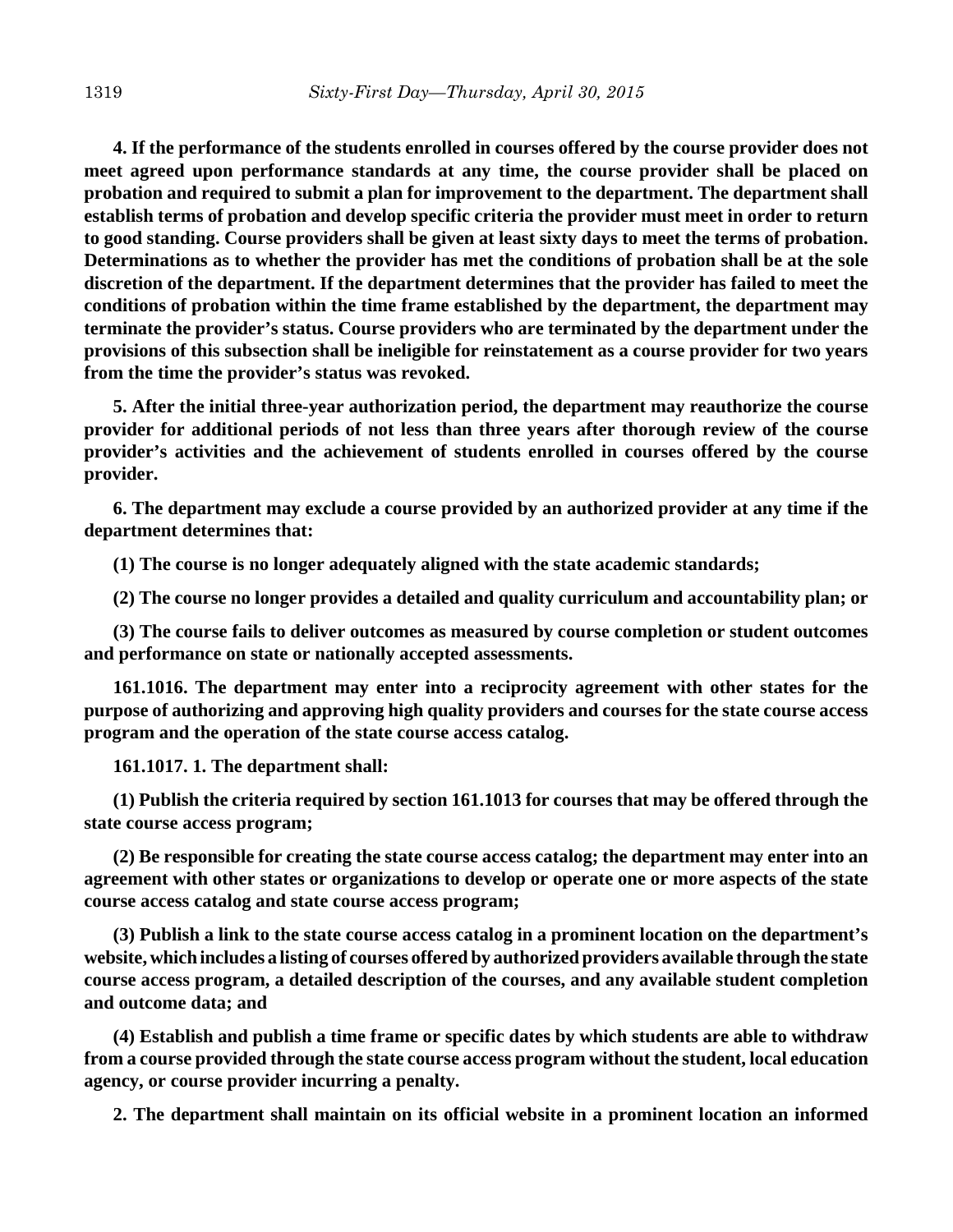**choice report. Each report under this section shall:**

**(1) Be updated within thirty calendar days of additional provider authorizations;**

**(2) Describe each course offered through the state course access program and include information such as course requirements and the school year calendar for the course, including any options for continued participation outside of the standard school year calendar;**

**(3) Include student and parental comments and feedback as detailed under section 161.1014; and**

**(4) Be published online in an open format that can be retrieved, downloaded, indexed, and searched by commonly used web search applications.**

**3. The department shall submit an annual report on the state course access program and the participation of entities to the governor, and the chairperson and vice-chairperson of the joint committee on education. The report shall at a minimum include the following information:**

**(1) The annual number of unique students participating in courses authorized under sections 161.1010 to 161.1020 and the total number of courses students are enrolled in;**

**(2) The number of authorized providers;**

**(3) The number of authorized courses and the number of students enrolled in each course;**

**(4) The number of courses available by subject and grade level;**

**(5) The number of students enrolled in courses by subject and grade level;**

**(6) Student outcome data, including completion rates, student learning gains, student performance on state or nationally accepted assessments, by subject and grade level by provider. This outcome data should be published in a manner that protects student privacy; and**

**(7) The department shall note any data that is not yet available at the time of publication and when it will become available, and include that data in future reports.**

**4. The report and underlying data shall be published online in an open format that can be retrieved, downloaded, indexed, and searched by commonly used web search applications.**

**5. For purposes of this section, an "open format" is one that is platform independent, machine readable, and made available to the public without restrictions that would impede the reuse of that information.**

**161.1018. 1. A school district or charter school shall:**

**(1) Notify students and parents as part of any course enrollment period or process of the availability of state course access program courses in correspondence that is written in simple and accurate language;**

**(2) Provide information by letter or email to students and parents at home and by at least two other means, such as community flyers, newspaper postings, on student report cards, or other methods;**

**(3) Publish information and eligibility guidelines on the school and school district's websites.**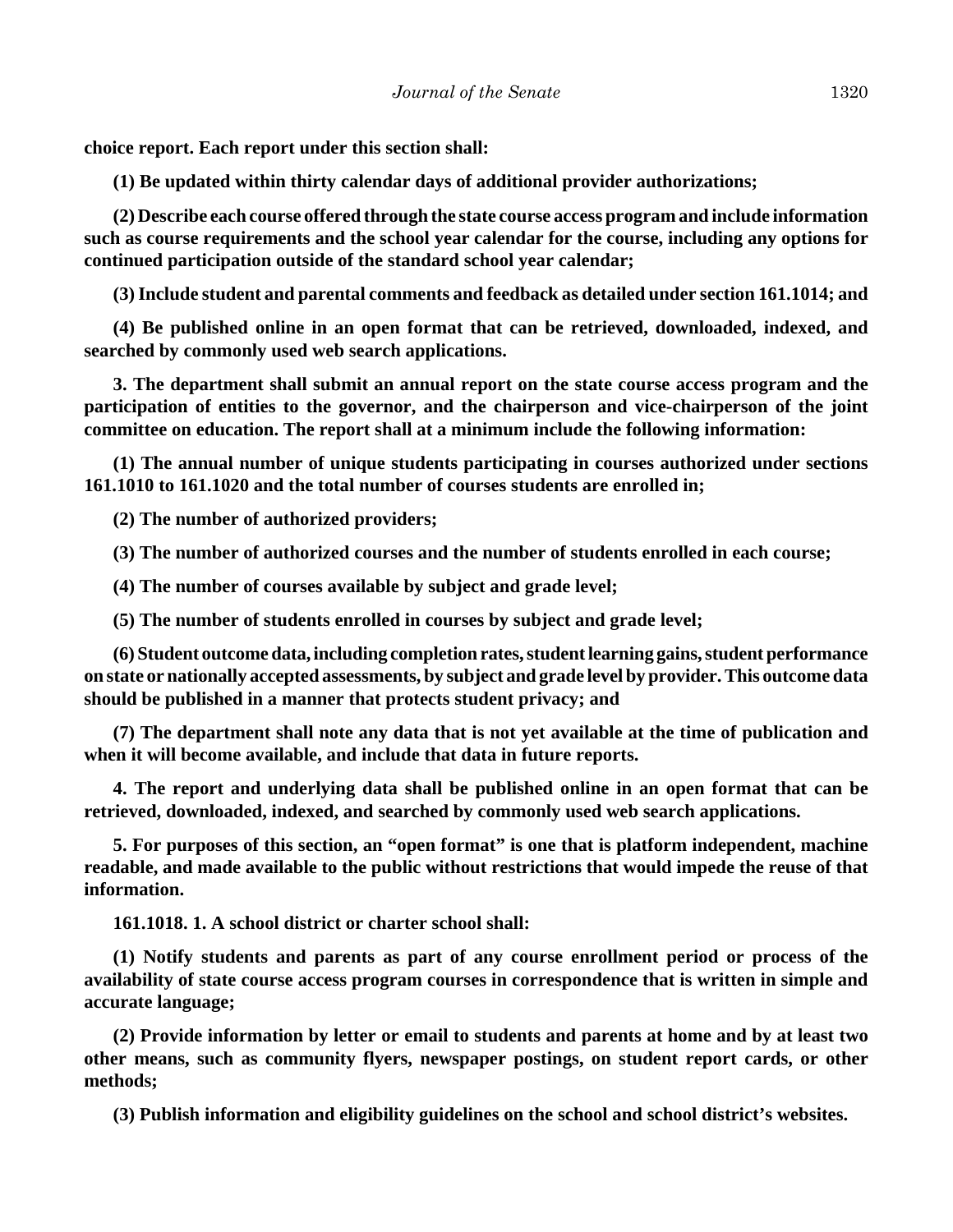**2. Each local school system shall establish policies and procedures whereby, for each eligible participating student as identified in section 161.1011, the following shall apply:**

**(1) Credits earned through the course provider shall appear on each student's official transcript and count fully towards the requirements of any approved state diploma; and**

**(2) Coordinate with course providers to ensure that required state assessments are administered to each such student attending a public school.**

**3. The performance data of students who are enrolled in a course under sections 161.1010 to 161.1020 and in accordance with subsection 1 of this section shall be counted in the school performance score for the school in which the student is enrolled full time.**

**4. Nothing in sections 161.1010 to 161.1020 shall be construed to prevent a school entity from establishing its own online course or program in accordance with sections 161.1010 to 161.1020.**

**5. The department shall adopt rules necessary to implement sections 161.1010 to 161.1020, including but not limited to the requirements of school governing authorities or local school systems whose students enroll in courses offered by authorized course providers. Any rule or portion of a rule, as that term is defined in section 536.010, that is created under the authority delegated in this section shall become effective only if it complies with and is subject to all of the provisions of chapter 536 and, if applicable, section 536.028. This section and chapter 536 are nonseverable and if any of the powers vested with the general assembly pursuant to chapter 536 to review, to delay the effective date, or to disapprove and annul a rule are subsequently held unconstitutional, then the grant of rulemaking authority and any rule proposed or adopted after August 28, 2015, shall be invalid and void.**

**161.1019. 1. Per-course tuition shall be determined as follows:**

**(1) The course provider shall receive per-course tuition for each eligible funded student at a fair and reasonable rate negotiated by the department and the course provider that is inclusive of all required course materials. Determinations of course prices may take into account prices for similar levels of service in other jurisdictions. Funding for courses in which students are enrolled shall be made by the department to the local education agency where the student is enrolled full time; within ninety days of receiving funding from the department, the local education agency shall remit appropriate payment to the authorized course provider;**

**(2) The course provider shall receive payment from the local education agency only for the courses in which an eligible funded student is enrolled; the remaining funds received from the department by the local education agency shall remain with the local education agency in which the student is enrolled full time;**

**(3) The course provider shall accept the amount specified in subdivision (1) of this subsection as total tuition and fees for the eligible funded student;**

**(4) The course provider may charge tuition to any eligible participating student up to an amount determined by the course provider and department. An eligible participating student who is not an eligible funded student shall pay any such tuition and shall not receive any state funding for participation in state course access program courses.**

**2. Payment of tuition to course providers shall be based upon student success and made as follows:**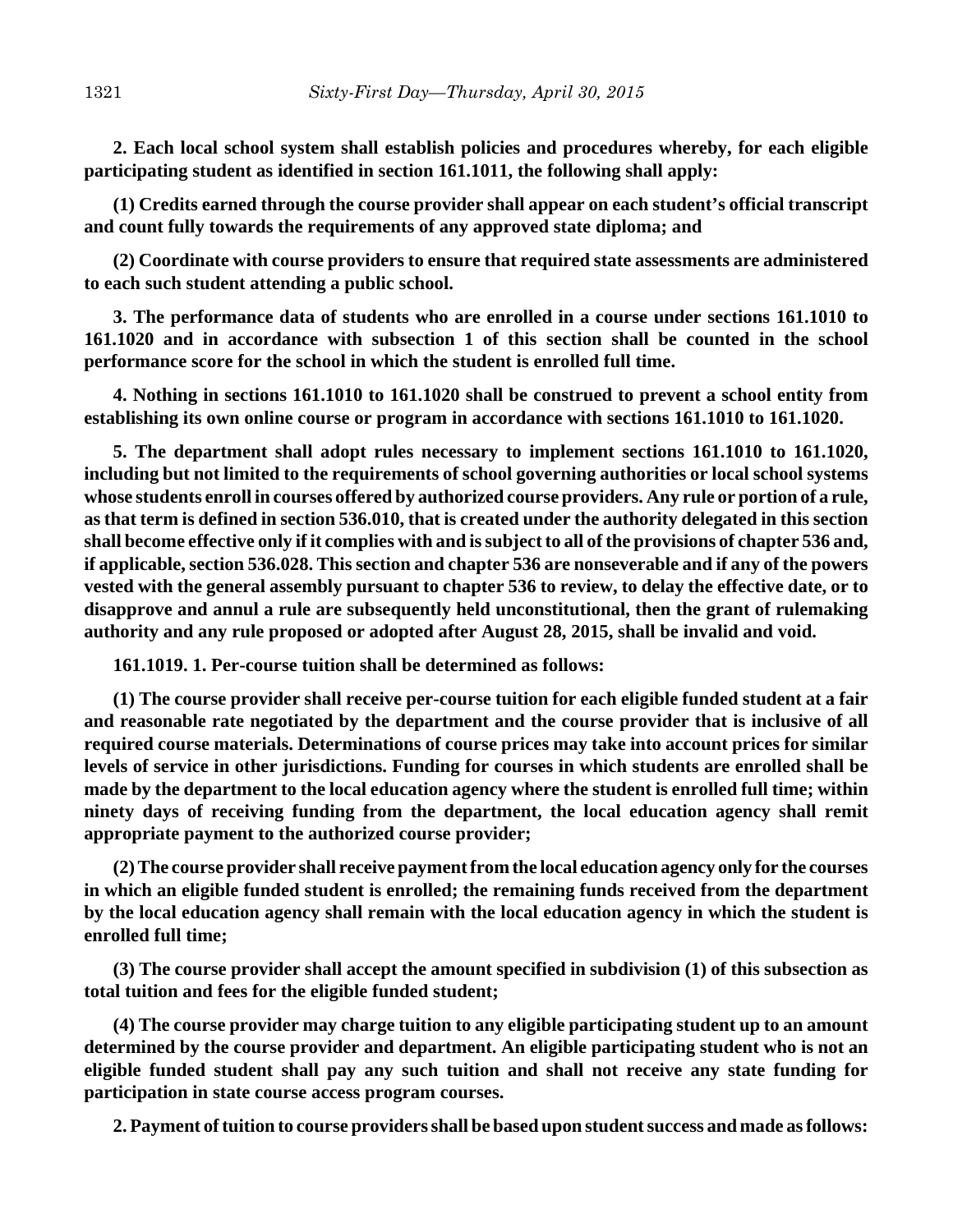**(1) Fifty percent of the amount of tuition to be paid or transferred to the course provider shall be transferred upon student enrollment in a course and fifty percent shall be dependent upon student success in the course. Student success may initially be measured based on course completion, but the department shall create new measures of student success by Year 3 for use in courses where externally validated measures are available. These measures of student outcomes, based on either proficiency or growth, shall include results from independent end-of-course exams, advanced placement exams, receipt of industry recognized credentials, receipt of credit from institutions of higher education, or other externally validated measures;**

**(2) Partial payments for delayed completions shall be determined as follows: if a student does not successfully complete a course according to the published course length in which the course provider has received the first payment under subsection 1 of this section, the provider shall receive twenty percent of the tuition that is dependent upon student success as defined in subsection 1 of this section only if the student completes and receives credit for the course within one additional semester. At that point, remaining tuition shall be returned to the local education agency where a student is enrolled full time or to the eligible participating student if such student paid the tuition under subdivision (4) of subsection 1 of this section.**

**161.1020. Under section 23.253 of the Missouri sunset act:**

**(1) The provisions of the new program authorized under sections 161.1010 to 161.1020 shall automatically sunset six years after the effective date of sections 161.1010 to 161.1020 unless reauthorized by an act of the general assembly; and**

**(2) If such program is reauthorized, the program authorized under sections 161.1010 to 161.1020 shall automatically sunset twelve years after the effective date of the reauthorization of sections 161.1010 to 161.1020; and**

**(3) Sections 161.1010 to 161.1020 shall terminate on September first of the calendar year immediately following the calendar year in which the program authorized under sections 161.1010 to 161.1020 is sunset.**"; and

Further amend said bill by amending the title, enacting clause, and intersectional references accordingly.

Emergency clause adopted.

In which the concurrence of the Senate is respectfully requested.

Also,

Mr. President: I am instructed by the House of Representatives to inform the Senate that the House has taken up and passed **HCS** for **SB 244**, entitled:

An Act to amend chapter 409, RSMo, by adding thereto seven new sections relating to the financial exploitation of certain elderly and disabled individuals.

In which the concurrence of the Senate is respectfully requested.

Also,

Mr. President: I am instructed by the House of Representatives to inform the Senate that the House has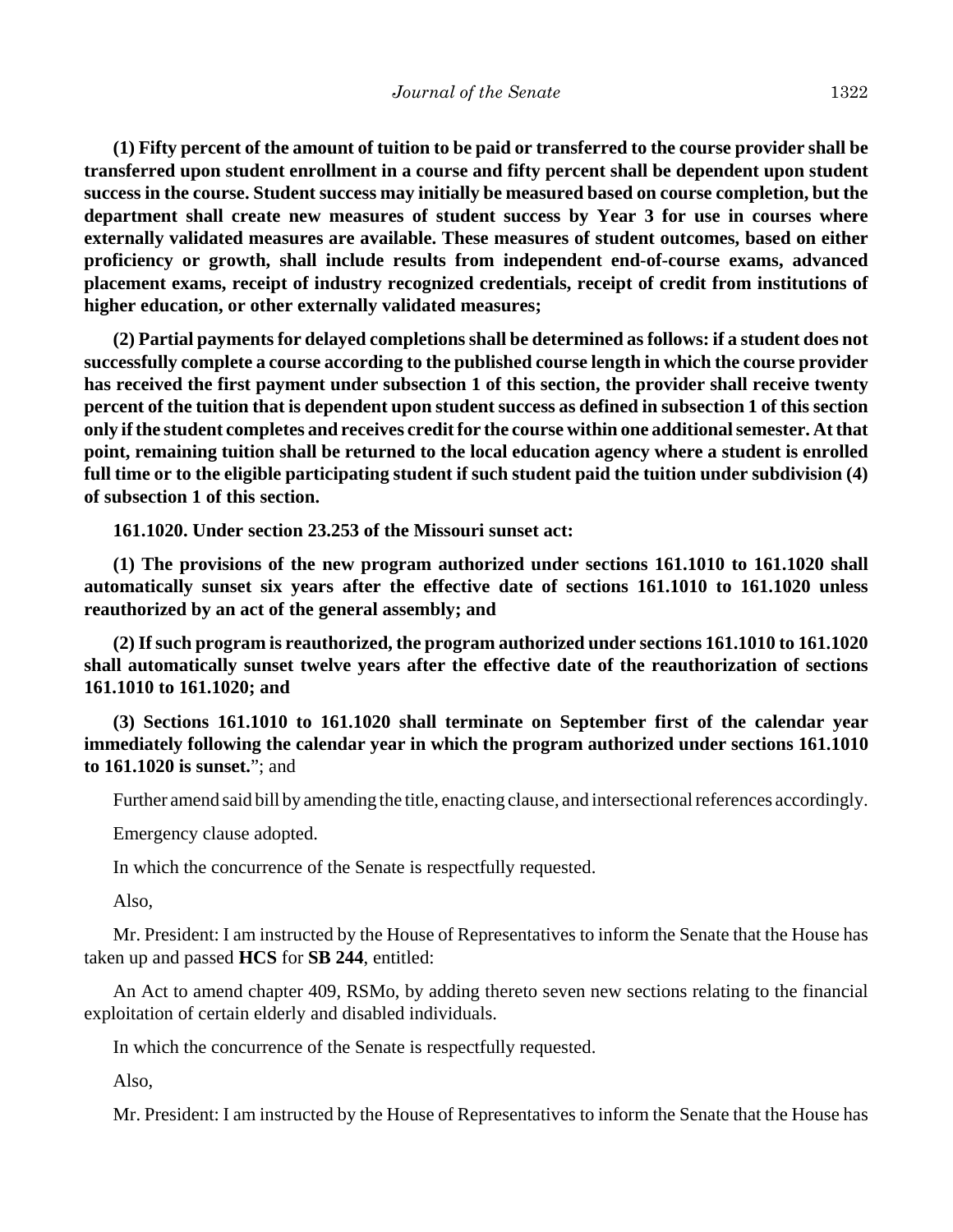taken up and passed **HCS** for **HB 565**, entitled:

An Act to amend chapter 161, RSMo, by adding thereto eleven new sections relating to the establishment of the Missouri course access program.

In which the concurrence of the Senate is respectfully requested.

Read 1st time.

Also,

Mr. President: I am instructed by the House of Representatives to inform the Senate that the House has taken up and passed **HCS** for **SS** for **SCS** for **SB 115**, entitled:

An Act to repeal sections 94.902, 99.845, 137.076, 143.221, 143.801, 144.049, and 205.205, RSMo, and to enact in lieu thereof eight new sections relating to taxation.

With House Amendment Nos. 1, 3, 4, 5, House Amendment No. 1 to House Amendment No. 6, House Amendment No. 6, as amended, House Amendment Nos. 7, 8, 9, House Amendment No. 1 to House Amendment No. 10, House Amendment No. 10, as amended, House Amendment Nos. 11 and 12.

#### HOUSE AMENDMENT NO. 1

Amend House Committee Substitute for Senate Substitute for Senate Committee Substitute for Senate Bill No. 115, Page 1, Section A, Line 3, by inserting after all of said section and line the following:

"65.620. 1. Whenever any county abolishes township organization the county treasurer and ex officio collector shall immediately settle his accounts as treasurer with the county commission and shall thereafter perform all duties, exercise all powers, have all rights and be subject to all liabilities imposed and conferred upon the county collector of revenue under chapter 52 until the first Monday in March after the general election next following the abolishment of township organization and until a collector of revenue for the county is elected and qualified. The person elected collector at the general election as aforesaid, if that election is not one for collector of revenue under chapter 52, shall serve until the first Monday in March following the election and qualification of a collector of revenue under chapter 52. Upon abolition of township organization a county treasurer shall be appointed to serve until the expiration of the term of such officer pursuant to chapter 54.

2. Upon abolition of township organization, title to all property of all kinds theretofore owned by the several townships of the county shall vest in the county and the county shall be liable for all outstanding obligations and liabilities of the several townships.

3. The terms of office of all township officers shall expire on the abolition of township organization and the township trustee of each township shall immediately settle his accounts with the county clerk and all township officers shall promptly deliver to the appropriate county officers, as directed by the county commission, all books, papers, records and property pertaining to their offices.

**4. For a period of one calendar year following the abolition of the townships or until the voters of the county have approved a tax levy for road and bridge purposes, whichever occurs first, the county collector shall continue to collect a property tax on a county-wide basis in an amount equal to the tax levied by the township that had the lowest total tax rate in the county immediately prior to the abolishment of the townships. The continued collection of the tax shall be considered a**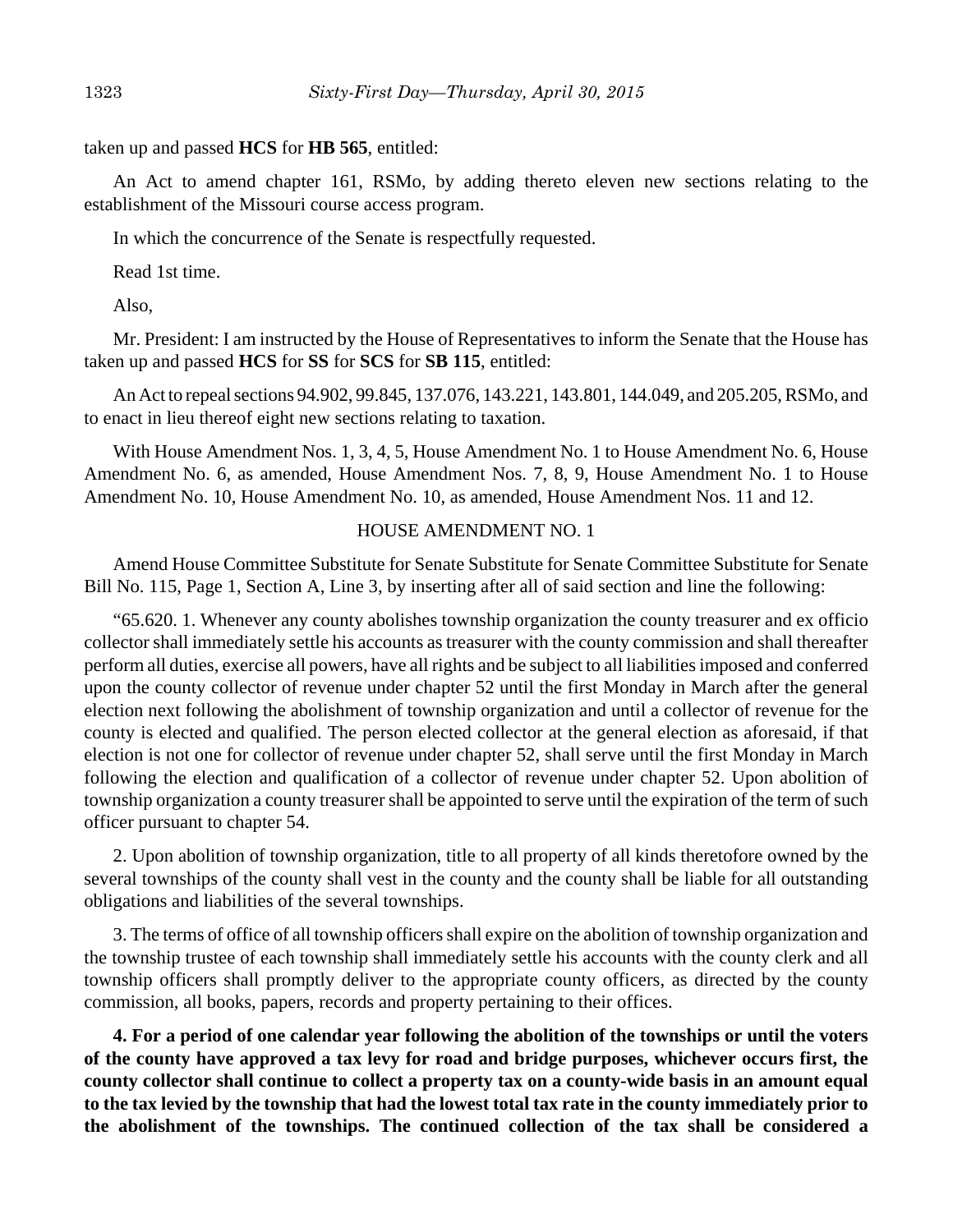#### **continuation of an existing tax and shall not be considered a new tax levy.**"; and

Further amend said bill, Page 21, Section 205.205, Line 68, by inserting after all of said section and line the following:

"Section B. Because of the need to provide a funding source to ensure the proper maintenance of roads and bridges in certain counties of this state, section 65.620 of section A of this act is deemed necessary for the immediate preservation of the public health, welfare, peace and safety, and is hereby declared to be an emergency act within the meaning of the constitution, and section 65.620 of section A of this act shall be in full force and effect upon its passage and approval."; and

Further amend said bill by amending the title, enacting clause, and intersectional references accordingly.

## HOUSE AMENDMENT NO. 3

Amend House Committee Substitute for Senate Substitute for Senate Committee Substitute for Senate Bill No. 115, Page 15, Section 99.845, Line 311, by inserting immediately after said line the following:

"137.016. 1. As used in section  $4(b)$  of article X of the Missouri Constitution, the following terms mean:

(1) "Residential property", all real property improved by a structure which is used or intended to be used for residential living by human occupants, vacant land in connection with an airport, land used as a golf course, manufactured home parks**, bed and breakfast inns in which the owner resides and uses as a primary residence with four or fewer rooms for rent**, and time-share units as defined in section 407.600, except to the extent such units are actually rented and subject to sales tax under subdivision (6) of subsection 1 of section 144.020, but residential property shall not include other similar facilities used primarily for transient housing. For the purposes of this section, "transient housing" means all rooms available for rent or lease for which the receipts from the rent or lease of such rooms are subject to state sales tax pursuant to subdivision (6) of subsection 1 of section 144.020;

(2) "Agricultural and horticultural property", all real property used for agricultural purposes and devoted primarily to the raising and harvesting of crops; to the feeding, breeding and management of livestock which shall include breeding, showing, and boarding of horses; to dairying, or to any other combination thereof; and buildings and structures customarily associated with farming, agricultural, and horticultural uses. Agricultural and horticultural property shall also include land devoted to and qualifying for payments or other compensation under a soil conservation or agricultural assistance program under an agreement with an agency of the federal government. Agricultural and horticultural property shall further include land and improvements, exclusive of structures, on privately owned airports that qualify as reliever airports under the National Plan of Integrated Airports System, to receive federal airport improvement project funds through the Federal Aviation Administration. Real property classified as forest croplands shall not be agricultural or horticultural property so long as it is classified as forest croplands and shall be taxed in accordance with the laws enacted to implement section 7 of article X of the Missouri Constitution. Agricultural and horticultural property shall also include any sawmill or planing mill defined in the U.S. Department of Labor's Standard Industrial Classification (SIC) Manual under Industry Group 242 with the SIC number 2421;

(3) "Utility, industrial, commercial, railroad and other real property", all real property used directly or indirectly for any commercial, mining, industrial, manufacturing, trade, professional, business, or similar purpose, including all property centrally assessed by the state tax commission but shall not include floating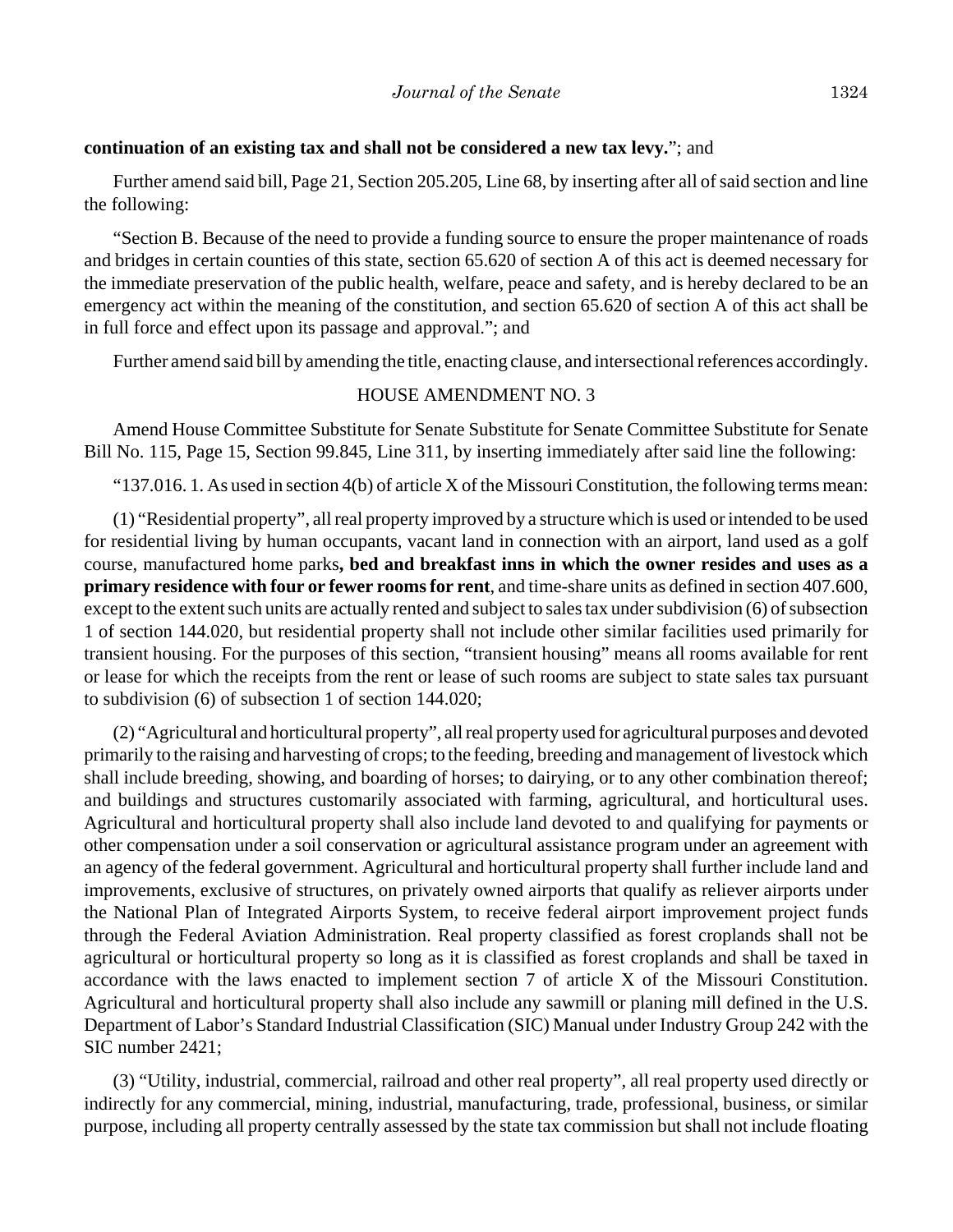docks, portions of which are separately owned and the remainder of which is designated for common ownership and in which no one person or business entity owns more than five individual units. All other real property not included in the property listed in subclasses (1) and (2) of section 4(b) of article X of the Missouri Constitution, as such property is defined in this section, shall be deemed to be included in the term "utility, industrial, commercial, railroad and other real property".

2. Pursuant to article X of the state constitution, any taxing district may adjust its operating levy to recoup any loss of property tax revenue, except revenues from the surtax imposed pursuant to article X, subsection 2 of section 6 of the constitution, as the result of changing the classification of structures intended to be used for residential living by human occupants which contain five or more dwelling units if such adjustment of the levy does not exceed the highest tax rate in effect subsequent to the 1980 tax year. For purposes of this section, loss in revenue shall include the difference between the revenue that would have been collected on such property under its classification prior to enactment of this section and the amount to be collected under its classification under this section. The county assessor of each county or city not within a county shall provide information to each taxing district within its boundaries regarding the difference in assessed valuation of such property as the result of such change in classification.

3. All reclassification of property as the result of changing the classification of structures intended to be used for residential living by human occupants which contain five or more dwelling units shall apply to assessments made after December 31, 1994.

4. Where real property is used or held for use for more than one purpose and such uses result in different classifications, the county assessor shall allocate to each classification the percentage of the true value in money of the property devoted to each use; except that, where agricultural and horticultural property, as defined in this section, also contains a dwelling unit or units, the farm dwelling, appurtenant residentialrelated structures and up to five acres immediately surrounding such farm dwelling shall be residential property, as defined in this section.

5. All real property which is vacant, unused, or held for future use; which is used for a private club, a not-for-profit or other nonexempt lodge, club, business, trade, service organization, or similar entity; or for which a determination as to its classification cannot be made under the definitions set out in subsection 1 of this section, shall be classified according to its immediate most suitable economic use, which use shall be determined after consideration of:

(1) Immediate prior use, if any, of such property;

(2) Location of such property;

(3) Zoning classification of such property; except that, such zoning classification shall not be considered conclusive if, upon consideration of all factors, it is determined that such zoning classification does not reflect the immediate most suitable economic use of the property;

(4) Other legal restrictions on the use of such property;

(5) Availability of water, electricity, gas, sewers, street lighting, and other public services for such property;

(6) Size of such property;

(7) Access of such property to public thoroughfares; and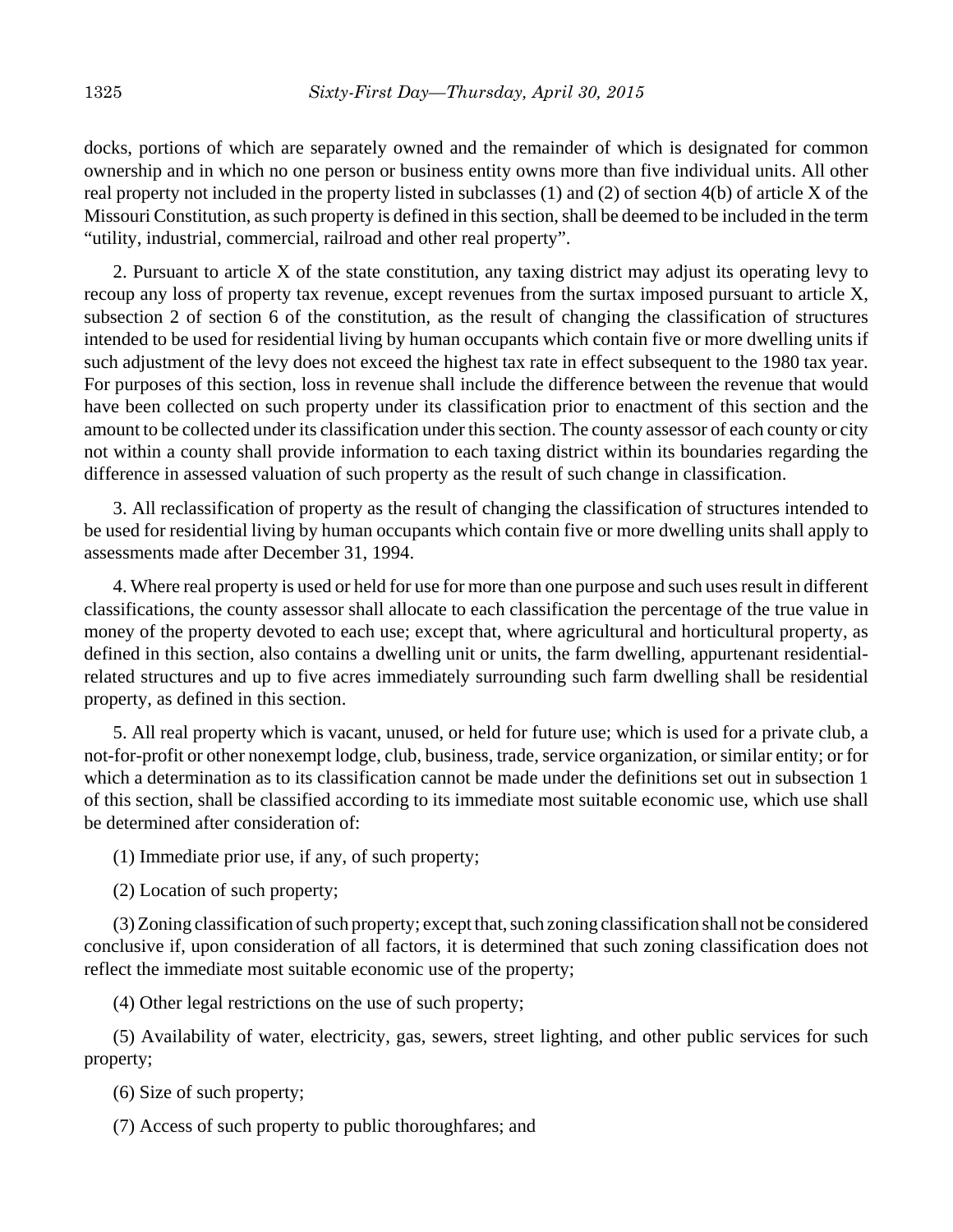(8) Any other factors relevant to a determination of the immediate most suitable economic use of such property.

6. All lands classified as forest croplands shall not, for taxation purposes, be classified as subclass (1), subclass (2), or subclass (3) real property, as such classes are prescribed in section 4(b) of article X of the Missouri Constitution and defined in this section, but shall be taxed in accordance with the laws enacted to implement section 7 of article X of the Missouri Constitution."; and

Further amend said bill, page 18, section 143.801, line 74, by inserting immediately after said line the following:

"144.020. 1. A tax is hereby levied and imposed for the privilege of titling new and used motor vehicles, trailers, boats, and outboard motors purchased or acquired for use on the highways or waters of this state which are required to be titled under the laws of the state of Missouri and, except as provided in subdivision (9) of this subsection, upon all sellers for the privilege of engaging in the business of selling tangible personal property or rendering taxable service at retail in this state. The rate of tax shall be as follows:

(1) Upon every retail sale in this state of tangible personal property, excluding motor vehicles, trailers, motorcycles, mopeds, motortricycles, boats and outboard motors required to be titled under the laws of the state of Missouri and subject to tax under subdivision (9) of this subsection, a tax equivalent to four percent of the purchase price paid or charged, or in case such sale involves the exchange of property, a tax equivalent to four percent of the consideration paid or charged, including the fair market value of the property exchanged at the time and place of the exchange, except as otherwise provided in section 144.025;

(2) A tax equivalent to four percent of the amount paid for admission and seating accommodations, or fees paid to, or in any place of amusement, entertainment or recreation, games and athletic events;

(3) A tax equivalent to four percent of the basic rate paid or charged on all sales of electricity or electrical current, water and gas, natural or artificial, to domestic, commercial or industrial consumers;

(4) A tax equivalent to four percent on the basic rate paid or charged on all sales of local and long distance telecommunications service to telecommunications subscribers and to others through equipment of telecommunications subscribers for the transmission of messages and conversations and upon the sale, rental or leasing of all equipment or services pertaining or incidental thereto; except that, the payment made by telecommunications subscribers or others, pursuant to section 144.060, and any amounts paid for access to the internet or interactive computer services shall not be considered as amounts paid for telecommunications services;

(5) A tax equivalent to four percent of the basic rate paid or charged for all sales of services for transmission of messages of telegraph companies;

(6) A tax equivalent to four percent on the amount of sales or charges for all rooms, meals and drinks furnished at any hotel, motel, tavern, inn, restaurant, eating house, drugstore, dining car, tourist cabin, tourist camp or other place which rooms, meals or drinks are regularly served to the public**. The provisions of this subdivision shall not apply to bed and breakfast inns in which the owner resides and uses as a primary residence with four or fewer rooms for rent**;

(7) A tax equivalent to four percent of the amount paid or charged for intrastate tickets by every person operating a railroad, sleeping car, dining car, express car, boat, airplane and such buses and trucks as are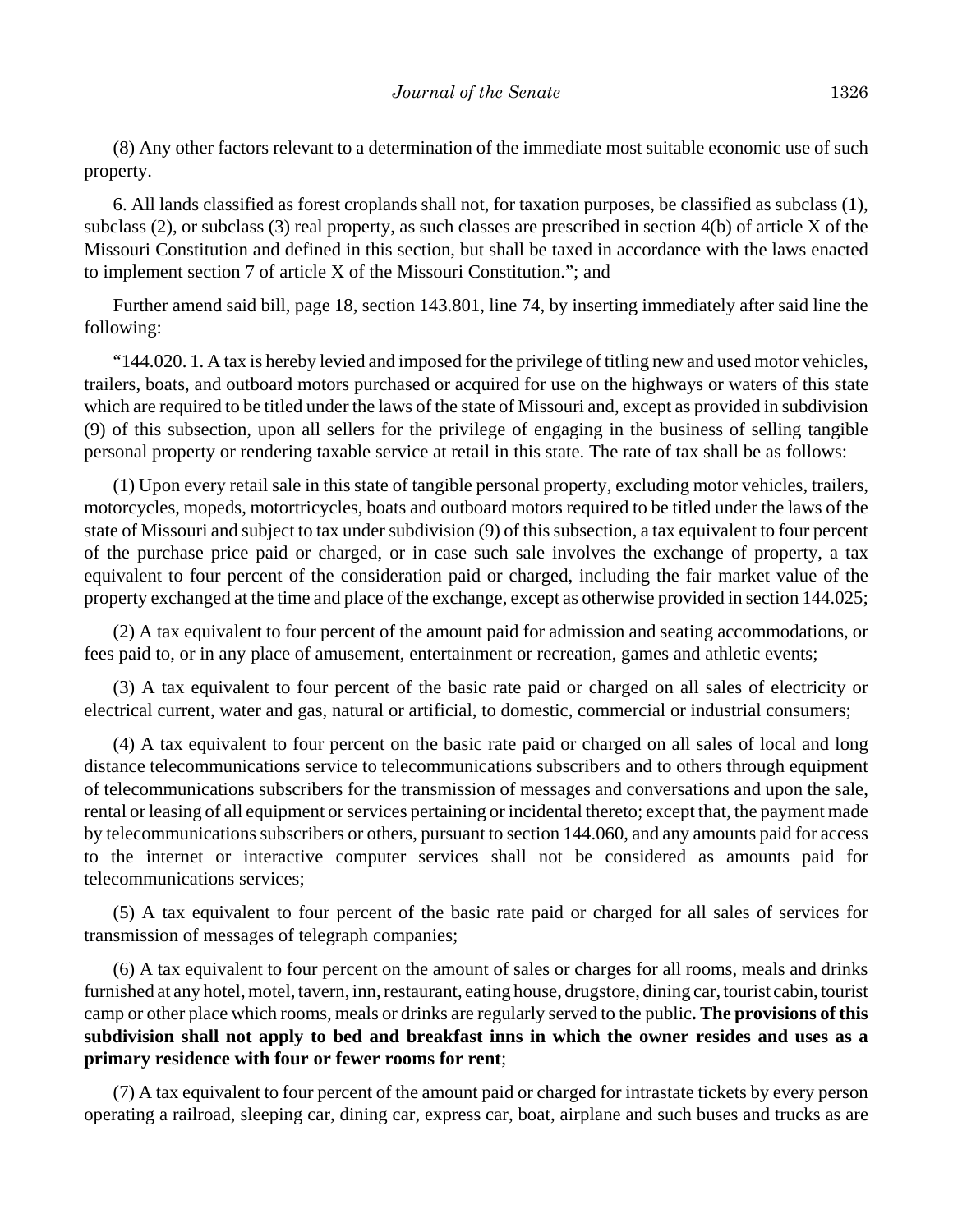licensed by the division of motor carrier and railroad safety of the department of economic development of Missouri, engaged in the transportation of persons for hire;

(8) A tax equivalent to four percent of the amount paid or charged for rental or lease of tangible personal property, provided that if the lessor or renter of any tangible personal property had previously purchased the property under the conditions of "sale at retail" or leased or rented the property and the tax was paid at the time of purchase, lease or rental, the lessor, sublessor, renter or subrenter shall not apply or collect the tax on the subsequent lease, sublease, rental or subrental receipts from that property. The purchase, rental or lease of motor vehicles, trailers, motorcycles, mopeds, motortricycles, boats, and outboard motors shall be taxed and the tax paid as provided in this section and section 144.070. In no event shall the rental or lease of boats and outboard motors be considered a sale, charge, or fee to, for or in places of amusement, entertainment or recreation nor shall any such rental or lease be subject to any tax imposed to, for, or in such places of amusement, entertainment or recreation. Rental and leased boats or outboard motors shall be taxed under the provisions of the sales tax laws as provided under such laws for motor vehicles and trailers. Tangible personal property which is exempt from the sales or use tax under section 144.030 upon a sale thereof is likewise exempt from the sales or use tax upon the lease or rental thereof;

(9) A tax equivalent to four percent of the purchase price, as defined in section 144.070, of new and used motor vehicles, trailers, boats, and outboard motors purchased or acquired for use on the highways or waters of this state which are required to be registered under the laws of the state of Missouri. This tax is imposed on the person titling such property, and shall be paid according to the procedures in section 144.440.

2. All tickets sold which are sold under the provisions of sections 144.010 to 144.525 which are subject to the sales tax shall have printed, stamped or otherwise endorsed thereon, the words "This ticket is subject to a sales tax."; and

Further amend said bill by amending the title, enacting clause, and intersectional references accordingly.

## HOUSE AMENDMENT NO. 4

Amend House Committee Substitute for Senate Substitute for Senate Committee Substitute for Senate Bill No. 115, Page 15, Section 137.076, Line 15, by inserting immediately after said line the following:

"143.161. 1. For all taxable years beginning after December 31, 1997, a resident may deduct one thousand two hundred dollars for each dependent for whom such resident is entitled to a dependency exemption deduction for federal income tax purposes. In the case of a dependent who has attained sixty-five years of age on or before the last day of the taxable year, if such dependent resides in the taxpayer's home or the dependent's own home or if such dependent does not receive Medicaid or state funding while residing in a facility licensed pursuant to chapter 198, the taxpayer may deduct an additional one thousand dollars.

2. [For all taxable years beginning before January 1, 1999, a resident who qualifies as an unmarried head of household or as a surviving spouse for federal income tax purposes may deduct an additional eight hundred dollars.] For all taxable years beginning on or after January 1, 1999, a resident who qualifies as an unmarried head of household or as a surviving spouse for federal income tax purposes may deduct an additional one thousand four hundred dollars.

**3. For all taxable years beginning on or after January 1, 2015, for each birth for which a certificate of birth resulting in stillbirth has been issued under section 193.165, a taxpayer may claim the exemption under subsection 1 of this section only in the taxable year in which the stillbirth**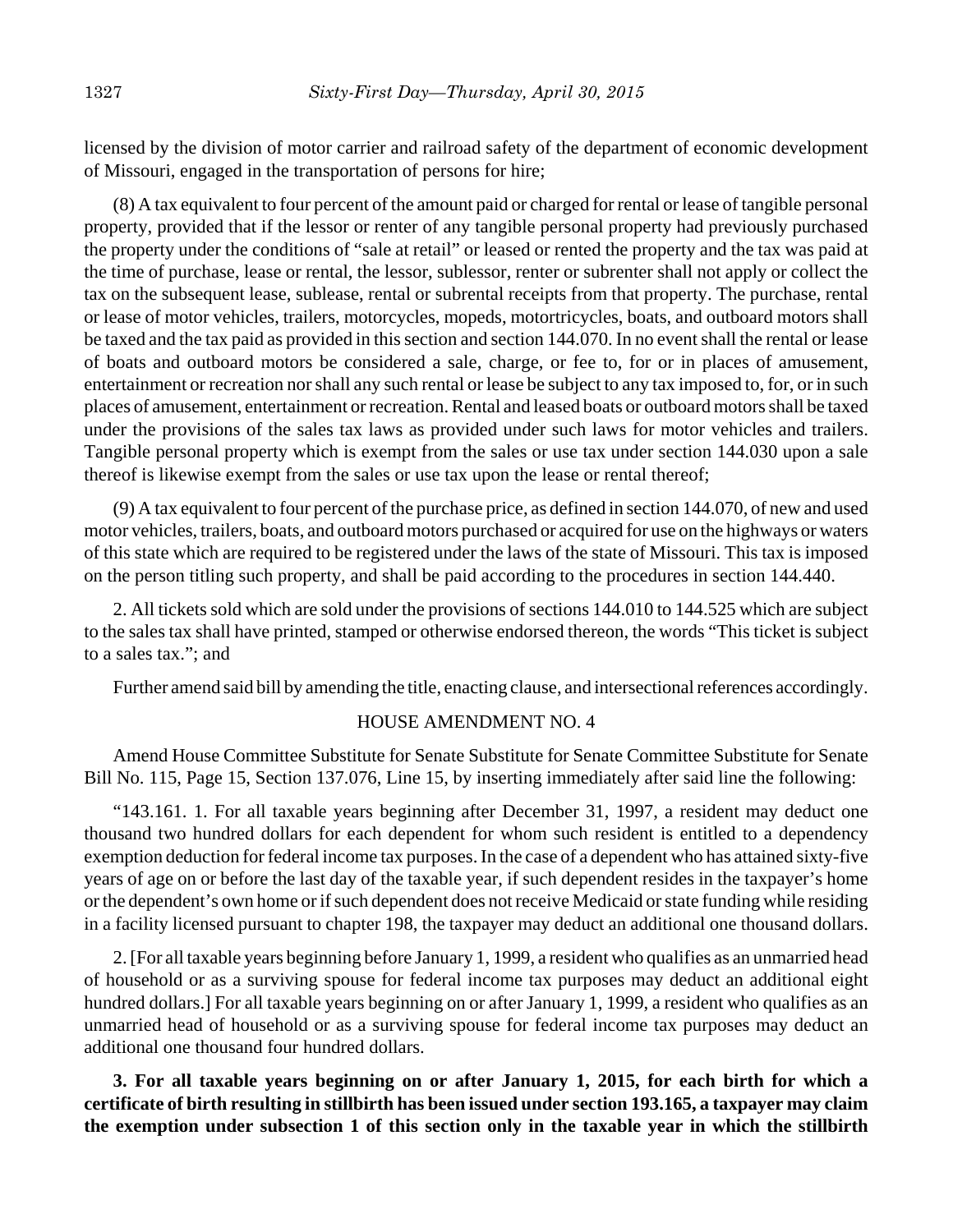#### **occurred, if the child otherwise would have been a member of the taxpayer's household.**"; and

Further amend said bill by amending the title, enacting clause, and intersectional references accordingly.

#### HOUSE AMENDMENT NO. 5

Amend House Committee Substitute for Senate Substitute for Senate Committee Substitute for Senate Bill No. 115, Page 15, Section 99.845, Line 311, by inserting after all of said line the following:

"105.145. 1. The following definitions shall be applied to the terms used in this section:

(1) "Governing body", the board, body, or persons in which the powers of a political subdivision as a body corporate, or otherwise, are vested;

(2) "Political subdivision", any agency or unit of this state, except counties and school districts, which now is, or hereafter shall be, authorized to levy taxes or empowered to cause taxes to be levied.

2. The governing body of each political subdivision in the state shall cause to be prepared an annual report of the financial transactions of the political subdivision in such summary form as the state auditor shall prescribe by rule, except that the annual report of political subdivisions whose cash receipts for the reporting period are ten thousand dollars or less shall only be required to contain the cash balance at the beginning of the reporting period, a summary of cash receipts, a summary of cash disbursements and the cash balance at the end of the reporting period.

3. Within such time following the end of the fiscal year as the state auditor shall prescribe by rule, the governing body of each political subdivision shall cause a copy of the annual financial report to be remitted to the state auditor.

4. The state auditor shall immediately on receipt of each financial report acknowledge the receipt of the report.

5. In any fiscal year no member of the governing body of any political subdivision of the state shall receive any compensation or payment of expenses after the end of the time within which the financial statement of the political subdivision is required to be filed with the state auditor and until such time as the notice from the state auditor of the filing of the annual financial report for the fiscal year has been received.

6. The state auditor shall prepare sample forms for financial reports and shall mail the same to the political subdivisions of the state. Failure of the auditor to supply such forms shall not in any way excuse any person from the performance of any duty imposed by this section.

7. All reports or financial statements hereinabove mentioned shall be considered to be public records.

8. The provisions of this section apply to the board of directors of every transportation development district organized under sections 238.200 to 238.275. Any transportation development district that fails to timely submit a copy of the annual financial statement to the state auditor shall be subject to a fine not to exceed five hundred dollars per day. **The state auditor shall report any violation to the department of revenue. The department of revenue may collect the fine authorized under the provisions of this subsection by offsetting any sales tax distributions through any means permitted under law for the collection of taxes. Any fine collected shall be reported upon such forms and under such administrative rules and regulations as may be prescribed by the director of revenue. The director of revenue shall retain two percent for the cost of such collection. The remaining revenues collected**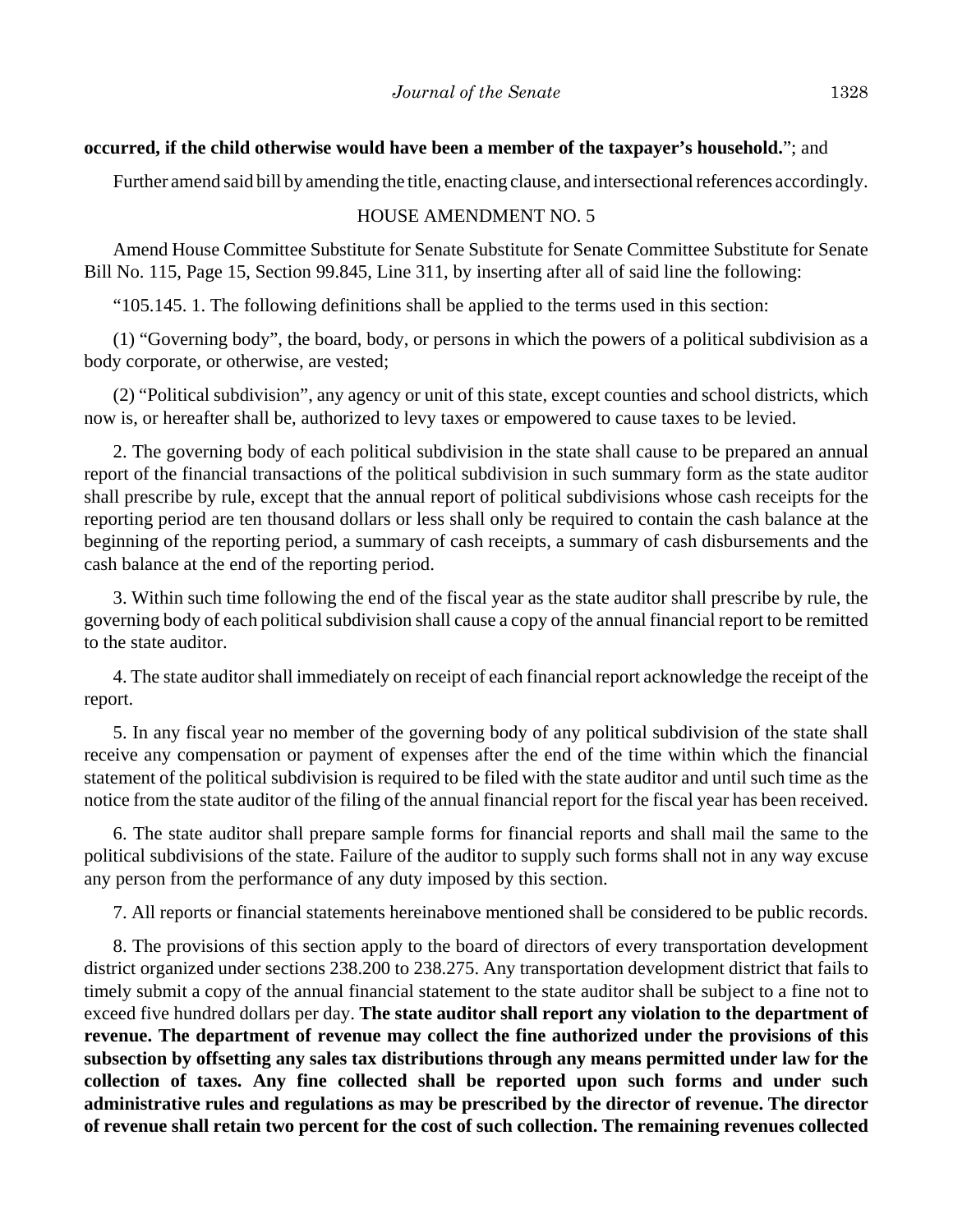**from such violations shall be distributed annually to the schools of the county in the same manner that proceeds for all penalties, forfeitures, and fines collected for any breach of the penal laws of the state are distributed.**

**9. Upon notification from the state auditor's office that a transportation development district failed to timely submit a copy of the annual financial statement, the department of revenue shall notify such district by certified mail that the statement has not been received and that the district may be subject to a fine not to exceed five hundred dollars per day. Such notice shall clearly set forth the name of the district, the accrued amount of the fine, the district's opportunity to give written application for a hearing, by the administrative hearing commission, to contest the fine within thirty days of the date of receipt of the notice and that failure to either apply for such a hearing, in writing, or to submit the required annual financial statement within the thirty-day period will be deemed a waiver of the opportunity to contest the fine and the fine will be enforced and collected as provided in subsection 8 of this section. In the event a copy of the annual financial statement is received within such thirty-day period, no fine shall accrue or be imposed. Failure of the district to make application for a hearing or to submit the required annual financial statement timely shall cause the fine to be collected as provided for in subsection 8 of this section.**

**10. Any transportation development district organized under sections 238.200 to 238.275 having gross revenues of less than one thousand dollars annually shall not be subject to the fine authorized in subsection 8 of this section.**"; and

Further amend said bill, Page 21, Section 205.205, Line 68, by inserting after all of said line the following:

"238.222. 1. The board shall possess and exercise all of the district's legislative and executive powers.

2. Within thirty days after the election of the initial directors or the selection of the initial directors pursuant to subsection 3 of section 238.220, the board shall meet. The time and place of the first meeting of the board shall be designated by the court that heard the petition upon the court's own initiative or upon the petition of any interested person. At its first meeting and after each election of new board members or the selection of the initial directors pursuant to subsection 3 of section 238.220 the board shall elect a chairman from its members.

3. The board shall appoint an executive director, district secretary, treasurer and such other officers or employees as it deems necessary.

4. At the first meeting, the board, by resolution, shall define the first and subsequent fiscal years of the district, **[**and**]** shall adopt a corporate seal**, and shall notify the state auditor as required in subsection 7 of this section**.

5. A simple majority of the board shall constitute a quorum. If a quorum exists, a majority of those voting shall have the authority to act in the name of the board, and approve any board resolution.

6. Each director shall devote such time to the duties of the office as the faithful discharge thereof may require and may be reimbursed for his actual expenditures in the performance of his duties on behalf of the district.

**7. Any district which has been previously organized and for which formation was approved prior**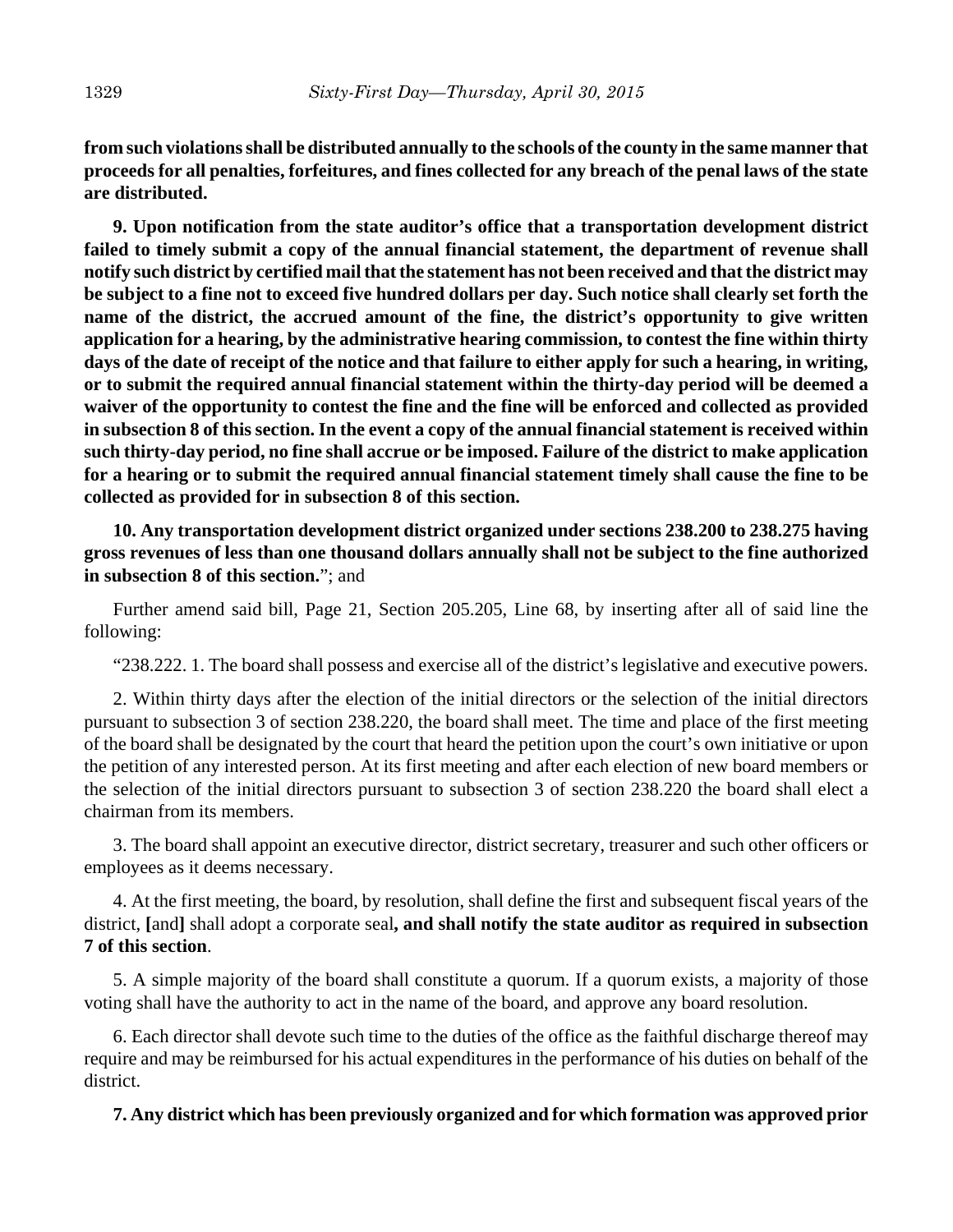**to August 28, 2015, shall notify the state auditor's office in writing of the date it was organized and provide contact information for the current board of directors by December 31, 2015. Any district organized and formed after August 28, 2015, shall be required to notify the state auditor's office in writing of the date it was organized and provide contact information for the current board of directors within four months of the date the formation was approved by any court in this state.**

238.272. **1.** The state auditor may audit each district not more than once every three years. The **actual** costs of this audit shall be paid by the district and shall not exceed the greater of three percent of the gross revenues received by the transportation district **or three percent of the expenditures made by the transportation district**.

**2. For petition audits performed on a transportation district by the state auditor, all expenses incurred in performing the audit including salaries of auditors, examiners, clerks, and other employees of the state auditor shall be paid by the transportation district, and the moneys shall be deposited in the petition audit revolving trust fund under section 29.230. The actual costs of the audit shall not exceed the greater of three percent of the gross revenues received by the transportation district or three percent of the expenditures made by the transportation district.**"; and

Further amend said bill by amending the title, enacting clause, and intersectional references accordingly.

## HOUSE AMENDMENT NO. 1 TO HOUSE AMENDMENT NO. 6

Amend House Amendment No. 6 to House Committee Substitute for Senate Substitute for Senate Committee Substitute for Senate Bill No. 115 Page 1, Line 7, by inserting immediately after the "**,**" the following:

#### "**which will subsequently or ultimately sell such merchandise or equipment**"; and

Further amend said bill by amending the title, enacting clause, and intersectional references accordingly.

#### HOUSE AMENDMENT NO. 6

Amend House Committee Substitute for Senate Substitute for Senate Committee Substitute for Senate Bill No. 115, Page 15, Section 99.845, Line 311, by inserting after all of said section and line the following:

"**137.018. 1. As used in this section, the term "merchandise" shall include short term rentals of equipment and other merchandise offered for short term rentals by rental companies under 532412 or 532210 of the 2012 edition of the North American Industry Classification System as prepared by the Executive Office of the President, Office of Management and Budget. As used in this section, the term "short term rental" shall mean rentals for a period of less than three hundred sixty-five consecutive days, for an undefined period, or under an open-ended contract.**

**2. For the purposes of article X, section 6 of the Constitution of Missouri, all merchandise held or owned by a merchant whether or not currently subject to a short term rental and which will subsequently or ultimately be sold shall be considered inventory and exempt from ad valorem taxes.**"; and

Further amend said bill and page, Section 137.076, Line 1, by deleting all of said line and inserting in lieu the following: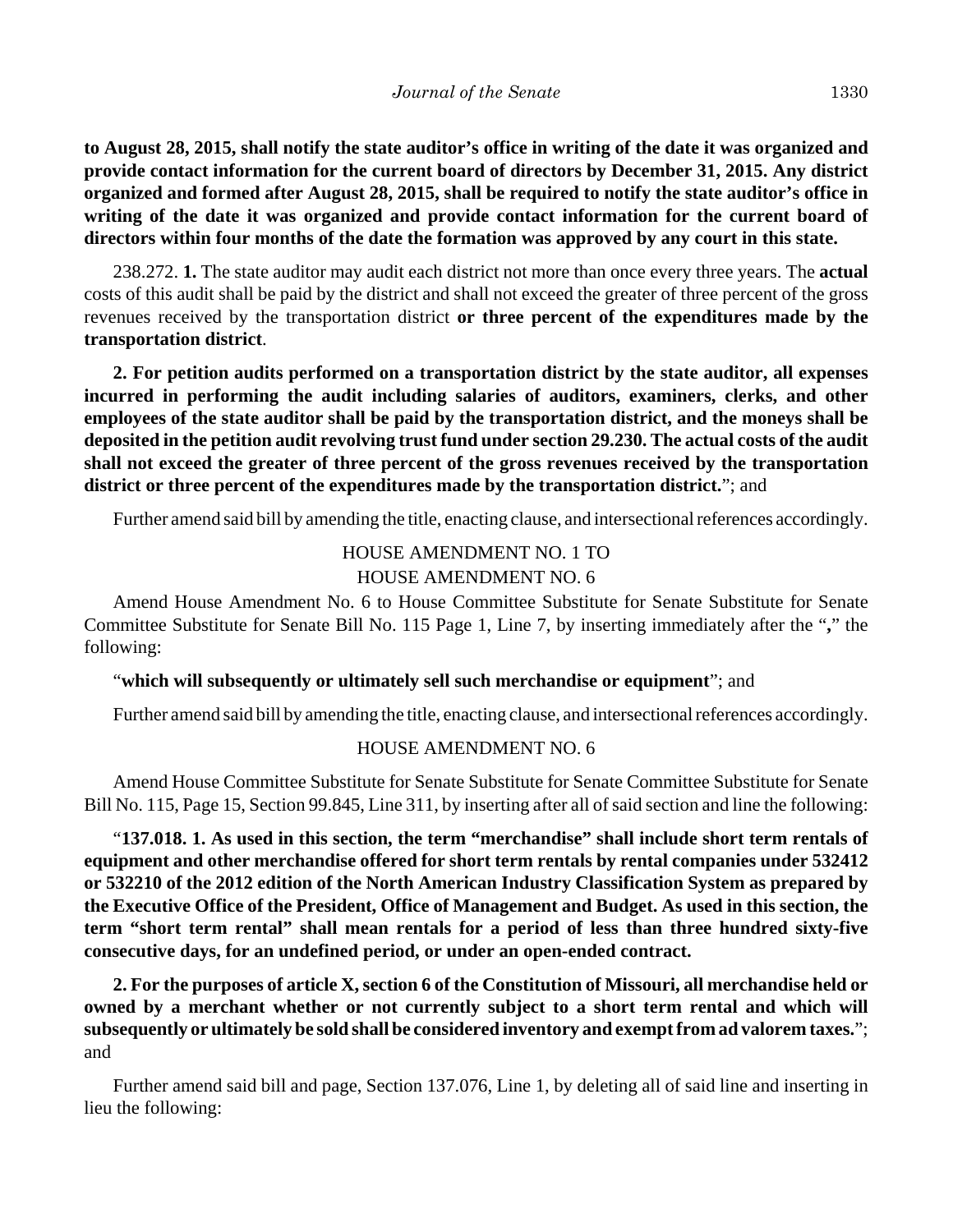"137.076. **1.** In establishing the value of a parcel of real property the county assessor shall"; and

Further amend said bill, page and section, Lines 11 through 15, by deleting all of said lines; and

Further amend said bill, page, section, Line 15, by inserting immediately after all of said line the following:

"**2. In establishing the value of a parcel of real property the county assessor shall and will use an income based approach for assessment of parcels of real property with federal or state imposed restrictions in regard to rent limitations, operations requirements or any other restrictions imposed upon the property in connection with the property being eligible for any income tax credits under section 42 of the Internal Revenue Code of 1986 as amended; property constructed with the use of the United States Department of Housing and Urban Development HOME investment partnerships program; property constructed with the use of incentives provided by the United States Department of Agriculture Rural Development; or property receiving any other state or federal subsidies provided with respect to use of the property for housing purposes.** 

**3. For the purposes of this section, the term "income based approach" shall and will include the use of direct capitalization methodology and computed by dividing the estimated net operating income of the parcel of property by an appropriate capitalization rate not to exceed the average of the current market data available in the county of said parcel of property plus the effective property tax rate applicable to the parcel. Federal and State tax credits or other subsidies shall not be considered when calculating the capitalization rate. Upon expiration of a land use restriction agreement, such parcel of property shall no longer be subject to this section.**"; and

Further amend said bill, Page 19, Section 144.049, Line 50, by inserting immediately after said section and line the following:

"153.030. 1. All bridges over streams dividing this state from any other state owned, used, leased or otherwise controlled by any person, corporation, railroad company or joint stock company, and all bridges across or over navigable streams within this state, where the charge is made for crossing the same, which are now constructed, which are in the course of construction, or which shall hereafter be constructed, and all property, real and tangible personal, owned, used, leased or otherwise controlled by telegraph, telephone, electric power and light companies, electric transmission lines, pipeline companies and express companies shall be subject to taxation for state, county, municipal and other local purposes to the same extent as the property of private persons.

2. And taxes levied thereon shall be levied and collected in the manner as is now or may hereafter be provided by law for the taxation of railroad property in this state, and county commissions, county boards of equalization and the state tax commission are hereby required to perform the same duties and are given the same powers, including punitive powers, in assessing, equalizing and adjusting the taxes on the property set forth in this section as the county commissions and boards of equalization and state tax commission have or may hereafter be empowered with, in assessing, equalizing, and adjusting the taxes on railroad property; and an authorized officer of any such bridge, telegraph, telephone, electric power and light companies, electric transmission lines, pipeline companies, or express company or the owner of any such toll bridge, is hereby required to render reports of the property of such bridge, telegraph, telephone, electric power and light companies, electric transmission lines, pipeline companies, or express companies in like manner as the authorized officer of the railroad company is now or may hereafter be required to render for the taxation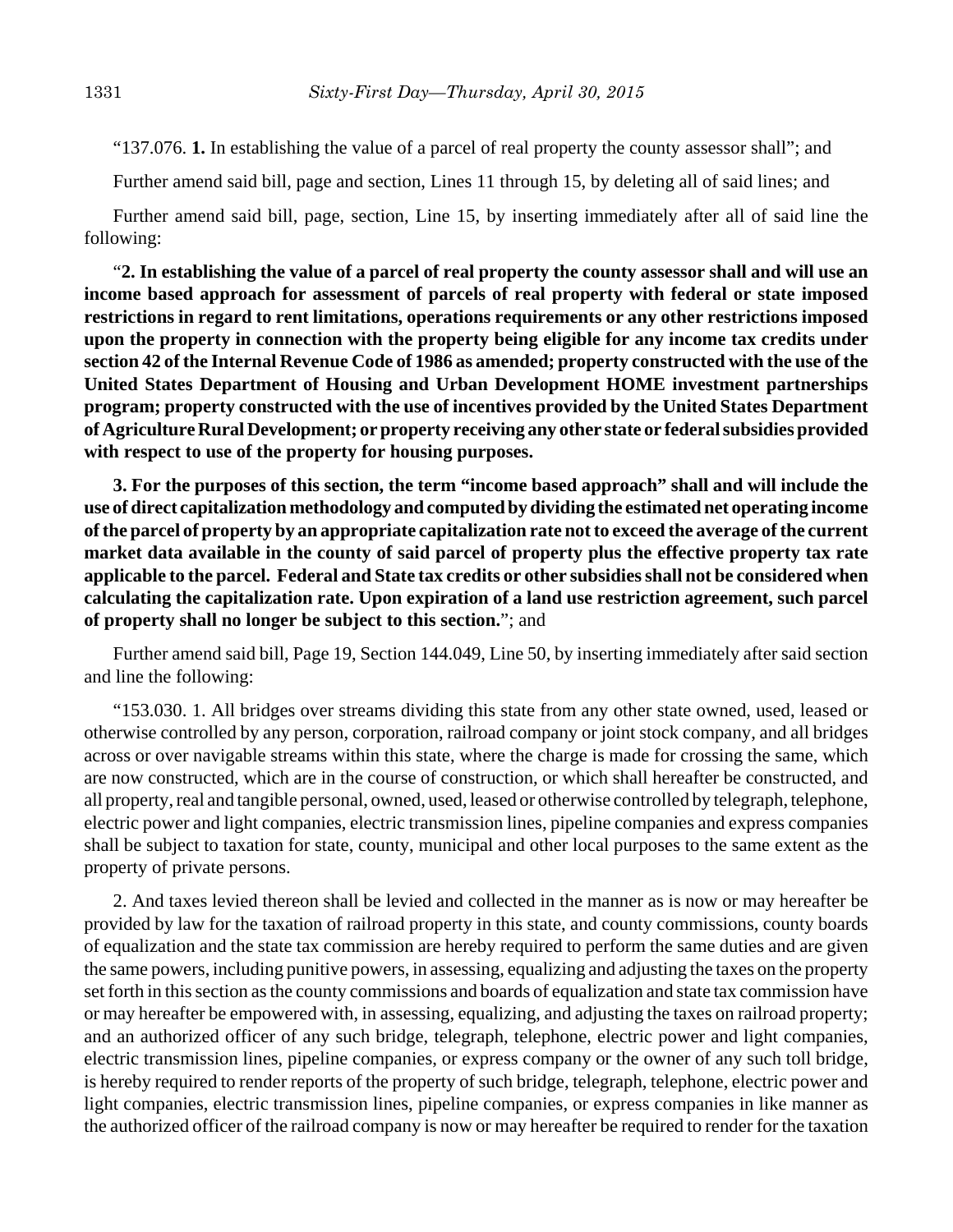of railroad property.

3. On or before the fifteenth day of April in the year 1946 and each year thereafter an authorized officer of each such company shall furnish the state tax commission and county clerks a report, duly subscribed and sworn to by such authorized officer, which is like in nature and purpose to the reports required of railroads under chapter 151 showing the full amount of all real and tangible personal property owned, used, leased or otherwise controlled by each such company on January first of the year in which the report is due.

4. If any telephone company assessed pursuant to chapter 153 has a microwave relay station or stations in a county in which it has no wire mileage but has wire mileage in another county, then, for purposes of apportioning the assessed value of the distributable property of such companies, the straight line distance between such microwave relay stations shall constitute miles of wire. In the event that any public utility company assessed pursuant to this chapter has no distributable property which physically traverses the counties in which it operates, then the assessed value of the distributable property of such company shall be apportioned to the physical location of the distributable property.

**5. Notwithstanding any provision of law to the contrary, beginning January 1, 2017, a telephone company shall annually be assessed using the methodology for property tax purposes, as provided for pursuant to this section, or may annually elect to be assessed using the methodology for property tax purposes, as provided for pursuant to this section, for property consisting of land and buildings, and be assessed for all other property exclusively using the methodology utilized pursuant to section 137.122. The provisions of this subsection shall not be construed to change the original assessment jurisdiction of the state tax commission.**

### **6. Nothing in subsection 5 shall be construed as applying to any other utilities.**"; and

Further amend said bill by amending the title, enacting clause, and intersectional references accordingly.

### HOUSE AMENDMENT NO. 7

Amend House Committee Substitute for Senate Substitute for Senate Committee Substitute for Senate Bill No. 115, Page 1, Section A, Line 3, by inserting immediately after said section and line the following:

"32.069. **1.** Notwithstanding any other provision of law to the contrary, interest shall be allowed and paid on any refund or overpayment at the rate determined by section 32.068 only if the overpayment is not refunded within one hundred twenty days**[**, or within ninety days in the case of taxes imposed by sections 143.011 and 143.041,**]** from the latest of the following dates:

(1) The last day prescribed for filing a tax return or refund claim, without regard to any extension of time granted;

(2) The date the return, payment, or claim is filed; or

(3) The date the taxpayer files for a credit or refund and provides accurate and complete documentation to support such claim.

**2. Notwithstanding any other provision of law to the contrary, interest shall be allowed and paid on any refund or overpayment at the rate determined by section 32.068 only if the overpayment in the case of taxes imposed by sections 143.011 and 143.041 is not refunded within forty-five days from the date the return or claim is filed.**"; and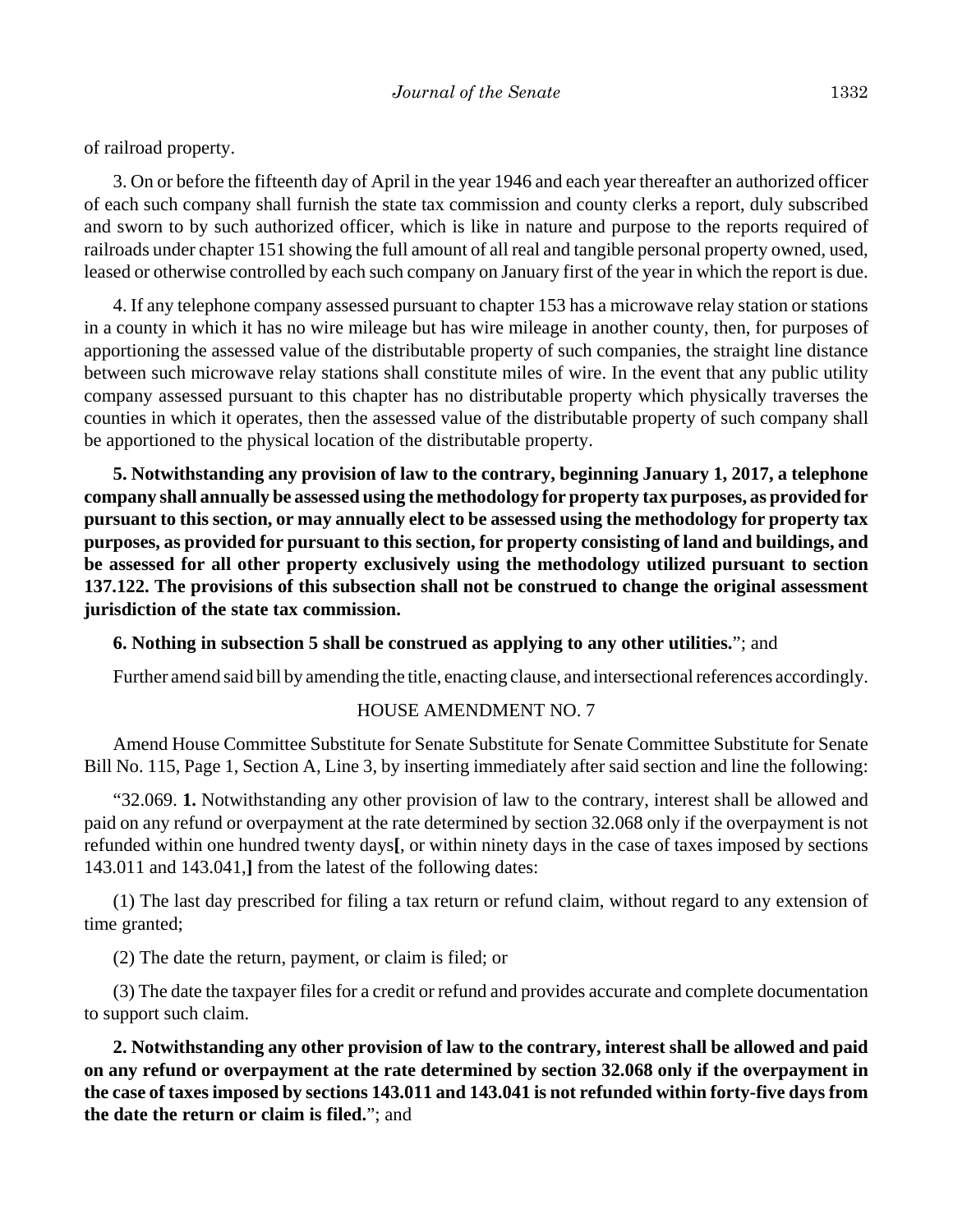Further amend said bill, Page 15, Section 99.845, Line 311, by inserting immediately after said section and line the following:

"136.110. **1.** The director of revenue shall promptly record all sums of money collected or received by the director and shall immediately thereafter deposit the same with the state treasurer, excluding all funds received and disbursed by the state on behalf of counties and cities, towns and villages. The state treasurer, upon receipt of any moneys from the director of revenue, shall give his or her receipt therefor, executing the same in triplicate, and shall deliver one copy of such receipt to the director of revenue, one copy to the commissioner of administration, and shall retain the third copy thereof in the files of the state treasurer. The books of the director of revenue shall be audited by the state auditor at such times as may be required by law, and at such other times as may be directed by the governor.

## **2. For the purposes of this section, the term "promptly" shall mean within two business days.**"; and

Further amend said bill, Page 18, Section 143.801, Line 74, by inserting immediately after said section and line the following:

"143.811. 1. Under regulations prescribed by the director of revenue, interest shall be allowed and paid at the rate determined by section 32.065 on any overpayment in respect of the tax imposed by sections 143.011 to 143.996; except that, where the overpayment resulted from the filing of an amendment of the tax by the taxpayer after the last day prescribed for the filing of the return, interest shall be allowed and paid at the rate of six percent per annum. With respect to the part of an overpayment attributable to a deposit made pursuant to subsection 2 of section 143.631, interest shall be paid thereon at the rate in section 32.065 from the date of the deposit to the date of refund. No interest shall be allowed or paid if the amount thereof is less than one dollar.

2. For purposes of this section:

(1) Any return filed before the last day prescribed for the filing thereof shall be considered as filed on such last day determined without regard to any extension of time granted the taxpayer;

(2) Any tax paid by the taxpayer before the last day prescribed for its payment, any income tax withheld from the taxpayer during any calendar year, and any amount paid by the taxpayer as estimated income tax for a taxable year shall be deemed to have been paid by him on the fifteenth day of the fourth month following the close of his taxable year to which such amount constitutes a credit or payment.

3. For purposes of this section with respect to any withholding tax:

(1) If a return for any period ending with or within a calendar year is filed before April fifteenth of the succeeding calendar year, such return shall be considered filed April fifteenth of such succeeding calendar year; and

(2) If a tax with respect to remuneration paid during any period ending with or within a calendar year is paid before April fifteenth of the succeeding calendar year, such tax shall be considered paid on April fifteenth of such succeeding calendar year.

4. If any overpayment of tax imposed by sections 143.061 and 143.071 is refunded within four months after the last date prescribed (or permitted by extension of time) for filing the return of such tax or within four months after the return was filed, whichever is later, no interest shall be allowed under this section on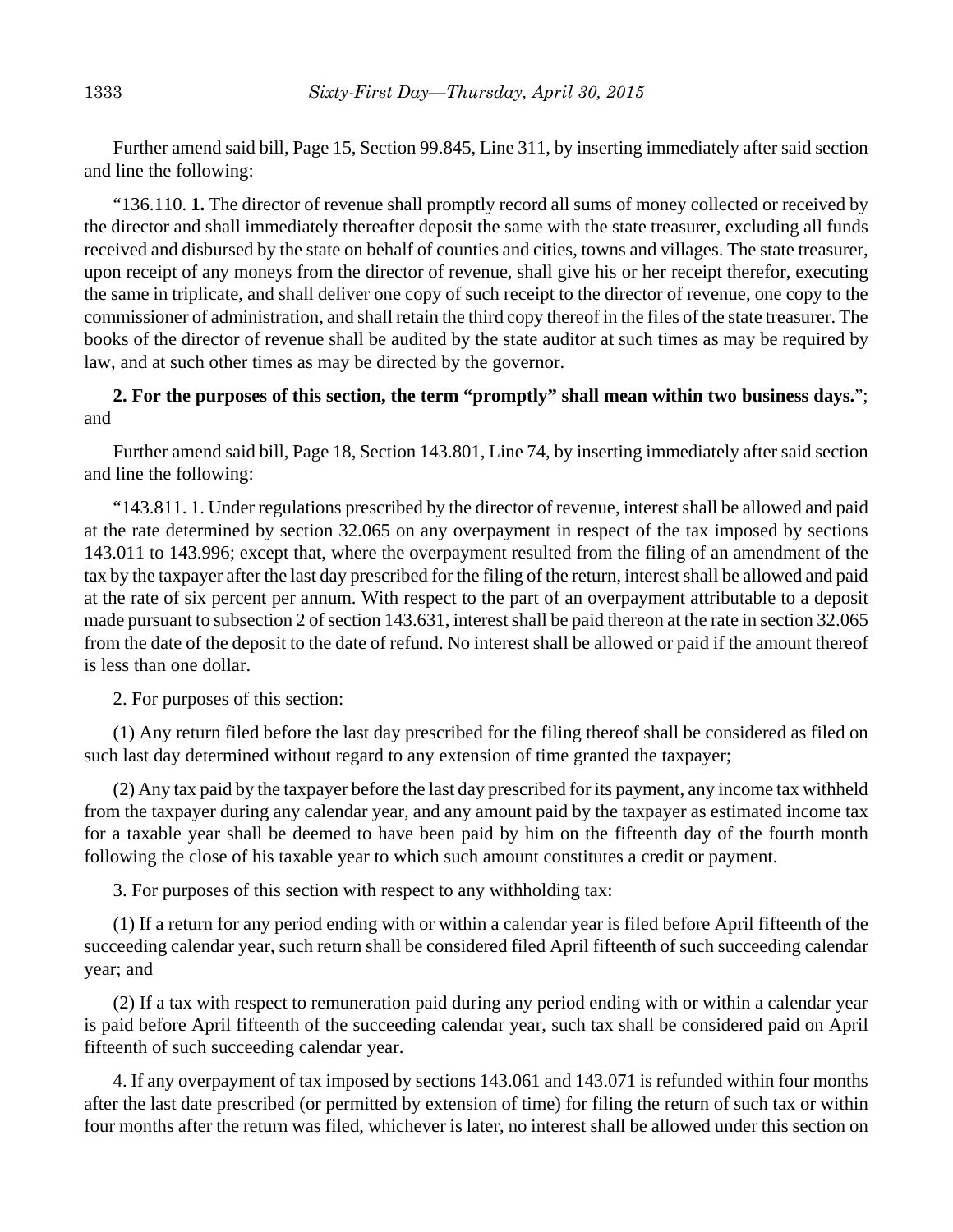overpayment.

5. If any overpayment of tax imposed by sections 143.011 and 143.041 is refunded within **[**ninety**] forty-five** days after the **[**last date prescribed or permitted by extension of time for filing the return of such tax**] date the return or claim is filed**, no interest shall be allowed under this section on overpayment.

6. Any overpayment resulting from a carryback, including a net operating loss and a corporate capital loss, shall be deemed not to have been made prior to the close of the taxable year in which the loss arises.

7. Any overpayment resulting from a carryback of a tax credit, including but not limited to the tax credits provided in sections 253.557 and 348.432, shall be deemed not to have been made prior to the close of the taxable year in which the tax credit was authorized.

**143.1028. 1. For all tax years beginning on or after January 1, 2016, each individual entitled to a tax refund in an amount sufficient to make a designation under this section may designate all or a portion of his or her refund be credited to a specified Missouri higher education savings plan account established under sections 166.400 to 166.455. The contribution designation authorized by this section shall be clearly and unambiguously printed on each income tax return form provided by this state. If any individual that is not entitled to a tax refund in an amount sufficient to make a designation under this section wishes to make a contribution to a specified account, such individual may, by separate check, draft, or other negotiable instrument, send in with the payment of taxes, or may send in separately, the amount the individual wishes to contribute. Such amounts shall be clearly designated for the specified account.**

**2. A contribution designated under this section shall only be transferred and deposited into the specified savings account after all other claims against the refund from which such contribution is to be made have been satisfied. No contribution shall be allowed unless the taxpayer is entitled to a refund of at least twenty-five dollars.**

**3. Any refund amount designated under this section shall be subject to the provisions of section 143.721.**

**4. No contribution shall be made to a specified savings account if it would cause the balance of all savings accounts of the beneficiary to exceed the total contribution limit established under section 166.420.**"; and

Further amend said bill by amending the title, enacting clause, and intersectional references accordingly.

## HOUSE AMENDMENT NO. 8

Amend House Committee Substitute for Senate Substitute for Senate Committee Substitute for Senate Bill No. 115, Page 15, Section 137.076, Line 15, by inserting immediately after said line the following:

"140.170. 1. Except for lands described in subsection 7 of this section, the county collector shall cause a copy of the list of delinquent lands and lots to be printed in some newspaper of general circulation published in the county for three consecutive weeks, one insertion weekly, before the sale, the last insertion to be at least fifteen days prior to the fourth Monday in August.

2. In addition to the names of all record owners or the names of all owners appearing on the land tax book it is only necessary in the printed and published list to state in the aggregate the amount of taxes,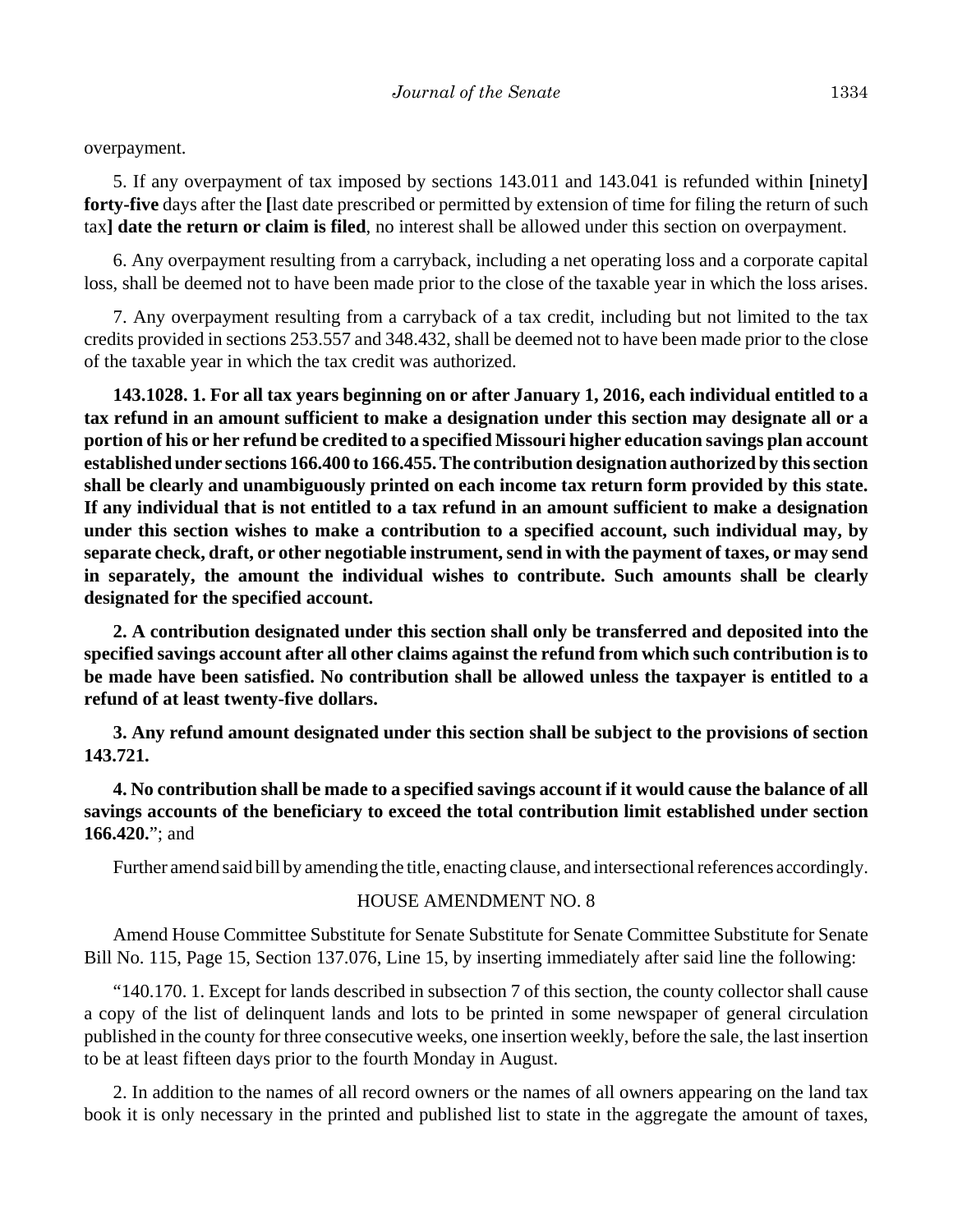penalty, interest and cost due thereon, each year separately stated.

3. To the list shall be attached and in like manner printed and published a notice of said lands and lots stating that said land and lots will be sold at public auction to discharge the taxes, penalty, interest, and costs due thereon at the time of sale in or adjacent to the courthouse of such county, on the fourth Monday in August next thereafter, commencing at ten o'clock of said day and continuing from day to day thereafter until all are offered.

4. The county collector, on or before the day of sale, shall insert at the foot of the list on his **or her** record a copy of the notice and certify on his **or her** record immediately following the notice the name of the newspaper of the county in which the notice was printed and published and the dates of insertions thereof in the newspaper.

5. The expense of such printing shall be paid out of the county treasury and shall not exceed the rate provided for in chapter 493, relating to legal publications, notices and advertisements, and the cost of printing at the rate paid by the county shall be taxed as part of the costs of the sale of any land or lot contained in the list.

6. The county collector shall cause the affidavit of the printer, editor or publisher of the newspaper in which the list of delinquent lands and notice of sale was published, as provided by section 493.060, with the list and notice attached, to be recorded in the office of the recorder of deeds of the county, and the recorder shall not charge or receive any fees for recording the same.

7. The county collector may have a separate list of such lands, without legal descriptions or the names of the record owners, printed in a newspaper of general circulation published in such county for three consecutive weeks before the sale of such lands for a parcel or lot of land that:

(1) Has an assessed value of one thousand **five hundred** dollars or less and has been advertised previously; or

(2) Is a lot in a development of twenty or more lots and such lot has an assessed value of one thousand **five hundred** dollars or less. The notice shall state that legal descriptions and the names of the record owners of such lands shall be posted at any county courthouse within the county and the office of the county collector.

8. If, in the opinion of the county collector, an adequate legal description of the delinquent land and lots cannot be obtained through researching the documents available through the recorder of deeds, the collector may commission a professional land surveyor to prepare an adequate legal description of the delinquent land and lots in question. The costs of any commissioned land survey deemed necessary by the county collector shall be taxed as part of the costs of the sale of any land or lots contained in the list prepared under this section.

**140.195. Any collector, agent of any collector, tax sale purchaser, or agent of any tax sale purchaser performing duties under this chapter shall have the lawful right to enter upon the land of another without being guilty of trespass, if he or she is in the course of providing or attempting to provide notice of a tax sale or tax sale redemption rights and it is necessary to enter upon such land to provide, serve, or post such notice.**

140.310. 1. The purchaser of any tract or lot of land at sale for delinquent taxes, homesteads excepted,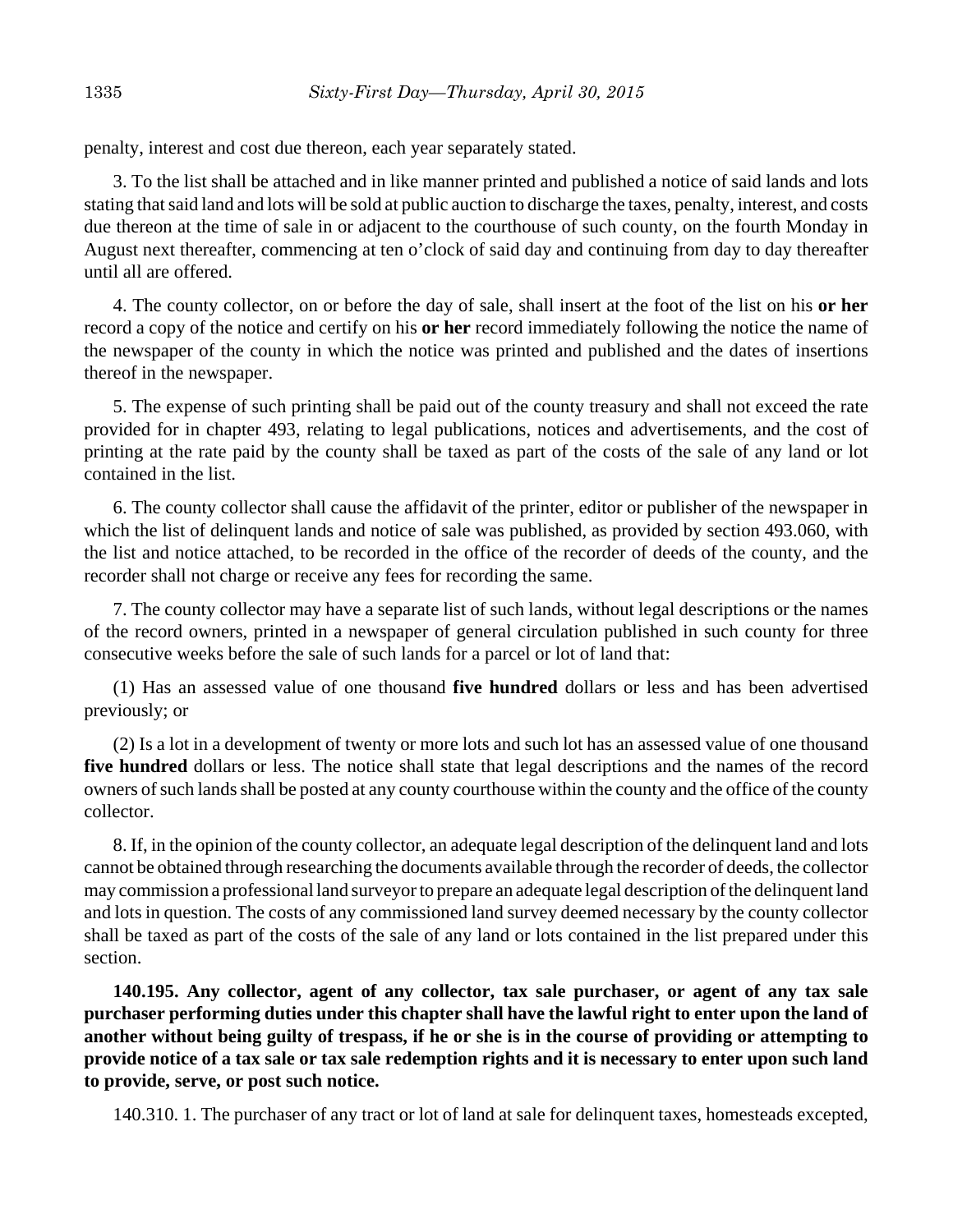shall at any time after one year from the date of sale be entitled to the immediate possession of the premises so purchased during the redemption period provided for in this law, unless sooner redeemed; provided, however, any owner or occupant of any tract or lot of land purchased may retain possession of said premises by making a written assignment of, or agreement to pay, rent certain or estimated to accrue during such redemption period or so much thereof as shall be sufficient to discharge the bid of the purchaser with interest thereon as provided in the certificate of purchase.

2. The purchaser, his **or her** heirs or assigns may enforce his **or her** rights under said written assignment or agreement in any manner now authorized or hereafter authorized by law for the collection of delinquent and unpaid rent; provided further, nothing herein contained shall operate to the prejudice of any owner not in default and whose interest in the tract or lot of land is not encumbered by the certificate of purchase, nor shall it prejudice the rights of any occupant of any tract or lot of land not liable to pay taxes thereon nor such occupant's interest in any planted, growing or unharvested crop thereon.

3. Any additions or improvements made to any tract or lot of land by any occupant thereof, as tenant or otherwise, and made prior to such tax sale, which such occupant would be permitted to detach and remove from the land under his **or her** contract of occupancy shall also, to the same extent, be removable against the purchaser, his **or her** heirs or assigns.

4. Any rent collected by the purchaser, his **or her** heirs or assigns shall operate as a payment upon the amount due the holder of such certificate of purchase, and such amount or amounts, together with the date paid and by whom shall be endorsed as a credit upon said certificate, and which said sums shall be taken into consideration in the redemption of such land, as provided for in this chapter.

5. Any purchaser, heirs or assigns in possession within the period of redemption against whom rights of redemption are exercised shall be protected in the value of any planted, growing and/or unharvested crop on the lands redeemed in the same manner as such purchaser, heirs or assigns would be protected in valuable and lasting improvements made upon said lands after the period of redemption and referred to in section 140.360.

**[**6. The one-year redemption period shall not apply to third-year tax sales, but the ninety-day redemption period as provided in section 140.405 shall apply to such sales. There shall be no redemption period for a post-third-year tax sale, or any offering thereafter.**]**

140.340. 1. **Upon paying the reasonable and customary costs of sale to the county collector for the use of the purchaser, his or her heirs, successors, or assigns;** the owner**; lienholder;** or occupant of any land or lot sold for taxes, or any other persons having an interest therein, **[**may**] shall have the absolute right to** redeem the same at any time during the one year next ensuing**[**, in the following manner**] and shall continue to have a defeasible right to redeem the same until such time as the tax sale purchaser acquires the deed, at which time the right to redeem shall expire, provided upon the expiration of the lien evidenced by a certificate of purchase under section 140.410 no redemption shall be required.**

**2. The reasonable and customary costs of sale include all costs incurred in selling and foreclosing tax liens under this chapter, and such reasonable and customary costs shall include the following**: **[**by paying to the county collector, for the use of the purchaser, his heirs or assigns,**]** the full sum of the purchase money named in **[**his**] the** certificate of purchase and all the **[**cost**] costs** of the sale, including the cost to record the certificate of purchase as required in section 140.290, the fee necessary for the collector to record the release of such certificate of purchase, and the **reasonable and customary** cost of the title search and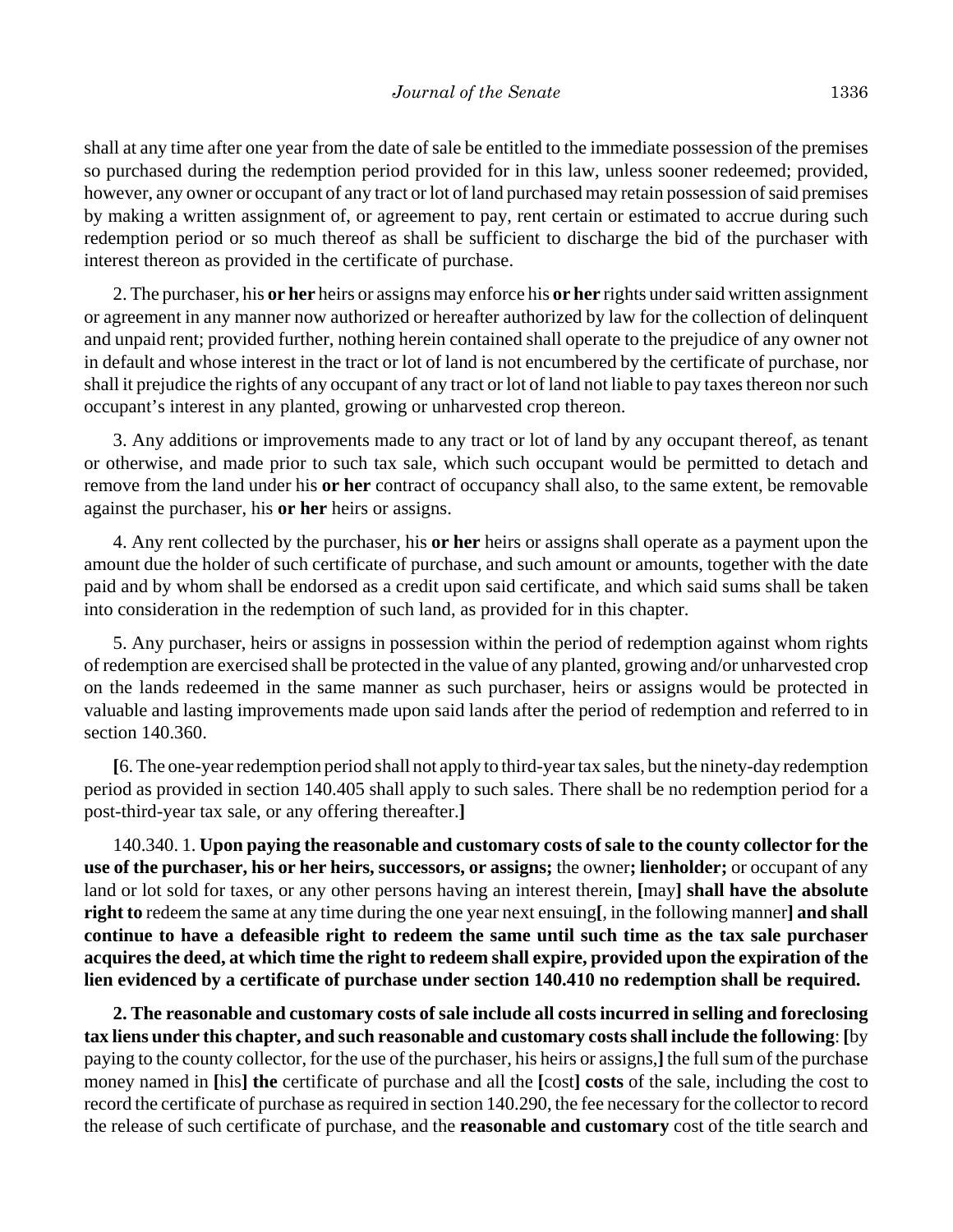**[**mailings**] postage costs** of notification required in sections 140.150 to 140.405, together with interest at the rate specified in such certificate, not to exceed ten percent annually, except on a sum paid by a purchaser in excess of the delinquent taxes due plus costs of the sale **incurred by the collector**, no interest shall be owing on the excess amount, with all subsequent taxes which have been paid thereon by the purchaser, his **or her** heirs or assigns with interest at the rate of eight percent per annum on such taxes subsequently paid, and in addition thereto the person redeeming any land shall pay the costs incident to entry of recital of such redemption**; provided, however, that no costs incurred by tax sale purchasers in providing notice of tax sale redemption rights required by law shall be reimbursable as a reasonable and customary cost of sale unless such costs are incurred after March first following the date of purchase of the tax sale certificate by said tax sale purchaser at a first or second offering delinquent tax sale**.

**[**2.**] 3.** Upon deposit with the county collector of the amount necessary to redeem as herein provided, it shall be the duty of the county collector to mail to the purchaser, his **or her** heirs or assigns, at the last post office address if known, and if not known, then to the address of the purchaser as shown in the record of the certificate of purchase, notice of such deposit for redemption.

**[**3.**] 4.** Such notice, given as herein provided, shall stop payment to the purchaser, his **or her** heirs or assigns of any further interest or penalty.

**[**4. In case the party purchasing said land, his heirs or assigns fails to take a tax deed for the land so purchased within six months after the expiration of the one year next following the date of sale, no interest shall be charged or collected from the redemptioner after that time.**]**

## **5. The reasonable and customary costs of sale needed to redeem any land or lot sold for taxes under this section shall be determined by the collector.**

140.350. **[**Infants**]Minors** and incapacitated and disabled persons as defined in chapter 475 may redeem any lands belonging to them sold for taxes, within **[**one year after the expiration of such disability**] five years of the date of the last payment of taxes encumbering the real estate by the minor, incapacitated or disabled person, the party's predecessors in interest, or any representative of such person**, in the same manner as provided in section 140.340 for redemption by other persons.

140.405. 1. Any person purchasing property at a delinquent land tax auction shall not acquire the deed to the real estate, as provided for in section 140.250 or 140.420, until the person meets the requirements of this section, except that such requirements shall not apply to post-third-year sales, which shall be conducted under subsection 4 of section 140.250. The purchaser shall obtain a title search report from a licensed attorney or licensed title company detailing the ownership and encumbrances on the property. **[**Such title search report shall be declared invalid if the effective date is more than one hundred twenty days from the date the purchaser applies for a collector's deed under section 140.250 or 140.420.**]**

2. At least ninety days prior to the date when a purchaser is authorized to acquire the deed, the purchaser shall notify the owner of record and any person who holds a publicly recorded unreleased deed of trust, mortgage, lease, lien, judgment, or any other publicly recorded claim upon that real estate of such person's right to redeem the property. Notice shall be sent by both first class mail and certified mail return receipt requested to such person's last known available address. If the certified mail return receipt is returned signed, the first class mail notice is not returned, the first class mail notice is refused where noted by the United States Postal Service, or any combination thereof, notice shall be presumed received by the recipient. At the conclusion of the applicable redemption period, the purchaser shall make an affidavit in accordance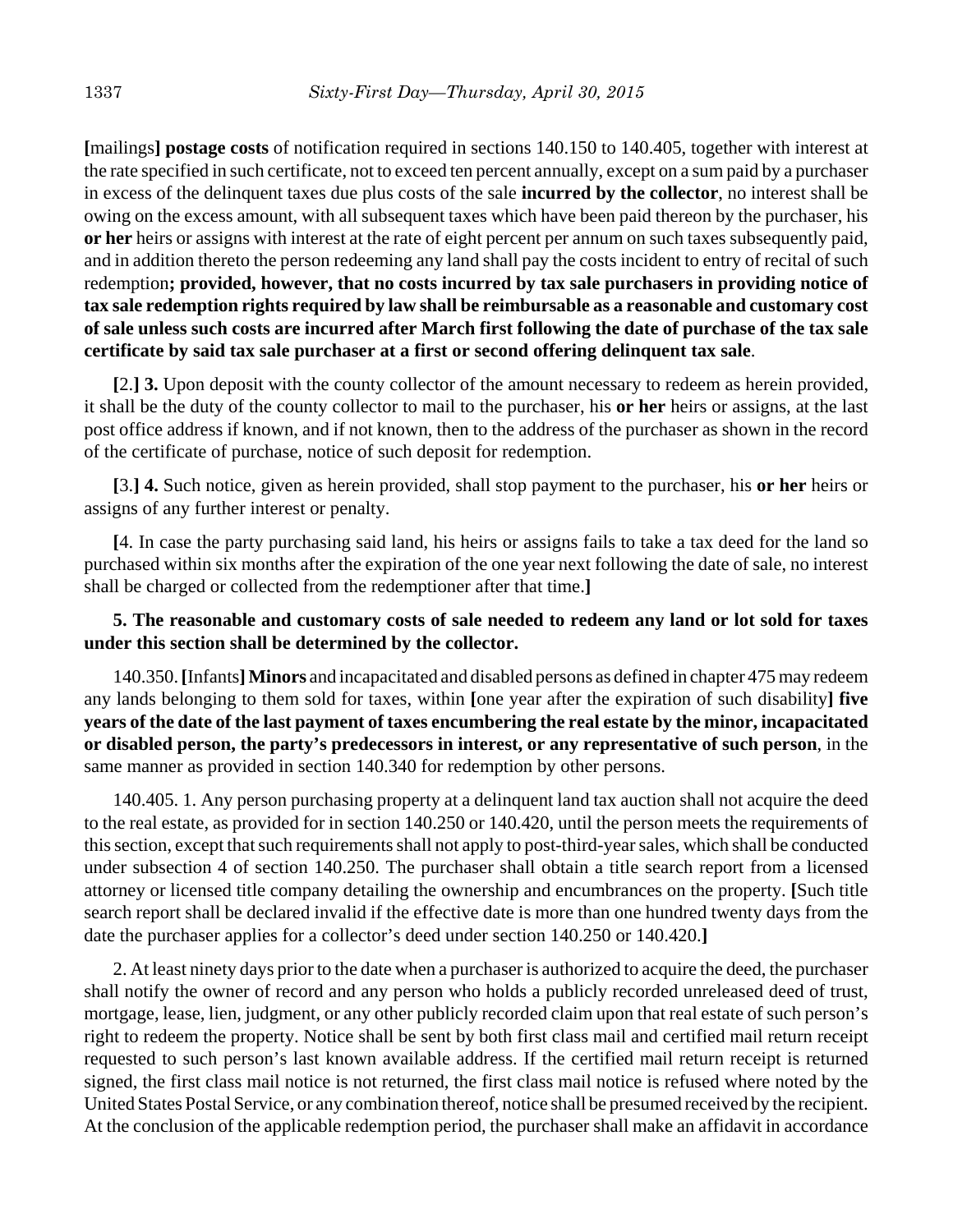with subsection **[**4**] 5** of this section.

3. If the owner of record or the holder of any other publicly recorded claim on the property intends to transfer ownership or execute any additional liens or encumbrances on the property, such owner shall first redeem such property under section 140.340. The failure to comply with redeeming the property first before executing any of such actions or agreements on the property shall require the owner of record or any other publicly recorded claim on the property to reimburse the purchaser for the total bid as recorded on the certificate of purchase and all the costs of the sale required in sections 140.150 to 140.405.

4. In the case that both the certified notice return receipt card is returned unsigned and the first class mail is returned for any reason except refusal, where the notice is returned undeliverable, then the purchaser shall attempt additional notice and certify in the purchaser's affidavit to the collector that such additional notice was attempted and by what means.

5. The purchaser shall notify the county collector by affidavit of the date that every required notice was sent to the owner of record and, if applicable, any other publicly recorded claim on the property. To the affidavit, the purchaser shall attach a copy of a valid title search report as described in subsection 1 of this section as well as completed copies of the following for each recipient:

(1) Notices of right to redeem sent by first class mail;

(2) Notices of right to redeem sent by certified mail;

(3) Addressed envelopes for all notices, as they appeared immediately before mailing;

(4) Certified mail receipt as it appeared upon its return; and

(5) Any returned regular mailed envelopes. As provided in this section, at such time the purchaser notifies the collector by affidavit that all the ninety days' notice requirements of this section have been met, the purchaser is authorized to acquire the deed, provided that a collector's deed shall not be acquired before the expiration date of the redemption period as provided in section 140.340.

6. If any real estate is purchased at a third-offering tax auction and has a publicly recorded unreleased deed of trust, mortgage, lease, lien, judgment, or any other publicly recorded claim upon the real estate under this section, the purchaser of said property shall within forty-five days after the purchase at the sale notify such person of the person's right to redeem the property within ninety days from the postmark date on the notice. Notice shall be sent by both first class mail and certified mail return receipt requested to such person's last known available address. The purchaser shall notify the county collector by affidavit of the date the required notice was sent to the owner of record and, if applicable, the holder of any other publicly recorded claim on the property, that such person shall have ninety days to redeem said property or be forever barred from redeeming said property.

7. If the county collector chooses to have the title search done then the county collector may charge the purchaser the cost of the title search before giving the purchaser a deed pursuant to section 140.420.

8. **[**If the property is redeemed, the person redeeming the property shall pay the costs incurred by the purchaser in providing notice under this section. Recoverable costs on any property sold at a tax sale shall include the title search, postage, and costs for the recording of any certificate of purchase issued and for recording the release of such certificate of purchase and all the costs of the sale required in sections 140.150 to 140.405.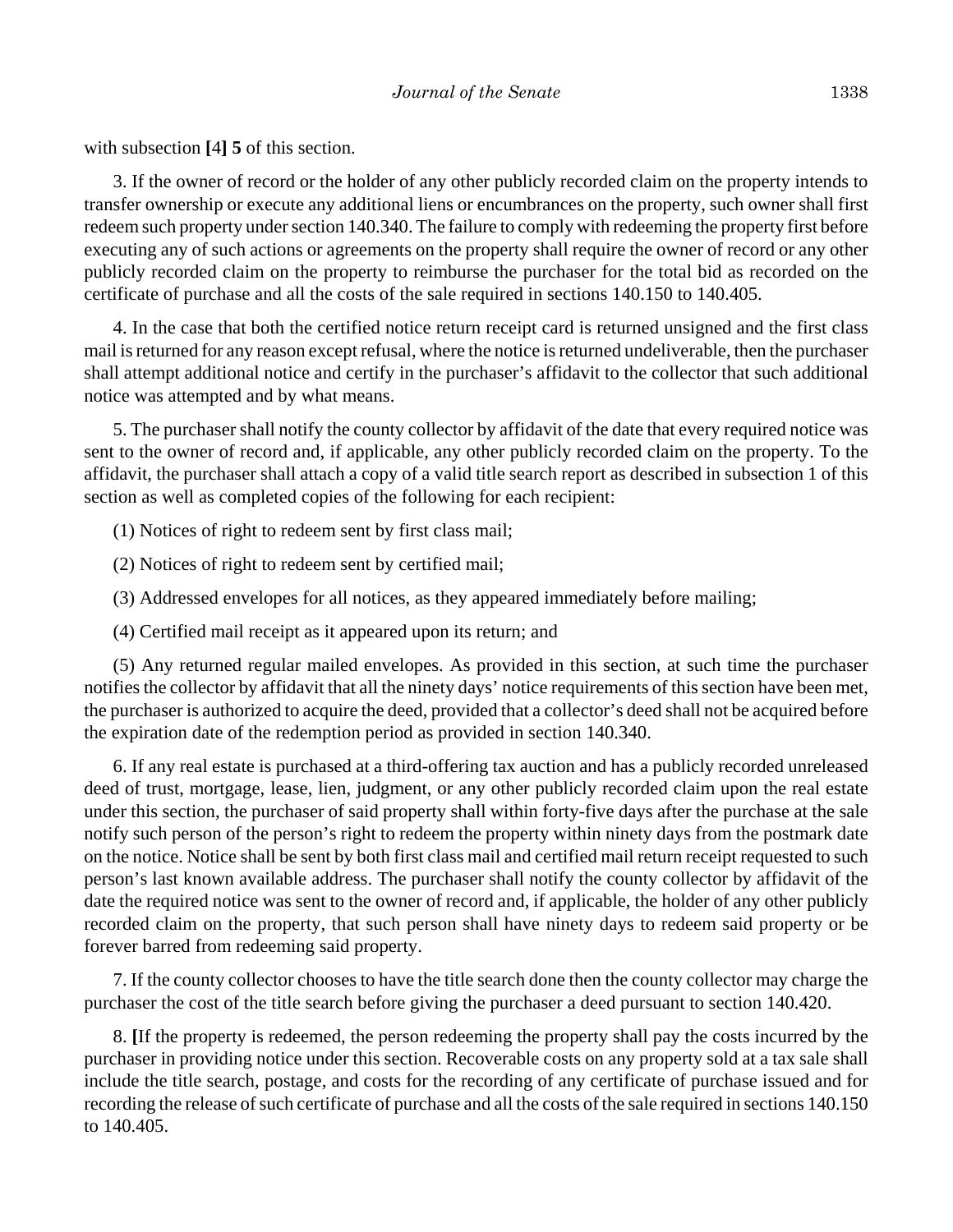9.**]** Failure of the purchaser to comply with this section shall result in such purchaser's loss of all interest in the real estate **except as otherwise provided in sections 140.550 and 140.570**.

**9. The phrase "authorized to acquire the deed" as used in this chapter shall mean the date chosen by the tax sale purchaser that is more than the minimum redemption period set forth in section 140.340 if the tax sale purchaser has complied with the following requirements entitling the purchaser to the issuance of a collector's deed:**

**(1) Compliance with the requirements of this section to the satisfaction of the collector;**

**(2) Payment of the recording fee for the collector's deed as required under section 140.410;**

**(3) Production of the original of the certificate of purchase as required under section 140.420, or production of an original affidavit of lost or destroyed certificate approved by the collector as to form and substance; and**

**(4) Payment of all subsequent taxes required to be paid under section 140.440.**

**10. Notwithstanding any provision of law to the contrary, any person except a minor or an incapacitated or disabled person may receive notice under this section in a foreign country or outside the United States:**

**(1) By any internationally agreed upon means of service that is reasonably calculated to give notice, such as the Hague Convention on the Service Abroad of Judicial and Extrajudicial Documents;**

**(2) If there is no internationally agreed upon means of service, or if an international agreement allows service but does not specify the means, by a method that is reasonably calculated to give notice;**

**(3) As set forth for the foreign country's acceptable method of service in actions in courts of general jurisdiction;**

**(4) As the foreign country directs in response to a letter of request;**

**(5) Unless prohibited by a foreign country's law, by delivering a copy of the notice to the person personally or using a form of mail that requires a signed receipt; or**

**(6) By any other means not prohibited by international agreement as approved by the collector.**

140.410. In all cases where lands have been or may hereafter be sold for delinquent taxes, penalty, interest and costs due thereon, and a certificate of purchase has been or may hereafter be issued, it is hereby made the duty of such purchaser, his **or her** heirs or assigns, to cause all subsequent taxes to be paid on the property purchased prior to the issuance of any collector's deed, and the purchaser shall further cause a deed to be executed and placed on record in the proper county all within **[**two years**] eighteen months** from the date of said sale; provided, that on failure of said purchaser, his **or her** heirs or assigns so to do, then and in that case the amount due such purchaser shall cease to be a lien on said lands so purchased as herein provided. Upon the purchaser's forfeiture of all rights of the property acquired by the certificate of purchase issued, and including the nonpayment of all subsequent years' taxes as described in this section, it shall be the responsibility of the collector to record the cancellation of the certificate of purchase in the office of the recorder of deeds of the county. Certificates of purchase cannot be assigned to nonresidents or delinquent taxpayers. However, any person purchasing property at a delinquent land tax sale who meets the requirements of this section, prior to receiving a collector's deed, shall pay to the collector the fee necessary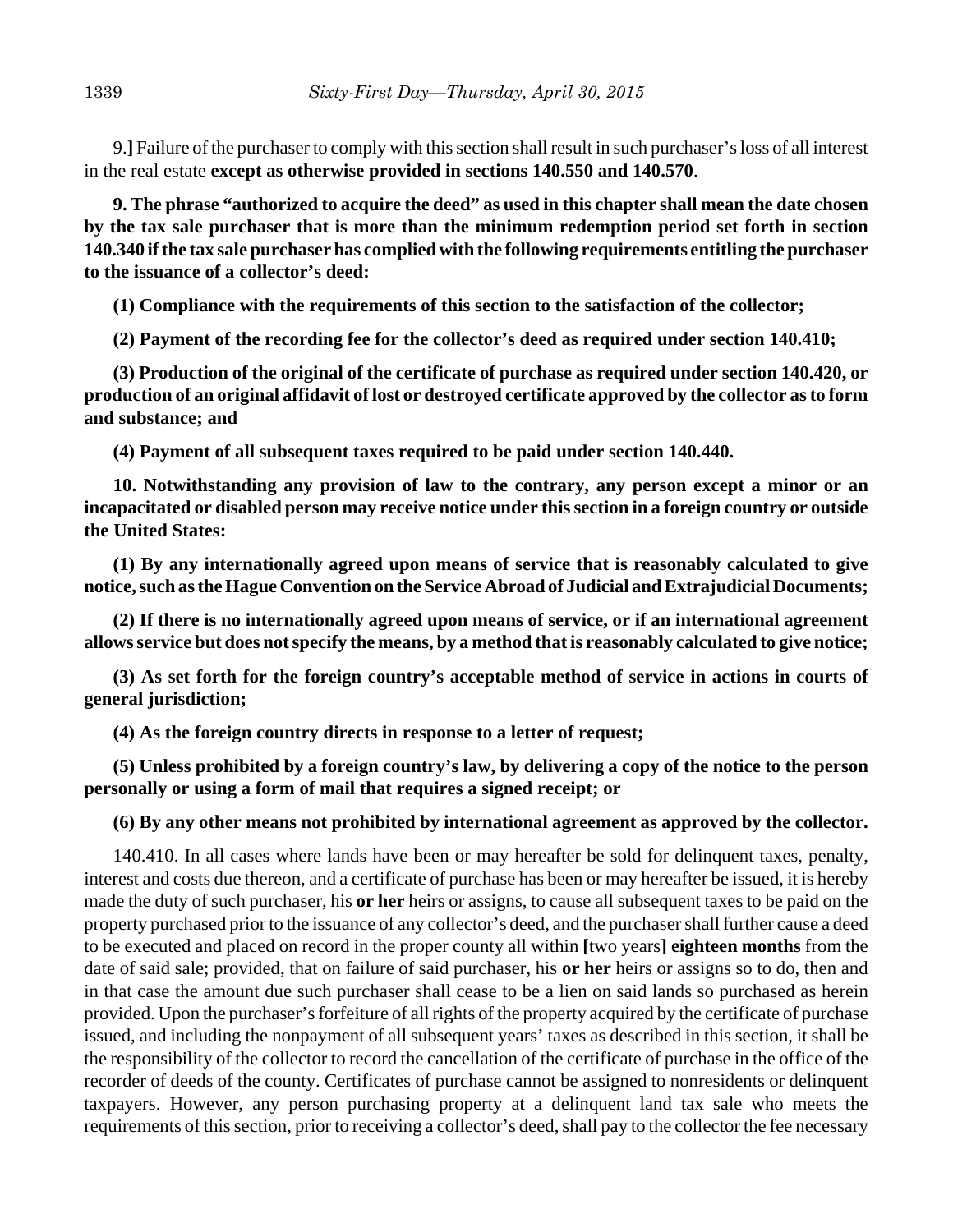for the recording of such collector's deed to be issued. It shall be the responsibility of the collector to record the deed before delivering such deed to the purchaser of the property.

140.420. If no person shall redeem the lands sold for taxes **[**within the applicable redemption period of one year from the date of the sale or within the ninety-day notice as specified in section 140.405 for a thirdyear tax sale**] prior to the expiration of the right to redeem**, at the expiration thereof, and on production of the certificate of purchase **and upon proof satisfactory to the collector that a purchaser or his or her heirs, successors, or assigns are authorized to acquire the deed**, the collector of the county in which the sale of such lands took place shall execute to the purchaser, his **or her** heirs or assigns, in the name of the state, a conveyance of the real estate so sold, which shall vest in the grantee an absolute estate in fee simple, subject, however, to all claims thereon for unpaid taxes except such unpaid taxes existing at time of the purchase of said lands and the lien for which taxes was inferior to the lien for taxes for which said tract or lot of land was sold."; and

Further amend said bill by amending the title, enacting clause, and intersectional references accordingly.

## HOUSE AMENDMENT NO. 9

Amend House Committee Substitute for Senate Substitute for Senate Committee Substitute for Senate Bill No. 115, Page 18, Section 143.801, Line 74, by inserting after all of said section and line the following:

### "**143.1100. 1. This section shall be known and may be cited as the "Bring Jobs Home Act".**

#### **2. As used in this section, the following terms shall mean:**

**(1) "Business unit":**

**(a) Any trade or business; and**

**(b) Any line of business or function unit which is part of any trade or business;**

**(2) "Deduction":**

**(a) For individuals, an amount subtracted from the taxpayer's Missouri adjusted gross income to determine Missouri taxable income for the tax year in which such deduction is claimed; and**

**(b) For corporations, an amount subtracted from the taxpayer's Federal taxable income to determine Missouri taxable income for the tax year in which such deduction is claimed.**

**(3) "Department", the department of economic development;**

**(4) "Eligible expenses":**

**(a) Any amount for which a deduction is allowed to the taxpayer under Section 162 of the Internal Revenue Code of 1986, as amended; and**

**(b) Permit and license fees, lease brokerage fees, equipment installation costs, and other similar expenses.**

**(5) "Eligible insourcing expenses":**

**(a) Eligible expenses paid or incurred by the taxpayer in connection with the elimination of any business unit of the taxpayer or of any member of any expanded affiliated group in which the taxpayer is also a member located outside the state of Missouri; and**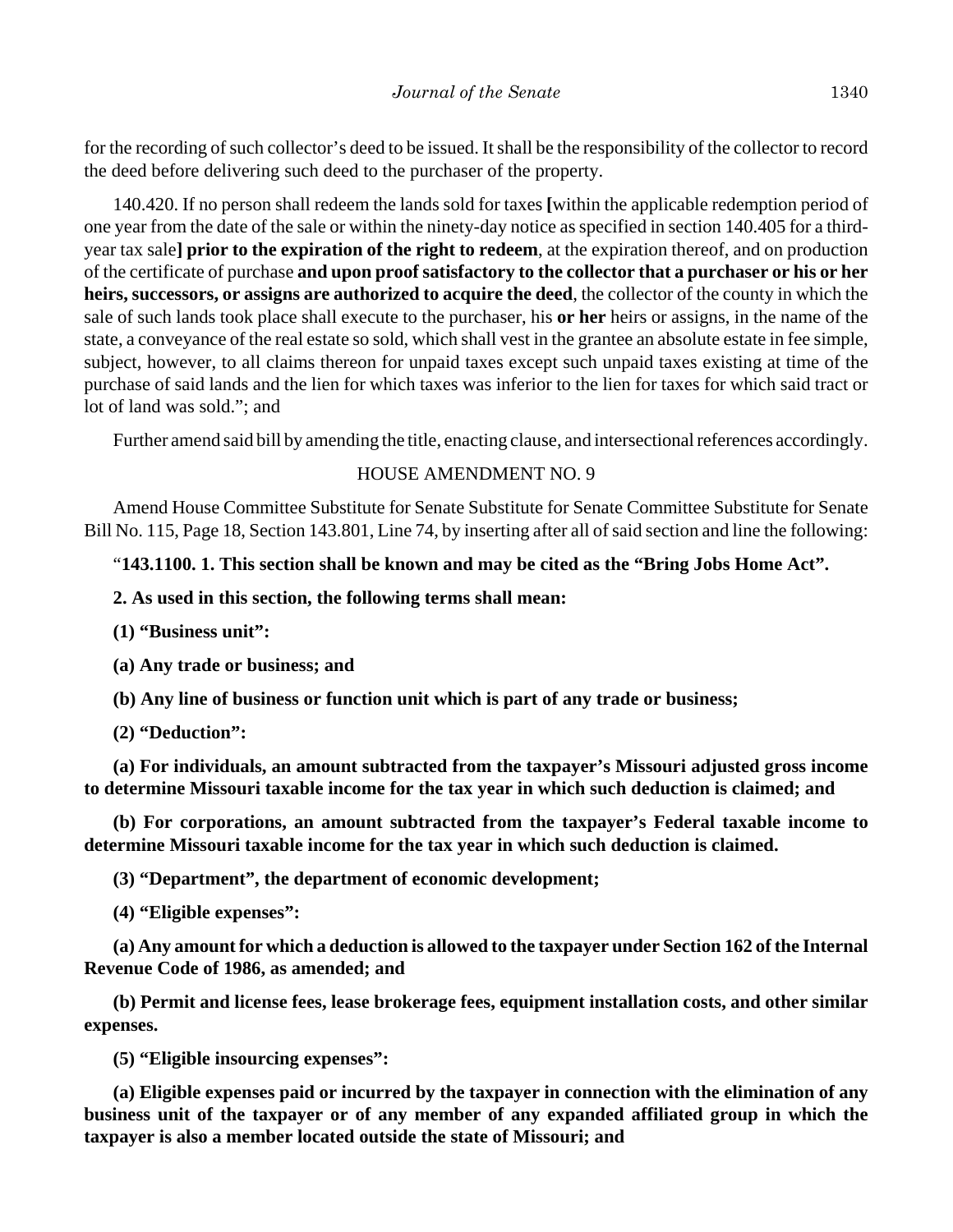**(b) Eligible expenses paid or incurred by the taxpayer in connection with the establishment of any business unit of the taxpayer or of any member of any expanded affiliated group in which the taxpayer is also a member located within the state of Missouri if such establishment constitutes the relocation of the business unit so eliminated.**

**For purposes of this subdivision, expenses shall be eligible if such elimination of the business unit in another state or country occurs in a different taxable year from the establishment of the business unit in Missouri;**

**(6) "Expanded affiliated group", an affiliated group as defined in Section 1504(a) of the Internal Revenue Code of 1986, as amended, determined without regard to Section 1504(b)(3) of the Internal Revenue Code of 1986, as amended, and by substituting more than fifty percent for at least eighty percent each place it appears in Section 1504(a) of the Internal Revenue Code of 1986, as amended. A partnership or any other entity other than a corporation shall be treated as a member of an expanded affiliated group if such entity is controlled by members of such group including any entity treated as a member of such group by reason of this subdivision;**

**(7) "Full-time equivalent employee", the same meaning as ascribed to the term under Sections 45R(d) and 45R(e) of the Internal Revenue Code of 1986, as amended, determined by only taking into account wages as otherwise defined in Section 45R(e) of the Internal Revenue Code of 1986, as amended, paid with respect to services performed within Missouri. In order to receive the tax deduction authorized in this section, a taxpayer's full-time equivalent employee performing services in Missouri shall be paid a salary or hourly wage equal to or more than an employee of the taxpayer in the same position prior to the relocation of the business unit;**

**(8) "Insourcing plan", a written plan to carry out the establishment of a business unit in Missouri as described in subdivision (5) of this subsection;**

**(9) "Taxpayer", any individual, firm, a partner in a firm, corporation, partnership, shareholder in an S-corporation, or member of a limited liability company subject to the income tax imposed under chapter 143, excluding withholding tax imposed by sections 143.191 to 143.265.**

**3. For all taxable years beginning on or after January 1, 2015, a taxpayer shall be allowed a deduction in an amount equal to fifty percent of the eligible insourcing expenses of the taxpayer which are taken into account in such taxable year under subsection 5 of this section. The amount of the deduction claimed shall not exceed the amount of:**

**(1) For individuals, the taxpayer's Missouri adjusted gross income for the taxable year for which the deduction is claimed; and**

**(2) For corporations, the taxpayer's Missouri taxable income for the taxable year for which the deduction is claimed.**

**However, any deduction that cannot be claimed in the taxable year may be carried over to the next five succeeding taxable years until the full deduction has been claimed.**

**4. No deduction shall be allowed under this section until the department determines the number of full-time equivalent employees of the taxpayer for the taxable year for which the deduction is claimed exceeds the number of full-time equivalent employees of the taxpayer for the last taxable year**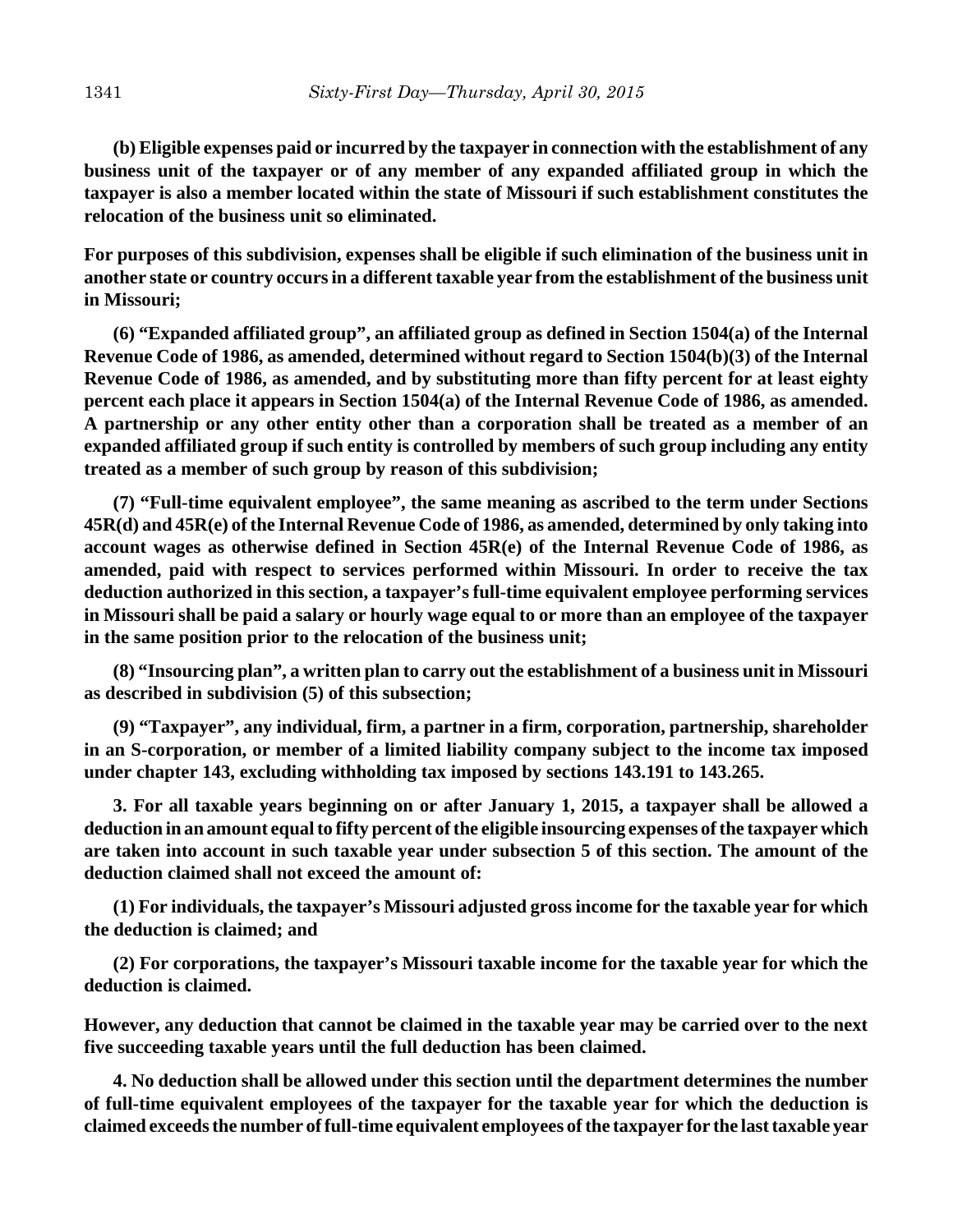**ending before the first taxable year in which such eligible insourcing expenses were paid or incurred.**

**5. (1) Except as provided in subdivisions (2) and (3) of this subsection, eligible insourcing expenses shall be taken into account in the taxable year during which the plan described in subdivision (8) of subsection 2 of this section has been completed and all eligible insourcing expenses under such plan have been paid or incurred.**

**(2) If the taxpayer elects the application of this subdivision, eligible insourcing expenses shall be taken into account in the first taxable year after the taxable year described in subdivision (1) of this subsection.**

**6. Notwithstanding any other provision of law to the contrary, no deduction shall be allowed for any expenses incurred if dissolving a business unit in Missouri and relocating such business unit to another state.**

**7. The total amount of deductions authorized under this section shall not exceed twenty million dollars in any taxable year. In the event that more than twenty million dollars in deductions are claimed in a taxable year, deductions shall be issued on a first-come, first-served filing basis.**

**8. A taxpayer that receives a deduction under the provisions of this section shall be ineligible to receive incentives under the provisions of any other state tax deduction program for the same expenses incurred.**

**9. Any taxpayer allowed a deduction under this section who, within ten years of receiving the deduction, eliminates the business unit for which the deduction was allowed shall repay the state an amount equal to the tax savings realized for the deduction allowed under this section, prorated by the number of years the business unit was in this state.**

**10. The department of economic development and the department of revenue shall promulgate rules to implement the provisions of this section. Any rule or portion of a rule, as that term is defined in section 536.010, that is created under the authority delegated in this section shall become effective only if it complies with and is subject to all the provisions of chapter 536 and, if applicable, section 536.028. This section and chapter 536 are nonseverable, and if any of the powers vested with the general assembly under chapter 536 to review, to delay the effective date, or to disapprove and annul a rule are subsequently held unconstitutional, then the grant of rulemaking authority and any rule proposed or adopted after August 28, 2015, shall be invalid and void.**

**11. Under section 23.253 of the Missouri sunset act:**

**(1) The provisions of the new program authorized under this section shall automatically sunset six years after the effective date, unless reauthorized by an act of the general assembly; and**

**(2) If such program is reauthorized, the program authorized under this section shall automatically sunset twelve years after the effective date of the reauthorization of this section; and**

**(3) This section shall terminate on September first of the calendar year immediately following the calendar year in which the program authorized under this section is sunset.**"; and

Further amend said bill by amending the title, enacting clause, and intersectional references accordingly.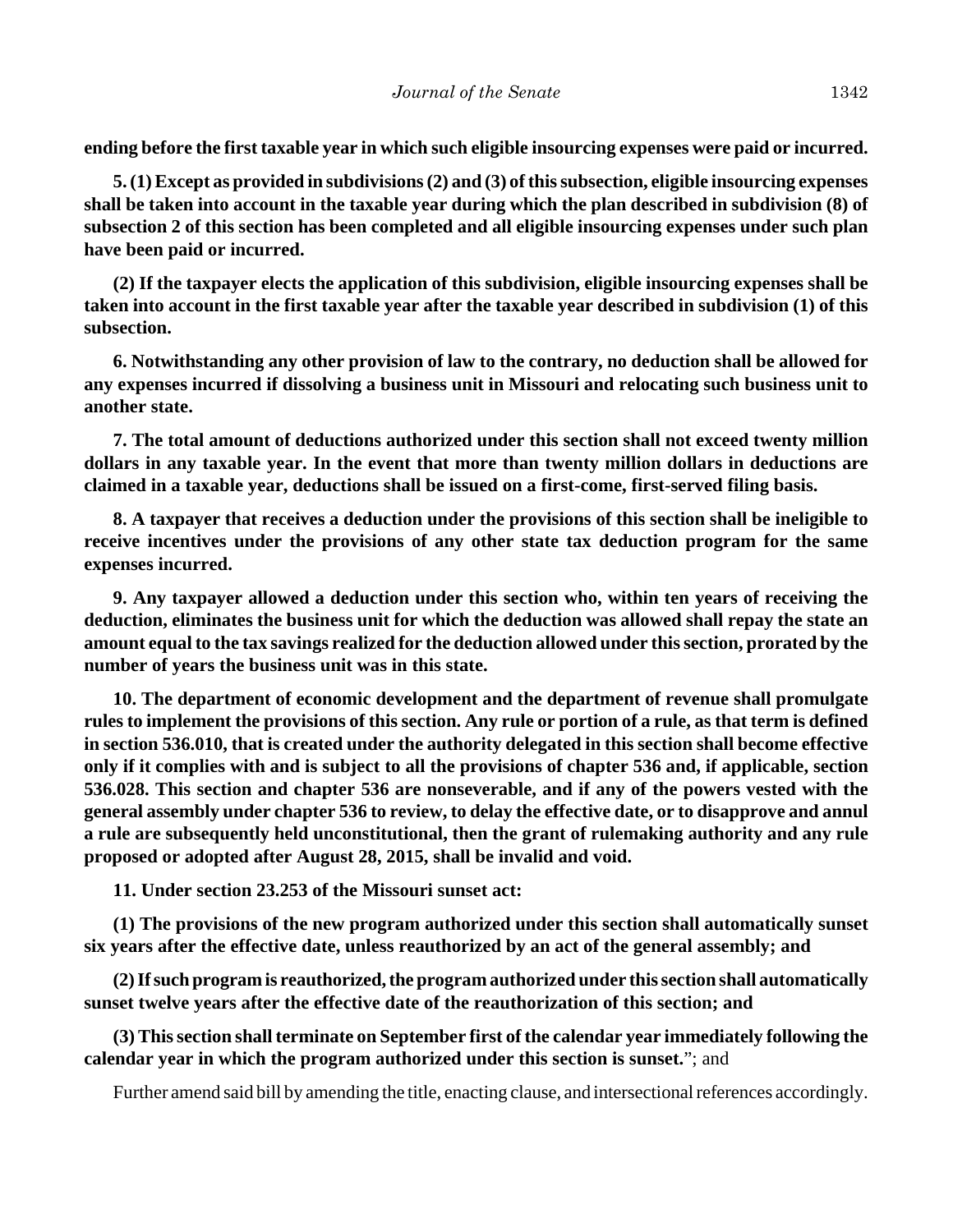# HOUSE AMENDMENT NO. 1 TO HOUSE AMENDMENT NO. 10

Amend House Amendment No. 10 to House Committee Substitute for Senate Substitute for Senate Committee Substitute for Senate Bill No. 115 Page 1, Line 3, by inserting after all of said line the following:

"Further amend said bill, Section 143.801, Page 18, Line 74, by inserting after all of said section and line the following:

"144.030. 1. There is hereby specifically exempted from the provisions of sections 144.010 to 144.525 and from the computation of the tax levied, assessed or payable pursuant to sections 144.010 to 144.525 such retail sales as may be made in commerce between this state and any other state of the United States, or between this state and any foreign country, and any retail sale which the state of Missouri is prohibited from taxing pursuant to the Constitution or laws of the United States of America, and such retail sales of tangible personal property which the general assembly of the state of Missouri is prohibited from taxing or further taxing by the constitution of this state.

2. There are also specifically exempted from the provisions of the local sales tax law as defined in section 32.085, section 238.235, and sections 144.010 to 144.525 and 144.600 to 144.761 and from the computation of the tax levied, assessed or payable pursuant to the local sales tax law as defined in section 32.085, section 238.235, and sections 144.010 to 144.525 and 144.600 to 144.745:

(1) Motor fuel or special fuel subject to an excise tax of this state, unless all or part of such excise tax is refunded pursuant to section 142.824; or upon the sale at retail of fuel to be consumed in manufacturing or creating gas, power, steam, electrical current or in furnishing water to be sold ultimately at retail; or feed for livestock or poultry; or grain to be converted into foodstuffs which are to be sold ultimately in processed form at retail; or seed, limestone or fertilizer which is to be used for seeding, liming or fertilizing crops which when harvested will be sold at retail or will be fed to livestock or poultry to be sold ultimately in processed form at retail; economic poisons registered pursuant to the provisions of the Missouri pesticide registration law (sections 281.220 to 281.310) which are to be used in connection with the growth or production of crops, fruit trees or orchards applied before, during, or after planting, the crop of which when harvested will be sold at retail or will be converted into foodstuffs which are to be sold ultimately in processed form at retail;

(2) Materials, manufactured goods, machinery and parts which when used in manufacturing, processing, compounding, mining, producing or fabricating become a component part or ingredient of the new personal property resulting from such manufacturing, processing, compounding, mining, producing or fabricating and which new personal property is intended to be sold ultimately for final use or consumption; and materials, including without limitation, gases and manufactured goods, including without limitation slagging materials and firebrick, which are ultimately consumed in the manufacturing process by blending, reacting or interacting with or by becoming, in whole or in part, component parts or ingredients of steel products intended to be sold ultimately for final use or consumption;

(3) Materials, replacement parts and equipment purchased for use directly upon, and for the repair and maintenance or manufacture of, motor vehicles, watercraft, railroad rolling stock or aircraft engaged as common carriers of persons or property;

(4) Motor vehicles registered in excess of fifty-four thousand pounds, and the trailers pulled by such motor vehicles, that are actually used in the normal course of business to haul property on the public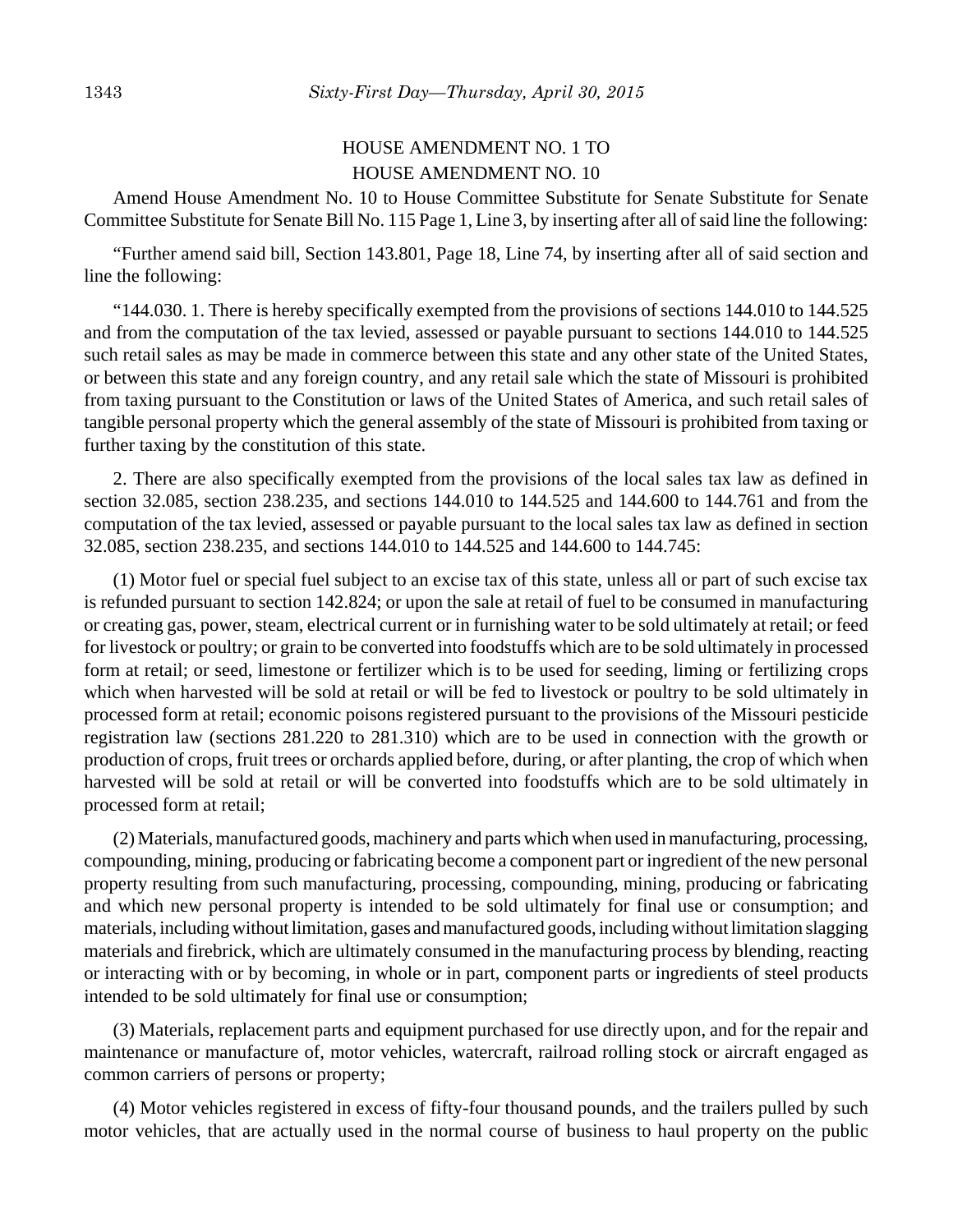highways of the state, and that are capable of hauling loads commensurate with the motor vehicle's registered weight; and the materials, replacement parts, and equipment purchased for use directly upon, and for the repair and maintenance or manufacture of such vehicles. For purposes of this subdivision, "motor vehicle" and "public highway" shall have the meaning as ascribed in section 390.020;

(5) Replacement machinery, equipment, and parts and the materials and supplies solely required for the installation or construction of such replacement machinery, equipment, and parts, used directly in manufacturing, mining, fabricating or producing a product which is intended to be sold ultimately for final use or consumption; and machinery and equipment, and the materials and supplies required solely for the operation, installation or construction of such machinery and equipment, purchased and used to establish new, or to replace or expand existing, material recovery processing plants in this state. For the purposes of this subdivision, a "material recovery processing plant" means a facility that has as its primary purpose the recovery of materials into a usable product or a different form which is used in producing a new product and shall include a facility or equipment which are used exclusively for the collection of recovered materials for delivery to a material recovery processing plant but shall not include motor vehicles used on highways. For purposes of this section, the terms motor vehicle and highway shall have the same meaning pursuant to section 301.010. Material recovery is not the reuse of materials within a manufacturing process or the use of a product previously recovered. The material recovery processing plant shall qualify under the provisions of this section regardless of ownership of the material being recovered;

(6) Machinery and equipment, and parts and the materials and supplies solely required for the installation or construction of such machinery and equipment, purchased and used to establish new or to expand existing manufacturing, mining or fabricating plants in the state if such machinery and equipment is used directly in manufacturing, mining or fabricating a product which is intended to be sold ultimately for final use or consumption;

(7) Tangible personal property which is used exclusively in the manufacturing, processing, modification or assembling of products sold to the United States government or to any agency of the United States government;

(8) Animals or poultry used for breeding or feeding purposes, or captive wildlife;

(9) Newsprint, ink, computers, photosensitive paper and film, toner, printing plates and other machinery, equipment, replacement parts and supplies used in producing newspapers published for dissemination of news to the general public;

(10) The rentals of films, records or any type of sound or picture transcriptions for public commercial display;

(11) Pumping machinery and equipment used to propel products delivered by pipelines engaged as common carriers;

(12) Railroad rolling stock for use in transporting persons or property in interstate commerce and motor vehicles licensed for a gross weight of twenty-four thousand pounds or more or trailers used by common carriers, as defined in section 390.020, in the transportation of persons or property;

(13) Electrical energy used in the actual primary manufacture, processing, compounding, mining or producing of a product, or electrical energy used in the actual secondary processing or fabricating of the product, or a material recovery processing plant as defined in subdivision (5) of this subsection, in facilities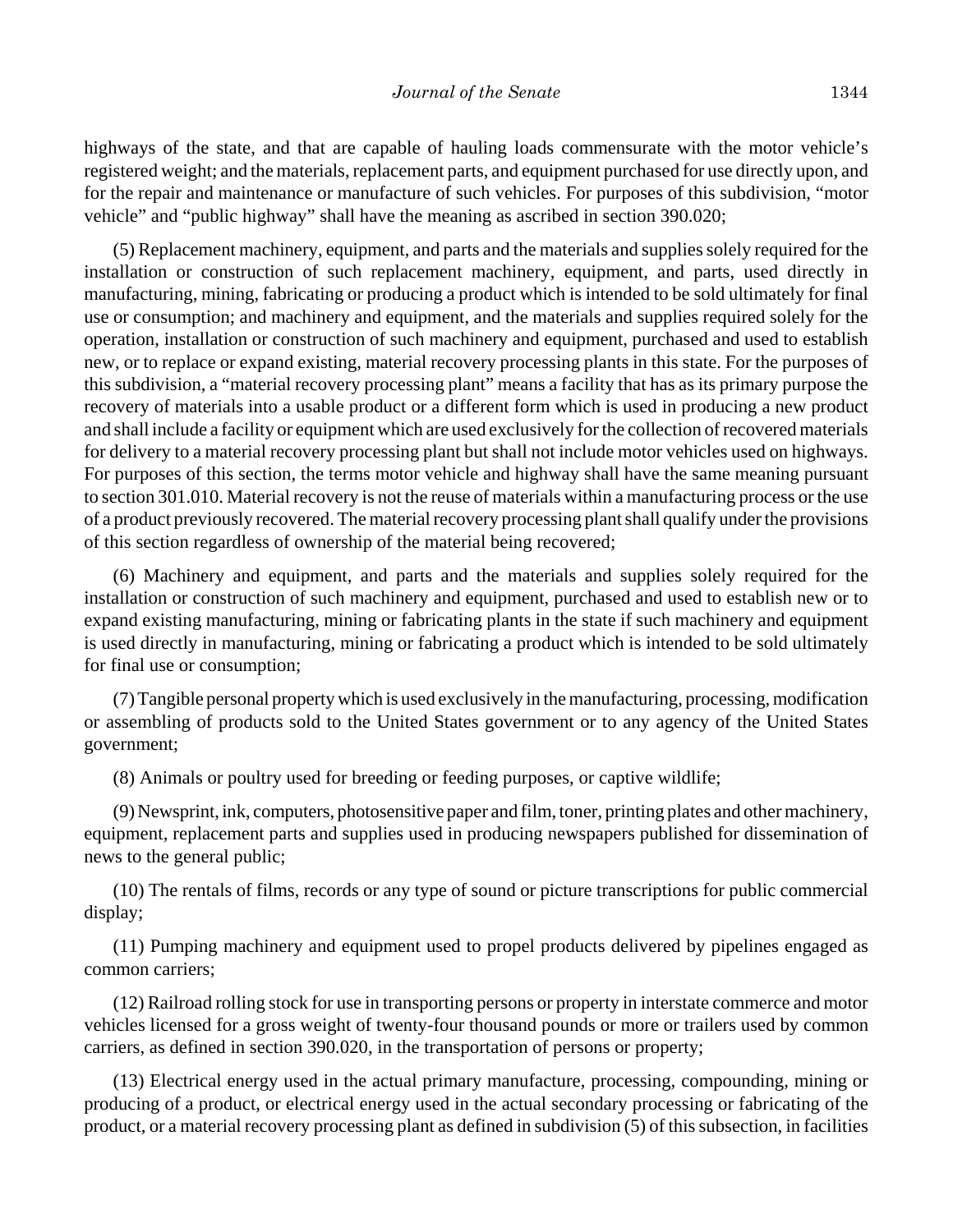owned or leased by the taxpayer, if the total cost of electrical energy so used exceeds ten percent of the total cost of production, either primary or secondary, exclusive of the cost of electrical energy so used or if the raw materials used in such processing contain at least twenty-five percent recovered materials as defined in section 260.200. There shall be a rebuttable presumption that the raw materials used in the primary manufacture of automobiles contain at least twenty-five percent recovered materials. For purposes of this subdivision, "processing" means any mode of treatment, act or series of acts performed upon materials to transform and reduce them to a different state or thing, including treatment necessary to maintain or preserve such processing by the producer at the production facility;

(14) Anodes which are used or consumed in manufacturing, processing, compounding, mining, producing or fabricating and which have a useful life of less than one year;

(15) Machinery, equipment, appliances and devices purchased or leased and used solely for the purpose of preventing, abating or monitoring air pollution, and materials and supplies solely required for the installation, construction or reconstruction of such machinery, equipment, appliances and devices;

(16) Machinery, equipment, appliances and devices purchased or leased and used solely for the purpose of preventing, abating or monitoring water pollution, and materials and supplies solely required for the installation, construction or reconstruction of such machinery, equipment, appliances and devices;

(17) Tangible personal property purchased by a rural water district;

(18) All amounts paid or charged for admission or participation or other fees paid by or other charges to individuals in or for any place of amusement, entertainment or recreation, games or athletic events, including museums, fairs, zoos and planetariums, owned or operated by a municipality or other political subdivision where all the proceeds derived therefrom benefit the municipality or other political subdivision and do not inure to any private person, firm, or corporation, provided, however, that a municipality or other political subdivision may enter into revenue-sharing agreements with private persons, firms, or corporations providing goods or services, including management services, in or for the place of amusement, entertainment or recreation, games or athletic events, and provided further that nothing in this subdivision shall exempt from tax any amounts retained by any private person, firm, or corporation under such revenuesharing agreement;

(19) All sales of insulin and prosthetic or orthopedic devices as defined on January 1, 1980, by the federal Medicare program pursuant to Title XVIII of the Social Security Act of 1965, including the items specified in Section 1862(a)(12) of that act, and also specifically including hearing aids and hearing aid supplies and all sales of drugs which may be legally dispensed by a licensed pharmacist only upon a lawful prescription of a practitioner licensed to administer those items, including samples and materials used to manufacture samples which may be dispensed by a practitioner authorized to dispense such samples and all sales or rental of medical oxygen, home respiratory equipment and accessories, hospital beds and accessories and ambulatory aids, all sales or rental of manual and powered wheelchairs, stairway lifts, Braille writers, electronic Braille equipment and, if purchased or rented by or on behalf of a person with one or more physical or mental disabilities to enable them to function more independently, all sales or rental of scooters, reading machines, electronic print enlargers and magnifiers, electronic alternative and augmentative communication devices, and items used solely to modify motor vehicles to permit the use of such motor vehicles by individuals with disabilities or sales of over-the-counter or nonprescription drugs to individuals with disabilities, and drugs required by the Food and Drug Administration to meet the over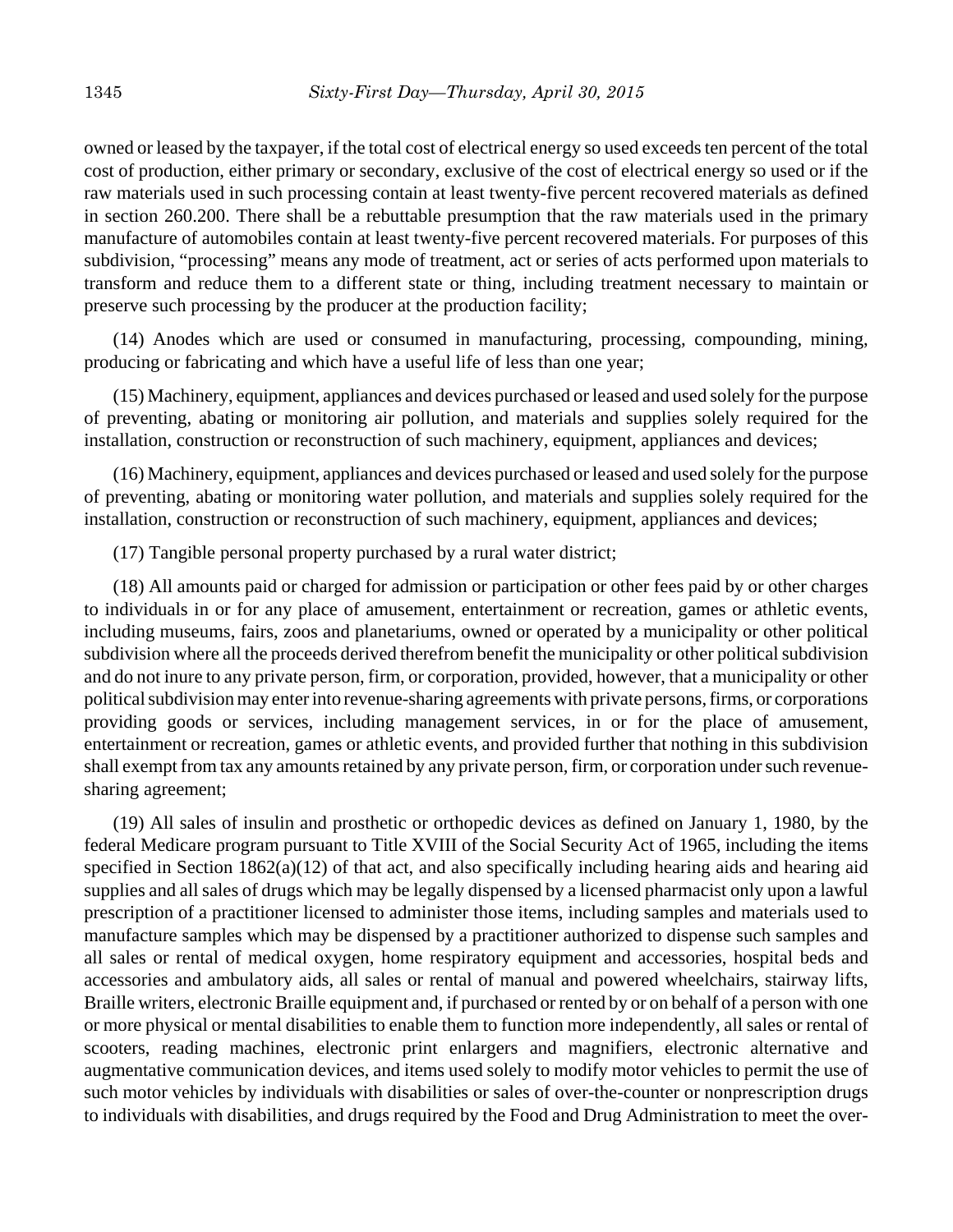the-counter drug product labeling requirements in 21 CFR 201.66, or its successor, as prescribed by a health care practitioner licensed to prescribe;

(20) All sales made by or to religious and charitable organizations and institutions in their religious, charitable or educational functions and activities and all sales made by or to all elementary and secondary schools operated at public expense in their educational functions and activities;

(21) All sales of aircraft to common carriers for storage or for use in interstate commerce and all sales made by or to not-for-profit civic, social, service or fraternal organizations, including fraternal organizations which have been declared tax-exempt organizations pursuant to Section 501(c)(8) or (10) of the 1986 Internal Revenue Code, as amended, in their civic or charitable functions and activities and all sales made to eleemosynary and penal institutions and industries of the state, and all sales made to any private not-forprofit institution of higher education not otherwise excluded pursuant to subdivision (20) of this subsection or any institution of higher education supported by public funds, and all sales made to a state relief agency in the exercise of relief functions and activities;

(22) All ticket sales made by benevolent, scientific and educational associations which are formed to foster, encourage, and promote progress and improvement in the science of agriculture and in the raising and breeding of animals, and by nonprofit summer theater organizations if such organizations are exempt from federal tax pursuant to the provisions of the Internal Revenue Code and all admission charges and entry fees to the Missouri state fair or any fair conducted by a county agricultural and mechanical society organized and operated pursuant to sections 262.290 to 262.530;

(23) All sales made to any private not-for-profit elementary or secondary school, all sales of feed additives, medications or vaccines administered to livestock or poultry in the production of food or fiber, all sales of pesticides used in the production of crops, livestock or poultry for food or fiber, all sales of bedding used in the production of livestock or poultry for food or fiber, all sales of propane or natural gas, electricity or diesel fuel used exclusively for drying agricultural crops, natural gas used in the primary manufacture or processing of fuel ethanol as defined in section 142.028, natural gas, propane, and electricity used by an eligible new generation cooperative or an eligible new generation processing entity as defined in section 348.432, and all sales of farm machinery and equipment, other than airplanes, motor vehicles and trailers, and any freight charges on any exempt item. As used in this subdivision, the term "feed additives" means tangible personal property which, when mixed with feed for livestock or poultry, is to be used in the feeding of livestock or poultry. As used in this subdivision, the term "pesticides" includes adjuvants such as crop oils, surfactants, wetting agents and other assorted pesticide carriers used to improve or enhance the effect of a pesticide and the foam used to mark the application of pesticides and herbicides for the production of crops, livestock or poultry. As used in this subdivision, the term "farm machinery and equipment" means new or used farm tractors and such other new or used farm machinery and equipment and repair or replacement parts thereon and any accessories for and upgrades to such farm machinery and equipment, rotary mowers used exclusively for agricultural purposes, and supplies and lubricants used exclusively, solely, and directly for producing crops, raising and feeding livestock, fish, poultry, pheasants, chukar, quail, or for producing milk for ultimate sale at retail, including field drain tile, and one-half of each purchaser's purchase of diesel fuel therefor which is:

- (a) Used exclusively for agricultural purposes;
- (b) Used on land owned or leased for the purpose of producing farm products; and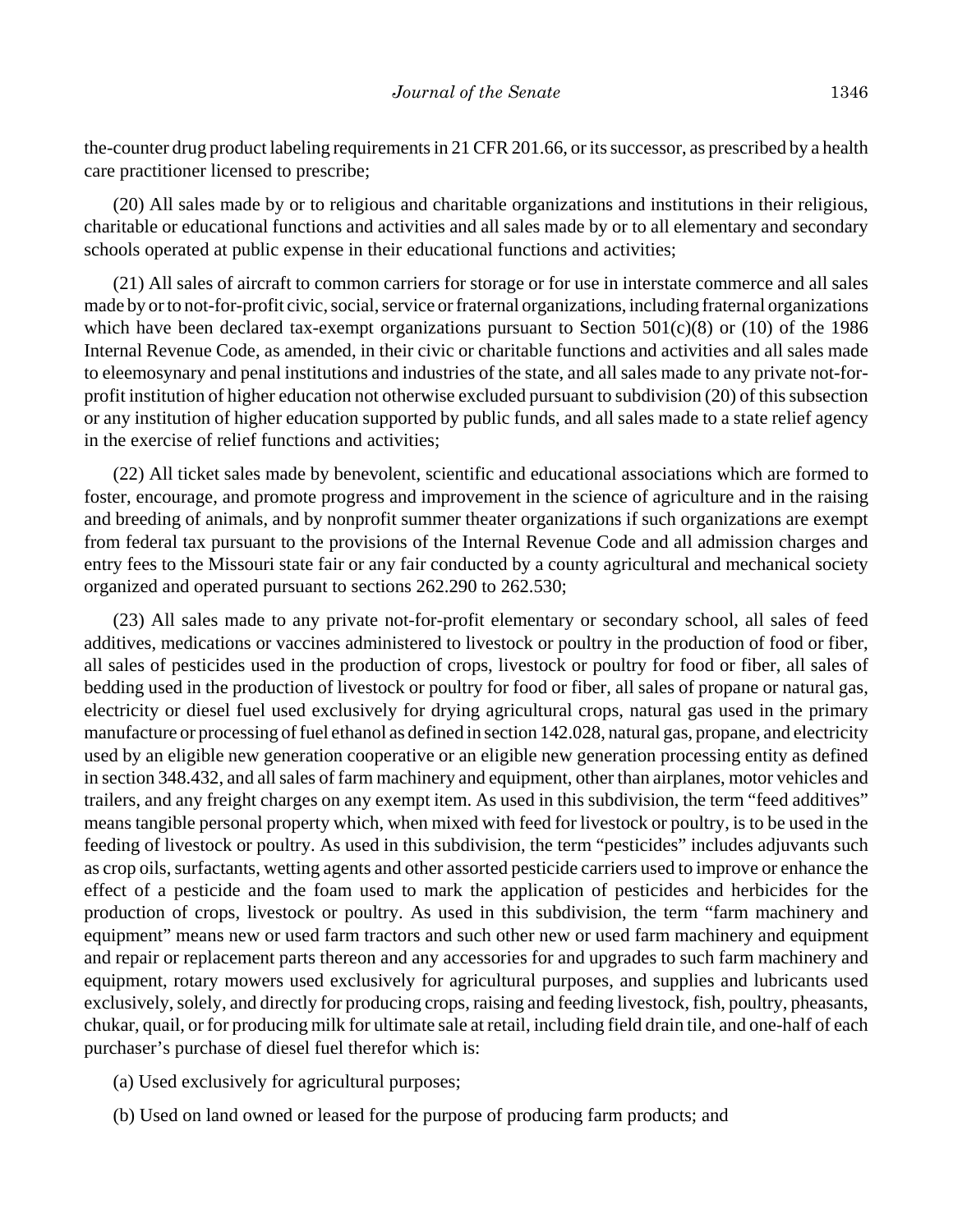(c) Used directly in producing farm products to be sold ultimately in processed form or otherwise at retail or in producing farm products to be fed to livestock or poultry to be sold ultimately in processed form at retail;

(24) Except as otherwise provided in section 144.032, all sales of metered water service, electricity, electrical current, natural, artificial or propane gas, wood, coal or home heating oil for domestic use and in any city not within a county, all sales of metered or unmetered water service for domestic use:

(a) "Domestic use" means that portion of metered water service, electricity, electrical current, natural, artificial or propane gas, wood, coal or home heating oil, and in any city not within a county, metered or unmetered water service, which an individual occupant of a residential premises uses for nonbusiness, noncommercial or nonindustrial purposes. Utility service through a single or master meter for residential apartments or condominiums, including service for common areas and facilities and vacant units, shall be deemed to be for domestic use. Each seller shall establish and maintain a system whereby individual purchases are determined as exempt or nonexempt;

(b) Regulated utility sellers shall determine whether individual purchases are exempt or nonexempt based upon the seller's utility service rate classifications as contained in tariffs on file with and approved by the Missouri public service commission. Sales and purchases made pursuant to the rate classification "residential" and sales to and purchases made by or on behalf of the occupants of residential apartments or condominiums through a single or master meter, including service for common areas and facilities and vacant units, shall be considered as sales made for domestic use and such sales shall be exempt from sales tax. Sellers shall charge sales tax upon the entire amount of purchases classified as nondomestic use. The seller's utility service rate classification and the provision of service thereunder shall be conclusive as to whether or not the utility must charge sales tax;

(c) Each person making domestic use purchases of services or property and who uses any portion of the services or property so purchased for a nondomestic use shall, by the fifteenth day of the fourth month following the year of purchase, and without assessment, notice or demand, file a return and pay sales tax on that portion of nondomestic purchases. Each person making nondomestic purchases of services or property and who uses any portion of the services or property so purchased for domestic use, and each person making domestic purchases on behalf of occupants of residential apartments or condominiums through a single or master meter, including service for common areas and facilities and vacant units, under a nonresidential utility service rate classification may, between the first day of the first month and the fifteenth day of the fourth month following the year of purchase, apply for credit or refund to the director of revenue and the director shall give credit or make refund for taxes paid on the domestic use portion of the purchase. The person making such purchases on behalf of occupants of residential apartments or condominiums shall have standing to apply to the director of revenue for such credit or refund;

(25) All sales of handicraft items made by the seller or the seller's spouse if the seller or the seller's spouse is at least sixty-five years of age, and if the total gross proceeds from such sales do not constitute a majority of the annual gross income of the seller;

(26) Excise taxes, collected on sales at retail, imposed by Sections 4041, 4061, 4071, 4081, 4091, 4161, 4181, 4251, 4261 and 4271 of Title 26, United States Code. The director of revenue shall promulgate rules pursuant to chapter 536 to eliminate all state and local sales taxes on such excise taxes;

(27) Sales of fuel**, supplies, or food** consumed or used in the operation of ships, barges, or waterborne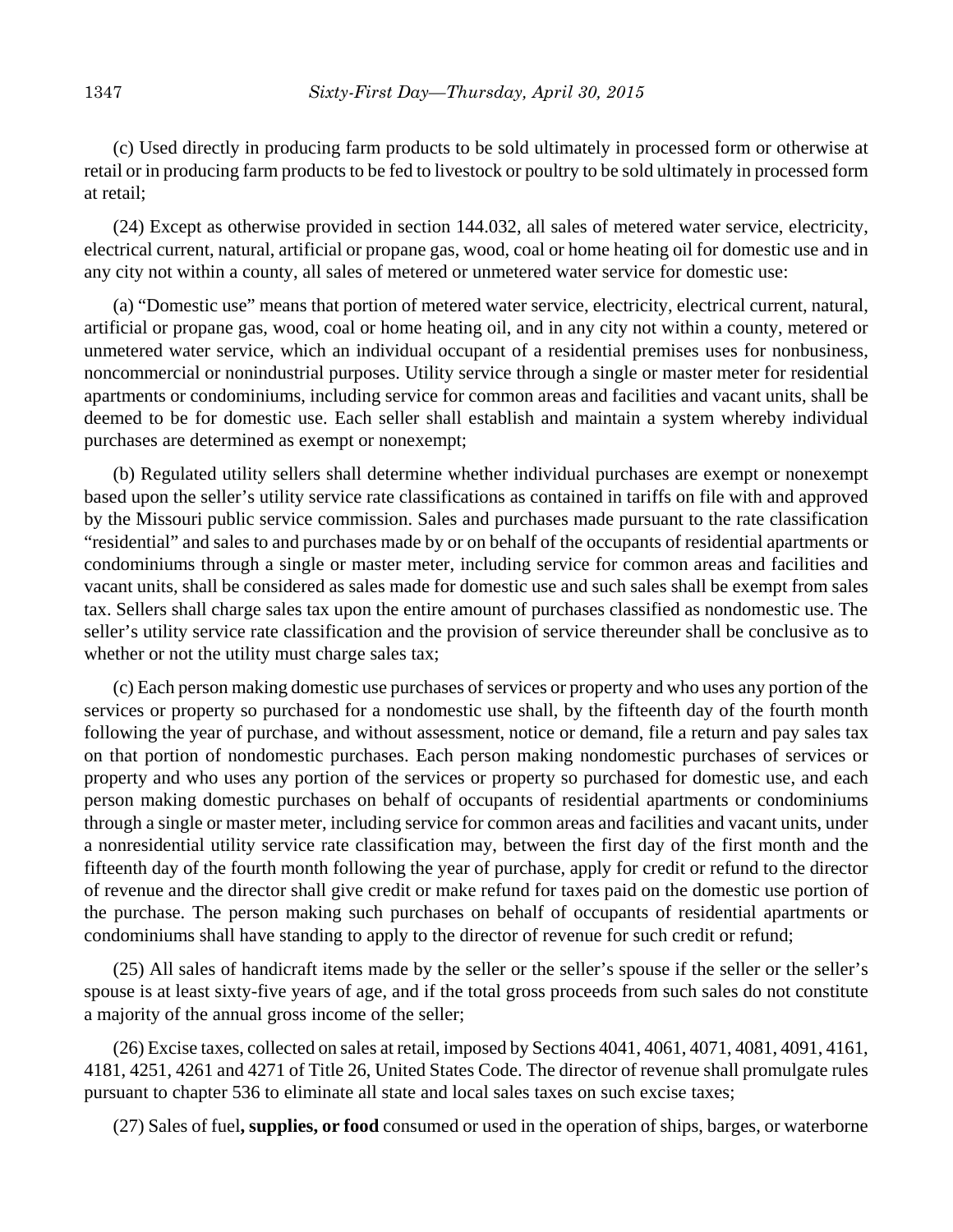vessels which are used primarily in or for the transportation of property or cargo, or the conveyance of persons for hire, on navigable rivers bordering on or located in part in this state, if such fuel**, supplies, or food** is delivered by the seller to the purchaser's barge, ship, or waterborne vessel while it is afloat upon such river;

(28) All sales made to an interstate compact agency created pursuant to sections 70.370 to 70.441 or sections 238.010 to 238.100 in the exercise of the functions and activities of such agency as provided pursuant to the compact;

(29) Computers, computer software and computer security systems purchased for use by architectural or engineering firms headquartered in this state. For the purposes of this subdivision, "headquartered in this state" means the office for the administrative management of at least four integrated facilities operated by the taxpayer is located in the state of Missouri;

(30) All livestock sales when either the seller is engaged in the growing, producing or feeding of such livestock, or the seller is engaged in the business of buying and selling, bartering or leasing of such livestock;

(31) All sales of barges which are to be used primarily in the transportation of property or cargo on interstate waterways;

(32) Electrical energy or gas, whether natural, artificial or propane, water, or other utilities which are ultimately consumed in connection with the manufacturing of cellular glass products or in any material recovery processing plant as defined in subdivision (5) of this subsection;

(33) Notwithstanding other provisions of law to the contrary, all sales of pesticides or herbicides used in the production of crops, aquaculture, livestock or poultry;

(34) Tangible personal property and utilities purchased for use or consumption directly or exclusively in the research and development of agricultural/biotechnology and plant genomics products and prescription pharmaceuticals consumed by humans or animals;

(35) All sales of grain bins for storage of grain for resale;

(36) All sales of feed which are developed for and used in the feeding of pets owned by a commercial breeder when such sales are made to a commercial breeder, as defined in section 273.325, and licensed pursuant to sections 273.325 to 273.357;

(37) All purchases by a contractor on behalf of an entity located in another state, provided that the entity is authorized to issue a certificate of exemption for purchases to a contractor under the provisions of that state's laws. For purposes of this subdivision, the term "certificate of exemption" shall mean any document evidencing that the entity is exempt from sales and use taxes on purchases pursuant to the laws of the state in which the entity is located. Any contractor making purchases on behalf of such entity shall maintain a copy of the entity's exemption certificate as evidence of the exemption. If the exemption certificate issued by the exempt entity to the contractor is later determined by the director of revenue to be invalid for any reason and the contractor has accepted the certificate in good faith, neither the contractor or the exempt entity shall be liable for the payment of any taxes, interest and penalty due as the result of use of the invalid exemption certificate. Materials shall be exempt from all state and local sales and use taxes when purchased by a contractor for the purpose of fabricating tangible personal property which is used in fulfilling a contract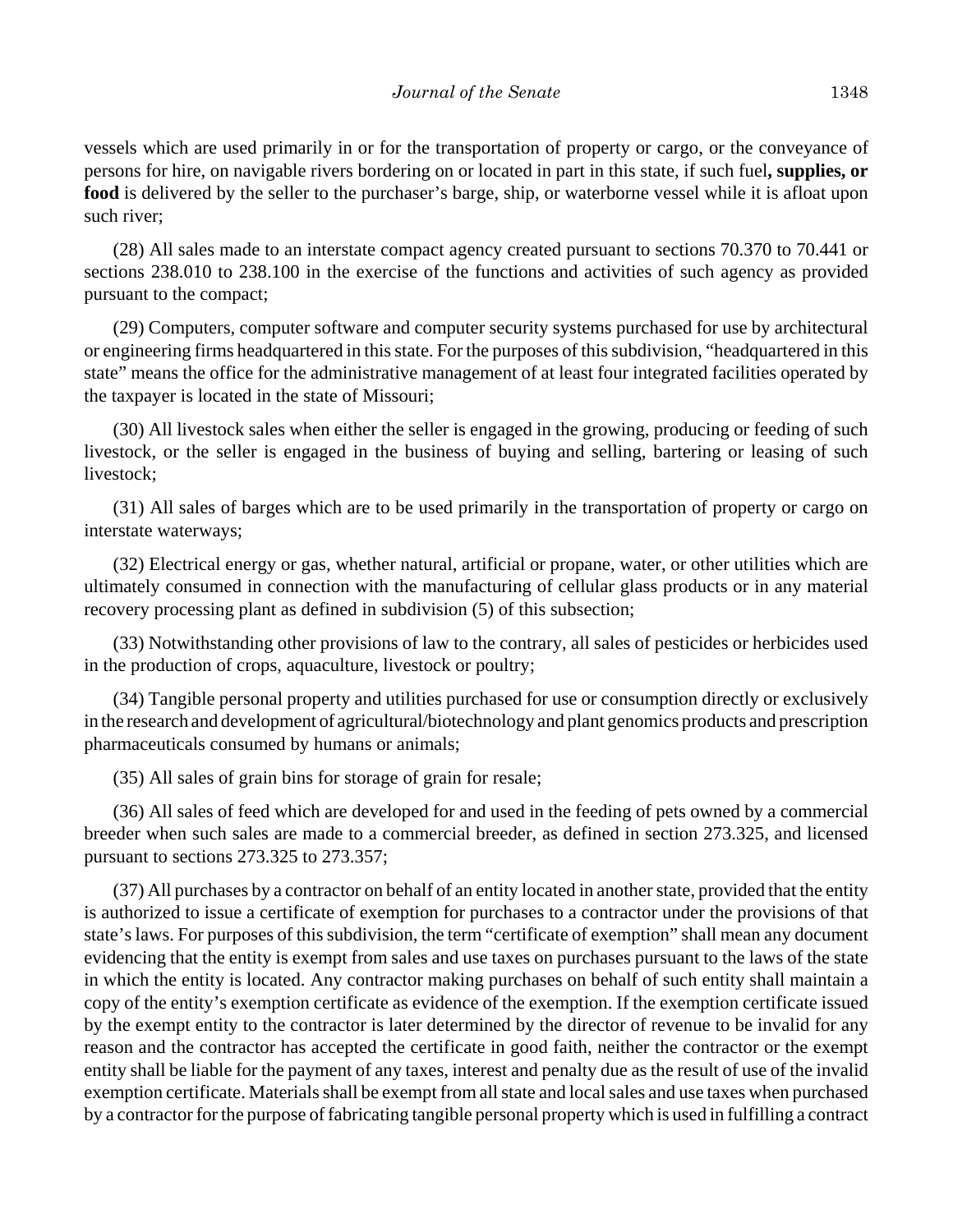for the purpose of constructing, repairing or remodeling facilities for the following:

(a) An exempt entity located in this state, if the entity is one of those entities able to issue project exemption certificates in accordance with the provisions of section 144.062; or

(b) An exempt entity located outside the state if the exempt entity is authorized to issue an exemption certificate to contractors in accordance with the provisions of that state's law and the applicable provisions of this section;

(38) All sales or other transfers of tangible personal property to a lessor who leases the property under a lease of one year or longer executed or in effect at the time of the sale or other transfer to an interstate compact agency created pursuant to sections 70.370 to 70.441 or sections 238.010 to 238.100;

(39) Sales of tickets to any collegiate athletic championship event that is held in a facility owned or operated by a governmental authority or commission, a quasi-governmental agency, a state university or college or by the state or any political subdivision thereof, including a municipality, and that is played on a neutral site and may reasonably be played at a site located outside the state of Missouri. For purposes of this subdivision, "neutral site" means any site that is not located on the campus of a conference member institution participating in the event;

(40) All purchases by a sports complex authority created under section 64.920, and all sales of utilities by such authority at the authority's cost that are consumed in connection with the operation of a sports complex leased to a professional sports team;

(41) All materials, replacement parts, and equipment purchased for use directly upon, and for the modification, replacement, repair, and maintenance of aircraft, aircraft power plants, and aircraft accessories;

(42) Sales of sporting clays, wobble, skeet, and trap targets to any shooting range or similar places of business for use in the normal course of business and money received by a shooting range or similar places of business from patrons and held by a shooting range or similar place of business for redistribution to patrons at the conclusion of a shooting event.

3. Any ruling, agreement, or contract, whether written or oral, express or implied, between a person and this state's executive branch, or any other state agency or department, stating, agreeing, or ruling that such person is not required to collect sales and use tax in this state despite the presence of a warehouse, distribution center, or fulfillment center in this state that is owned or operated by the person or an affiliated person shall be null and void unless it is specifically approved by a majority vote of each of the houses of the general assembly. For purposes of this subsection, an "affiliated person" means any person that is a member of the same controlled group of corporations as defined in Section 1563(a) of the Internal Revenue Code of 1986, as amended, as the vendor or any other entity that, notwithstanding its form of organization, bears the same ownership relationship to the vendor as a corporation that is a member of the same controlled group of corporations as defined in Section 1563(a) of the Internal Revenue Code, as amended."; and"; and

Further amend said bill by amending the title, enacting clause, and intersectional references accordingly.

## HOUSE AMENDMENT NO. 10

Amend House Committee Substitute for Senate Substitute for Senate Committee Substitute for Senate Bill No. 115, Pages 1-3, Section 94.860, Lines 1-74 and Pages 6-15, Section 99.845, Lines 1-311, by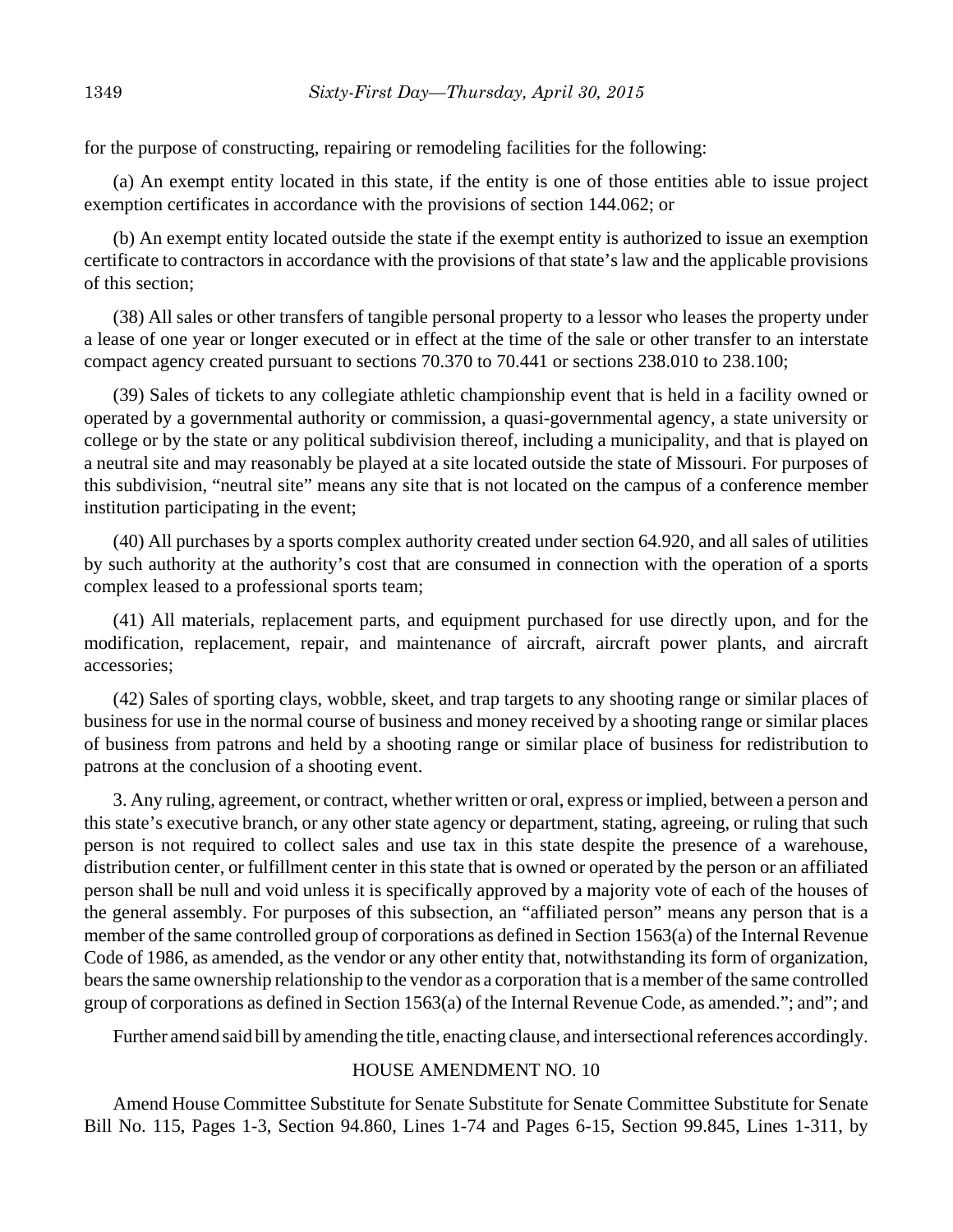striking said sections from the bill; and

Further amend said bill by amending the title, enacting clause, and intersectional references accordingly.

HOUSE AMENDMENT NO. 11

Amend House Committee Substitute for Senate Substitute for Senate Committee Substitute for Senate Bill No. 115, Page 1, Section A, Line 3, by inserting after all of said section and line the following:

"**32.420. 1. For purposes of this section, the following terms shall mean:**

**(1) "Assessing entity", the state or one or more political subdivisions of the state that collects a tax, fee, charge, or assessment from a qualifying business;**

**(2) "Department", the department of revenue;**

**(3) "Election", the submission by a qualifying business of an authorization for the department to pay one or more recurring taxes, fees, charges, or assessments assessed by an assessing entity on a form supplied by the department;**

**(4) "Qualifying business", a business which is required to pay a tax, fee, charge, or assessment issued by an assessing entity:**

**(a) In a total amount greater than fifty thousand dollars per year; and**

**(b) Pays a tax, fee, charge, or assessment to twenty-five or more local taxing jurisdictions.**

**2. Notwithstanding any provision of law to the contrary, the department of revenue shall adopt rules implementing a system in which any recurring tax, fee, charge, or assessment issued by an assessing entity against a qualifying business, which has made an election for such tax, fee, charge, or assessment, shall be paid by such qualifying business in one transaction per month to the department. The department shall pay the assessing entity the amount remitted by the qualifying business as soon as practical, but no later than fifteen days after the receipt of funds from the qualifying business.**

**3. Notwithstanding any provision of law to the contrary, payment received by the department on or before such amount is due to the assessing entity shall not incur any late fees or penalties upon the department or the qualifying business if such funds are remitted to the assessing entity after the date such amount is due to the assessing entity.**

**4. For the purpose of administrative expenses associated with this section, the department may collect a fee from a qualifying business that makes an election under this section in an amount which cannot exceed one percent of the money the qualifying business remits to the department.**

**5. (1) The first year the provisions of this section are effective, the department shall accept the first twenty-five qualifying businesses that apply;**

**(2) The second year the provisions of this section are effective, the department shall accept the first one hundred qualifying businesses that apply; and**

**(3) The third year and every year thereafter the provisions of this section are effective, the department shall accept all qualifying businesses that apply.**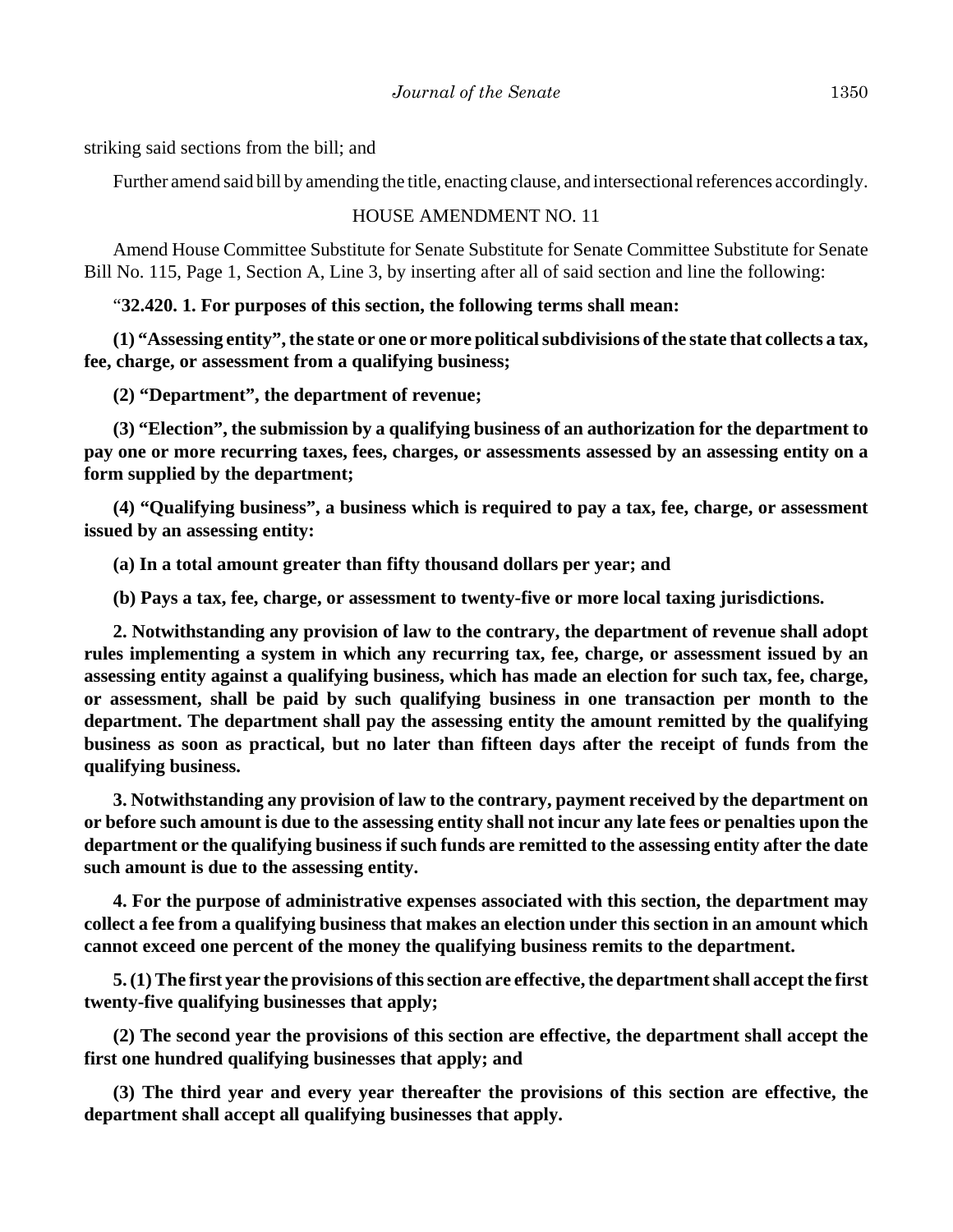## **6. The provisions of this section shall become effective on January 1, 2018.**"; and

Further amend said bill by amending the title, enacting clause, and intersectional references accordingly.

#### HOUSE AMENDMENT NO. 12

Amend House Committee Substitute for Senate Substitute for Senate Committee Substitute for Senate Bill No. 115, Page 21, Section 205.205, Line 68, by inserting immediately after said line the following:

"**285.517. Notwithstanding any provision of sections 285.500 to 285.515 or any other provision of law to the contrary, for any taxpayer undergoing an audit conducted by the department of labor and industrial relations regarding classification of an individual as an independent contractor or employee, if the taxpayer has been granted relief from the imposition of federal employment taxes under Section 530 of the Revenue Act of 1978, as amended, for an individual, with the result that the taxpayer can continue to classify the individual as an independent contractor for purposes of federal employment taxes, the department of labor and industrial relations and the department of revenue shall allow the taxpayer to classify the individual as an independent contractor for purposes of Missouri employment taxes with a maximum employment tax rate of one percent. Nothing in this section shall be construed to change in any way the status, liabilities, or rights of the individual whose status is at issue. This section terminates the liability of the employer for the Missouri employment taxes at one percent, but shall have no effect on the individual whose status is at issue.**"; and

Further amend said bill by amending the title, enacting clause, and intersectional references accordingly.

Emergency clause adopted.

In which the concurrence of the Senate is respectfully requested.

Also,

Mr. President: I am instructed by the House of Representatives to inform the Senate that the House has taken up and passed **HCS** for **SCS** for **SB 445**, entitled:

An Act to repeal sections 29.380, 260.200, 260.225, 260.250, 260.320, 260.325, 260.330, 260.335, and 260.345, RSMo, and to enact in lieu thereof twelve new sections relating to environmental protection.

With House Amendment No. 1

### HOUSE AMENDMENT NO. 1

Amend House Committee Substitute for Senate Committee Substitute for Senate Bill No. 445, Page 22, Section 643.650, Line 42, by inserting after all of said section and line the following:

"**Section 1. Any drinking water treatment plant located downstream of a landfill that contains radioactive waste shall test the finished drinking water biannually for the presence of radionuclides in the water. The company who operates the landfill shall reimburse the water company operating the treatment plant for the costs incurred for the required testing.**"; and

Further amend said bill by amending the title, enacting clause, and intersectional references accordingly.

In which the concurrence of the Senate is respectfully requested.

Also,

Mr. President: I am instructed by the House of Representatives to inform the Senate that the House has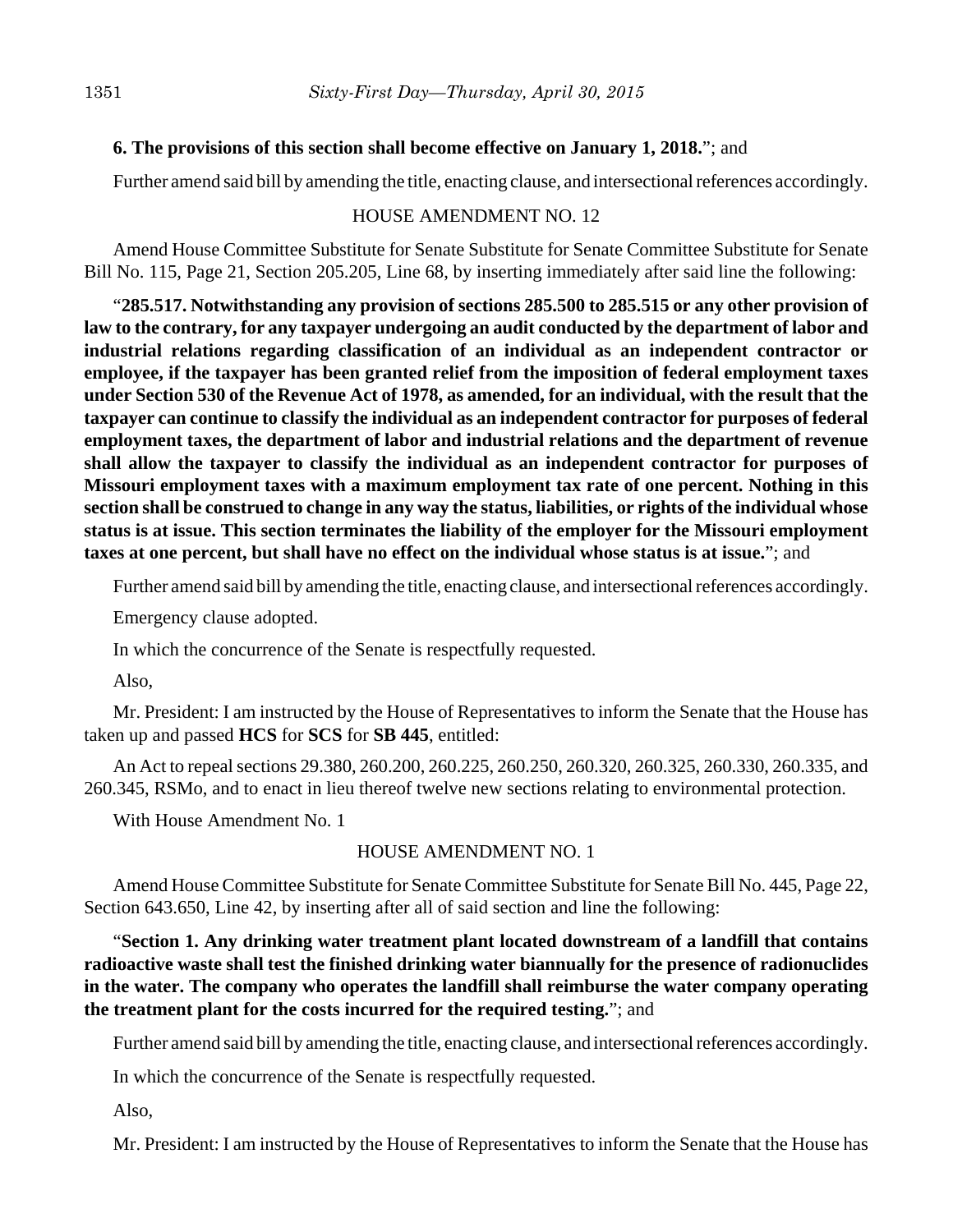taken up and passed **HCS** for **SCS** for **SB 300**, entitled:

An Act to repeal sections 86.200, 86.213, 86.237, 86.250, 86.251, 86.257, 86.263, 86.270, 86.320, 86.1110, 86.1270, 86.1500, 86.1630, 94.579, 169.291, 169.324, and 169.450, RSMo, and to enact in lieu thereof seventeen new sections relating to retirement benefits.

With House Amendment Nos. 1, 2, 3, 4 and 5.

#### HOUSE AMENDMENT NO. 1

Amend House Committee Substitute for Senate Committee Substitute for Senate Bill No. 300, Page 35, Section 169.450, Line 117, by inserting the following after all of said line:

"169.560. Any person retired and currently receiving a retirement allowance pursuant to sections 169.010 to 169.141, other than for disability, may be employed in any capacity in a district included in the retirement system created by those sections on either a part-time or temporary-substitute basis not to exceed a total of five hundred fifty hours in any one school year, and through such employment may earn up to fifty percent of the annual compensation payable under the **[**employing**]** district's salary schedule for the position or positions filled by the retiree, given such person's level of experience and education, without a discontinuance of the person's retirement allowance. If the **[**employing**]** school district does not utilize a salary schedule, or if the position in question is not subject to the **[**employing**]** district's salary schedule, a retiree employed in accordance with the provisions of this section may earn up to fifty percent of the annual compensation paid to the person or persons who last held such position or positions. If the position or positions did not previously exist, the compensation limit shall be determined in accordance with rules duly adopted by the board of trustees of the retirement system; provided that, it shall not exceed fifty percent of the annual compensation payable for the position in the **[**employing**]** school district that is most comparable to the position filled by the retiree. In any case where a retiree fills more than one position during the school year, the fifty-percent limit on permitted earning shall be based solely on the annual compensation of the highest paid position occupied by the retiree for at least one-fifth of the total hours worked during the year. Such a person shall not contribute to the retirement system or to the public education employee retirement system established by sections 169.600 to 169.715 because of earnings during such period of employment. If such a person is employed in any capacity by such a district **[**on a regular, full-time basis,**] in excess of the limitations set forth in this section,** the person shall not be eligible to receive the person's retirement allowance for any month during which the person is so employed**. In addition, such person [**and**]** shall contribute to the retirement system**, if the person satisfies the retirement system's membership eligibility requirements. In addition to the conditions set forth above, this section shall apply to any person retired and currently receiving a retirement allowance under sections 169.010 to 169.141, other than for disability, who is employed by a third party or is performing work as an independent contractor if such person is performing work in a district included in the retirement system as a temporary or long-term substitute teacher or in any other position that would normally require that person to be duly certificated under the laws governing the certification of teachers in Missouri if such person was employed by the district. The retirement system may require the district, the third-party employer, the independent contractor, and the retiree subject to this section to provide documentation showing compliance with this section. If such documentation is not provided, the retirement system may deem the retiree to have exceeded the limitations provided in this section.**"; and

Further amend said bill by amending the title, enacting clause, and intersectional references accordingly.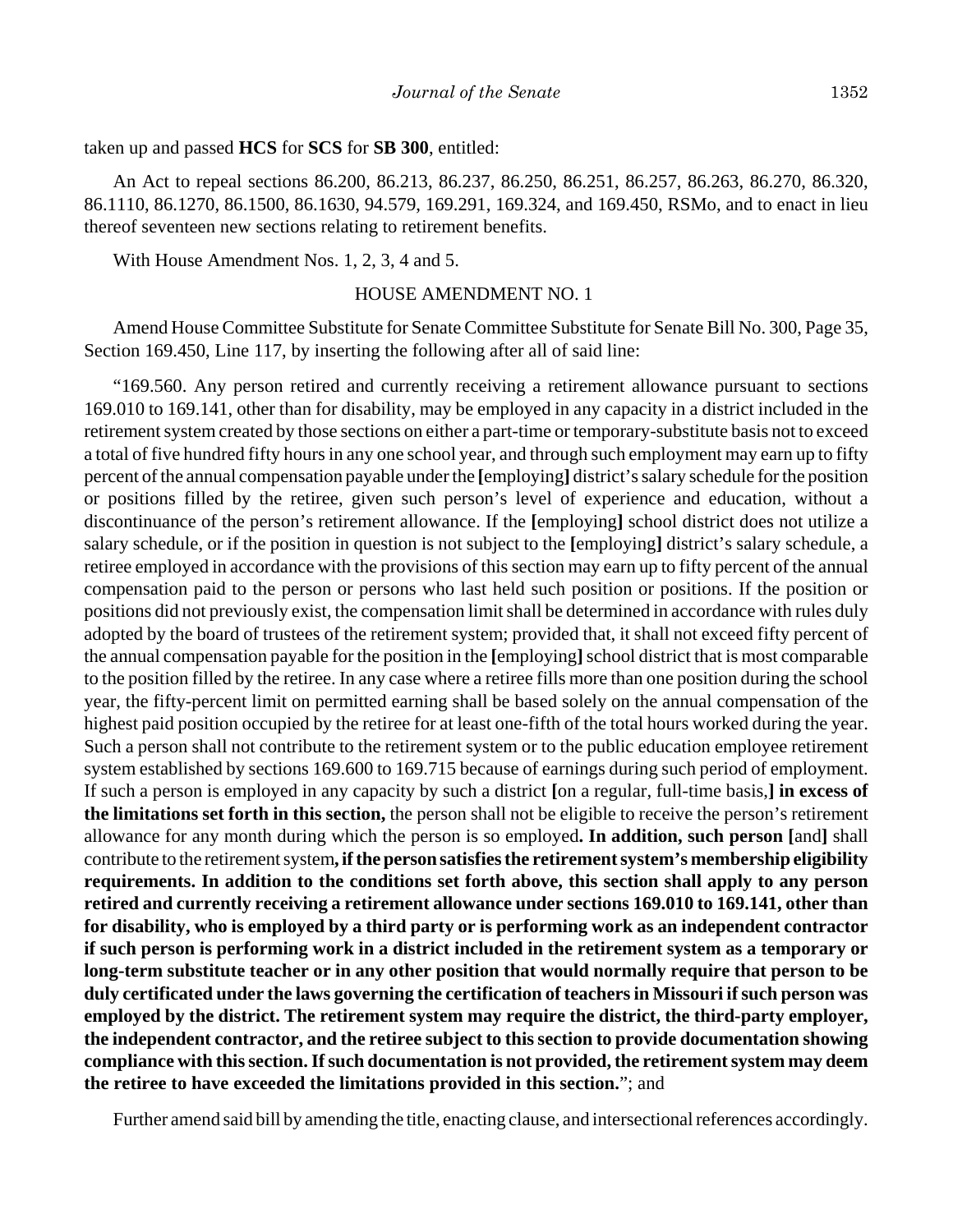#### HOUSE AMENDMENT NO. 2

Amend House Committee Substitute for Senate Committee Substitute for Senate Bill No. 300, Page 24, Section 94.579, Line 139, by inserting after all of said section and line the following:

"**104.037. If a retired member of the Missouri department of transportation and highway patrol employees' retirement system or the Missouri state employees' retirement system is elected to any state office, appointed to any state office, or is reemployed by a department and such member reimburses the retirement system for any amount received as retirement benefits, increased by an additional amount to account for interest which would have accrued should the retirement benefits not have been paid, such member shall be considered an active member of the retirement system, and upon retirement, the member's creditable service shall be calculated as if the member had never retired and received any retirement benefits.**

104.380. **1. Except as provided in subsection 2 of this section,** if a retired member is elected to any state office or is appointed to any state office or is employed by a department in a position normally requiring the performance by the person of duties during not less than one thousand forty hours per year, the member shall not receive an annuity for any month or part of a month for which the member serves as an officer or employee, but the member shall be considered to be a new employee with no previous creditable service and must accrue creditable service continuously for at least one year in order to receive any additional annuity. Any retired member who again becomes an employee and who accrues additional creditable service and later retires shall receive an additional amount of monthly annuity calculated to include only the creditable service and the average compensation earned by the member since such employment or creditable service earned as a member of the general assembly. Years of membership service and twelfths of a year are to be used in calculating any additional annuity except for creditable service earned as a member of the general assembly, and such additional annuity shall be based on the type of service accrued. In either event, the original annuity and the additional annuity, if any, shall be paid commencing with the end of the first month after the month during which the member's term of office has been completed, or the member's employment terminated. If a retired member is employed by a department in a position that does not normally require the person to perform duties during at least one thousand forty hours per year, the member shall not be considered an employee as defined pursuant to section 104.010. A retired member who becomes reemployed as an employee on or after August 28, 2001, in a position covered by the Missouri department of transportation and highway patrol employees' retirement system shall not be eligible to receive retirement benefits or additional creditable service from the state employees' retirement system. Annual benefit increases paid under section 104.415 shall not accrue while a retired member is employed as described in this section. Any future annual benefit increases paid after the member terminates such employment will be paid in the same month as the member's original annual benefit increases were paid. Benefits paid under subsection 3 of section 104.374 are not applicable to any additional annuity paid under this section.

**2. If a retired member of the Missouri department of transportation and highway patrol employees' retirement system or the Missouri state employees' retirement system is elected to any state office, appointed to any state office, or is reemployed by a department and such member reimburses the retirement system for any amount received as retirement benefits, increased by an additional amount to account for interest which would have accrued should the retirement benefits not have been paid, such member shall be considered an active member of the retirement system, and**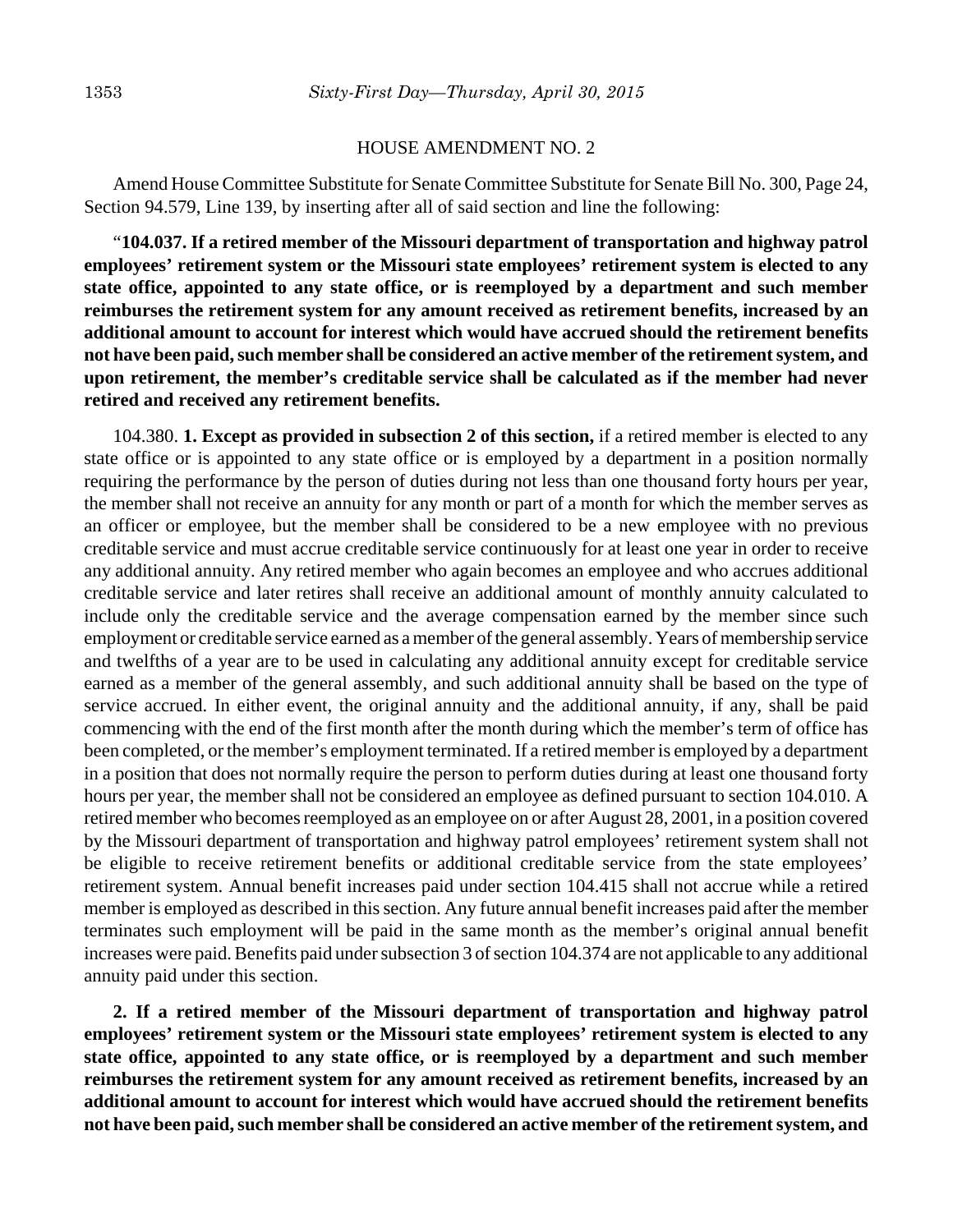## **upon retirement, the member's creditable service shall be calculated as if the member had never retired and received any retirement benefits.**

104.1039. **1. Except as provided in subsection 2 of this section,** if a retiree is employed as an employee by a department, the retiree shall not receive an annuity payment for any calendar month in which the retiree is so employed. While reemployed the retiree shall be considered to be a new employee with no previous credited service and must accrue credited service continuously for at least one year in order to receive any additional annuity. Such retiree shall receive an additional annuity in addition to the original annuity, calculated based only on the credited service and the pay earned by such retiree during reemployment and paid in accordance with the annuity option originally elected; provided such retiree who ceases to receive an annuity pursuant to this section shall not receive such additional annuity if such retiree is employed by a department in a position that is covered by a state-sponsored defined benefit retirement plan not created pursuant to this chapter. The original annuity and any additional annuity shall be paid commencing as of the end of the first month after the month during which the retiree's reemployment terminates. Cost-of-living adjustments paid under section 104.1045 shall not accrue while a retiree is employed as described in this section. Any future cost-of-living adjustments paid after the retiree terminates such employment will be paid in the same month as the retiree's original annual benefit increases were paid.

**2. If a retired member of the Missouri department of transportation and highway patrol employees' retirement system or the Missouri state employees' retirement system is elected to any state office, appointed to any state office, or is reemployed by a department and such member reimburses the retirement system for any amount received as retirement benefits, increased by an additional amount to account for interest which would have accrued should the retirement benefits not have been paid, such member shall be considered an active member of the retirement system, and upon retirement, the member's creditable service shall be calculated as if the member had never retired and received any retirement benefits.**"; and

Further amend said bill by amending the title, enacting clause, and intersectional references accordingly.

#### HOUSE AMENDMENT NO. 3

Amend House Committee Substitute for Senate Committee Substitute for Senate Bill No. 300, Page 24, Section 94.579, Line 139, by inserting after said line the following:

"104.403. 1. Any state employee or retiree**, but not including a current or former member of the general assembly or statewide elected official,** who retires pursuant to section 104.404, and who is also eligible for medical coverage as described in section 103.115, shall be eligible to apply for the following coverage:

(1) Such retiree may elect to continue coverage for himself or herself and any eligible dependents at the same cost as if such retiree was an active employee;

(2) Such retiree may continue to pay the applicable rate as if the retiree were an active employee for a maximum period of five years or upon becoming eligible for Medicare, whichever occurs first; and

(3) After five years or upon becoming eligible for Medicare, the cost for medical coverage for such retiree and any dependents shall revert to the applicable rate in place at that time.

2. Any employee **[**or retiree**]** of a participating member agency who retires pursuant to section 104.404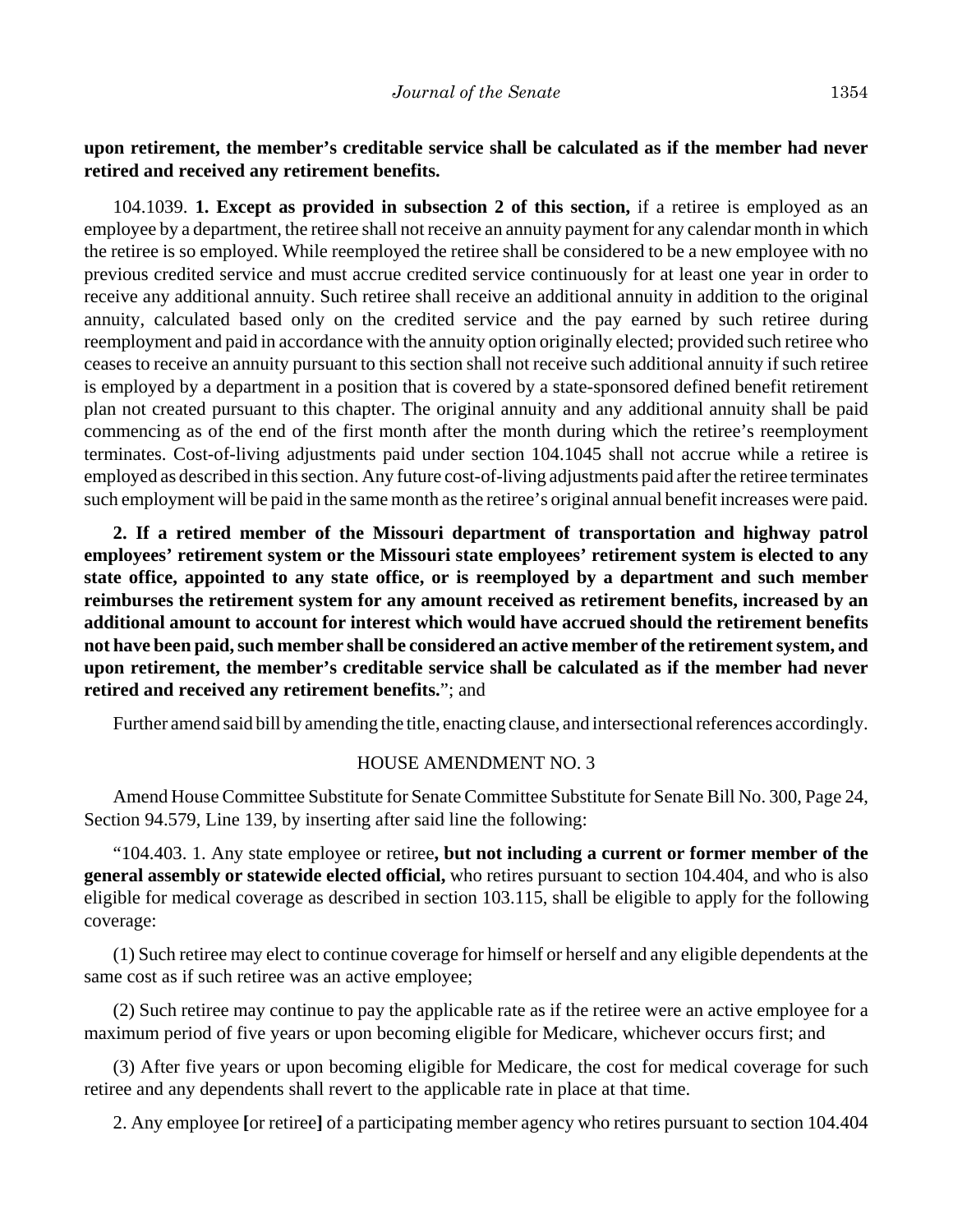shall only be eligible to have the provisions of subsection 1 of this section applied to his or her coverage if the governing body of the participating member agency elects to provide such benefits.

3. The governing boards of Truman State University, Lincoln University, the educational institutions described in section 174.020, the highway commission that governs the health care plans of the Missouri department of transportation and the Missouri state highway patrol, and the conservation commission of the department of conservation may elect to provide its employees or retirees who retire pursuant to section 104.404 the same benefits as described in subsection 1 of this section under the respective medical plans of those institutions and departments. **[**If the highway commission elects to provide retirees the benefits of this section, any special consultant pursuant to section 104.515 who is a member of the Missouri department of transportation and Missouri state highway patrol medical and life insurance plan and who retired on or after February 1, 2003, but prior to July 1, 2003, shall be eligible to receive the benefits of this section.**]**

104.404. 1. An employee who has not been a retiree of the system in which such employee is currently receiving creditable or credited service, who is eligible to receive a normal annuity pursuant to section 104.080, 104.090, 104.100, 104.271, or 104.400, or a life and any temporary annuity pursuant to section 104.1024, and whose annuity commences no later than **[**September 1, 2003,**] November 1, 2015,** shall be eligible to receive the medical benefits described in section 104.403.

2. **[**An employee who would be eligible to receive a normal annuity pursuant to section 104.080, 104.090, 104.100, 104.271, or 104.400, or a life and any temporary annuity pursuant to section 104.1024, no later than January 1, 2004, shall be eligible to retire based on the employee's creditable or credited service and the average compensation or final average pay on the employee's date of termination of employment if the employee applies to retire and whose annuity commences no later than September 1, 2003. Such employee who so retires shall be eligible to receive the medical benefits described in subsection 1 of this section.

3. Any employee described in subsections 1 and 2 of this section who otherwise would be eligible to elect to receive benefits under the provisions of sections 104.625 and 104.1024, by no later than January 1, 2004, shall be eligible to elect to receive benefits pursuant to sections 104.625 and 104.1024; except that in no event shall a lump sum payment be made for any time period after the employee's annuity starting date.

4.**]** A retiree whose retirement annuity commenced on or after **[**February 1, 2003**] March 1, 2015**, but no later than **[**September 1, 2003**] November 1, 2015**, shall be eligible to receive the medical benefits described in section 104.403.

**[**5.**] 3.** The state may hire employees to replace those employees retiring pursuant to this section and section 104.403, except that departments shall not fill more than twenty-five percent of those positions vacated. Exceptions to the twenty-five percent restriction may be made for critical or seasonal positions or positions which are entirely federally funded. Such determination shall be made by rule and regulation promulgated by the office of administration. The provisions of this subsection shall not apply to Truman University, Lincoln University or the educational institutions described in section 174.020.

**[**6.**] 4.** Any rule or portion of a rule, as that term is defined in section 536.010, that is created under the authority delegated in this section shall become effective only if it complies with and is subject to all of the provisions of chapter 536 and, if applicable, section 536.028. This section and chapter 536 are nonseverable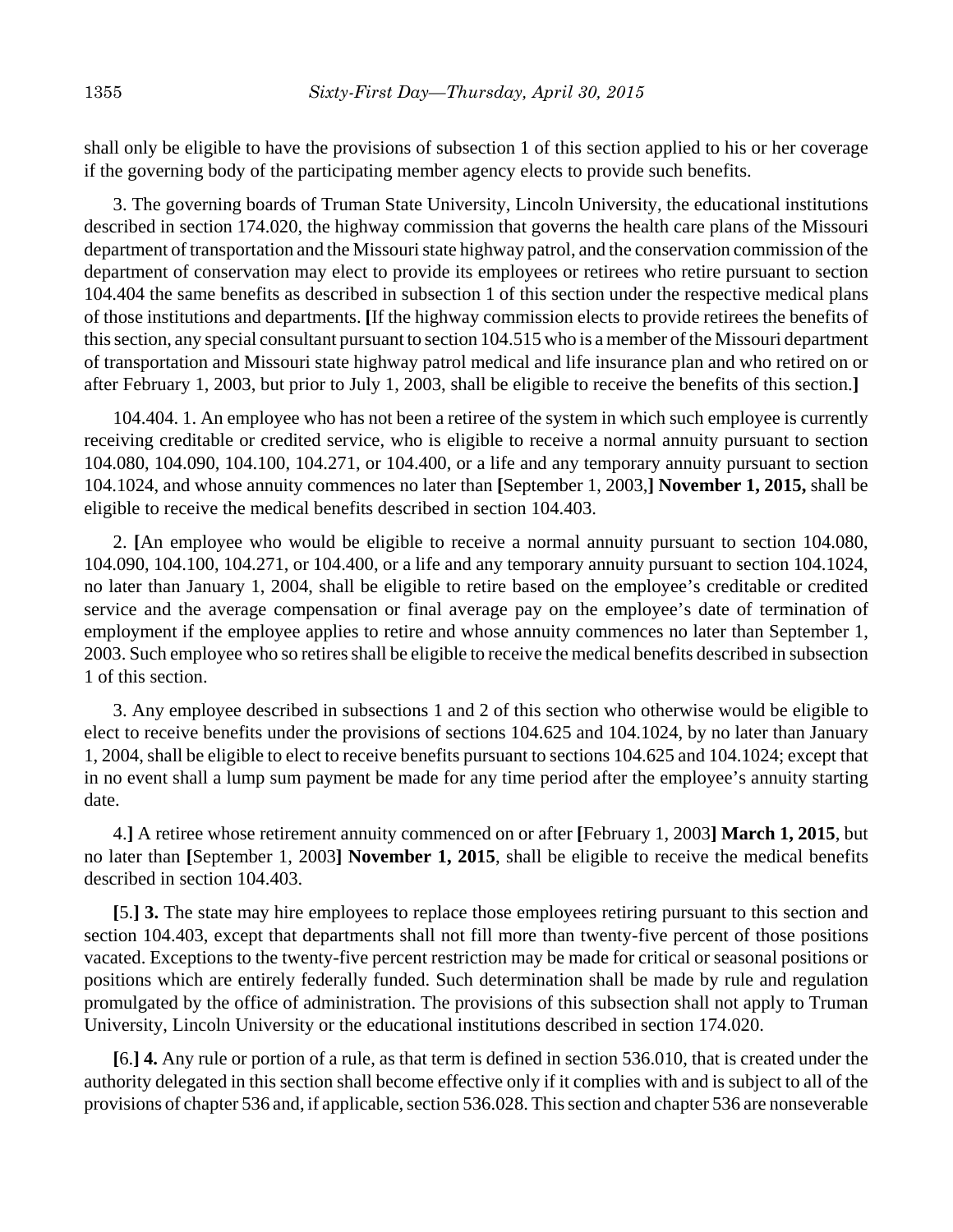and if any of the powers vested with the general assembly pursuant to chapter 536 to review, to delay the effective date, or to disapprove and annul a rule are subsequently held unconstitutional, then the grant of rulemaking authority and any rule proposed or adopted after August 28, **[**2003**] 2015**, shall be invalid and void.

**[**7.**] 5.** The Missouri state employees' retirement system and the highways and transportation employees' and highway patrol retirement system**, if applicable,** shall make a report in writing to the governor**[**,**] and** commissioner of administration**[**, and the general assembly by April 1, 2004,**] by December 1, 2015,** and in addition shall provide **[**monthly tracking**] a report** of the effect of state employee retirements pursuant to this section and section 104.403. **[**The report shall cover the time period of February 1, 2003, to January 31, 2004.**]** The report shall include the number of such retirements, the amount of payroll affected as a result of retirements, and the financial effect of such retirements as expressed in a report by each system's actuary.

**[**8.**] 6.** The office of administration shall make a report in writing to the governor and the general assembly by **[**April 1, 2004,**] March 1, 2016,** and in addition shall provide **[**monthly tracking**] a report** of the budgetary effect of state employee retirements **[**pursuant**] relative** to **the effect of** this section and section 104.403. The report shall include the amount of payroll reduced as a result of such retirements, the number of positions that are core cut as a result of such retirements, the number of employees employed to replace those who retired pursuant to this section, and the financial effect on the budget, including any costs associated with payment of medical premiums by the state.

**[**9.**] 7.** The Missouri consolidated health care plan shall make a report in writing to the **[**governor and the general assembly by April 1, 2004, and in addition shall provide monthly tracking**] office of administration by December 1, 2015,** of the effect of state not be limited to, the amount of payroll reduced as a result of such retirements, the number of positions that are core cut as a result of such retirements, the number of employees employed to replace those who retired pursuant to this section, and the financial effect on the budget, including any costs associated with payment of medical premiums by the state."; and

Further amend said bill by amending the title, enacting clause, and intersectional references accordingly.

#### HOUSE AMENDMENT NO. 4

Amend House Committee Substitute for Senate Committee Substitute for Senate Bill No. 300, Page 24, Section 94.579, Line 139,by inserting immediately after said line the following:

## "94.902. 1. The governing **[**body**] bodies** of **the following cities may impose a tax as provided in this section:**

**(1)** Any city of the third classification with more than twenty-six thousand three hundred but less than twenty-six thousand seven hundred inhabitants**[**, or**] ;**

**(2)** Any city of the fourth classification with more than thirty thousand three hundred but fewer than thirty thousand seven hundred inhabitants**[**, or**] ;**

**(3)** Any city of the fourth classification with more than twenty-four thousand eight hundred but fewer than twenty-five thousand inhabitants**[**,**] ;**

**(4) Any special charter city with more than twenty-nine thousand but fewer than thirty-two thousand inhabitants; or**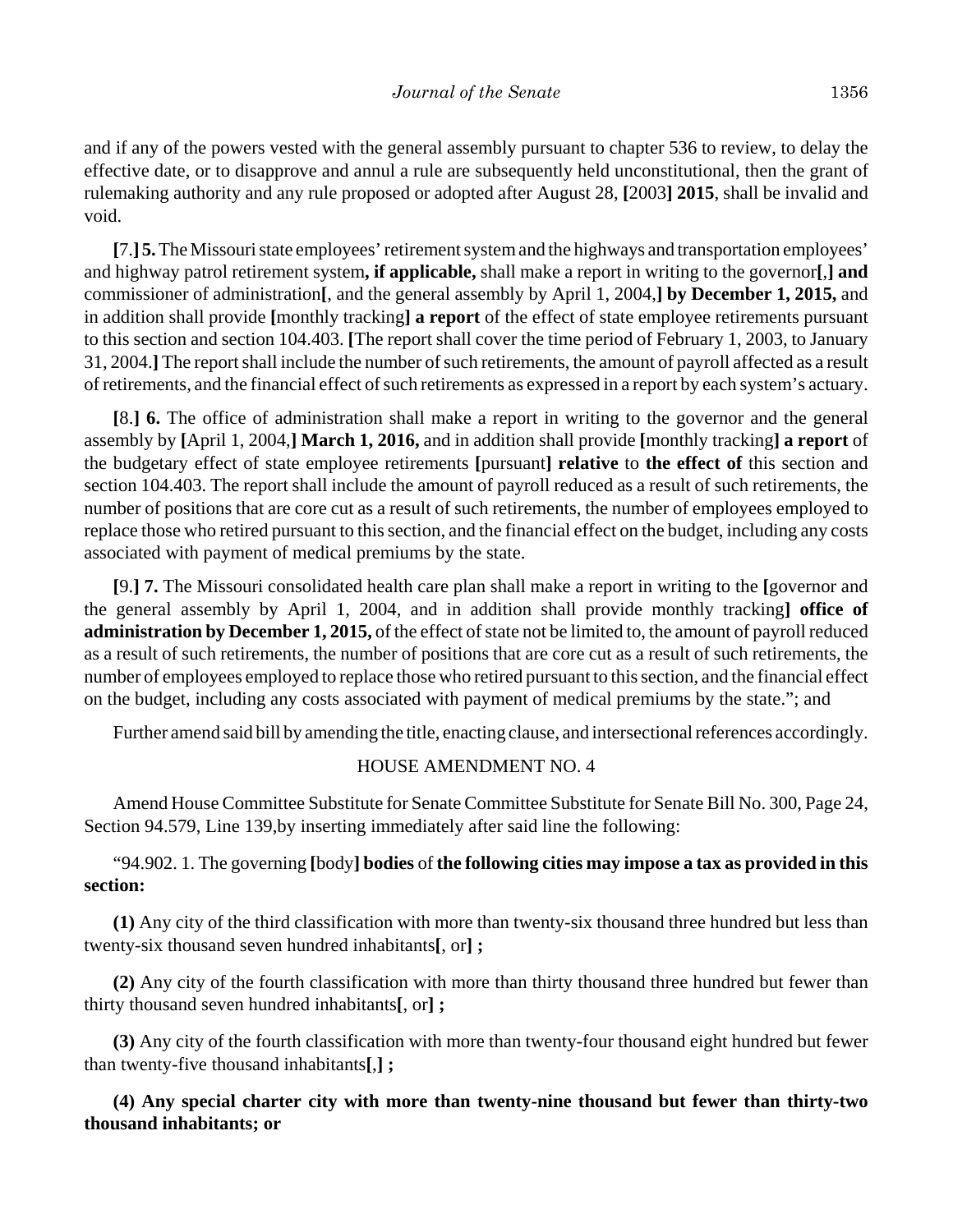# **(5) Any city of the third classification with more than four thousand but fewer than four thousand five hundred inhabitants and located in any county of the first classification with more than two hundred thousand but fewer than two hundred sixty thousand inhabitants.**

**2. The governing body of any city listed in subsection 1 of this section** may impose, by order or ordinance, a sales tax on all retail sales made in the city which are subject to taxation under chapter 144. The tax authorized in this section may be imposed in an amount of up to one-half of one percent, and shall be imposed solely for the purpose of improving the public safety for such city, including but not limited to expenditures on equipment, city employee salaries and benefits, and facilities for police, fire and emergency medical providers. The tax authorized in this section shall be in addition to all other sales taxes imposed by law, and shall be stated separately from all other charges and taxes. The order or ordinance imposing a sales tax under this section shall not become effective unless the governing body of the city submits to the voters residing within the city, at a county or state general, primary, or special election, a proposal to authorize the governing body of the city to impose a tax under this section.

**[**2.**] 3.** The ballot of submission for the tax authorized in this section shall be in substantially the following form:

Shall the city of .......................................... (city's name) impose a citywide sales tax at a rate of ......... (insert rate of percent) percent for the purpose of improving the public safety of the city?

### [ ] YES [ ] NO

If you are in favor of the question, place an "X" in the box opposite "YES". If you are opposed to the question, place an "X" in the box opposite "NO".

If a majority of the votes cast on the proposal by the qualified voters voting thereon are in favor of the proposal, then the ordinance or order and any amendments to the order or ordinance shall become effective on the first day of the second calendar quarter after the director of revenue receives notice of the adoption of the sales tax. If a majority of the votes cast on the proposal by the qualified voters voting thereon are opposed to the proposal, then the tax shall not become effective unless the proposal is resubmitted under this section to the qualified voters and such proposal is approved by a majority of the qualified voters voting on the proposal. However, in no event shall a proposal under this section be submitted to the voters sooner than twelve months from the date of the last proposal under this section.

**[**3.**] 4.** Any sales tax imposed under this section shall be administered, collected, enforced, and operated as required in section 32.087. All sales taxes collected by the director of the department of revenue under this section on behalf of any city, less one percent for cost of collection which shall be deposited in the state's general revenue fund after payment of premiums for surety bonds as provided in section 32.087, shall be deposited in a special trust fund, which is hereby created in the state treasury, to be known as the "City Public Safety Sales Tax Trust Fund". The moneys in the trust fund shall not be deemed to be state funds and shall not be commingled with any funds of the state. The provisions of section 33.080 to the contrary notwithstanding, money in this fund shall not be transferred and placed to the credit of the general revenue fund. The director shall keep accurate records of the amount of money in the trust fund and which was collected in each city imposing a sales tax under this section, and the records shall be open to the inspection of officers of the city and the public. Not later than the tenth day of each month the director shall distribute all moneys deposited in the trust fund during the preceding month to the city which levied the tax. Such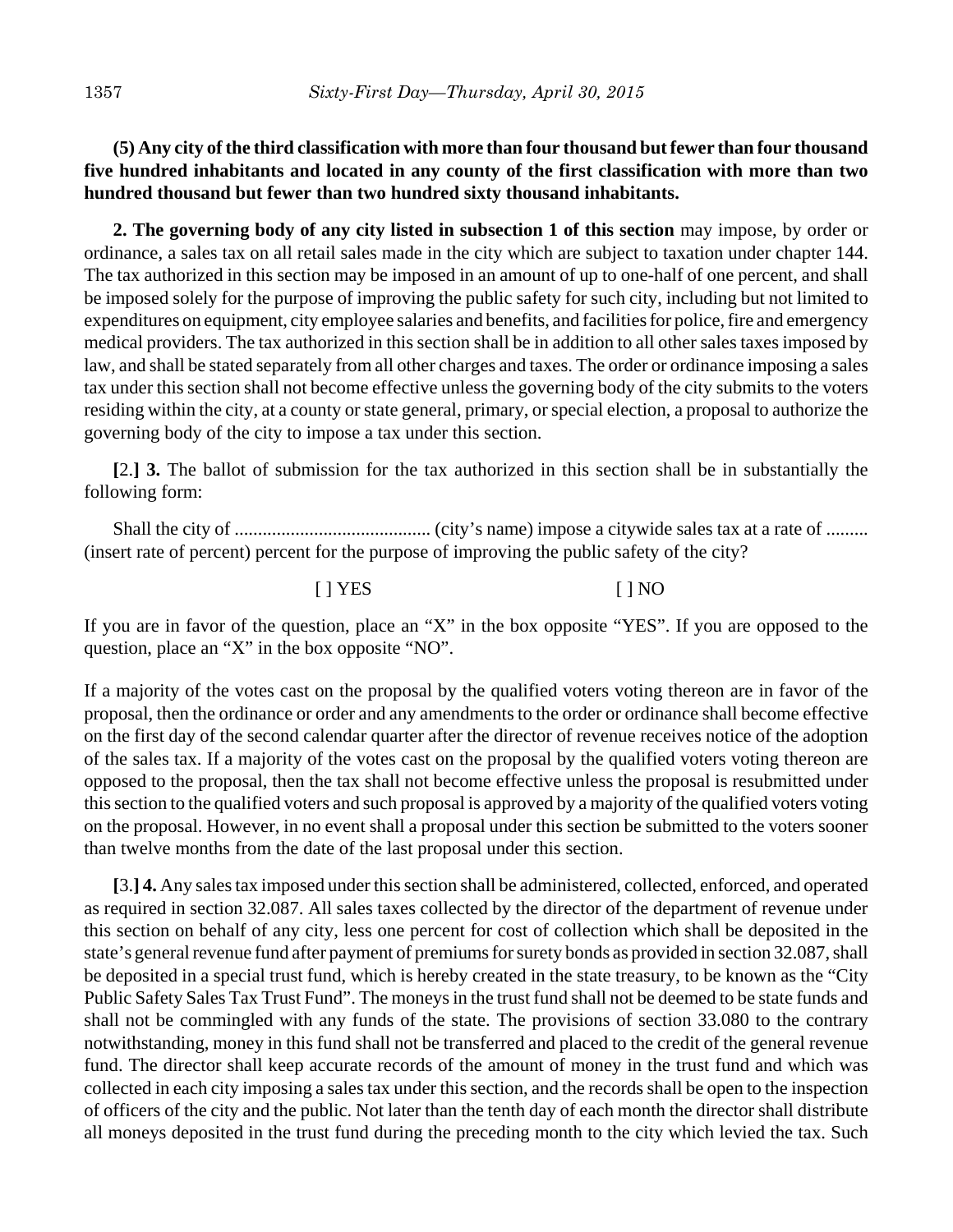funds shall be deposited with the city treasurer of each such city, and all expenditures of funds arising from the trust fund shall be by an appropriation act to be enacted by the governing body of each such city. Expenditures may be made from the fund for any functions authorized in the ordinance or order adopted by the governing body submitting the tax to the voters. If the tax is repealed, all funds remaining in the special trust fund shall continue to be used solely for the designated purposes. Any funds in the special trust fund which are not needed for current expenditures shall be invested in the same manner as other funds are invested. Any interest and moneys earned on such investments shall be credited to the fund.

**[**4.**] 5.** The director of the department of revenue may authorize the state treasurer to make refunds from the amounts in the trust fund and credited to any city for erroneous payments and overpayments made, and may redeem dishonored checks and drafts deposited to the credit of such cities. If any city abolishes the tax, the city shall notify the director of the action at least ninety days before the effective date of the repeal, and the director may order retention in the trust fund, for a period of one year, of two percent of the amount collected after receipt of such notice to cover possible refunds or overpayment of the tax and to redeem dishonored checks and drafts deposited to the credit of such accounts. After one year has elapsed after the effective date of abolition of the tax in such city, the director shall remit the balance in the account to the city and close the account of that city. The director shall notify each city of each instance of any amount refunded or any check redeemed from receipts due the city.

**[**5.**] 6.** The governing body of any city that has adopted the sales tax authorized in this section may submit the question of repeal of the tax to the voters on any date available for elections for the city. The ballot of submission shall be in substantially the following form:

Shall ............................................... (insert the name of the city) repeal the sales tax imposed at a rate of .......... (insert rate of percent) percent for the purpose of improving the public safety of the city?

[ ] YES [ ] NO

If a majority of the votes cast on the proposal are in favor of repeal, that repeal shall become effective on December thirty-first of the calendar year in which such repeal was approved. If a majority of the votes cast on the question by the qualified voters voting thereon are opposed to the repeal, then the sales tax authorized in this section shall remain effective until the question is resubmitted under this section to the qualified voters, and the repeal is approved by a majority of the qualified voters voting on the question.

**[**6.**] 7.** Whenever the governing body of any city that has adopted the sales tax authorized in this section receives a petition, signed by ten percent of the registered voters of the city voting in the last gubernatorial election, calling for an election to repeal the sales tax imposed under this section, the governing body shall submit to the voters of the city a proposal to repeal the tax. If a majority of the votes cast on the question by the qualified voters voting thereon are in favor of the repeal, that repeal shall become effective on December thirty-first of the calendar year in which such repeal was approved. If a majority of the votes cast on the question by the qualified voters voting thereon are opposed to the repeal, then the tax shall remain effective until the question is resubmitted under this section to the qualified voters and the repeal is approved by a majority of the qualified voters voting on the question.

**[**7.**] 8.** Except as modified in this section, all provisions of sections 32.085 and 32.087 shall apply to the tax imposed under this section."; and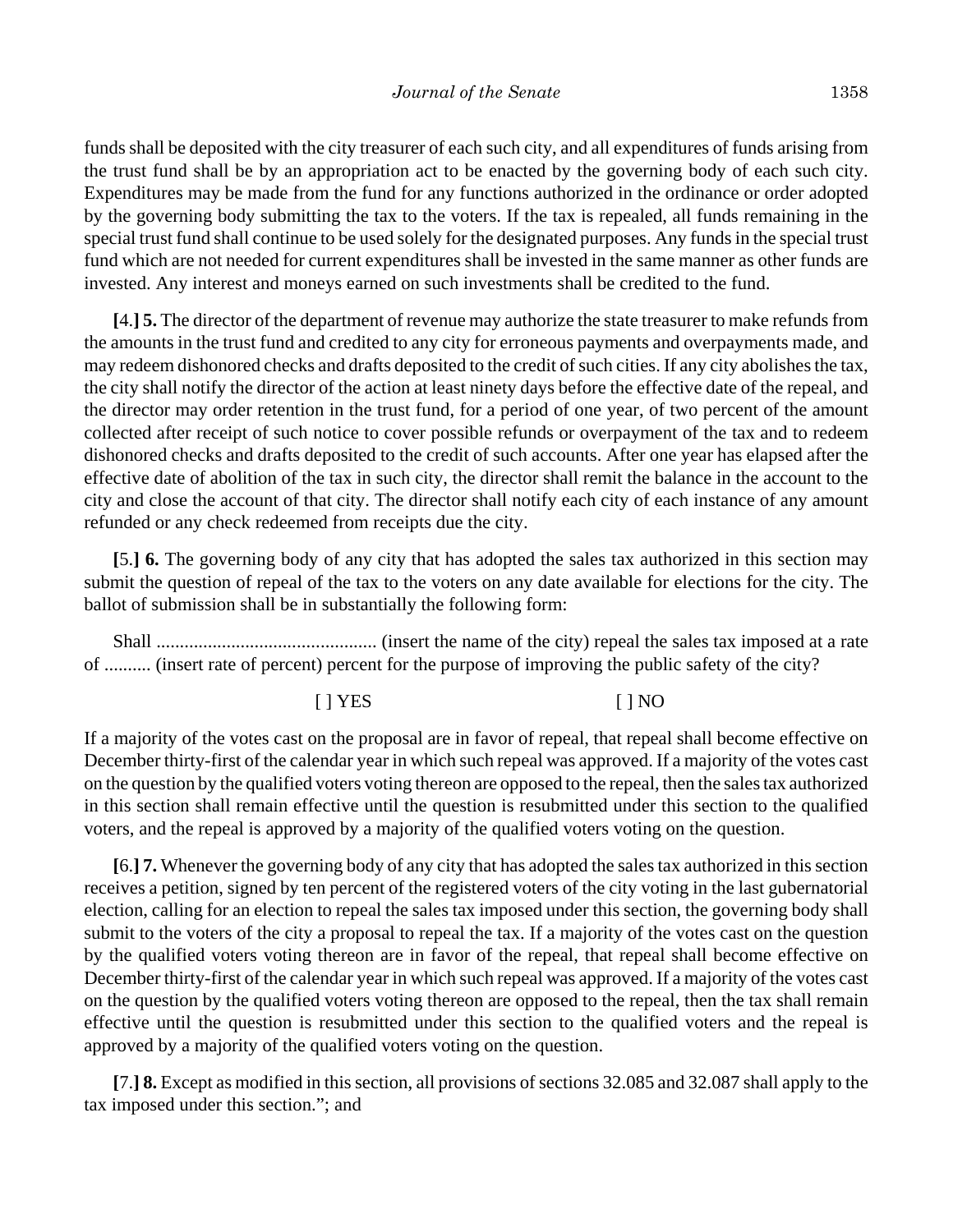Further amend said bill by amending the title, enacting clause, and intersectional references accordingly.

### HOUSE AMENDMENT NO. 5

Amend House Committee Substitute for Senate Committee Substitute for Senate Bill No. 300, Page 24, Section 94.579, Line 139, by inserting after all of said line the following:

"169.141. 1. Any person receiving a retirement allowance under sections 169.010 to 169.140, and who elected a reduced retirement allowance under subsection 3 of section 169.070 with his spouse as the nominated beneficiary, may nominate a successor beneficiary under either of the following circumstances:

(1) If the nominated beneficiary precedes the retired person in death, the retired person may, upon remarriage, nominate the new spouse under the same option elected in the application for retirement;

(2) If the marriage of the retired person and the nominated beneficiary is dissolved, and if the dissolution decree provides for sole retention by the retired person of all rights in the retirement allowance, the retired person may, upon remarriage, nominate the new spouse under the same option elected in the application for retirement.

2. Any nomination of a successor beneficiary under subdivision (1) or (2) of subsection 1 of this section must be made in accordance with procedures established by the board of trustees, and must be filed within ninety days of May 6, 1993, or within **[**ninety days**] one year** of the remarriage, whichever later occurs. Upon receipt of a successor nomination filed in accordance with those procedures, the board shall adjust the retirement allowance to reflect actuarial considerations of that nomination as well as previous beneficiary and successor beneficiary nominations.

**3. Any person receiving a retirement allowance under sections 169.010 to 169.140, and who elected a reduced retirement allowance under subsection 3 of section 169.070 with his or her spouse as the nominated beneficiary may have the retirement allowance increased to the amount the retired member would be receiving had the retired member elected option 1 if:**

**(1) The marriage of the retired person and the nominated spouse is dissolved on or after September 1, 2015;**

**(2) If the dissolution decree provides for sole retention by the retired person of all rights in the retirement allowance; and**

**(3) The person would have received under subsection 3 of section 169.070.**

**Any such increase in the retirement allowance shall be effective upon the receipt of an application for such increase and a certified copy of the decree of dissolution that meets the requirements of this section.**"; and

Further amend said bill, Section 169.450, Page 35, Line 117, by inserting the following after all of said line:

"169.715. 1. Any person receiving a retirement allowance under sections 169.600 to 169.712, and who elected a reduced retirement allowance under subsection 4 of section 169.670 with his spouse as the nominated beneficiary, may nominate a successor beneficiary under either of the following circumstances: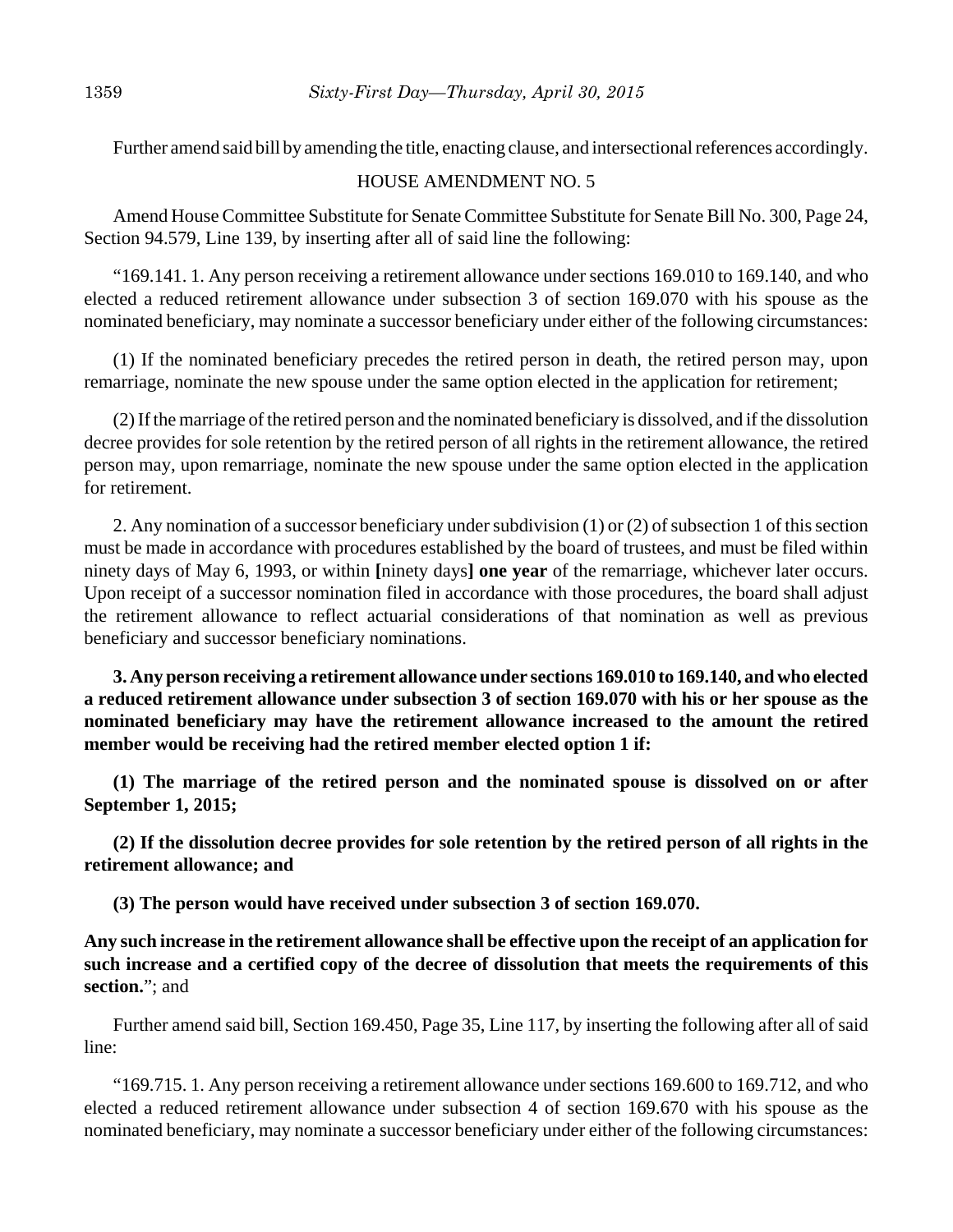(1) If the nominated beneficiary precedes the retired person in death, the retired person may, upon remarriage, nominate the new spouse under the same option elected in the application for retirement;

(2) If the marriage of the retired person and the nominated beneficiary is dissolved, and if the dissolution decree provides for sole retention by the retired person of all rights in the retirement allowance, the retired person may, upon remarriage, nominate the new spouse under the same option elected in the application for retirement.

2. Any nomination of a successor beneficiary under subdivision (1) or (2) of subsection 1 of this section must be made in accordance with procedures established by the board of trustees, and must be filed within ninety days of May 6, 1993, or within **[**ninety days**] one year** of the remarriage, whichever later occurs. Upon receipt of a successor nomination filed in accordance with those procedures, the board shall adjust the retirement allowance to reflect actuarial considerations of that nomination as well as previous beneficiary and successor beneficiary nominations.

**3. Any person receiving a retirement allowance under sections 169.600 to 169.715, and who elected a reduced retirement allowance under subsection 3 of section 169.670 with his or her spouse as the nominated beneficiary may have the retirement allowance increased to the amount the retired member would be receiving had the retired member elected option 1 if:**

**(1) The marriage of the retired person and the nominated spouse is dissolved on or after September 1, 2015;**

**(2) If the dissolution decree provides for sole retention by the retired person of all rights in the retirement allowance; and**

**(3) The person would have received under subsection 4 of section 169.670.**

**Any such increase in the retirement allowance shall be effective upon the receipt of an application for such increase and a certified copy of the decree of dissolution that meets the requirements of this section.**"; and

Further amend said bill by amending the title, enacting clause, and intersectional references accordingly.

In which the concurrence of the Senate is respectfully requested.

Also,

Mr. President: I am instructed by the House of Representatives to inform the Senate that the House has taken up and passed **HCS** for **SCS** for **SB 336**, entitled:

An Act to repeal section 143.191, RSMo, and to enact in lieu thereof one new section relating to income tax withholding on tips.

In which the concurrence of the Senate is respectfully requested.

Also,

Mr. President: I am instructed by the House of Representatives to inform the Senate that the House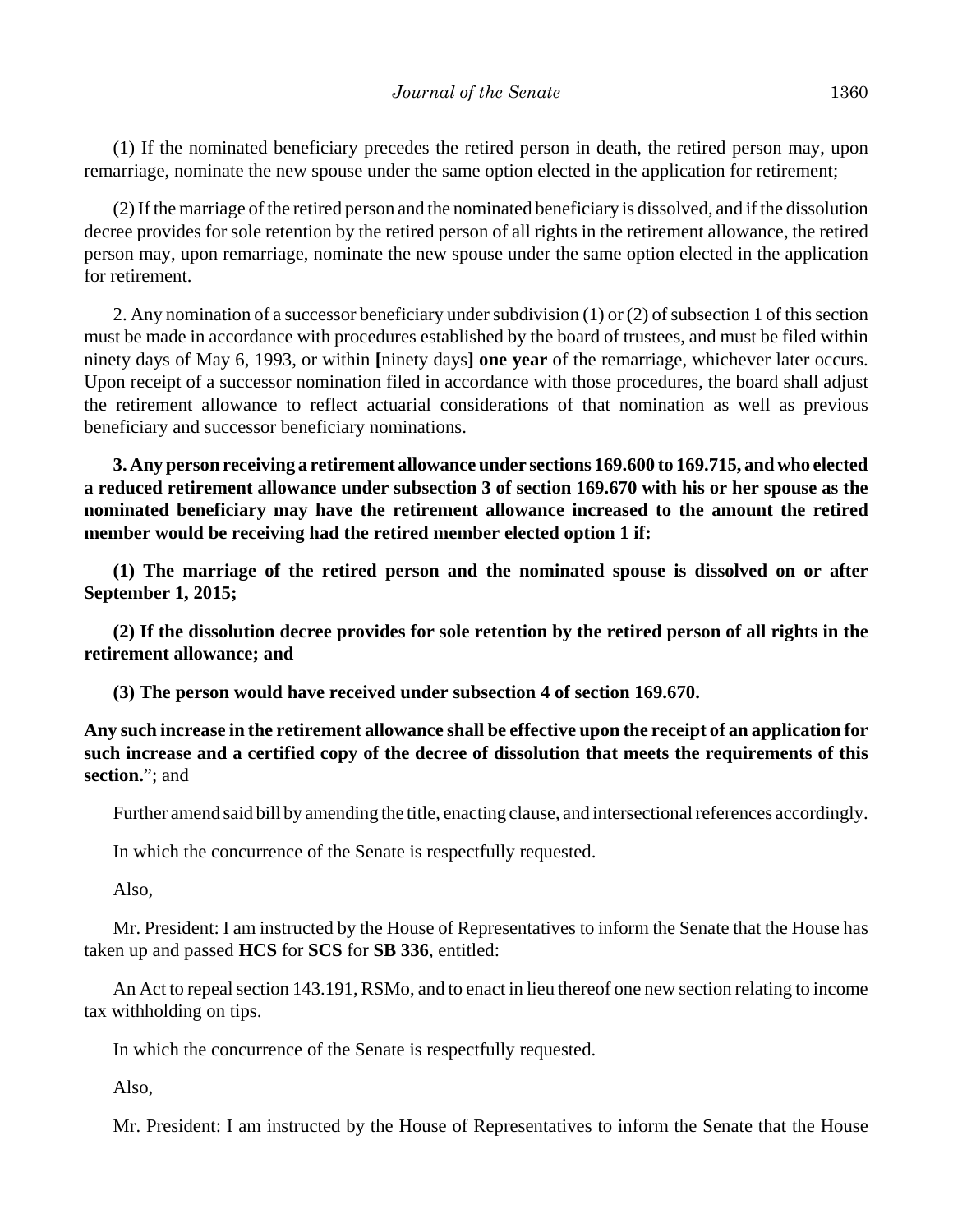refuses to adopt **SCS** for **HB 152**, as amended, and requests the Senate to recede from its position and failing to do so grant the House a conference thereon.

Also,

Mr. President: I am instructed by the House of Representatives to inform the Senate that the House refuses to recede from its position on **SB 446**, as amended, and grants the Senate a conference thereon.

Also,

Mr. President: I am instructed by the House of Representatives to inform the Senate that the House refuses to recede from its position on **HCS** for **SB 282**, as amended, and grants the Senate a conference thereon.

Also,

Mr. President: I am instructed by the House of Representatives to inform the Senate that the House refuses to recede from its position on **HCS** for **SS** for **SCS** for **SB 67**, as amended, and grants the Senate a conference thereon.

Also,

Mr. President: The Speaker of the House has appointed the following committee to act with a like committee from the Senate on **HCS** for **SS** for **SCS** for **SB 67**, as amended. Representatives: Rhoads, Fitzwater (49), Higdon, Ellington and McManus.

Also,

Mr. President: The Speaker of the House has appointed the following committee to act with a like committee from the Senate on **SB 446**, as amended. Representatives: Davis, McCaherty, Vescovo, Burns and Conway (10).

Also,

Mr. President: The Speaker of the House has appointed the following committee to act with a like committee from the Senate on **SS** for **SCS** for **HB 458**, as amended. Representatives: Allen, Higdon, Flanigan, Montecillo and Colona.

Also,

Mr. President: I am instructed by the House of Representatives to inform the Senate that the House has taken up and passed **SCS** for **HCS** for **HB 50**.

Also,

Mr. President: I am instructed by the House of Representatives to inform the Senate that the House has taken up and passed **SCS** for **HB 878**.

Also,

Mr. President: I am instructed by the House of Representatives to inform the Senate that the House has taken up and passed **HB 515**.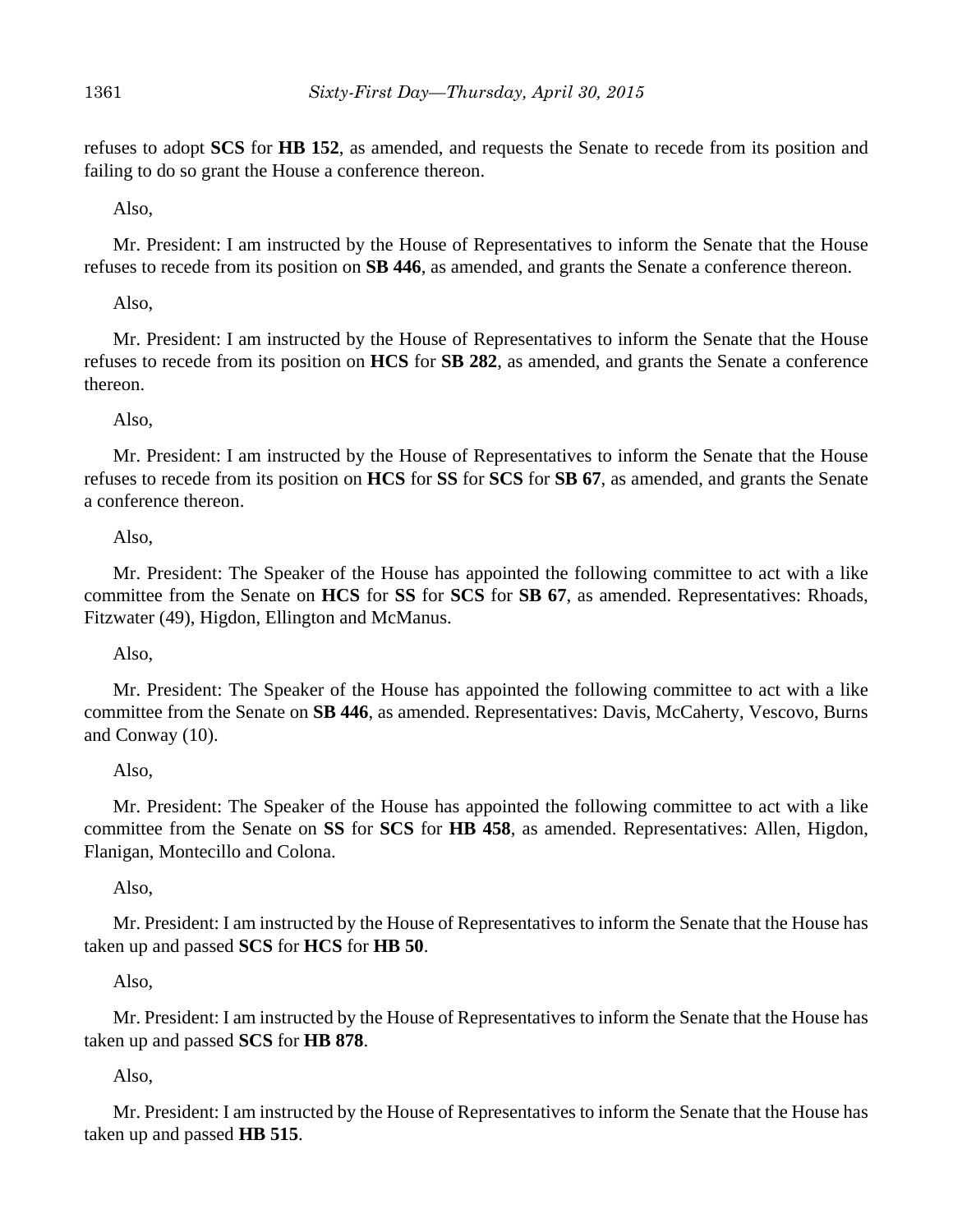#### **MESSAGES FROM THE GOVERNOR**

The following message was received from the Governor, reading of which was waived:

GOVERNOR OF MISSOURI JEFFERSON CITY 65102 April 30, 2015

TO THE SECRETARY OF THE SENATE 98TH GENERAL ASSEMBLY FIRST REGULAR SESSION STATE OF MISSOURI

Herewith I return to you Conference Committee Substitute for House Committee Substitute for Senate Substitute No. 2 for Senate Committee Substitute for Senate Bill No. 24, entitled:

#### AN ACT

To repeal sections 208.040, RSMo, and to enact in lieu thereof four new sections relating to nonmedical public assistance.

I disapprove of Conference Committee Substitute for House Committee Substitute for Senate Substitute No. 2 for Senate Committee Substitute for Senate Bill No. 24 (Senate Bill No. 24). My reasons for disapproval are as follows:

Senate Bill No. 24 is a misguided measure that punishes poor children in the legislature's zeal to reduce reliance on government assistance. If enacted, this legislation would jeopardize the lives of Missouri's children in two ways: first, by reducing the length of time that they can receive benefits even if their parents are working and second, by eliminating their benefits if their parents are not meeting the work requirements.

Like the majority of states, Missouri law currently imposes a lifetime limit of 60 months for eligible recipients to receive monthly payments from the federal Temporary Assistance for Needy Families (TANF) program. Senate Bill No. 24 would reduce the lifetime limit for TANF benefits to 45 months. Only eight other states have shorter lifetime limits. The impact of this reduction on Missouri's children would be as harsh as it is unnecessary. If Senate Bill No. 24 were to become law, an estimated 3,155 families would see their payments terminated on January 1, 2016. This would mean that approximately 6,465 children would have this support, upon which they depend, immediately cut off through no fault or action of their own; 40 percent of these children are under the age of five. And tens of thousands of more children will fall victim to this provision in the future. This drastic impact on children could be minimized through any number of provisions that the legislature should have considered, such as exempting the children in families that are currently receiving TANF benefits. "Grandfathering" these children would offer some protection from a change in the rules sprung upon them after initially committing up to 60 months of support.

The justifications offered by proponents for this reduction in benefits to children do not withstand scrutiny. TANF benefits are not lucrative. The average TANF benefit is \$228 per month in Missouri, and to even be eligible to receive this amount, the family's income must be very low; for example, a family of three cannot earn more than \$292 a month. TANF dependency is not increasing - in FY2014, 13 percent fewer families received TANF benefits than did so in FY2013.

To further damage the children of Missouri, Senate Bill No. 24 would impose a penalty on the child of a parent who fails to engage in defined work activities as a condition for receiving TANF benefits. Under current Missouri law, a parent or caretaker seeking TANF assistance must engage in specified work activities in order for the full benefit to be paid. Failure to do so results in a 25% reduction of the benefit. This sanction is an appropriate consequence for the parent's noncompliance with the work requirement while not eliminating the availability of assistance for the children in the family. However, if Senate Bill No. 24 were to become law, the entire benefit would be eliminated and young children would be forced to suffer further from their parents' failure to meet those obligations. Applying a penalty to children in these circumstances is harsh and should not become the law of Missouri.

It is important that a program like TANF be as effective for taxpayers as possible, and one means of doing so is to ensure that the adults who participate in the program accept the personal responsibility for work that the program properly requires. But Senate Bill No. 24 goes far beyond holding adults accountable. Instead, it punishes children for the behavior of their parents. Rather than imposing a sanction on the children of adults who fail to meet the work requirements, the legislature could have authorized, as it has in other circumstances, a protective payee to receive and administer the children's share of the TANF benefit, thereby making the reasonable distinction between adults who are responsible for meeting the requirements and children who are not. But the legislature failed to do so. This is fundamentally unfair, and I will not support it.

I cannot condone the hardships imposed on innocent children that Senate Bill No. 24 would require – first, by unnecessarily cutting the length of time that children can receive benefits even when their parents are working and second, by cruelly eliminating their benefits if their parents are not meeting work requirements. Missouri law should not mandate such meanness toward innocent children.

In accordance with the above stated reasons for disapproval, I am returning Conference Committee Substitute for House Committee Substitute for Senate Substitute No. 2 for Senate Committee Substitute for Senate Bill No. 24 without my approval.

> Respectfully submitted, Jeremiah W. (Jay) Nixon Governor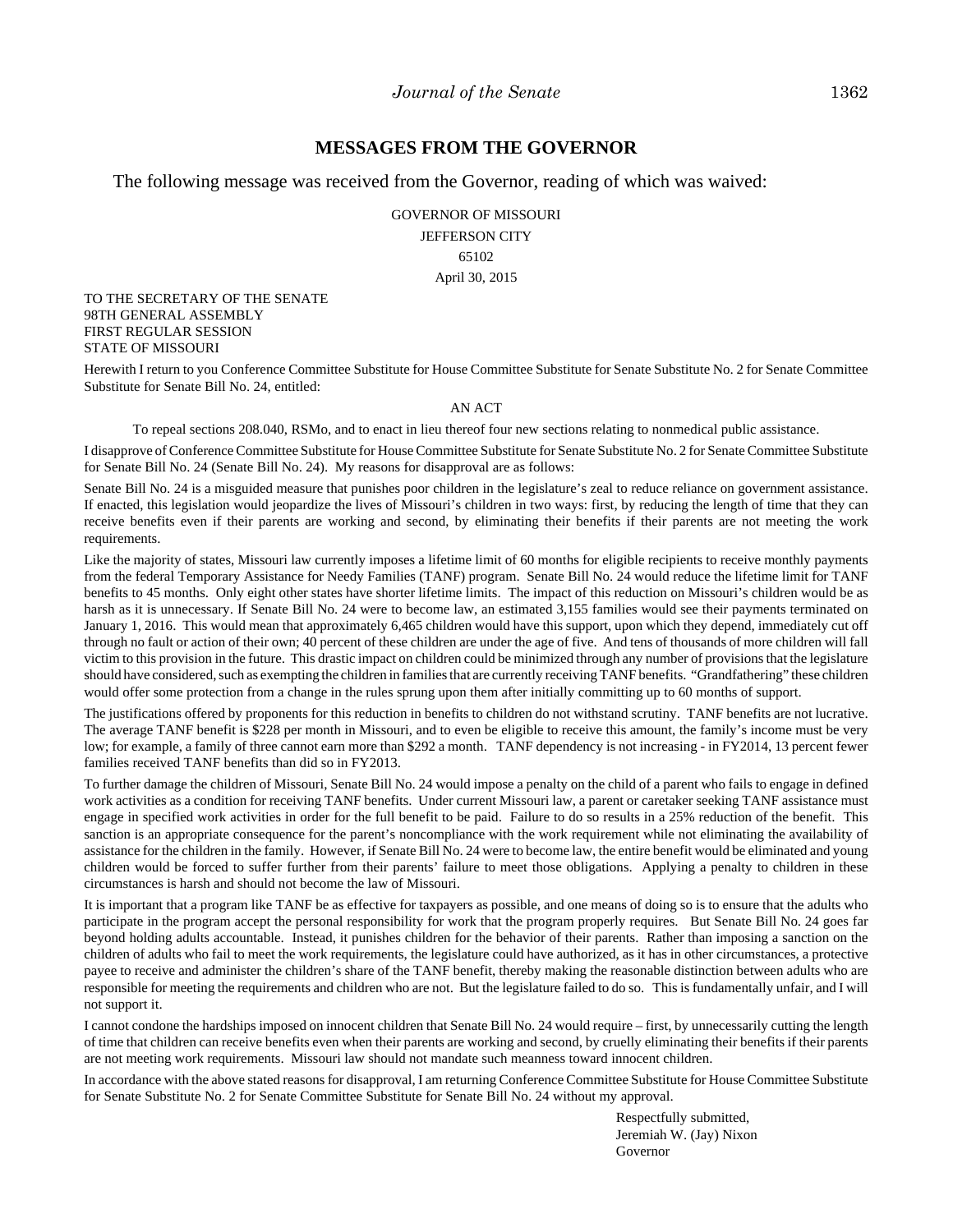### **PRIVILEGED MOTIONS**

Senator Kraus moved that the Senate refuse to concur in **HCS** for **SS** for **SCS** for **SB 115**, as amended, and request the House to recede from its position or, failing to do so, grant the Senate a conference thereon, which motion prevailed.

Senator Silvey moved that the Senate refuse to concur in **HCS** for **SCS** for **SB 300**, as amended, and request the House to recede from its position or, failing to do so, grant the Senate a conference thereon, which motion prevailed.

Senator Romine moved that the Senate refuse to concur in **HCS** for **SCS** for **SB 172**, as amended, and request the House to recede from its position or, failing to do so, grant the Senate a conference thereon, which motion prevailed.

Senator Romine moved that the Senate refuse to concur in **HCS** for **SCS** for **SB 445**, as amended, and request the House to recede from its position or, failing to do so, grant the Senate a conference thereon, which motion prevailed.

President Pro Tem Dempsey assumed the Chair.

### **REPORTS OF STANDING COMMITTEES**

Senator Pearce, Chairman of the Committee on Education, submitted the following reports:

Mr. President: Your Committee on Education, to which was referred **HCS** for **HB 478**, begs leave to report that it has considered the same and recommends that the bill do pass.

Also,

Mr. President: Your Committee on Education, to which was referred **HCS** for **HBs 578**, **574** and **584**, begs leave to report that it has considered the same and recommends that the Senate Committee Substitute, hereto attached, do pass.

Senator Schmitt, Chairman of the Committee on Jobs, Economic Development and Local Government, submitted the following reports:

Mr. President: Your Committee on Jobs, Economic Development and Local Government, to which was referred **HB 401**, begs leave to report that it has considered the same and recommends that the Senate Committee Substitute, hereto attached, do pass.

Also,

Mr. President: Your Committee on Jobs, Economic Development and Local Government, to which was referred **HB 279**, begs leave to report that it has considered the same and recommends that the Senate Committee Substitute, hereto attached, do pass.

Senator Munzlinger, Chairman of the Committee on Agriculture, Food Production and Outdoor Resources, submitted the following reports:

Mr. President: Your Committee on Agriculture, Food Production and Outdoor Resources, to which was referred **HB 100**, begs leave to report that it has considered the same and recommends that the Senate Committee Substitute, hereto attached, do pass.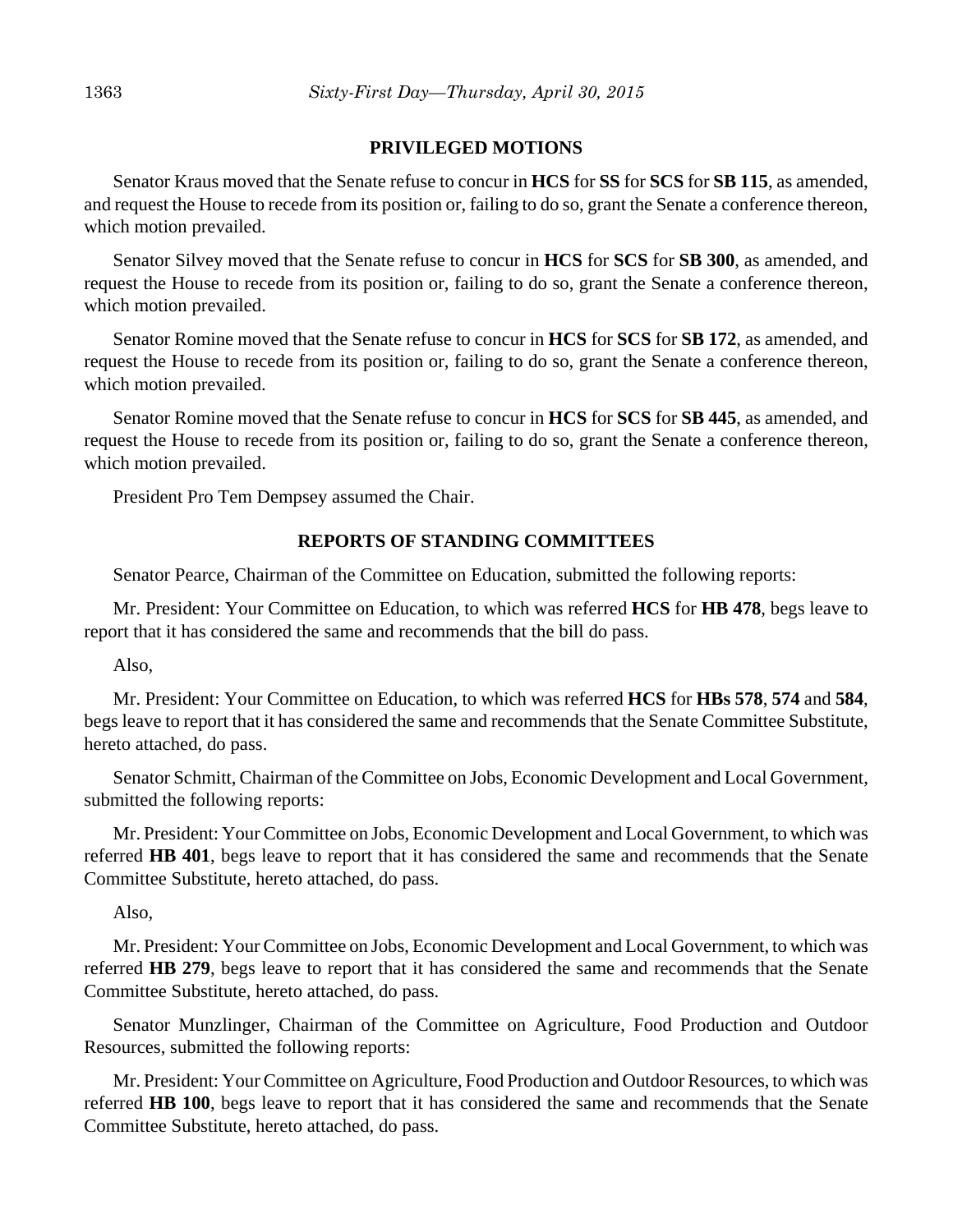Also,

Mr. President: Your Committee on Agriculture, Food Production and Outdoor Resources, to which was referred **HB 1093**, begs leave to report that it has considered the same and recommends that the bill do pass.

Senator Wasson, Chairman of the Committee on Financial and Governmental Organizations and Elections, submitted the following reports:

Mr. President: Your Committee on Financial and Governmental Organizations and Elections, to which was referred **HCS** for **HB 112**, begs leave to report that it has considered the same and recommends that the bill do pass.

### Also,

Mr. President: Your Committee on Financial and Governmental Organizations and Elections, to which was referred **HCS** for **HB 385**, begs leave to report that it has considered the same and recommends that the bill do pass.

### Also,

Mr. President: Your Committee on Financial and Governmental Organizations and Elections, to which was referred **HCS** for **HB 618**, begs leave to report that it has considered the same and recommends that the Senate Committee Substitute, hereto attached, do pass.

Senator Dixon, Chairman of the Committee on the Judiciary and Civil and Criminal Jurisprudence, submitted the following reports:

Mr. President: Your Committee on the Judiciary and Civil and Criminal Jurisprudence, to which was referred **HB 799**, begs leave to report that it has considered the same and recommends that the Senate Committee Substitute, hereto attached, do pass.

Also,

Mr. President: Your Committee on the Judiciary and Civil and Criminal Jurisprudence, to which was referred **HCS** for **HB 104**, begs leave to report that it has considered the same and recommends that the bill do pass.

On behalf of Senator Parson, Chairman of the Committee on Small Business, Insurance and Industry, Senator Libla, submitted the following reports:

Mr. President: Your Committee on Small Business, Insurance and Industry, to which was referred **HCS** for **HB 33**, begs leave to report that it has considered the same and recommends that the Senate Committee Substitute, hereto attached, do pass.

Also,

Mr. President: Your Committee on Small Business, Insurance and Industry, to which was referred **HB 529**, begs leave to report that it has considered the same and recommends that the Senate Committee Substitute, hereto attached, do pass.

Also,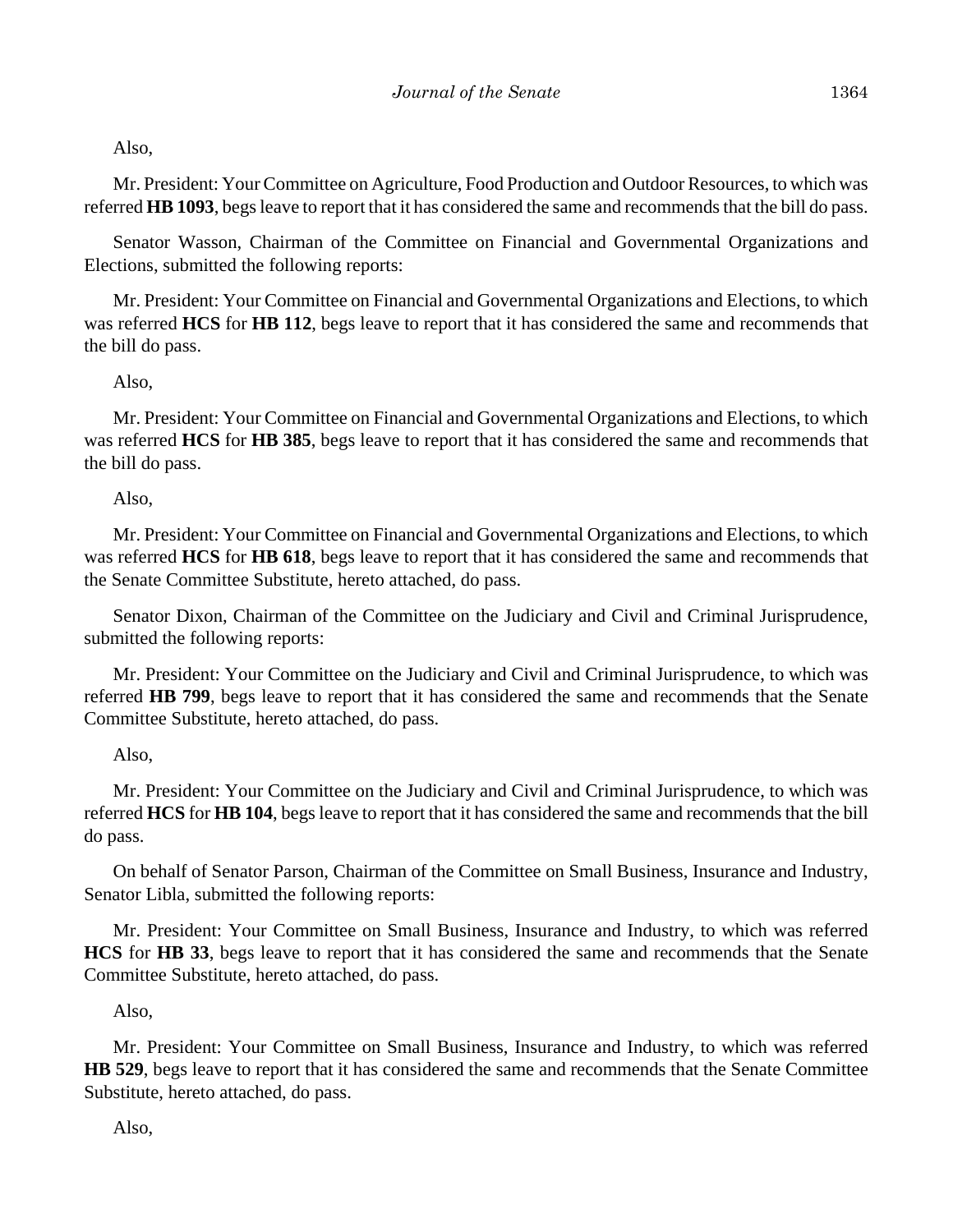Mr. President: Your Committee on Small Business, Insurance and Industry, to which was referred **HCS** for **HB 864**, begs leave to report that it has considered the same and recommends that the bill do pass.

Senator Kraus, Chairman of the Committee on Ways and Means, submitted the following reports:

Mr. President: Your Committee on Ways and Means, to which was referred **HB 440**, begs leave to report that it has considered the same and recommends that the bill do pass.

Also,

Mr. President: Your Committee on Ways and Means, to which was referred **HB 502**, begs leave to report that it has considered the same and recommends that the Senate Committee Substitute, hereto attached, do pass.

Senator Brown, Chairman of the Committee on Veterans' Affairs and Health, submitted the following reports:

Mr. President: Your Committee on Veterans' Affairs and Health, to which was referred **HCS** for **HB 769**, begs leave to report that it has considered the same and recommends that the bill do pass.

Also,

Mr. President: Your Committee on Veterans' Affairs and Health, to which was referred **HB 1070**, begs leave to report that it has considered the same and recommends that the Senate Committee Substitute, hereto attached, do pass.

Senator Kehoe, Chairman of the Committee on Commerce, Consumer Protection, Energy and the Environment, submitted the following reports:

Mr. President: Your Committee on Commerce, Consumer Protection, Energy and the Environment, to which was referred **HB 923**, begs leave to report that it has considered the same and recommends that the Senate Committee Substitute, hereto attached, do pass.

### Also,

Mr. President: Your Committee on Commerce, Consumer Protection, Energy and the Environment, to which was referred **HCS** for **HB 714**, begs leave to report that it has considered the same and recommends that the bill do pass.

Also,

Mr. President: Your Committee on Commerce, Consumer Protection, Energy and the Environment, to which was referred **HCS** for **HB 1084**, begs leave to report that it has considered the same and recommends that the bill do pass.

Senator Sater, Chairman of the Committee on Seniors, Families and Children, submitted the following reports:

Mr. President: Your Committee on Seniors, Families and Children, to which was referred **HCS** for **HB 796**, begs leave to report that it has considered the same and recommends that the Senate Committee Substitute, hereto attached, do pass.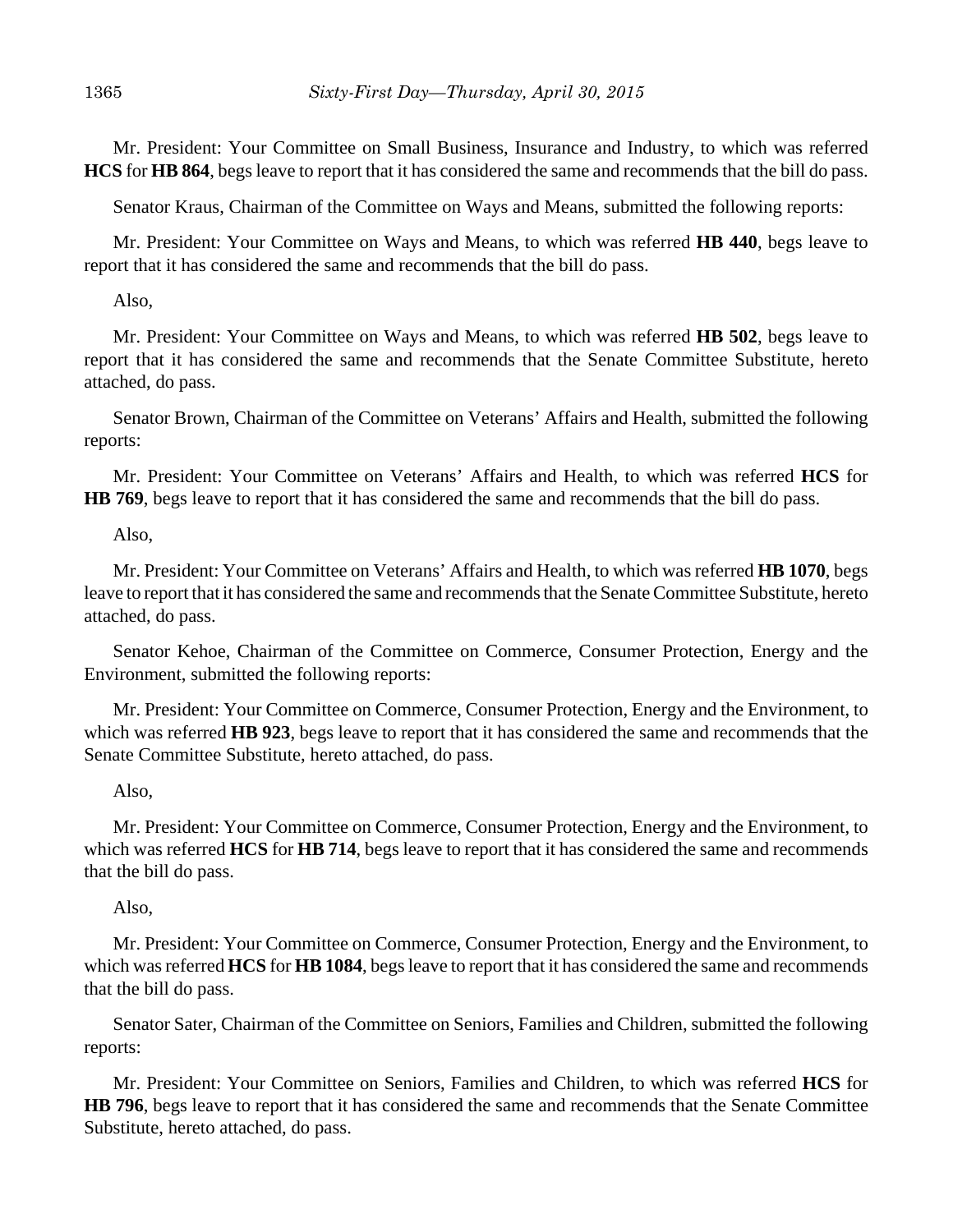Also,

Mr. President: Your Committee on Seniors, Families and Children, to which was referred **HCS** for **HB 976**, begs leave to report that it has considered the same and recommends that the Senate Committee Substitute, hereto attached, do pass.

Senator Cunningham, Chairman of the Committee on Governmental Accountability and Fiscal Oversight, submitted the following report:

Mr. President: Your Committee on Governmental Accountability and Fiscal Oversight, to which was referred **HCS** for **HB 137**, begs leave to report that it has considered the same and recommends that the bill do pass.

Senator Libla, Chairman of the Committee on Transportation, Infrastructure and Public Safety, submitted the following reports:

Mr. President: Your Committee on Transportation, Infrastructure and Public Safety, to which was referred **HB 523**, begs leave to report that it has considered the same and recommends that the Senate Committee Substitute, hereto attached, do pass.

Also,

Mr. President: Your Committee on Transportation, Infrastructure and Public Safety, to which were referred **HB 522**, **HB 34**, **HB 133**, **HB 134**, **HB 810**, **HB 338** and **HB 873**, begs leave to report that it has considered the same and recommends that the Senate Committee Substitute, hereto attached, do pass.

Senator Richard, Chairman of the Committee on Rules, Joint Rules, Resolutions and Ethics, submitted the following report:

Mr. President: Your Committee on Rules, Joint Rules, Resolutions and Ethics, to which was referred **SCR 40**, begs leave to report that it has considered the same and recommends that the concurrent resolution do pass.

### **CONFERENCE COMMITTEE APPOINTMENTS**

President Pro Tem Dempsey appointed the following conference committee to act with a like committee from the House on **SS** for **SCS** for **HB 458**, as amended: Senators Schmitt, Onder, Silvey, Nasheed and Schupp.

President Pro Tem Dempsey appointed the following conference committee to act with a like committee from the House on **SB 446**, as amended: Senators Schupp, Libla, Brown, Kraus and Curls.

#### **RESOLUTIONS**

Senator Chappelle-Nadal offered Senate Resolution No. 997, regarding Paul Brookman, Bridgeton, which was adopted.

Senator Dempsey offered Senate Resolution No. 998, regarding the death of John Michael Orf, St. Peters, which was adopted.

Senator Sater offered Senate Resolution No. 999, regarding the Fiftieth Wedding Anniversary of Bud and Barbara Thomas, Purdy, which was adopted.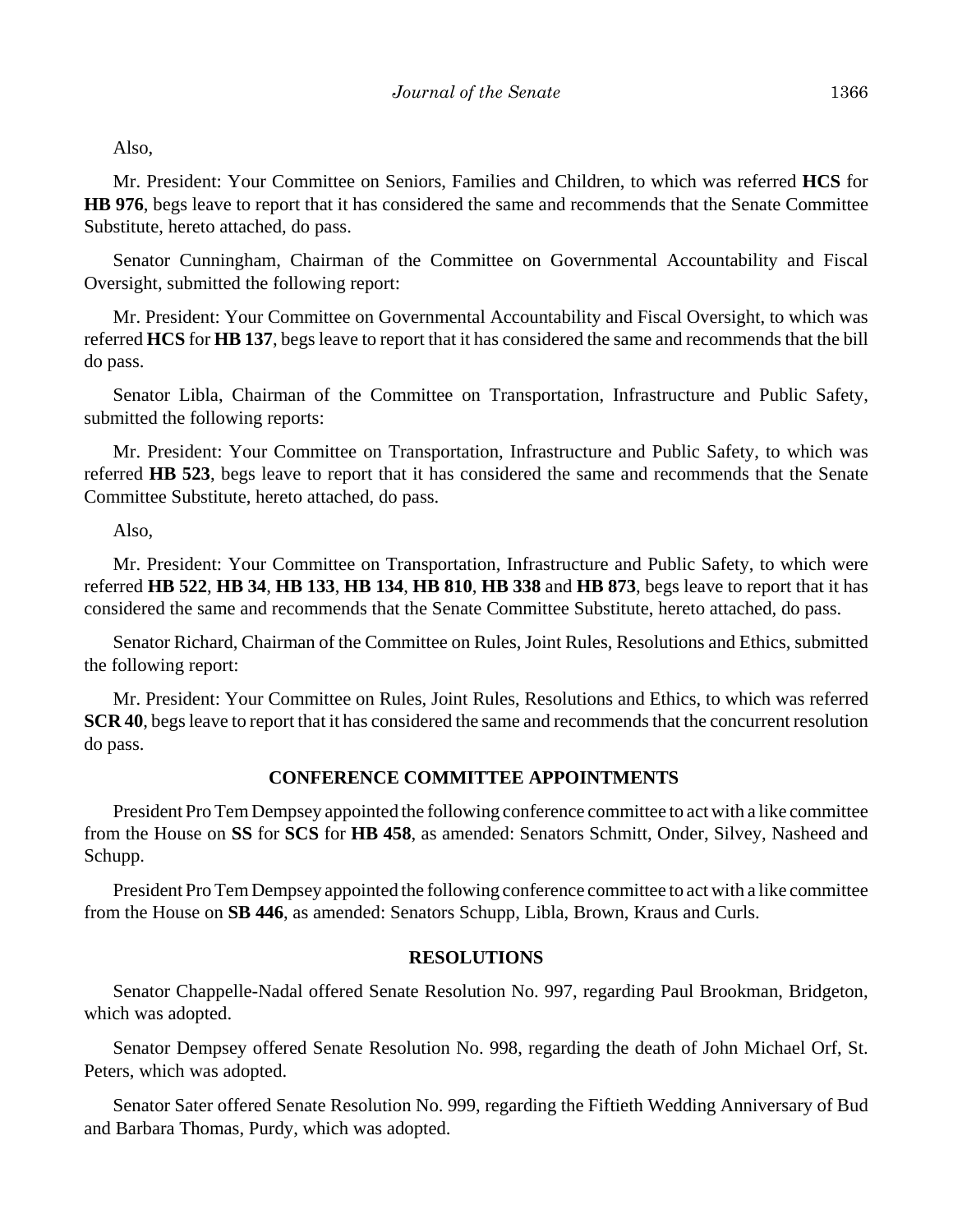Senator Walsh offered Senate Resolution No. 1000, regarding Joshua M. Crow, which was adopted.

Senator Walsh offered Senate Resolution No. 1001, regarding Calandria Dell Riley, Florissant, which was adopted.

Senator Walsh offered Senate Resolution No. 1002, regarding Eugene Clyde Glenz, Florissant, which was adopted.

Senator Onder offered Senate Resolution No. 1003, regarding Joseph Robert Clarkson, O'Fallon, which was adopted.

Senator Onder offered Senate Resolution No. 1004, regarding Harold Gene Snead, Saint Peters, which was adopted.

Senator Richard offered Senate Resolution No. 1005, regarding Reverend Dr. William J.P. Doubek, III, which was adopted.

Senator Emery offered Senate Resolution No. 1006, regarding Andrew Clay McCullough, which was adopted.

Senator Sater offered Senate Resolution No. 1007, regarding the Sixty-fifth Wedding Anniversary of Pat and Billie Griffin, Neosho, which was adopted.

#### **INTRODUCTIONS OF GUESTS**

Senator Sifton introduced to the Senate, Carmel Stewart, Austin Kim, and Chandra Yogeswaren, Auckland, New Zealand.

Senator Riddle introduced to the Senate, Rick Thornton, Christine Smith and Cadets Emran Babak, Maxwell Broughton, D'Cherion Nelson, Charles Eckardt and Joshua Paley, Missouri Military Academy, Mexico, recipients of the silver medal of the Duke of Edinburgh's International Youth Award.

Senator Romine introduced to the Senate, Colleen Strodtman, Potosi.

Senator Dixon introduced to the Senate, students of the St. Joseph's Catholic Academy, Springfield.

Senator Holsman introduced to the Senate, former State Senator Jim Rubeus, Etna, New Hampshire.

Senator Riddle introduced to the Senate, teachers, parents, and sixteen fourth grade students from Kingdom Christian Academy, Fulton.

Senator Riddle introduced to the Senate, staff, and forty students from Missouri Military Academy, Mexico.

Senator Kraus introduced to the Senate, fourth grade students from Franklin Smith Elementary School, Blue Springs.

Senator Schaaf introduced to the Senate, Tony Farmer, and twenty-five fourth grade students from Pershing Elementary School, St. Joseph.

On motion of Senator Richard, the Senate adjourned until 2:00 p.m., Monday, May 4, 2015.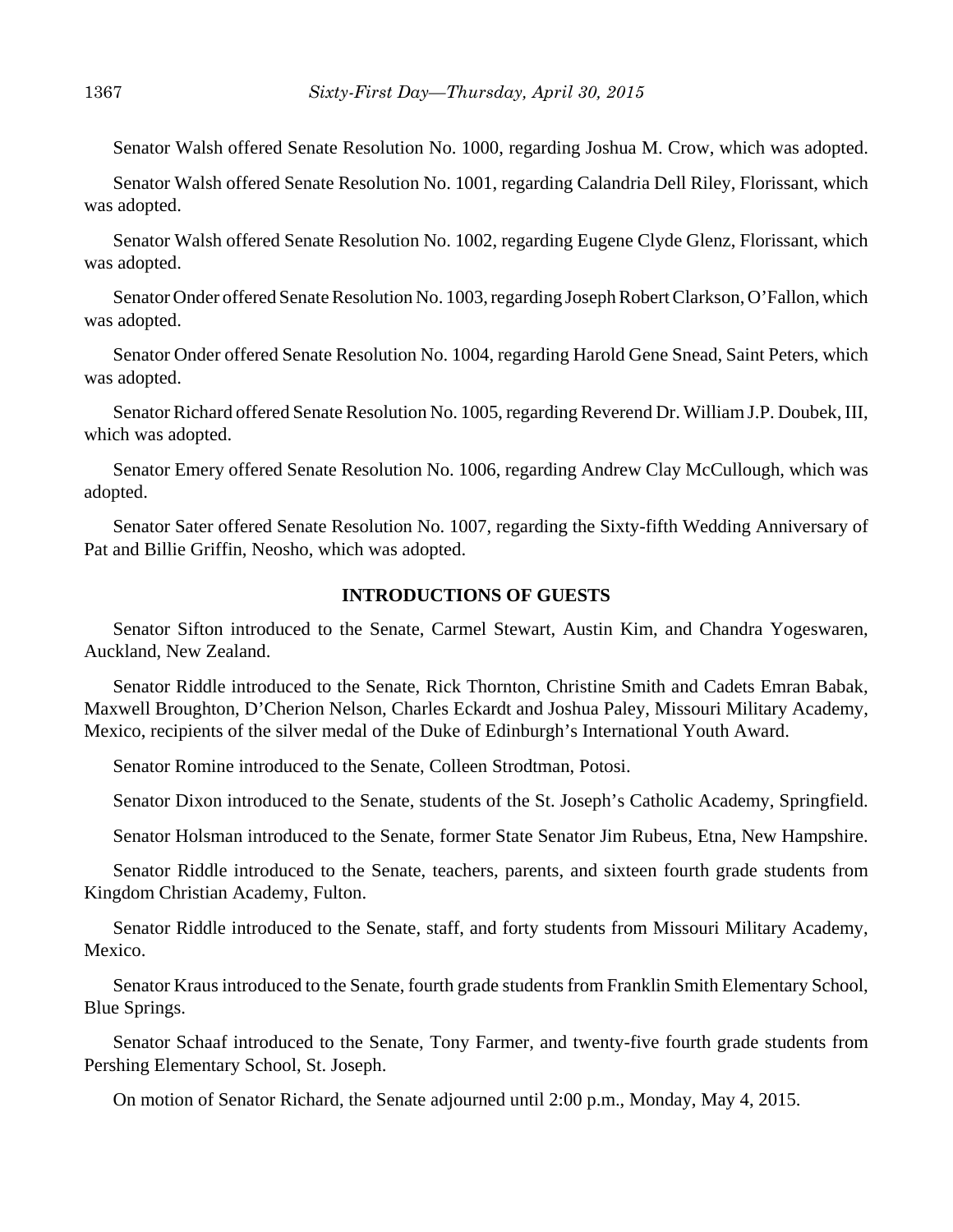### **SENATE CALENDAR \_\_\_\_\_\_**

### **SIXTY-SECOND DAY–MONDAY, MAY 4, 2015 \_\_\_\_\_\_**

### **FORMAL CALENDAR**

#### **VETOED SENATE BILLS**

CCS for HCS for SS#2 for SCS for SB 24-Sater

#### **HOUSE BILLS ON SECOND READING**

HCS for HB 1048 HCS for HB 513 HB 824-Korman HCS for HB 122 HCS for HB 479 HB 612-Fitzwater HCS for HB 530 HB 1054-Spencer HCS for HB 1044 HCS for HB 207 HCS for HB 565

#### **THIRD READING OF SENATE BILLS**

SCS for SBs 1, 22, 49 & 70-Pearce (In Fiscal Oversight) SCS for SB 56-Munzlinger (In Fiscal Oversight)

SS for SB 201-Dixon (In Fiscal Oversight) SB 203-Dixon (In Fiscal Oversight) SB 352-Schaefer (In Fiscal Oversight)

#### **HOUSE BILLS ON THIRD READING**

- 1. HCS for HJR 34, with SCS (Schmitt)
- 2. HCS for HB 882-McGaugh, with SCS (Munzlinger) (In Fiscal Oversight)
- 3. HCS for HB 478-Fitzwater (Wallingford)
- 4. HCS for HBs 578, 574, & 584, with SCS (Riddle)
- 5. HB 401-Fraker, with SCS (Sater)
- 6. HB 279-Cornejo, with SCS (Schmitt)
- 7. HB 100-Gosen, with SCS (Parson)
- 8. HB 1093-Houghton (Riddle)
- 9. HCS for HB 112 (Wasson)
- 10. HCS for HB 385
- 11. HCS for HB 618, with SCS (Wasson)
- 12. HB 799-Roeber, with SCS (Dixon)
- 13. HCS for HB 104 (Schaefer)
- 14. HCS for HB 33, with SCS
- 15. HB 529-Gosen, with SCS
- 16. HCS for HB 864 (Holsman)
- 17. HB 440-Koenig (Kraus)
- 18. HB 502-Kelley, with SCS
- 19. HCS for HB 769
- 20. HB 1070-Davis, with SCS
- 21. HB 923-Miller, with SCS
- 22. HCS for HB 714 (Wallingford)
- 23. HCS for HB 1084
- 24. HCS for HB 796, with SCS (Sater)
- 25. HCS for HB 976, with SCS (Sater)
- 26. HCS for HB 137
- 27. HB 523-Burlison, with SCS (Brown)
- 28. HBs 522, 34, 133, 134, 810, 338 & 873-Cookson, with SCS (Libla)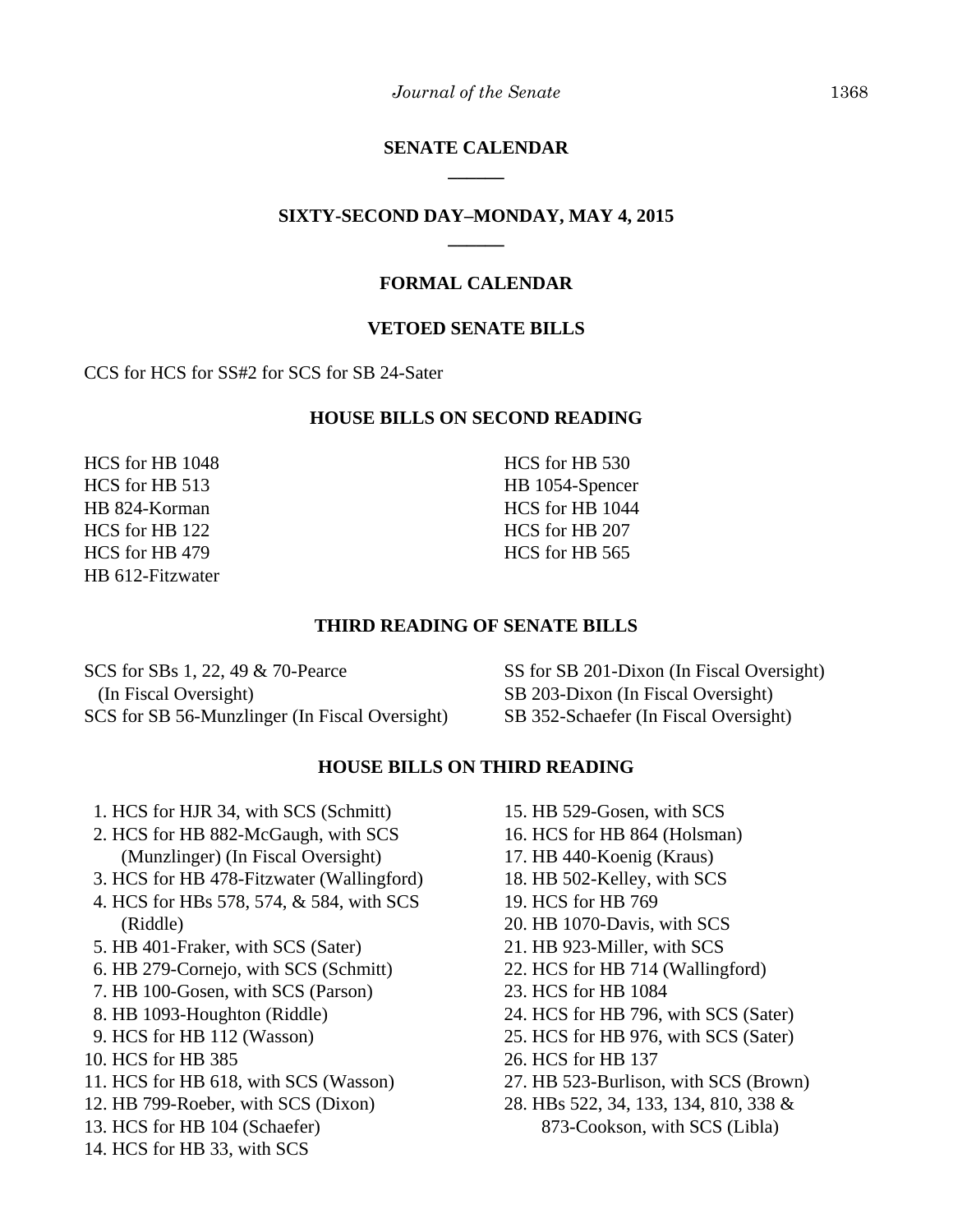### **INFORMAL CALENDAR**

#### **THIRD READING OF SENATE BILLS**

#### SS#2 for SB 475-Dempsey

#### **SENATE BILLS FOR PERFECTION**

SB 17-Dixon SB 37-Romine, with SCS & SA 1 (pending) SB 44-Nasheed, with SCS, SS for SCS & SA 1 (pending) SB 46-Holsman SB 53-Schaaf, with SS#2 (pending) SB 55-Munzlinger SB 59-Dixon SB 69-LeVota, with SCS SB 80-Dixon, with SCS SB 91-Dixon, with SCS SBs 112, 212, 143 & 234-Dixon, with SCS SB 117-Brown, with SCS SB 127-Brown, with SCS SB 130-Walsh and Schupp, with SCS SB 151-Sater SB 159-Parson SB 167-Schaaf, with SCS SB 177-Munzlinger, with SCS SB 220-Kehoe SB 225-Romine, with SCS SB 227-Emery, with SS (pending) SB 232-Kehoe, with SCS (pending) SB 233-Kehoe, with SCS & SA 2 (pending) SB 266-Schaefer, with SCS SB 267-Schaefer, with SCS SB 268-Pearce, with SCS SB 286-Schaaf and Silvey SB 299-Pearce SB 302-Riddle, with SCS (pending) SB 304-Keaveny, with SCS

SB 305-Onder SB 313-Wallingford, with SCS SBs 331 & 21-Libla, with SCS & SS for SCS (pending) SB 339-Munzlinger, with SS (pending) SB 358-Kehoe SB 360-Parson, with SCS SB 371-Munzlinger SB 372-Keaveny, with SCS (pending) SB 374-Schatz, with SCS SB 399-Onder SB 400-Onder, with SS (pending) SB 409-Wallingford, with SCS SB 420-Schmitt SB 424-Pearce, with SA 1 (pending) SB 427-Sifton, with SCS SB 432-Onder, with SCS SB 442-Schaefer SBs 451, 307, 100 & 165-Dixon, with SCS SB 452-Schmitt, et al, with SA 1 & point of order (pending) SB 455-Kehoe SB 469-Munzlinger SB 471-Schaaf SB 481-Onder, with SCS SB 520-Kehoe, with SCS SB 528-Sater SB 567-Chappelle-Nadal, et al SJR 7-Richard and Wallingford SJR 12-Onder, with SCS (pending)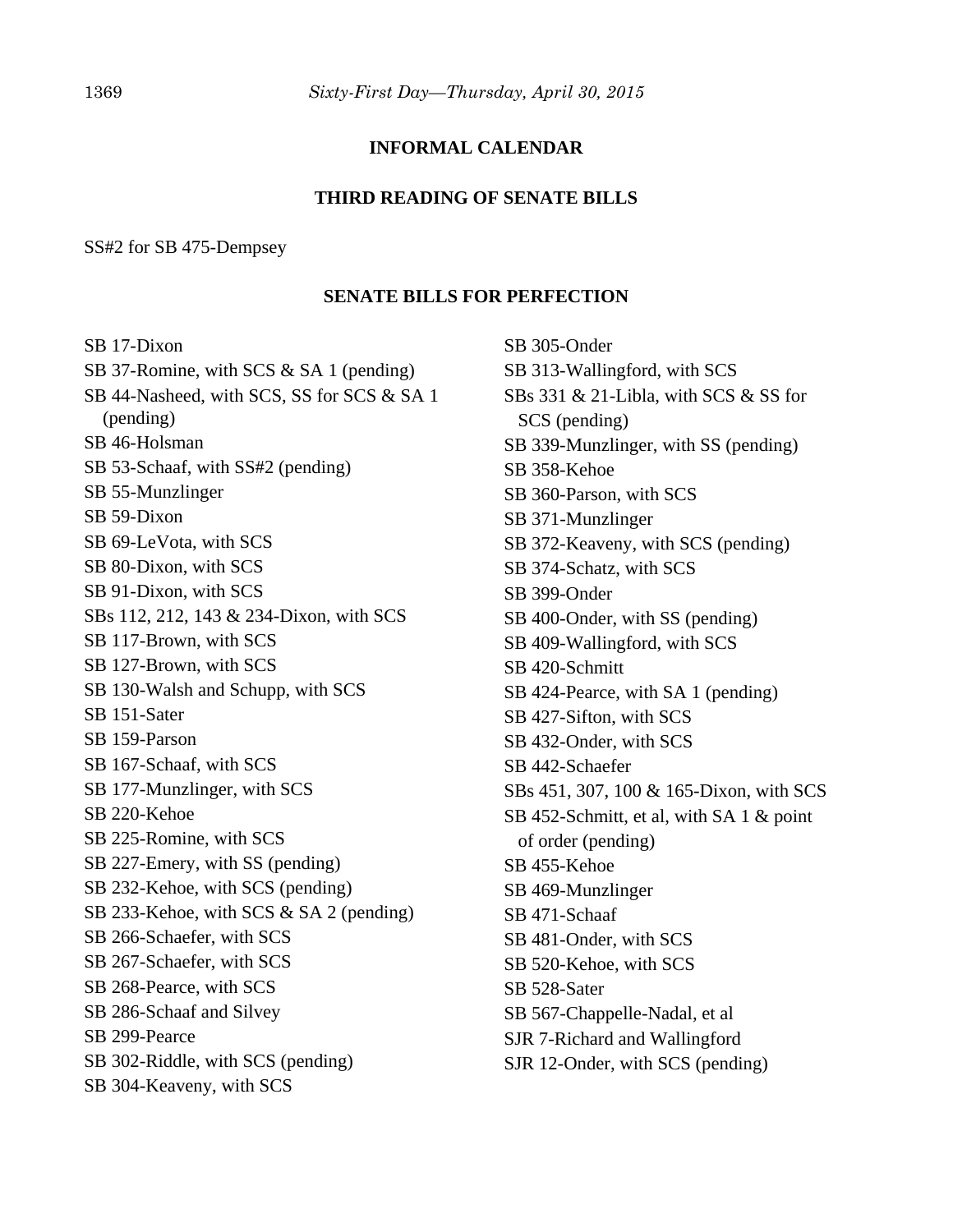#### **HOUSE BILLS ON THIRD READING**

HB 92-Miller (Kehoe)

HB 108-McCaherty (Dixon) HB 190-Swan (Wallingford) HB 271-Hoskins (Dixon) HCS for HB 299, with SCS (Kraus) HB 336-McGaugh (Kraus) HCS for HBs 517 & 754, with SS for SCS, as amended (Kraus) HB 533-Dugger, with SCS (Wasson)

SS for SCS for HB 556-Wood (Riddle) (In Fiscal Oversight) HB 589-Hough, with SCS (Onder) HCS for HB 709, with SCS (Parson) HCS for HB 722, with SS & point of order (pending) (Kehoe) HCS for HB 777 (Kraus) HB 836-Ross (Libla) HJR 1-Dugger (Kraus)

### **CONSENT CALENDAR**

#### **House Bills**

#### **Reported 4/9**

HB 125-Black (Romine)

#### **Reported 4/15**

HB 41-Wood, with SCS (Kehoe) HB 511-Mathews (Schatz) HB 88-Walton Gray (Walsh) HB 326-Leara (Kehoe) HB 361-Spencer (Riddle) HB 400-Peters (Walsh) HB 402-Phillips (Sater) HB 403-Phillips, with SCS (Sater) HB 404-Phillips (Sater) HB 567-Dunn (Curls) HB 778-Ruth (Romine) HB 859-Dunn (Curls) HB 861-Fitzwater (49) (Wasson)

HB 874-Remole (Munzlinger) HB 1116-Rehder (Libla) HB 1119-Redmon (Hegeman) HB 1052-Miller (Wasson) HB 1098-Crawford, with SCS (Kraus) HB 391-Gosen (Parson) HB 343-Lair, with SCS (Wieland) HB 947-Wiemann, with SCS (Wallingford) HB 179-Chipman (Brown) HB 269-Miller (Kehoe) HB 650-Cornejo (Schaefer) HB 869-Solon (Schatz)

#### **SENATE BILLS WITH HOUSE AMENDMENTS**

SB 221-Schatz, with HCS SB 244-Schmitt, with HCS SCS for SB 336-Kraus, with HCS